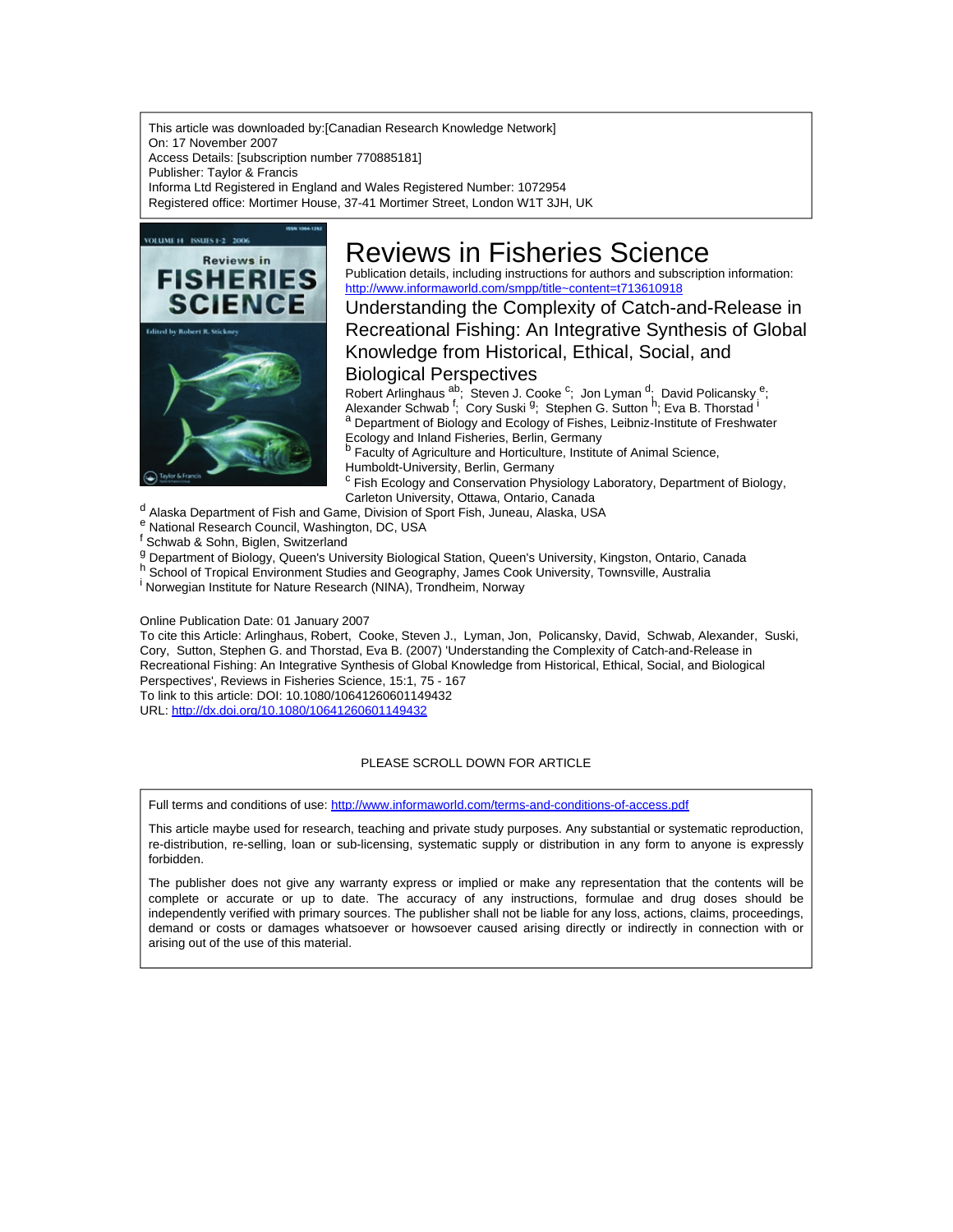

# **Understanding the Complexity of Catch-and-Release in Recreational Fishing: An Integrative Synthesis of Global Knowledge from Historical, Ethical, Social, and Biological Perspectives**

# ROBERT ARLINGHAUS,<sup>1</sup> STEVEN J. COOKE,<sup>2</sup> JON LYMAN,<sup>3</sup> DAVID POLICANSKY,<sup>4</sup> ALEXANDER SCHWAB,<sup>5</sup> CORY SUSKI,<sup>6</sup> STEPHEN G. SUTTON,<sup>7</sup> AND EVA B. THORSTAD<sup>8</sup>

<sup>1</sup>Leibniz-Institute of Freshwater Ecology and Inland Fisheries, Department of Biology and Ecology of Fishes, Berlin, Germany and Humboldt-University, Faculty of Agriculture and Horticulture, Institute of Animal Sciences, Berlin, Germany

<sup>2</sup>Fish Ecology and Conservation Physiology Laboratory, Department of Biology, Carleton University, Ottawa, Ontario, Canada

<sup>3</sup>Alaska Department of Fish and Game, Division of Sport Fish, Juneau, Alaska, USA

4National Research Council, Washington, DC, USA

5Schwab & Sohn, Biglen, Switzerland

<sup>6</sup>Queen's University Biological Station, Department of Biology, Queen's

University, Kingston, Ontario, Canada

7School of Tropical Environment Studies and Geography, James Cook University, Townsville, Australia

8Norwegian Institute for Nature Research (NINA), Trondheim, Norway

*Most research on catch-and-release (C&R) in recreational fishing has been conducted from a disciplinary angle focusing on the biological sciences and the study of hooking mortality after release. This hampers understanding of the complex and multifaceted nature of C&R. In the present synopsis, we develop an integrative perspective on C&R by drawing on historical, philosophical, socio-psychological, biological, and managerial insights and perspectives. Such a perspective is helpful for a variety of reasons, such as 1) improving the science supporting successful fisheries management and conservation, 2) facilitating dialogue between managers, anglers, and other stakeholders, 3) minimizing conflict potentials, and 4) paving the path toward sustainable recreational fisheries management. The present work highlights the array of cultural, institutional, psychological, and biological factors and dimensions involved in C&R. Progress toward successful treatment of C&R might be enhanced by acknowledging the complexity inherent in C&R recreational fishing.*

**Keywords** angling, animal welfare, catch-and-release, environmental ethics, fishery management, hooking mortality, history, human dimensions, sublethal effects, recreational fishing, philosophy

Address correspondence to Robert Arlinghaus, Leibniz-Institute of Freshwater Ecology and Inland Fisheries, Department of Biology and Ecology of Fishes, Müggelseedamm 310, 12587 Berlin, Germany. E-mail: arlinghaus@igb-berlin.de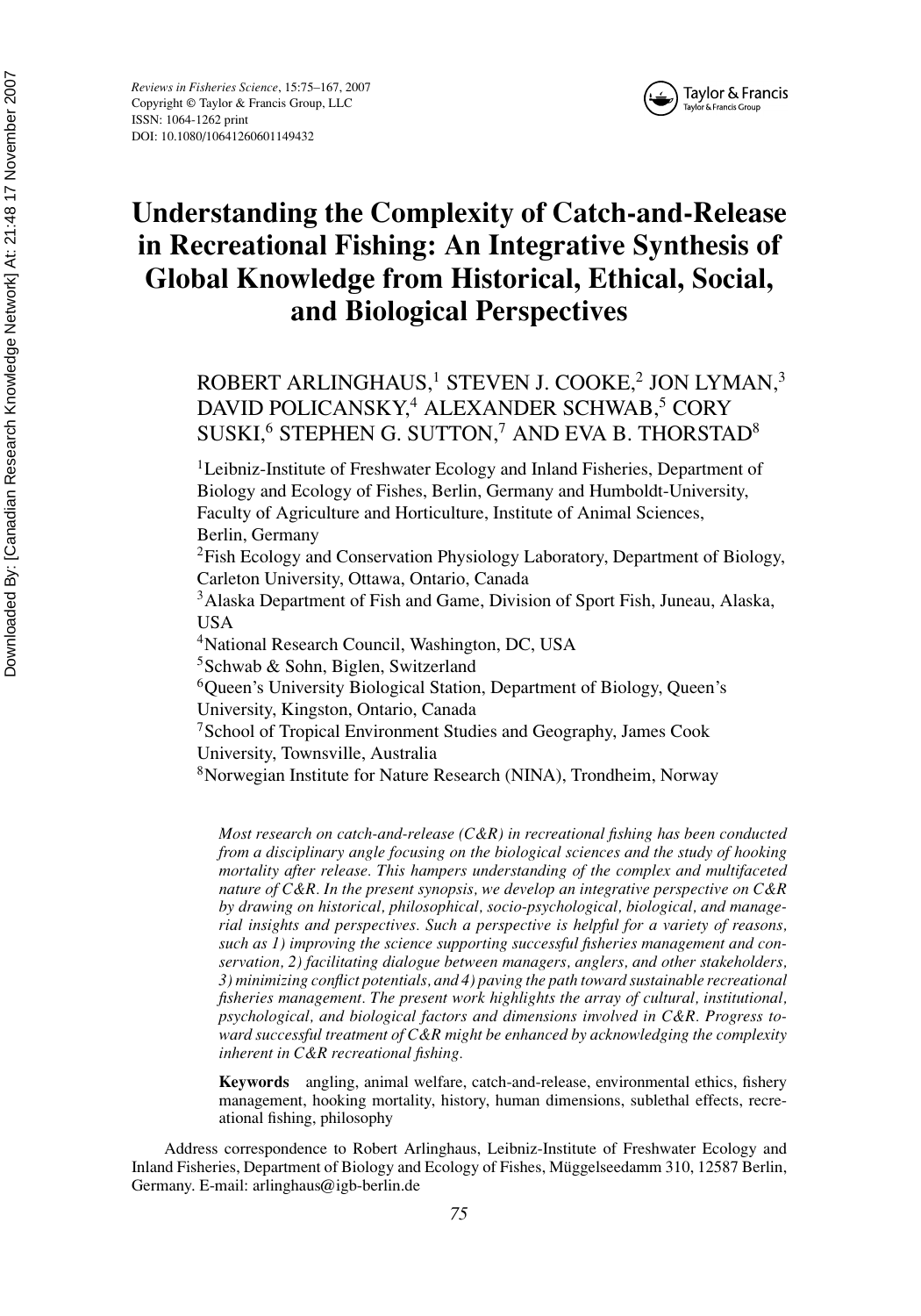# **Introduction**

Catch-and-release (C&R) angling<sup>1</sup> has a long history and has received increasing attention recently. It is not without its detractors, however, as we describe in detail in the present global synthesis. An integrative perspective that unifies historical, ethical, social, and biological aspects of  $C&R$  is considered essential to understand the complexity of  $C&R$  and offer a basis for its application in the management and conservation of recreationally exploited fish populations. In this article, we summarize and evaluate the available knowledge on C&R from a multidisciplinary angle, hoping to improve understanding of C&R, identify knowledge gaps, and make clearer the important research needs in C&R. The ultimate goal of the present work is to better inform recreational fisheries management decisions.

# *Context of Catch-and-Release*

Fishing in general has increasingly been recognized as affecting global fish populations (NRC, 1999). Often, the public and academic discussion on the potential for fishing-induced declines of fish populations focuses on commercial fishing, particularly in the marine environment (Pauly et al., 2002). The notion that angling can impact fish stocks has been given less attention, but its role is increasingly recognized (McPhee et al., 2002; Post et al., 2002; Schroeder and Love, 2002; Cooke and Cowx, 2004; Coleman et al., 2004; Arlinghaus and Cooke, 2005; Cooke and Cowx, 2006; Lewin et al., 2006). However, the general awareness that recreational fishing can deplete fish populations is much older, as indicated by the implementation of minimum size limits and other rules limiting angler harvest since the Middle Ages in Europe (Policansky, 2002). In some ecosystems, particularly in many freshwater ecosystems of the temperate regions, but also in some coastal regions, recreational fishing has largely replaced commercial fisheries and thus is the sole user group of fish stocks (Arlinghaus et al., 2002). Consequently, for several species that are also of commercial importance, angling is today the largest source of fishing mortality (NRC, 1999; Coleman et al., 2004; Arlinghaus and Cooke, 2005; Lewin et al., 2006). Using estimates from Canadian recreational fisheries, Cooke and Cowx (2004) suggested that on a global scale, angling catch could be as high as 47.1 billion fish annually, of which about 17 billion are retained.

Angling and commercial fishing share many issues of relevance for management and conservation, such as fishing-induced trophic changes, reductions in biomass, age and size truncation, fishing-induced evolutionary changes, habitat impacts, pollution, and bycatch (Cooke and Cowx, 2006). There are also some striking differences. For example, compared to a large trawler in the ocean, a single angler is characterized by a low catch rate. By considering millions of anglers world-wide, however, their cumulative impact can be high (Cooke and Cowx, 2004, 2006; Lewin et al., 2006). Another difference between an angler and a commercial fisher is the economic incentive to fish. A commercial fisher will sooner or later stop fishing or reduce fishing intensity if the catch does not offset the cost. The "survival" of an angler, however, does not necessarily depend on high catch rates, although the ultimate product of the angling experience, angler satisfaction, is often catch-dependent (Arlinghaus

<sup>1</sup>We use the term *angling* synonymously with recreational fishing, i.e., fishing that does not generate resources to meet physiological needs essential for human survival (e.g., nutrition) and for which obtaining food or selling fishing products to offset cost is not the primary motivation. In western cultures, recreational fishing is typically conducted with hook, line, and rod, often including a reel, during free time (as opposed to working time), does not involve selling fishing products to generate income, and is subjectively defined by the individual participant as being leisure; it is therefore non-commercial. We refer to participants in recreational angling as *anglers*.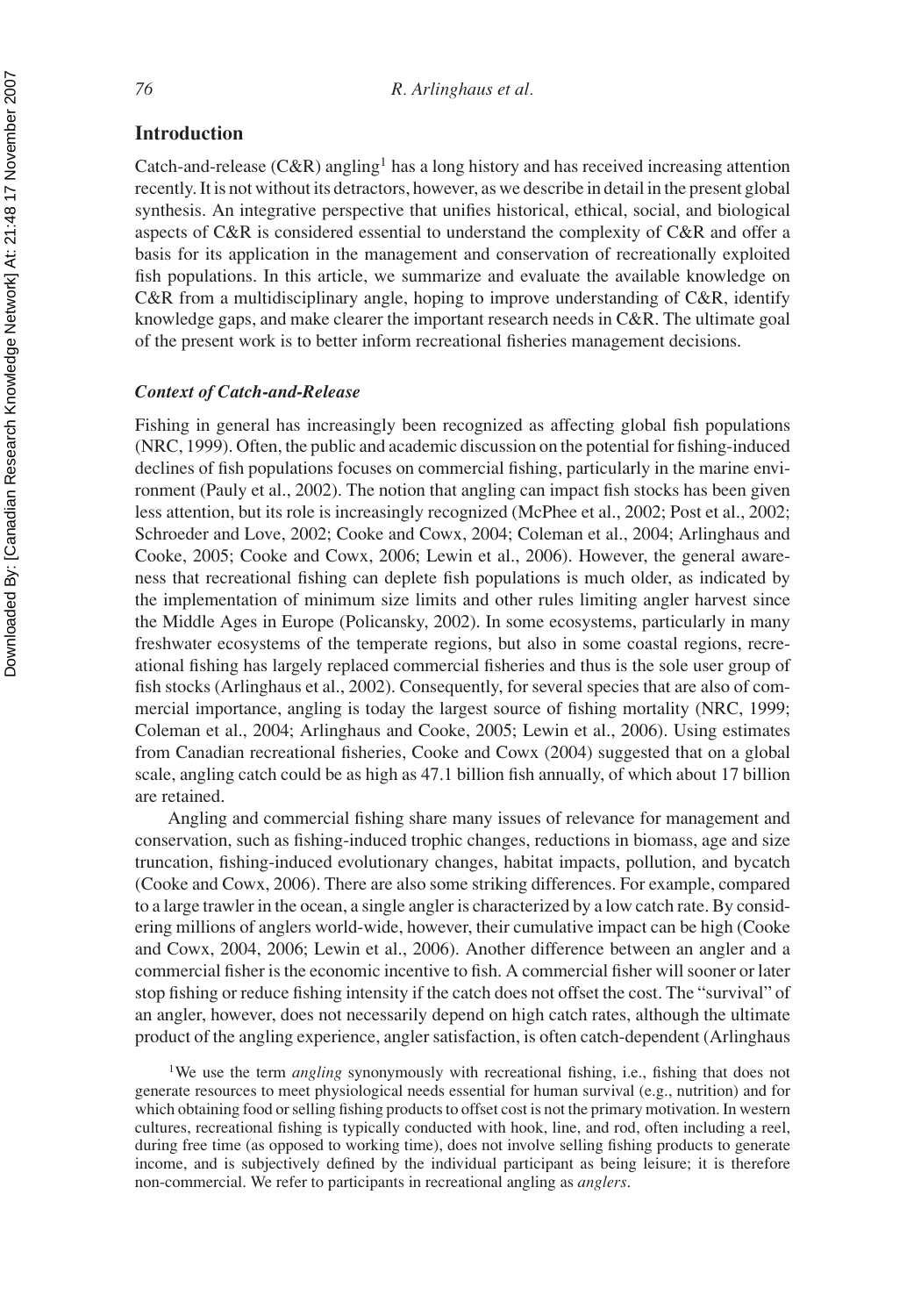and Mehner, 2005; Arlinghaus, 2006). Therefore, anglers might continue fishing even if the catch opportunities are low due to overfishing or other impacts such as habitat alterations leading to stock declines.

Post et al. (2002) proposed that some recreational fisheries are not self-regulating, i.e., anglers do not necessarily reduce fishing when stocks decline. So-called depensatory processes increase the probability of fish-stock collapses in populations exploited by anglers (Post et al., 2002). Depensatory processes involve an increasing per-capita mortality probability at low population abundances. In recreational fishing, depensation can occur due to inverse density-dependent illegal harvest rates (Sullivan, 2002) or inverse density-dependent catchability (Post et al., 2002).

One frequently applied and promoted means to cope with high angling effort is C&R angling (Barnhart and Roelofs, 1977, 1987; Policansky, 2002). In a sense, C&R angling is equivalent to bycatch and discarding in commercial fisheries (Cooke and Wilde, in press), although the definition of bycatch does not apply if an angler releases a fish that was intentionally caught, which is often the case. Due to the nature of the capture method, fish typically experience less damage when captured by angling than when caught by most commercial fishing gears such as seines and gill-nets. Therefore, releasing fish in comparatively good condition is more likely in recreational fishing than in most commercial fisheries. Consequently, the option for C&R fishing, if properly applied, provides a fishery management answer to potential angling-induced impacts on fish population (Lucy and Studholme, 2002).

From a fisheries management and conservation point of view, common sense would suggest that implementing C&R encourages the biological, economic, and social sustainability of recreational fishing, and much evidence shows that it does (Policansky, 2002). For example, by releasing fish, the impact of angling on the resource is minimized while, at the same time, providing important social and economic benefits to society (Arlinghaus et al., 2002). This perspective, however, overlooks ethical issues with C&R, cultural and legal conflicts associated with some forms of C&R (Arlinghaus, 2005; in press), and manifold biological impacts that might take place if C&R is conducted inappropriately (Cooke et al., 2002a; Cooke and Suski, 2005).

#### *Definitions*

C&R refers to the process of capturing fish by using hook and line, mostly assisted by rods and reels, and then releasing live fish back to the waters where they were captured, presumably to survive unharmed. C&R is a relative term and implies a gradient from C&R only to catch-and-kill (harvest) angling (Policansky, 2002). It can be a voluntarily action or the result of harvest regulations, i.e., mandatory (Quinn, 1996). Over time, the use of the term has broadened from a "no kill/zero limit" principle to include the use of special regulations, including size (minimum, maximum, slot) and bag limits that force anglers to release part or most of the fish caught.

In its most extreme form, total C&R, every fish caught by an angler is released alive; to the degree possible, the fish are released unharmed. Regulatory  $C\&R$  refers to  $C\&R$  that is required by regulations such as length-based limits (i.e., all fish smaller or larger than the specified size limit must not be retained, and therefore must be released), protected seasons, bag limits, protected species (e.g., some species are protected and cannot legally be retained), etc. Voluntary C&R refers to the voluntary decision of an angler to release fish. It can be total or not, but it is not mandated. For example, an angler might retain only one fish of a desired species and size and voluntarily release all others.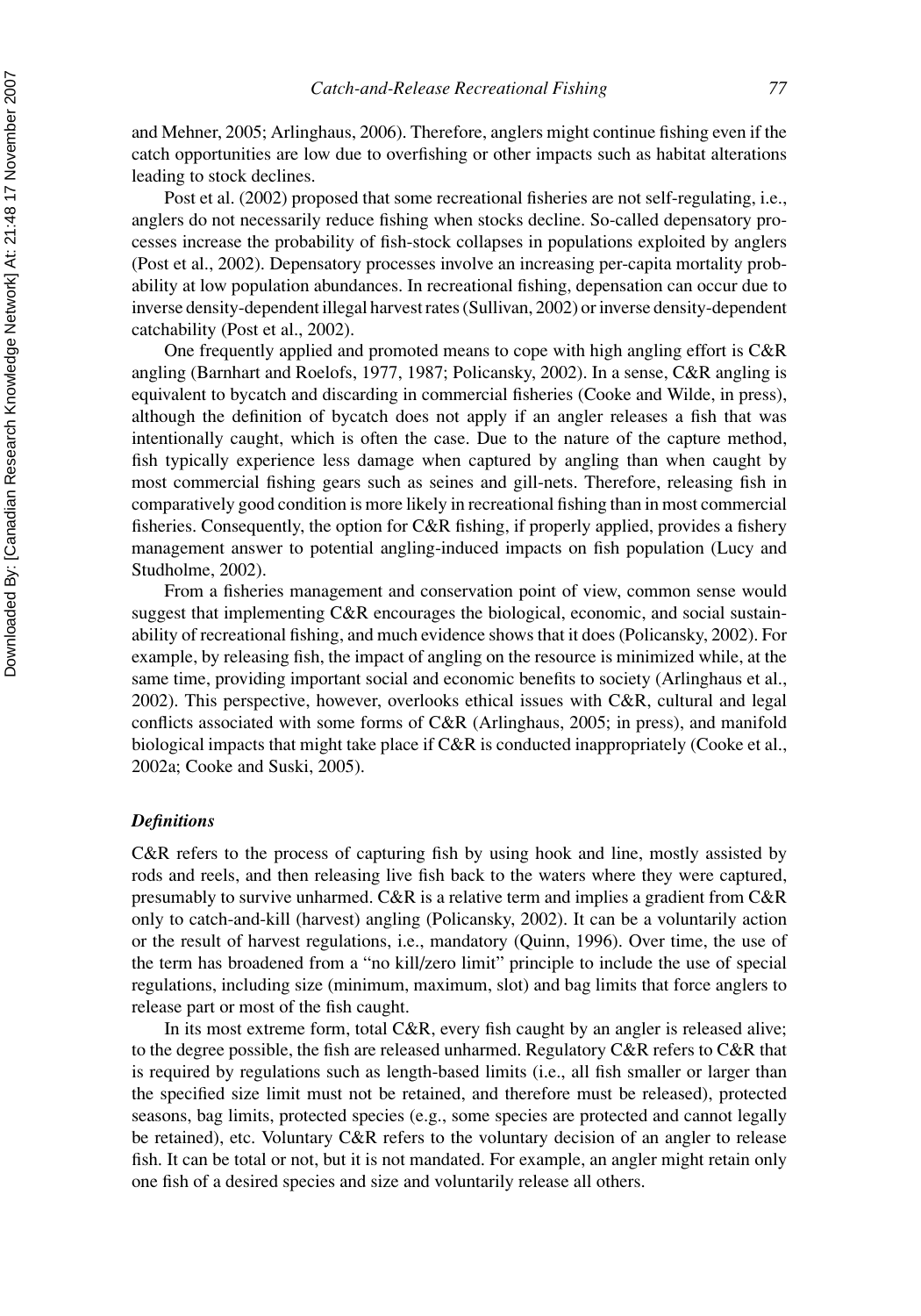In this article, we use the term C&R to refer to any form of C&R discussed above. It does not mean only total or voluntary C&R, unless specifically stated.

#### *Magnitude of Catch-and-Release*

Globally, millions to billions of fish are released after capture by recreational anglers each year. Rough global release rate estimates are about 60% (Cooke and Cowx, 2004). In the United States alone, in 2000 an estimated 11 million anglers participated in 78 million marine fishing trips and caught 445 million fish, of which 253 million or 57% were released (Bartholomew and Bohnsack, 2005). The proportion of caught and released fish has increased from 34% of the total catch in 1981 to 59% in 1999 (Bartholomew and Bohnsack, 2005). However, there is much diversity in C&R rates in different cultures, institutional environments, situations, and species, with little room for reliable estimates that apply in general. Angling for non-salmonid species in the U.K., so-called coarse fishing, is an example of an extreme form of C&R, in which almost all fish are released (North, 2002). The same is true for some species-specialized fisheries around the world, such as big game angling in the United States, e.g., Atlantic white marlin, *Tetrapturus albidus* (Cramer, 2004); bonefish, *Albula* spp. (Policansky, 2002); steelhead, *Oncorhynchus mykiss*, in North America (Policansky, 2002); and carp, *Cyprinus carpio*, in much of Europe (Arlinghaus and Mehner, 2003). Release rates can also be as low as near  $0\%$  if caught fish are used for human consumption. This is, for example, the case in many recreational fisheries in Eastern Europe and in many parts of Northern Europe. Because most recreational fisheries in industrialized countries are today managed based on some variants of lengthbased size limits (Arlinghaus et al., 2002), C&R, in one form or another, is a day-to-day practice in contemporary recreational fisheries and is mandatory for specific species or sizes.

#### *Rationale*

Because of its appeal of conserving exploited fish populations while maintaining angling use, C&R has been adopted to varying degrees by anglers as well as by fisheries managers to reduce the (presumed negative) effects of angling on fish populations (Policansky, 2002). C&R has several meanings for anglers, conservationists, managers, scientists, and politicians. It can mean a harvest regulation, a management strategy, an angling philosophy, and, for some specialists anglers, a strict religion (Aas et al., 2002). From the angler's perspective, it can be conducted for conservation purposes to preserve fish for their own sake (non-consumptive motive) or for conservation purposes to preserve the opportunity for recapture (consumptive motive, Arlinghaus, 2005).

From the biological perspective, understanding the lethal and sublethal impacts of C&R either on the individual or the exploited population is the focus of applied research. From a human dimensions perspective, two additional aspects of C&R are particularly important to understand: 1) the ethic of voluntary C&R cross-culturally and within a particular angler community, and 2) the illegal harvest of protected fish under regulatory C&R. Illegal harvest by anglers can lead to a decline of the fishery if, for example, immature fish are killed in significant amounts (Sullivan, 2002). In contrast, under voluntary C&R, an angler voluntarily decides to not harvest a fish and thus, consciously or unconsciously, contributes to resource conservation. The conditions that favor or disfavor this propensity are manifold, species- and situation-specific, with limited room for predictions about the C&R behavior of anglers that apply generally (Ditton, 2002).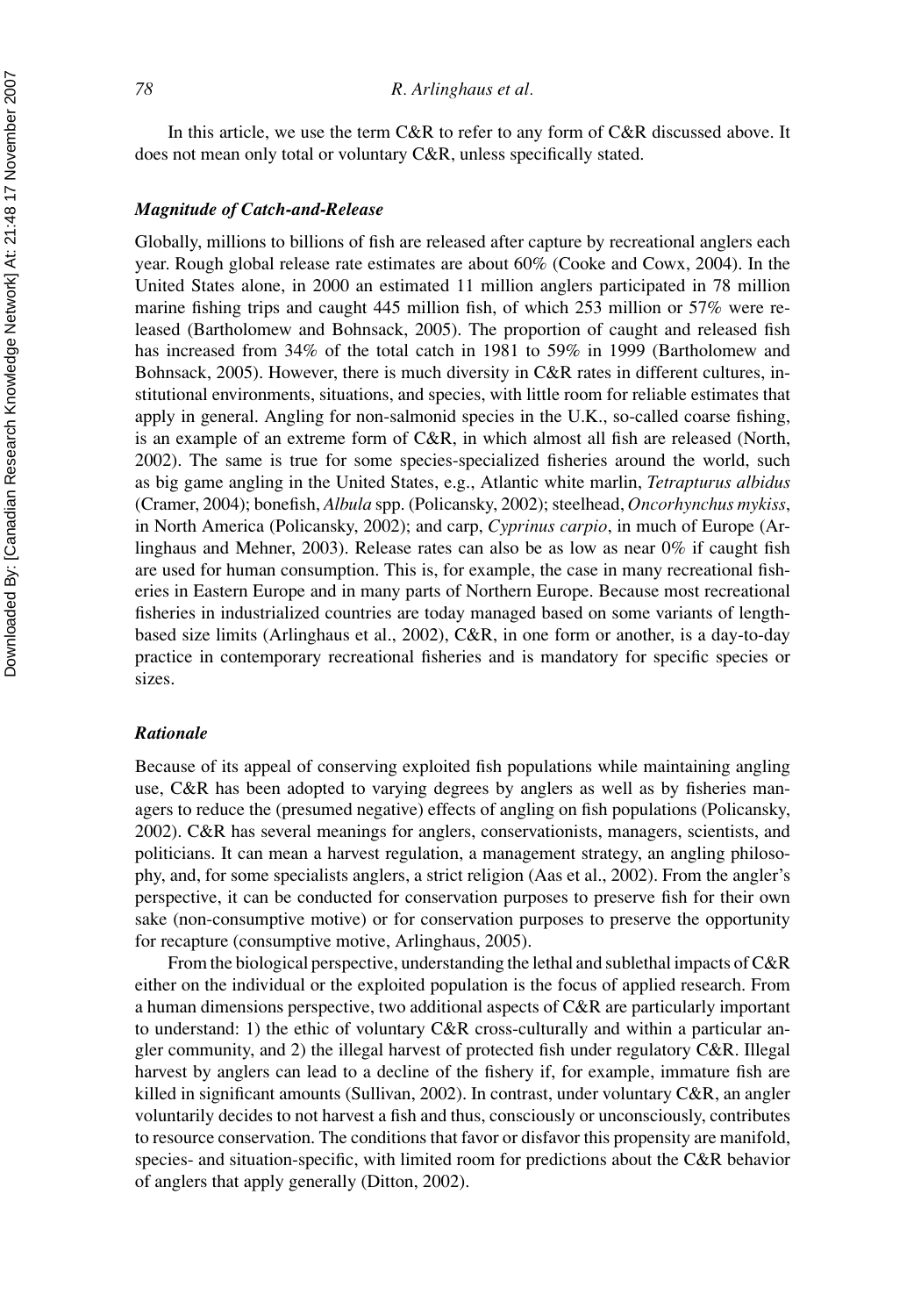However, understanding the institutional and social dynamics leading to voluntary C&R behavior or acceptance of regulatory C&R is crucial for improving the implementation of C&R management policies. For example, in Germany the Animal Protection Act has resulted in a social norm to kill each fish that is not protected by size limits or protected seasons (Arlinghaus, 2007). In such an environment, implementation of scientific insight showing how to ameliorate the impact of C&R becomes difficult or even impossible. The same is true for fishing cultures that resent releasing fish on cultural grounds (Jones and Williams-Davidson, 2000; Lyman, 2002; Policansky, 2002; Aas et al., 2002; Wolfe 2006). In such cultures, promoting C&R practices can result in conflict within the angling community and between different sectors with interests in the well-being of fish (Lyman, 2002; Arlinghaus, 2007; Wolfe, 2006).

Previous research on C&R has rarely been integrative in orientation and thus has not coupled the social with the biological sciences cross-culturally to provide a complete and global perspective. Much of the previous work has focused on one specific aspect of C&Rhooking mortality (Muoneke and Childress, 1994; Bartholomew and Bohnsack, 2005). No form of angling entails zero risk of mortality for the fish, so  $C\&R$  with 100% survival rate of the released fish is an ideal rather than a practical reality. Consequently, survival rates or alternative mortality rates of released fish have been and are a major focus of C&R science. Most of the available peer-reviewed papers estimate hooking mortality of released "sport" or "game" fish, which means that research is available mainly for a limited number of highly valued recreational species (Cooke and Suski, 2005).

Depending on the gear used, the species of fish, the angler's skill and intentions, and many environmental factors, hooking mortality can range from less than  $1\%$  to >90%, the latter, for example, if fish are hooked in vital organs (Muoneke and Childress, 1994; Bartholomew and Bohnsack, 2005). Although hooking mortality has been studied under many conditions for many fish species, much is still unknown, and relatively little is known about sublethal effects such as loss of status of a hooked fish in a social hierarchy, physiological changes, decreased reproductive success, altered behavior, and decreased growth rate (Cooke et al., 2002a). Hooking mortality was first reviewed by Muoneke and Childress (1994), but no paper has reviewed hooking mortality along with additional aspects associated with C&R such as historical development, ethical perspectives, the social dimension, economic factors, and sublethal impacts on the released fish. Some more recent syntheses have been published on specific aspects of hooking mortality (e.g., Cooke and Suski, 2005; Bartholomew and Bohnsack, 2005) and on the history of C&R in North America (Policansky, 2002), but no comprehensive review on hooking mortality and the factors influencing it is available that covers the globe. Less biological research is available on potential sublethal impacts of C&R, and most C&R research has focused on selected species such as largemouth bass (*Micropterus salmoides*), striped bass (*Morone saxatilis*), Atlantic salmon (*Salmo salar*), rainbow trout (*Oncorhynchus mykiss*), and walleye (*Sander vitreum*, Cooke and Suski, 2005).

Another line of research has tried to understand the human dimensions of C&R, most often from a socio-psychological research perspective in the United States (Sutton, 2001). Understanding C&R in any one country is complex because many people fish for various reasons (Fedler and Ditton, 1994; Arlinghaus and Mehner, 2004) and have various cultural backgrounds (Lyman, 2002; Wolfe, 2006). The boundaries between angling, commercial fishing, and subsistence fishing can be blurry at times (e.g., NRC, 2005). Studying C&R across countries is more complex because the history, laws, culture, economic environment, and many other factors differ from one country to another, even as the reasons and ways that people fish vary within countries. For example, for some stakeholders, releasing fish is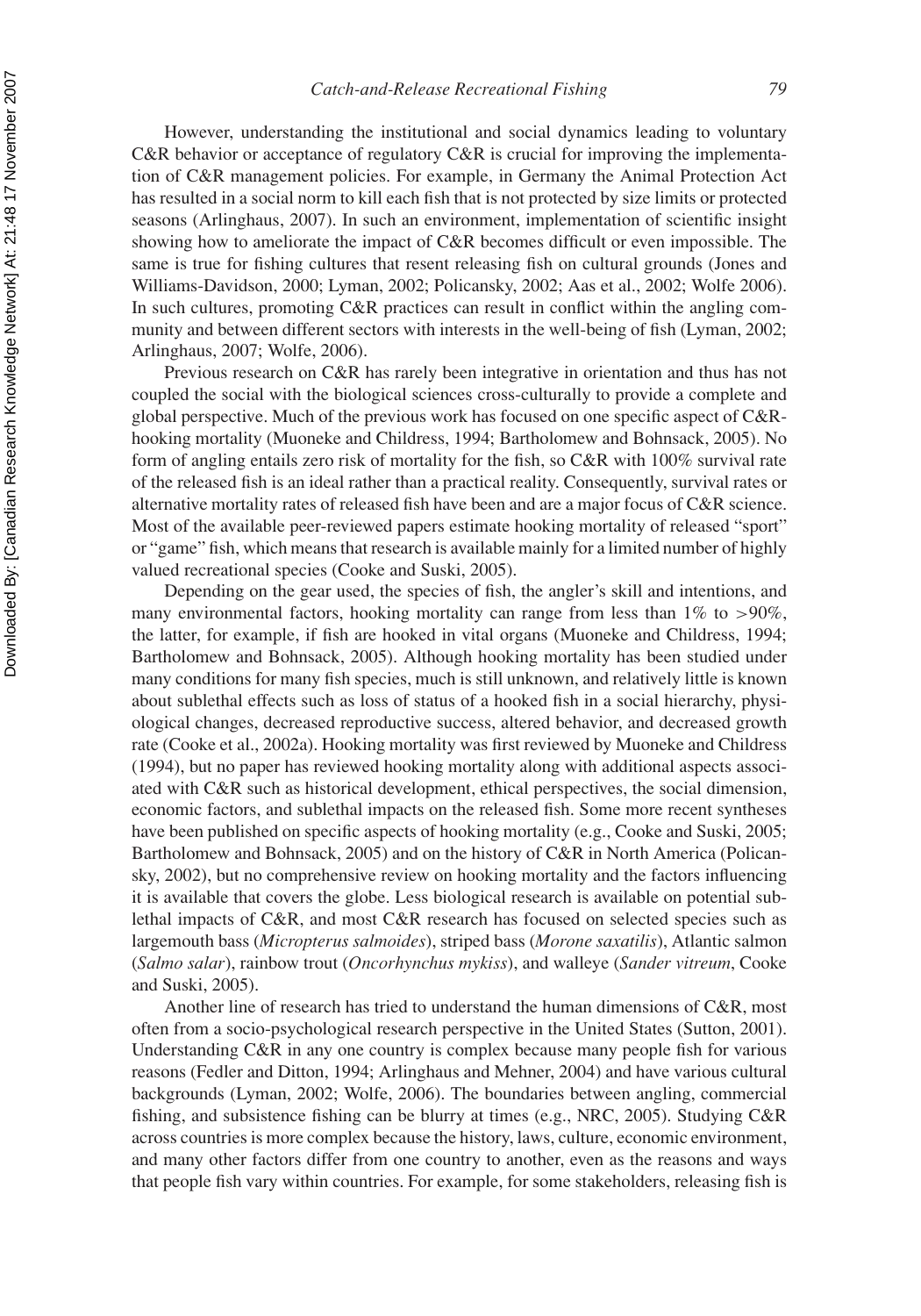a reprehensible practice because C&R is viewed as "playing with fish for no good reason" (Aas et al., 2002; Lyman, 2002; Policansky, 2002; Wolfe, 2006). By focusing research only on the biological aspects or exclusively on the social psychology of the voluntary  $C\&R$ behavior of anglers, the complexity of the issue is lost, and limited insights can be gathered to understand the diverse nature of C&R fishing from an integrative perspective. Such an integrative perspective is needed for improving the science supporting successful fisheries management and conservation; facilitating dialogue among managers, anglers, and other stakeholders; minimizing conflict potentials (Arlinghaus, 2005); and paving the path toward sustainable recreational fisheries management; among other reasons.

#### *Objective*

The objective of this article is to provide a cohesive, synthetic view of C&R, including historical, ethical, social, and biological perspectives from around the globe. The basis of our syntheses is on peer-reviewed literature, acknowledging that important gray literature on C&R is available, much of which is not covered here. We do not focus on particular species, ecosystems, or environments (e.g., inland waters), types of fisheries, or nations. Instead, we document the current state of knowledge of C&R from the broad cultural perspectives of an international group of authors, even as we recognize that many cultures are not included in our group. However, the group hails from Europe, North America, and Australia, and has research experience from other parts of the world. We also comprise a variety of scientific disciplines, which we take advantage of in this article to summarize historical, ethical, social, biological, and other knowledge to document the diversity of perspectives and identify further research needs. Our aim is to help inform fishery management of policy and societal decisions.

We begin with a historical overview of C&R. A section on ethical issues involved in C&R around the world follows, because ethics and institutions (i.e., formal and informal rules-in-use), which are expressions of the culture of particular societies, set the ultimate constraint on the implementation of any C&R policy and because questions about right and wrong (ethics) shape how society and members of society (anglers) view and approach C&R. The paper then documents the social and biological dimensions of C&R. Questions to be answered include what angler types and underlying personal traits promote adherence to C&R, what factors facilitate the severity of lethal and sublethal impacts of C&R, and how those factors can be ameliorated. A separate management section elucidates documented potentials and pitfalls of C&R policies. This section is intended to discuss issues rather than provide a thorough review of papers that have evaluated regulatory changes involving C&R (e.g., changes in minimum size limits). Such a review is beyond the scope of our analysis. Finally, some future areas of research are outlined.

# **Origin of Recreational Fishing and Catch-and-Release**

Understanding the origin of C&R fishing requires a historical context because voluntary and regulatory C&R is restricted to recreational fishing but not always associated with it (e.g., total catch-and-remove angling irrespective of fish size). We therefore begin with a discussion on the origins of recreational fishing that involve some form of C&R.

Fishing techniques that involved hooking the fish (angling) were invented at least 50,000 YBP (years before present), primarily to catch fish for food (Sahrange and Lundbeck, 1992). The first evidence of angling as a recreational activity not motivated by personal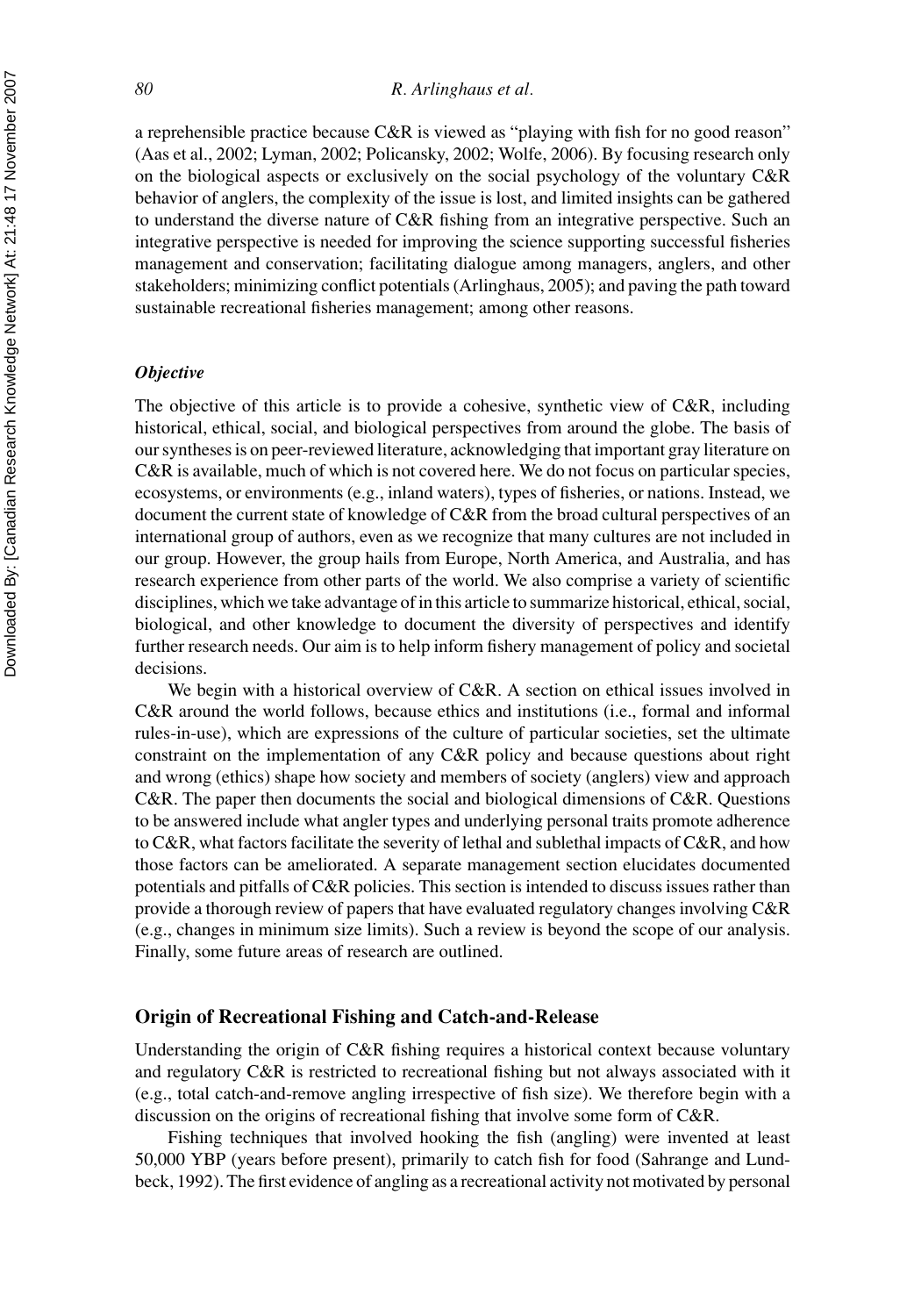consumption, sale, or trade derives from an image from 3,290 YBP displaying an Egyptian noble (Pitcher and Hollingworth, 2002b). The ancient Greeks and Romans regarded recreational fishing as fit only for slaves and children and a temptation to be avoided (Pitcher and Hollingworth, 2002b). They also considered fish species found in springs or clean flowing waters to be sacred to the gods or goddesses because clean water was rare around the Mediterranean. Accordingly, angling was not done for many freshwater species (Radcliffe, 1926, p. 201). Nevertheless, recreational fishing was common during that time, particularly among wealthy people (Haase, 2000). It is not clear to what degree C&R was involved.

Although there are earlier references to releasing a portion of one's catch, we confine our discussion to the origins of recreational fishing and C&R to the Middle Ages in Europe and England, as there is little documentation from earlier times and England seems to be the origin of voluntary C&R. Roman Catholic Europe, the emerging class structure in England, and the early history of the United States produced similar but distinct hook-andline recreational fishing cultures despite some interactions, and they generated different responses to fish and the practice of C&R.

#### *Europe*

Under*Res Communes*from Roman law, flowing waters and their fishes were public property. Because medieval Europeans consumed great quantities of fish, fishing pressure increased in relation to population growth (Hoffmann, 1996). By the 13th century, legislators were already complaining about overfishing. As a result, privatization of previously common or public fishing rights was widespread in much of medieval central Europe (Hoffmann, 1995). By about the year 1200, grants from kings or simple seizure put landowners in possession of all but the largest inland river fisheries (Hoffmann, 1996). Between 1200 and 1400, markets and fishing rights developed. One-time lordly servants evolved into full-time fishers who paid annual monetary dues or, rarely, a share of the catch for the right to exploit the lord's water (Hoffmann, 1995). In this context, fishing with rod and line was one means to appropriate fish for personal consumption and despite its subsistence component was similar to modern recreational fishing. The *Heidelberg Fishing Tract* (1493) is among the earliest extant works on recreational fishing. One of its regionally published forms, the *Tengresse Fishing Tract*, contains not only complete instructions on how to catch fish and where to find them but also the recipes for fly patterns (Hoffmann, 1997); the first artificial baits were, however, invented by Romans (Hensel and Vogel, 1978). In the Middle Ages, development of recreational fishing and its popularity were linked to the art of printing (1440 A.D.) and the associated publication of angling books (Hoffmann, 1997). The first clear reference to angling as distinctly recreational occurs in the *The Country Farm* (1307, Italy; Estienne, 1616). It refers to angling equipment "and ... the seasons and time of the year fittest for the sport." The term "sport" fishing often used synonymously today with recreational fishing derives from the verb "to disport," which means to take one's ease, to re-create. It was used in England to refer to all forms of recreational activities and field "sports," including recreational angling. In the 18th century, "to disport" was replaced by "to sport" in England and thereafter also taken over into recreational fishing terminology in mainland Europe (Körbs, 1964). It is different from the modern definition of sport because only particular forms of recreational fishing, such as competitive fishing, can be described as sport in the modern context of competitive sport science (Heister, 2005).

Fishing for food and recreation greatly increased in popularity in the 19th and 20th centuries. In Germany, recreational fishing was popular but did not have the same social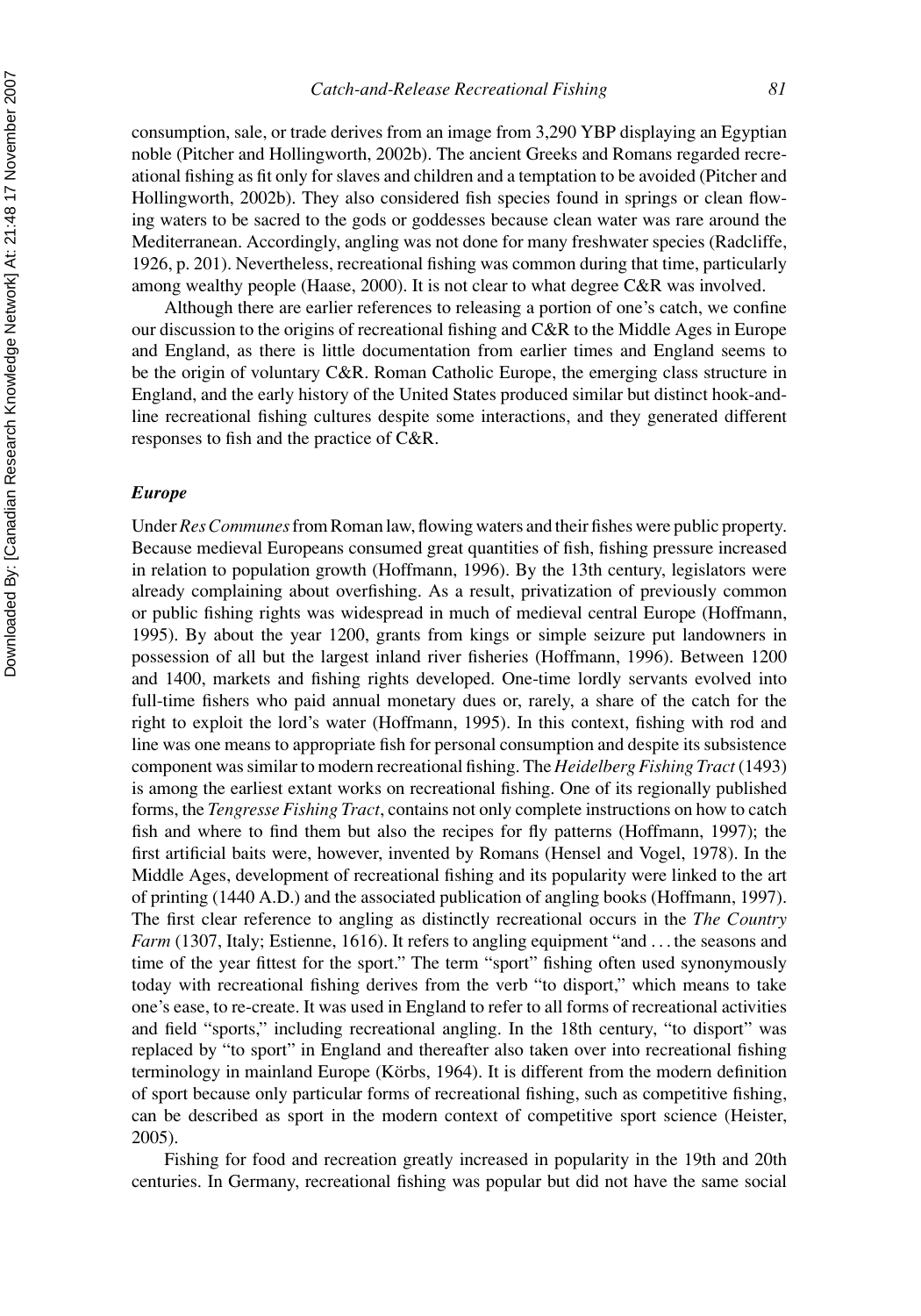status as other chivalrous activities such as shooting, climbing and hunting (Krüger, 2004), a situation that is similar today. It is not entirely clear how much C&R fishing, either regulated or voluntary, took place in the Middle Ages, but minimum-size regulations and seasonal closures in England (Policansky, 2002) and in France (Mascall, 1590, cited in Marston, 1903), required the release of some fish.

*Catch-and-Release in England.* Fishing for food has a well-documented history in England as well, and regardless of developments noted below, fish have always been relied on as food by most Britons, leading to a prohibition of weirs on all English rivers even in the Magna Carta (1215 A.D.) (Getzler, 2004, p. 21).

The first reference to releasing fish in English literature appears in the ploughman stories, beginning in the 15th century (Piers of Fulman, 1420, cited in Merwin, 1995). In *A Treatyse on Fysshynge wyth an Angle* (originally written around 1420, but not published until 1496), Dame Juliana Bernes<sup>2</sup> argued for conservative harvest to protect the resource (McDonald, 1963). But recreational fishing in those days was a gentleman's sport, not typical of the common people.

The plague of 1348 killed a third of the population in England. It followed hard on the first decades of the little ice age, the decline of feudalism, and the advent of the cash economy. Many of the serfs who had been forced off the land and into cities chose to return to lives of farming and subsistent hunting and fishing in the largely empty countryside. Qualification statutes were quickly imposed that prevented people who needed fish and game as food from taking them. Hunting was reserved for the ruling class, specifically to prevent peasants from returning to a subsistent lifestyle in a rural England with no fences, few defined land holdings, and a greatly diminished population. In the new England of the late Middle Ages, commoners' labor was needed for mills and farms. The Statute of Laborers (1351) required commoners to work. They were not allowed to fish or hunt for their food: "None shall hunt but which have sufficient living" (Lund, 1980, p. 8, 22). One of the demands of the Peasants Revolt of 1381 was the return of the right to fish in the River Ver (Herd, 2003).

About one hundred years later, Wynkyn de Worde, the publisher of the *Treatyse*, wrote that the little work on fishing was published with the text on heraldry and falconry to keep it out of the hands of "every idle person who would desire it" (McDonald, 1963). When viewed against the historical background of depopulation and hardships and the subsequent imposition of the qualification statutes for the taking of fish and game, these early references to releasing fish and conservative harvest may well represent the origin of the idea that releasing a portion of one's catch was the mark of a gentleman.

During the period between *A Treatyse on Fysshynge wyth an Angle* (1496) and Izaak Walton's first edition of *The Compleat Angler*(1653), little was written about fishing except for simple retellings of Bernes's material (Marston, 1903; Gingrich, 1974). Early editions of Walton (1653 onward) contain no reference to releasing fish. Although he lived a life of some ease, Walton was a commoner and a lifelong member of the ironmonger's guild. In *The Compleat Angler*, he kills his catch, but he does speak for conservation.

For the fifth edition of *The Compleat Angler*, Walton asked Charles Cotton, a younger gentleman, to write a section on fly fishing; this contains a specific reference to voluntary C&R: "This is a diminutive gentleman, e`en throw him in again, and let him grow till he be more worthy your anger." This line is noted in a later popular edition of *The Compleat*

<sup>&</sup>lt;sup>2</sup>Dame Juliana's name is spelled in various ways, usually Bernes, Barnes, or Berners. There is almost no evidence of her existence as an angling writer, and her name almost certainly is a pseudonym (Blades, 1881; McDonald, 1963; Schullery, 1987, 1999).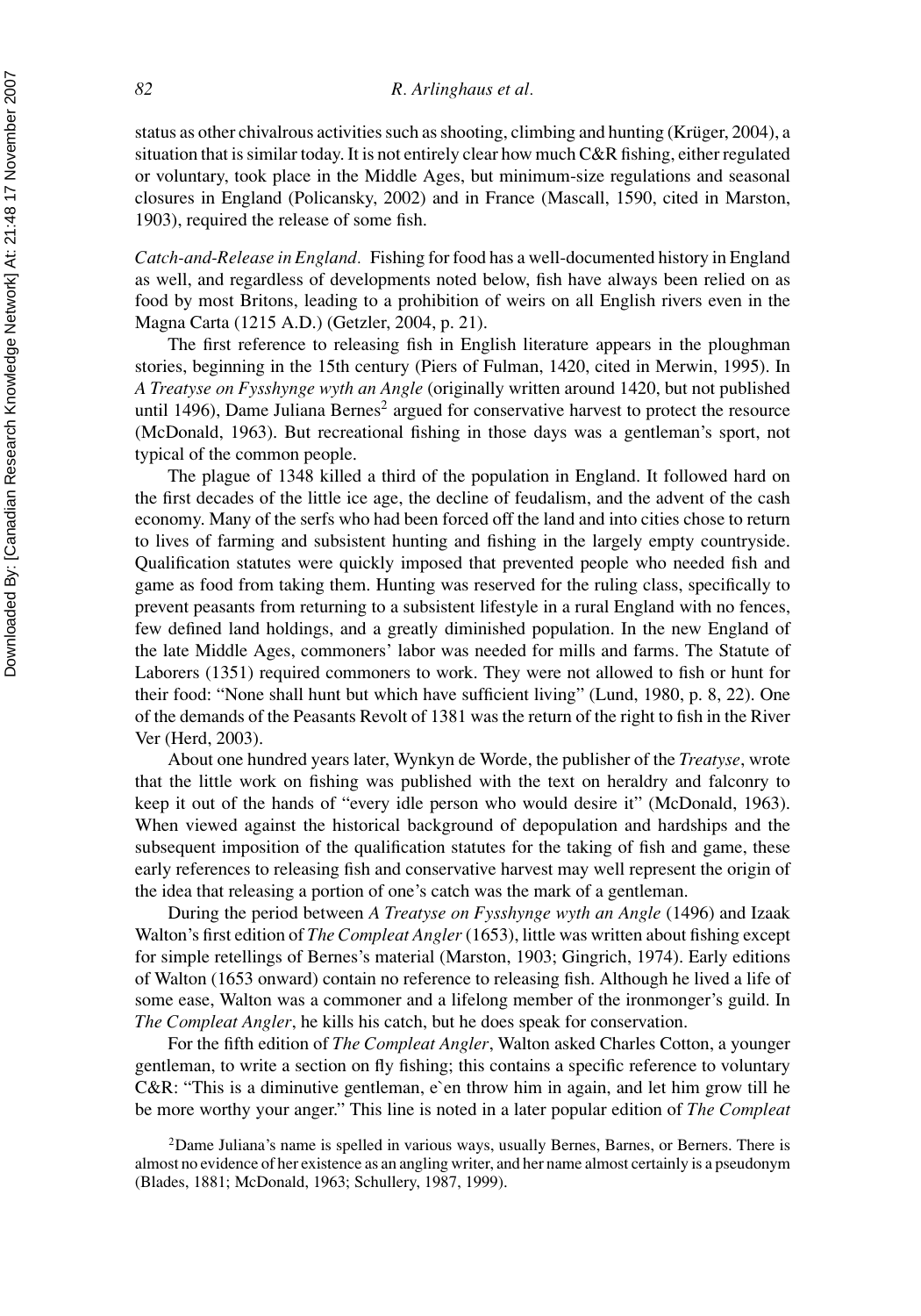*Angler* (Walton, 1853, p. 288) to establish Cotton as a "real sportsman" for "He contemns catching small fish" and says "throw them in again."

Cotton's contribution to *The Compleat Angler* was written soon after the English Civil Wars. Those dissenters who survived King Charles II's purges were prohibited from hunting by the Game Act of 1671, which allowed only Protestant gentry earning over 100 pounds annually from their lands to hunt. The act effectively kept the opposition, Catholics, and the less well-to-do from practicing with the new technology: firearms. The remaining gentry and the rapidly growing merchant class had only fishing to elevate themselves as gentlemansportsmen. What better way for the rising merchant or disenfranchised gentry to show that they were truly of the upper class than to not need one's catch as food? Release some fish, thereby giving credence to the 1853 edition's interpretation of Cotton's instructions as those of a gentleman. Even so, most anglers killed most of the fish they caught, and regulations mandating releases increased. In the reign of George II (1727–1760), size limits for roach (*Rutilus rutilus*) were also imposed, and it was illegal to take, possess, or sell any undersized fish or fish caught out of season (Policansky, 2002).

In *The Compleat Angler,* Izaak Walton quoted a popular phrase: "Everyman's business is no man's business" (Walton, 1853), which is a clear account for the concerns much later described as "the tragedy of the commons" (Hardin, 1968). The English solution to this problem of overexploitation was to pass the Acts of Enclosure. Starting in the early 1700s, the acts were initially imposed to allow larger landowners to consolidate their holdings within boroughs, thereby increasing their yield though efficiency of effort. As all landowners had to pay for the needed surveys, thousands of small-tract farmers who could not afford the surveys were forced from the land to urban centers, an intended result of the Acts because workers were needed for the growing number of mills. The Industrial Revolution led to further increases in the number of mills on many rivers, along with the need for manpower (Getzler, 2004). The Acts of Enclosure's final iteration, passed in the 1840s, specifically prohibited all but owners or their assignees from fishing most waters. These acts were so onerous and had such impact that they were published in a children's fishing tract, with punishments for poaching, including fines, jail time, or deportation (Salter, 1841). The Acts of Enclosure contained the most significant reduction of the public's right to fish, and its effect was greatest just as the "Nation of Shopkeepers" was gaining the leisure needed to pursue field sports in the 18th and 19th centuries (Herd, 2003). Similar developments occurred in central Europe: fishing became a private right coupled with rigorous regulations leading to regulatory C&R.

As fly fishing became more regimented in 19th century England as the exclusive activity of the well-to-do or well connected, writers increasingly mentioned releasing a portion of one's catch voluntarily. Sir Humphrey Davy wrote of the questionable morality of all field sports and then defended recreational ("sport") fishing with: "Every good angler, as soon as his fish is landed, either destroys his life immediately, if he is wanted for food, or returns him to the water" (Davy, 1970, reprint from 1828, p. 11). The most popular angling author of the mid-19th century wrote of the need to let out-of-condition fish go to grow fat and healthy (Francis, 1995). By 1913, Halford could declare that "the sportsman is not only willing to return any below the legal limit of the water, but exercises great care both in extracting the hook and returning the fish to the water" (Halford, 2000, p. 309). And it was an Englishman of little regard in the fishing world, Lord Baden–Powell, who did most to popularize C&R in England. The hero of Mafeking and the founder of the Boy Scout movement later became an ardent angler (Baden-Powell, 1986). Revered by millions of boys worldwide between 1900 and 1939, Baden-Powell preached the gospel of C&R wherever he fished (Precourt, 1999). He wrote of the need to let fish go so that other anglers might have good sport, that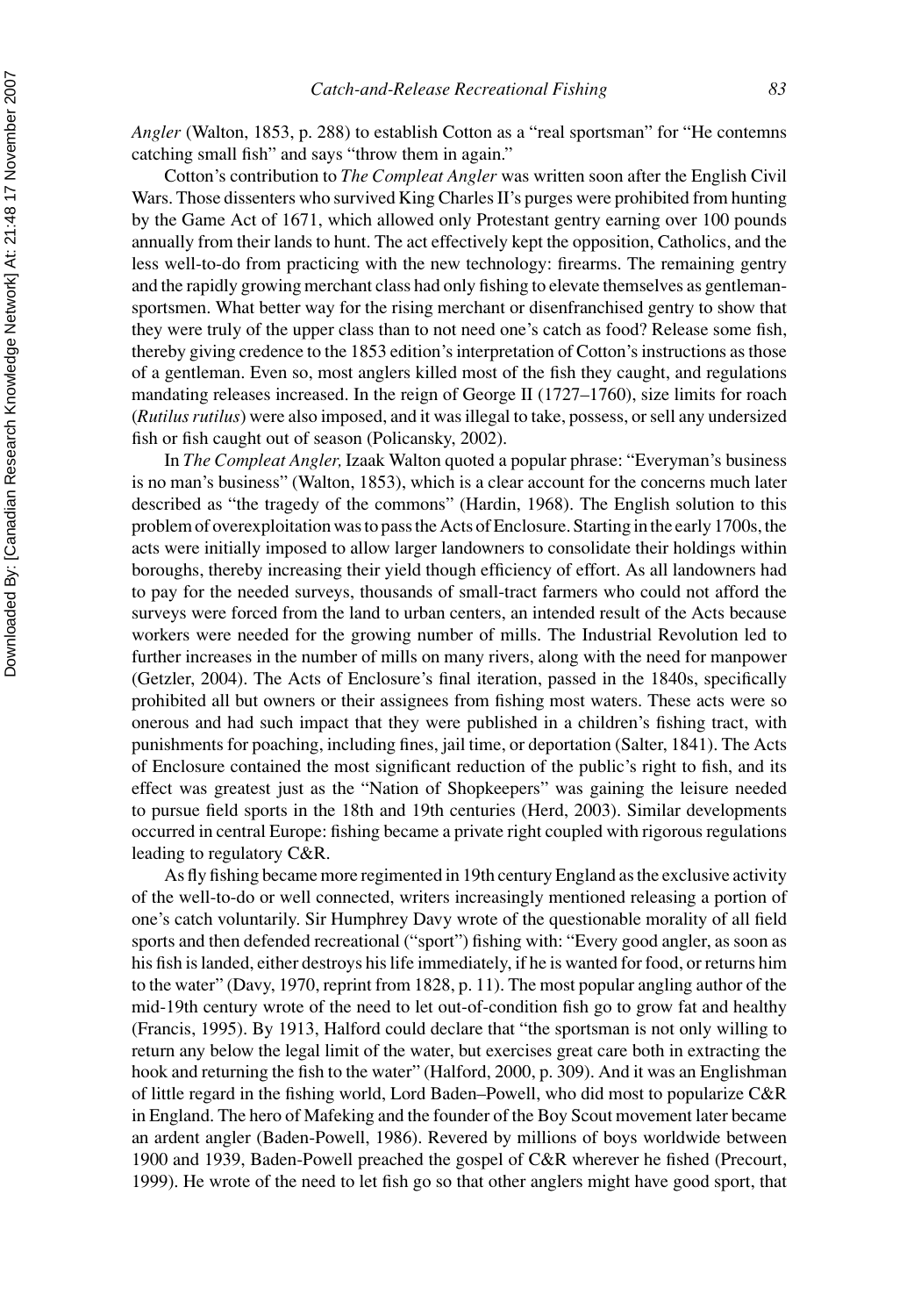fish might grow and reproduce, and that the reason for recreational fishing is to renew and recreate more than it is to catch fish.

The English were therefore probably the first to practice voluntary C&R as an ethic and during fishing competitions, two aspects that need to be distinguished today. The English also developed the so-called coarse-fishing ethic, voluntarily releasing almost every nonsalmonid fish (North, 2002). Late in the 20th century, the British coarse-fishing ethic found considerable support in Europe, with many highly committed anglers and angler groups practicing voluntary C&R (Policansky, 2002; Arlinghaus and Mehner, 2003).

Regulatory C&R appears to be much older and related to the implementation of the first regulations throughout Europe. But C&R in Europe has a variety of origins and traditions (Aas et al., 2002), which complicates its analysis. Perhaps of greatest relevance here is that in mainland Europe, the view that C&R is "an unethical and reprehensible fishing practice" is much more common than it has been in England and North America, although there are some who view it as "both an ethical and conservative approach to resource utilization" (Aas et al., 2002).

Finally, there are private regulations to maintain recreational fisheries in angling clubs and associations that are derived from a 19th-century English perspective. Club or beat rules limit the angler's number of days on water. Other rules may require only fishing upstream with the dry fly to rising fish and may require sharing a rod with a companion. These private rules have long been the way that angling associations established C&R on private waters in England (Robson, 1998) and have aspects of both voluntary (because they are not imposed by government) and regulatory (because they are imposed, albeit by general consent) C&R.

#### *North America*

During the waves of immigration from Europe that descended upon North America in the 1800s, the European tradition of access to fish resources as food combined with the distinctly American public ownership of fish and game led to excessive harvest on public and private lands. Harvests by immigrants simply compounded already excessive takes of fish by established anglers and commercial interests. As early as 1734 there was a law limiting fishing to "angle-rod, hook and line" in New York. In 1822, Massachusetts law prohibited fishing for brook trout, *Salvelinus fontinalis*, except with hook and line (Reiger, 2001, p. 17). And the growing percentage of Roman Catholics in the United States climbing from 5% in 1850 to 17% by 1906 (Byrne, 2006) consumed fish nearly half the year in accordance with their religious heritage. Conservation grew from many reasons such as the tradition of the gentleman sportsman in response to loss of fish and wildlife (Reiger, 2001) and from pockets of immigrants with common cultural roots who grew concerned over attempts by urban interests to consolidate rural holdings and strip them of their resources (Judd, 1997). Irrespective, the American Civil War, at more than one million casualties, the costliest in U.S. history? squelched nearly all early efforts to conserve fish and wildlife.

In the years after the Civil War, the United States turned to nature to heal, as other cultures have done from at least the 15th century (Walton, 1835; Blades, 1881; McDonald, 1963). The first American publication on fishing (Seccombe, 1739) established fishing as the best way to re-create oneself for the Lord's work. The universal theme of healing and renewal through nature appealed to thousands of Americans sick with the pain of the Civil War.

Two years after the Civil War, a preacher from Boston known as "Adirondack" Murray, published *Adventures in the Wilderness* (Murray, 1869). It extolled the healing virtues of nature to a recovering nation while increasing numbers of Americans lived in burdensome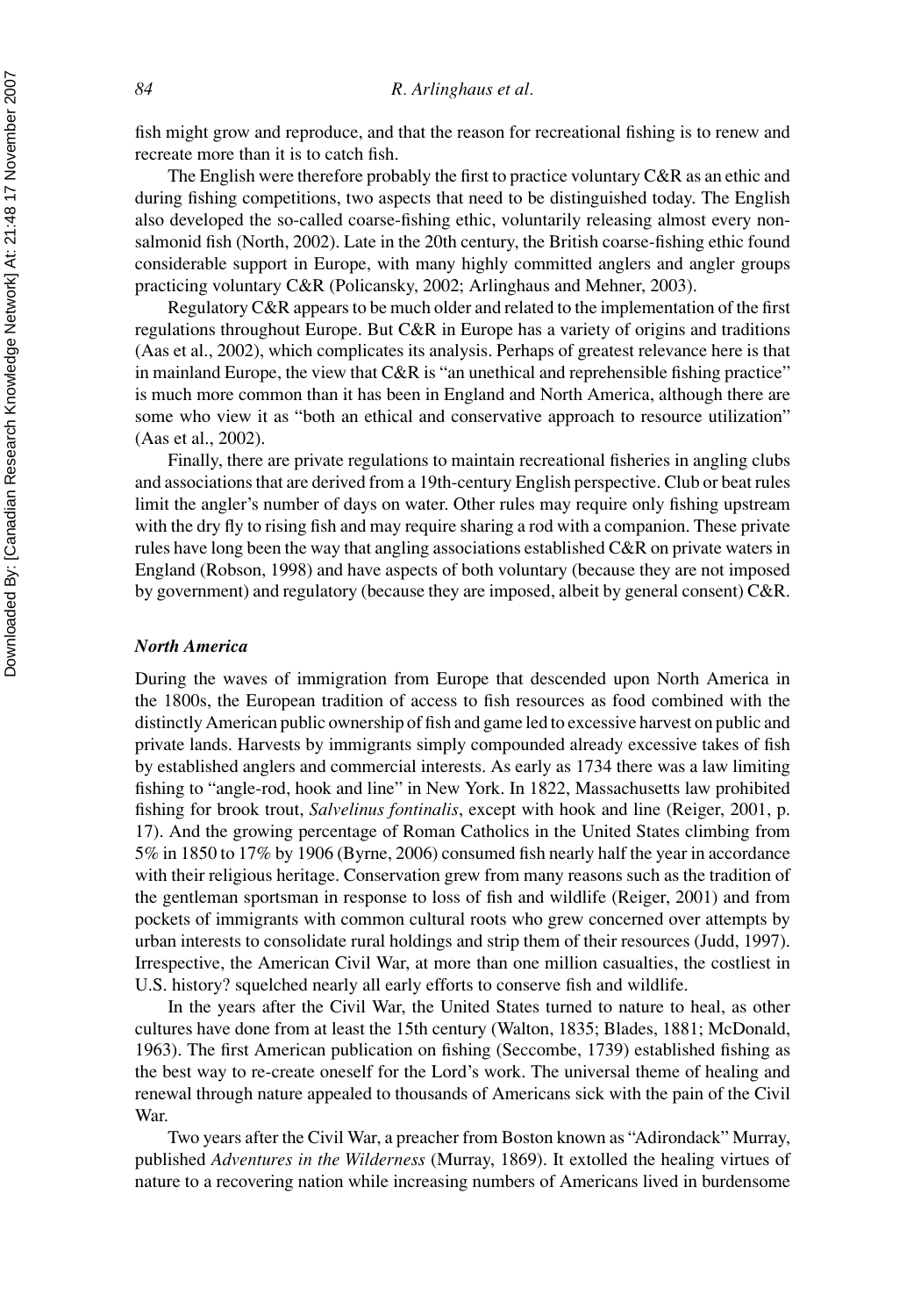urban situations. The book was immensely popular, going through eight printings in its first year. "Murray's fools" rushed from cities in droves each summer, seeking the healing balm of nature (Schullery, 1987). During this period of declining fish stocks due to industrialization, pollution, commercial fishing, and recreational fishing excess, many writers emphasized the need for conservation (Halprin, 1987). The powerful image of nature-as-healer was reflected in the lives of three of America's most influential 19th-century conservationists: John Muir, Theodore ("Teddy") Roosevelt, and Gifford Pinchot (Schullery, 1993; Miller, 2001)

Nature-as-healer has resonated with many Americans from the Civil War onward. In addition to this is the even older American idea that nature is to be subdued. From our earliest times, the American frontier hero bends nature to his will, an idea that persists even today, more than a century after the frontier's closing (Limerick, 1988).

*Catch-and-Release in North America.* The two seemingly opposite myths combine in voluntary C&R to allow American anglers to both best nature (catch the fish) and be "healed" through nature (release the fish), with C&R being a visible demonstration of respect for nature (Evans, 2005). This subject is too fragile for this survey, but those interested in healing through nature should pursue issues surrounding mythic archetypes involved in outdoor sports.

Many Americans have appreciated the value of releasing a portion of their catch emotionally from the very first truly American fishing book (Norris, 1864). In the first decades of the 20th century, many angling books included references to the need to release fish (Schullery, 1987). Two angler-authors, Pearl Zane Gray (1975–1939) and Roderick L. Haig-Brown (1908–1976) greatly influenced the development of the angling conservation ethic and the "raison d'etre" for voluntary C&R (Radonski, 2002).

By 1939, as part of a conversation among sportsmen stretching back nearly a hundred years, Lee Wulff would write: "There is a growing tendency among anglers to release their fish. Game fish are too valuable to be caught only once" (Wulff, 1939, p. xv). Indeed, today in the United States, voluntary  $C\&R$  is the norm among many American freshwater anglers and increasingly common in saltwater as well (Policansky, 2002; Lucy and Studholme, 2002; Salz and Loomis, 2005). However, everything changes. In recent decades, immigration to the United States from Europe has been overtaken by immigration from the rest of the world. These new Americans represent many cultures with deeply held traditions of fish as food and different, though equally strong, cultural values surrounding fish. Concern about the ethics of C&R has been rising in North America for several decades (Policansky, 2002).

#### *Conclusion*

The need to release a portion of one's catch was written about in America as early as 1864. Concerns for conservation in America during the 19th century led to acceptance of C&R as a means of preserving stocks of fish. This was part of a dialogue stretching back hundreds of years. Great forces, the Civil War, and immigration from Europe helped to change public attitudes toward nature in America. This contrasts sharply with the continental European tradition of fish as food.

English-speaking anglers (North America, Great Britain, Australia, and South Africa) are today the cultures in which C&R, particularly voluntary C&R, is accepted to a great extent, but it is accepted to some degree in other cultures as well. However, there is great diversity in public attitudes toward C&R, particularly total C&R (Aas et al., 2002; Policansky, 2002; Arlinghaus, 2007). Even today, American anglers are reluctant to mention releasing fish in some places. In Alaskan villages, educators rarely speak of C&R, referring to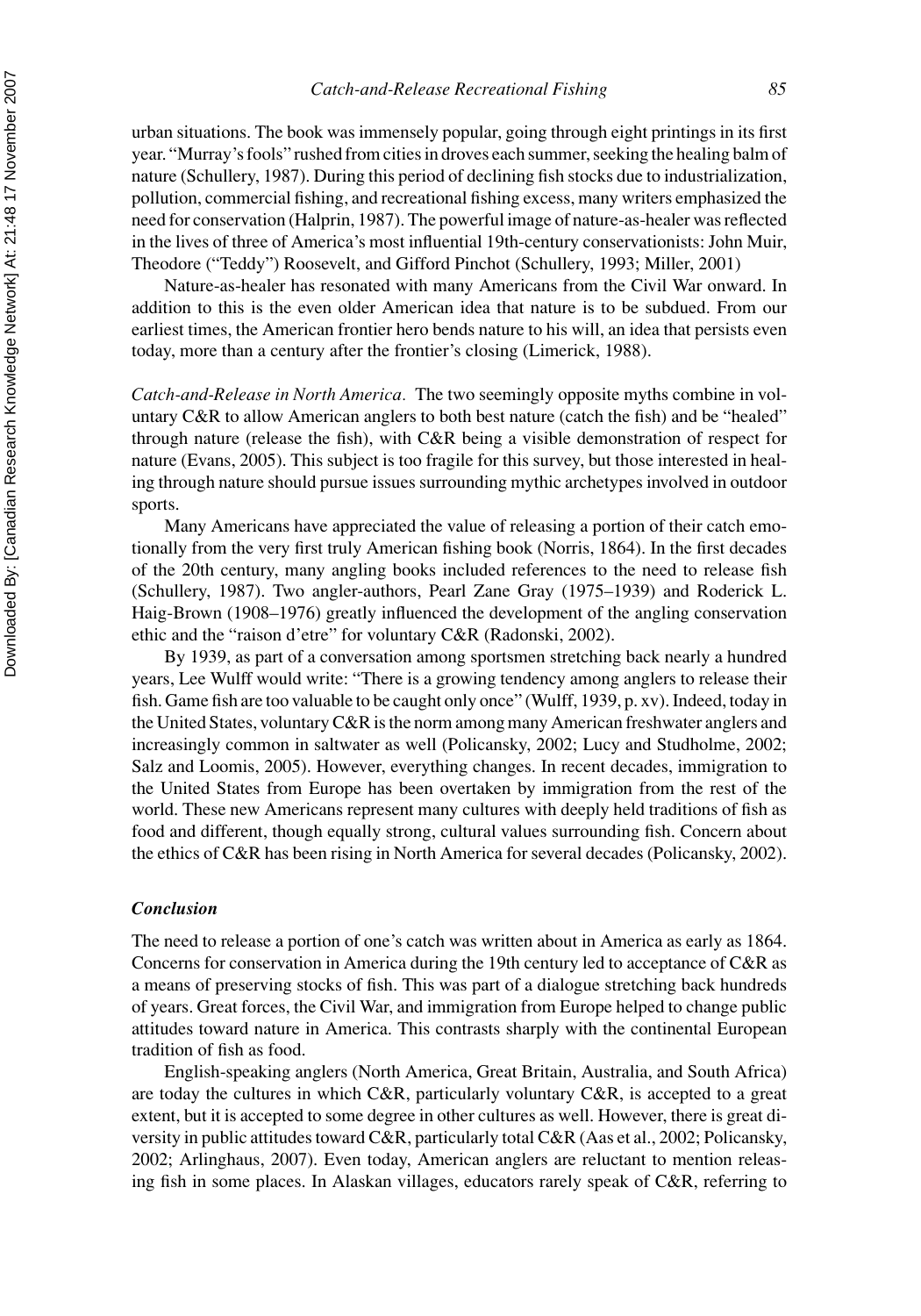selective harvest instead (Lyman, 2002). Andy Royer, the supplier of much of the Tonkin bamboo used in fine rod building in America, is still reluctant to tell his suppliers in China about American anglers who release the fish they catch (Duncan, 2005). In Scandinavia, the angler who returns to camp with no fish for the cook is regarded coolly by fellow camp members who were expecting the angling to result in food (Aas and Kaltenborn, 1995). Many anglers from Eastern Europe think similarly, as evidenced by conflicts between Germans who favor selective harvest and immigrants of German descent from countries of the former Soviet Union who are accustomed to fishing mainly for food; these conflicts concern catch-and-kill versus C&R of selected species (Arlinghaus, personal observations).

In Europe, although C&R is today firmly integrated in the angler's lifestyle in some countries (e.g., U.K., The Netherlands), in other countries, such as Germany, releasing legally sized fish voluntarily C&R risks public prosecution in conflict with the Animal Protection Act (Arlinghaus, 2007). In contrast, regulatory C&R, particularly of undersized or otherwise protected fish, is today almost universally accepted as a "good idea" to conserve fish stocks and fishing opportunities.

Voluntary C&R in Europe and elsewhere seems to be growing with the spread of the British so-called coarse (i.e., non-salmonid) fishing ethic and the so-called "specimenhunting" practiced by many of the highly committed and often species-specialized angler groups (especially carp; northern pike, *Esox lucius*; salmonids; or European catfish, *Silurus glanis*), which are supported by species-specific specialized magazines and angler organizations (e.g., German Pike Angler Group). They strongly adhere to voluntary, often total C&R, as do some of the competition or "match" fishers across Europe (North, 2002). This is accepted in some cultural environments, but less popular in others. Strong subsistence thinking prevails particularly in eastern Europe, northern Scandinavia (Aas and Kaltenborn, 1995), northern North America (e.g., NRC, 2005), and in most marine recreational fishing outside the English-speaking world. Understanding and promoting  $C\&R$  is therefore intimately linked with associated culture and institutional constraints. This ultimately opens the discussion about the ethics of voluntary C&R, which is hotly debated around the world (De Leeuw, 1996; List, 1997; Balon, 2000; Aas et al., 2002, Policansky 2002).

#### **Ethical Aspects of Catch-and-Release**

Armed with net and bucket, children all over the world go for a paddle on the beach. They catch little fish and other animals, look at them, swap them, proudly present them to their parents, and eventually release their catch into the sea. In the process, some of the critters get hurt, some die, but most of them probably survive. The seemingly harmless pleasure at the beach is a case of  $C&R$ . Paddling may not qualify as recreational fishing, but the ethical issues encountered are in both cases very much the same. The core question is concerned with the morality of recreational fishing that involves some form of catching and releasing a fish and the problems this might entail, e.g., for the well-being of the released fish (De Leeuw, 1996).

C&R angling is one of the many aspects of recreational fishing. In the wake of the animal rights movement and society's concern for the well-being and welfare of animals, C&R angling has come under considerable pressure on ethical grounds (Spitler, 1998; Balon, 2000; Huntingford et al., 2006). For example, in a review on the assessment of the welfare issues associated with aquatic animals, Håstein et al. (2005) state that on moral grounds, fishing for subsistence might be acceptable, while angling, including C&R, may not. Representative of the general thrust of the accusations on the academic level is De Leeuw, who claims that anglers need to find a justification for their cruel treatment of fish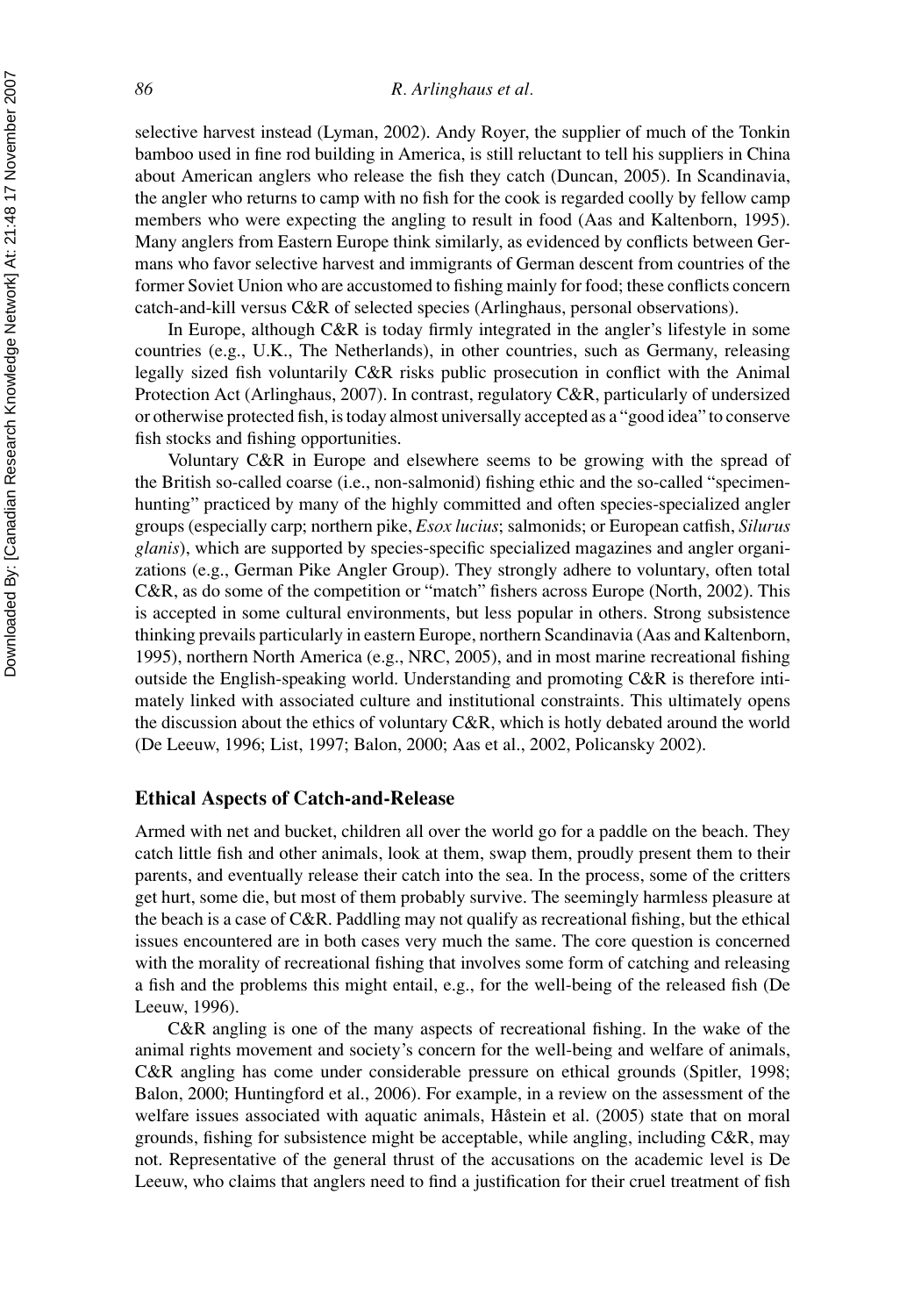(De Leeuw, 1996). On the popular level, the animal rights organization PETA (People for The Ethical Treatment of Animals) tries to win people over with slogans like "Fish have feelings, too." Cruelty captures academic and popular imagination, but cruelty is merely one facet in a wider picture. In order to fully appreciate the content and the different positions in the debate about recreational fishing in general, and  $C\&R$  in particular, that wider picture needs to be sketched.

Underlying the discussion about angling are issues in the field of environmental ethics (Evans, 2005). Environmental ethics deal with the moral relationship of humans to nature. Ever since the ancient Greeks, there have always been philosophers thinking about humans and their environment (Coates, 1998), but the sheer volume of output since the 1960s surpasses, at least in quantity, everything that has gone before. This surge was triggered by the publication of *Silent Spring* by Carson (1962) and the various pro-environmental protest movements in the 1960s and 1970s (Guha, 2000; Zimmermann et al., 2001). It is now widely accepted that environmental questions are ethical questions. In order to understand the ethics of C&R, a brief sketch of these questions is also needed.

#### *Human Beings, Nature, and Catch-and-Release*

The traditional Western view of human beings is that they are the pinnacle of creation, and everything in it is entrusted to their care and use (Taylor, 1989; Aquinas, 1990; Calvin, 1990; van Wensveen, 2000). According to this view, human beings enjoy a special status in creation because they were created in God's image and through this enjoy intrinsic value; the source of that intrinsic value is divine. Intrinsic value, reason, and the capacity to generate moral knowledge and to live a moral culture make human beings unique in nature. Although all nature is related through creation, rocks, trees, or animals have no intrinsic value–at least not in the same sense as humans (Taylor, 1989; Aquinas, 1990; Calvin, 1990; van Wensveen, 2000). A tree, for example, is not a moral subject, but a moral object toward which a human being might have a moral obligation. This view allows for all kinds of interaction and intervention in nature because nature is created for human beings. Necessity apart, human beings are meant to interact, i.e., they are meant to participate actively in nature. The traditional Western view is labeled anthropocentric (Figure 1), and especially Christian anthropocentrism (there is also non-Christian, atheistic anthropocentrism, and biocentric anthropocentrism) is said to be responsible for what is perceived to be the current environmental crisis (White, 1995). The biblical sanction for use, according to the critics of Christian anthropocentrism, degrades nature to instrumental value only. This in turn is said to have bred an attitude of inconsiderateness toward nature which then resulted in the current situation (White, 1995).

Any sketch or treatise trying to portray the traditional Western view can and will be criticized by supporters and opponents alike on the grounds that it is either too sympathetic or too uncritical. Whatever the reasons for this situation, for the present purpose, it is important to note that the concept of "anthropocentrism" is not as clear as it might seem. In a relatively straightforward sense, it means "considering human beings to be the most significant entities of the universe" (Mish, 1993) or "regarding mankind as the center of existence" (Swannell, 1992). Murdy (1985, cited in Evans, 2005) defines anthropocentrism and draws attention to an interesting implication issue: "To be anthropocentric is to affirm that mankind is to be valued more highly than other living things in nature—by man. By the same logic, spiders are to be valued more highly than other things in nature—by spiders. It is proper for men to be anthropocentric and for spiders to be arachnocentric. This goes for all other living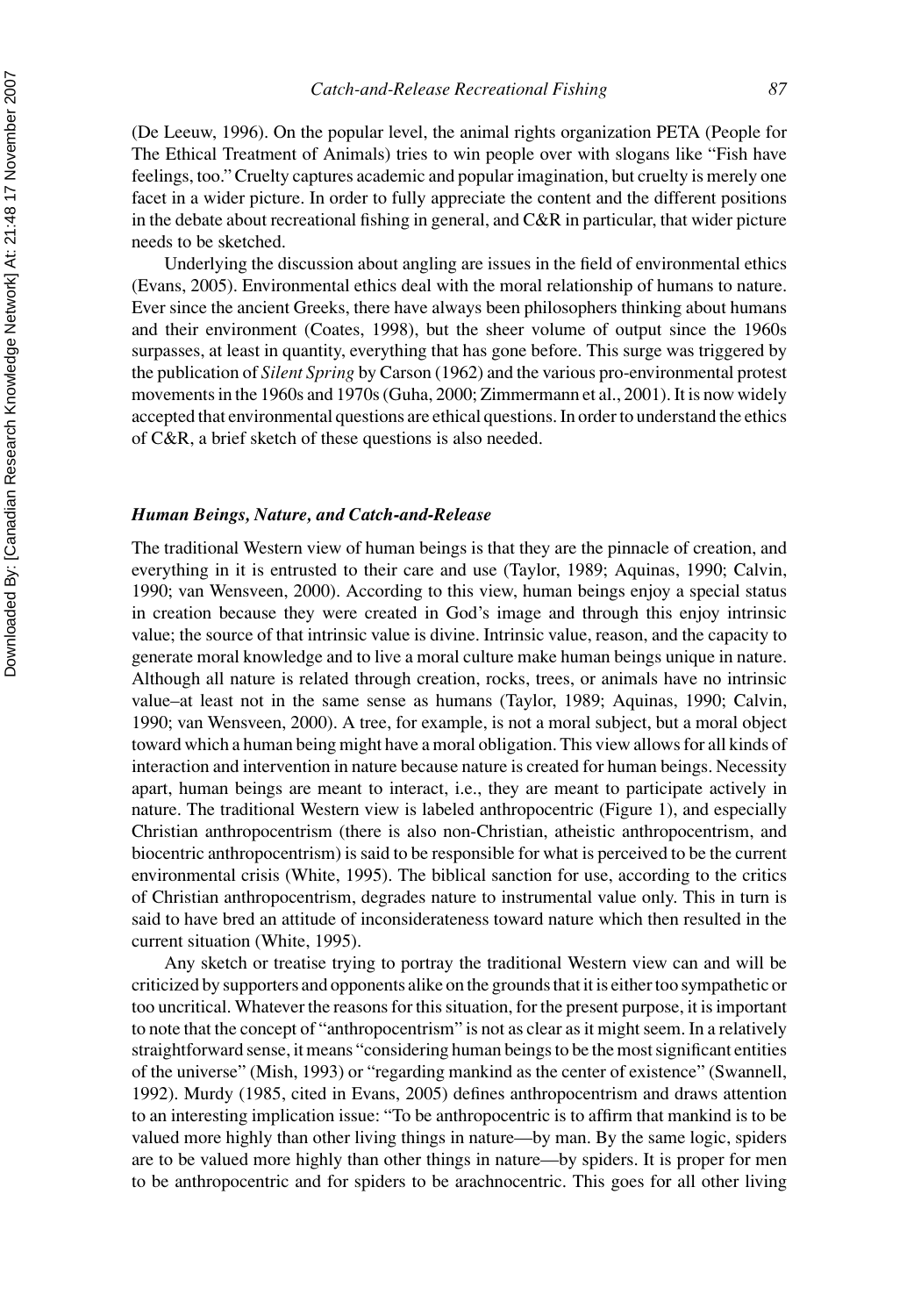

**Figure 1.** Schematic representation of the impacts of the extension of the moral domain from humans to non-human animals and abiotic matter as related to which components have intrinsic value that needs to be respected.

species." We use anthropocentrism loosely to cover all kinds of anthropocentrism, which is legitimate because all kinds of anthropocentrism share, regardless of philosophical content, the idea that somehow human beings are, at least for all practical purposes, in the center of reality, and, thus, the interests of humans to satisfy their needs comes first and everything else second.

A good example of anthropogenic reasoning, albeit not Christian anthropocentrism, is the definition of sustainability put forward by the Brundtland report (as cited in Arlinghaus et al., 2002): development is sustainable when it "meets the needs of the present generations without compromising the ability of future generations to meet their own needs." To avoid compromising the ability of future generations to meet their needs often involves avoiding environmental damage, i.e., nature and animals are not worthless, but of vital instrumental value to humanity as life support systems and generators of supporting, provisioning, regulating, and cultural ecological services (see Carpenter and Folke, 2006, for a review).

In contrast, physiocentric views, mostly based on or referring to the theory of evolution, regard the role and standing of human beings differently. For example, non-human components of nature such as animals are supposed to possess intrinsic value (Figure 1). All life is said to have begun in a primeval soup some time after the Big Bang. In this concoction, the first simple organisms formed and more complex life forms branched out. Then, somewhere along the line, the human species "happened." The advent of the human animal is seen as a pure random event in evolution, and human nature "is just one hodgepodge out of many conceivable" (Wilson, 2001). There is, from this angle, nothing special about mankind; "the species lacks any goal external to its own biological nature" (Wilson, 2001). If all life originated out of that primieval soup, all life is in some way related. This common evolutionary past and postulations like "reference for all life" or "respect for all life" have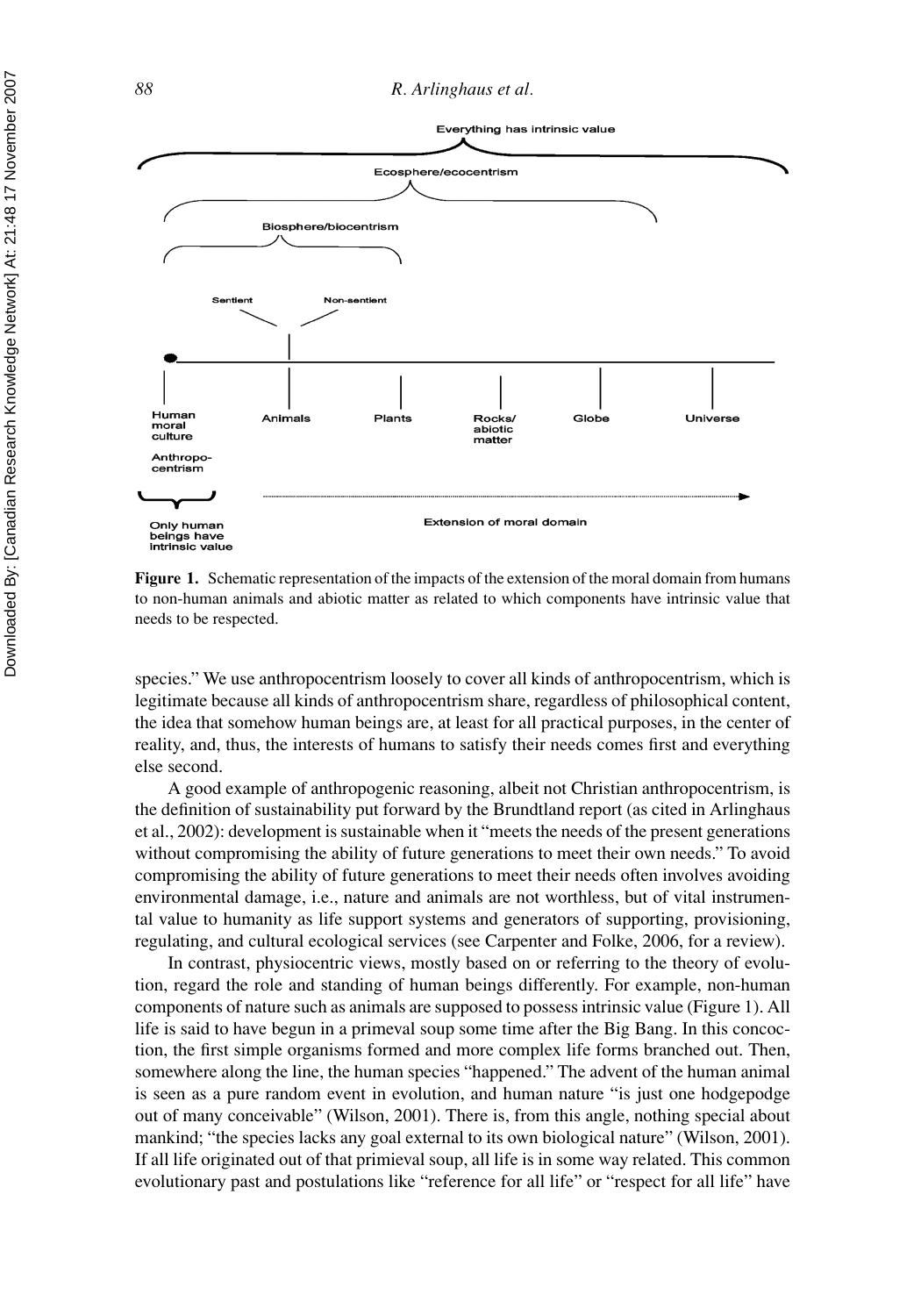given rise to concepts such that all life has intrinsic value and all animals are equal; this perspective has clear implications for C&R if this practice causes harm to animals.

The physiocentric evolutionary view has already changed common usage of words: it is nowadays practically standard to talk of animals not as animals but as non-human animals. Physiocentric views are almost always associated with the extension of the moral domain (Figure 1). The extension of the moral domain to the non-human world will, according to extensionists, bring about a different attitude to nature which will be the first step to solve the environmental crisis and also improve inter-human relationships (Naess, 1989; Merchant, 2003). Extensionist philosophers tend to be hostile to human intervention in nature because more often than not human influence on nature is seen as harmful. There is a discernible streak in much extensionist literature sketching an ideal of nature in terms of absence or minimal presence of human beings—that ideal is wilderness (Devall and Sessions, 1985; McKusick, 2000; Nash, 2001). Critics of the extensionist views point out that it makes little sense to extend the moral domain because the non-human world cannot in any way participate in the human moral or legal culture (Leahy, 1994; Scruton, 2000; Passmore, 2001).

The presumed presence or absence of intrinsic value and relative value of humans and animals (fish) shapes the cultural understanding of nature. What is held to be the nature of nature determines the guidelines of science, politics, and in the end, everyday life. The history and diversity of ideas and concepts about nature are rich and complete (Nash, 1989; Wall 1994; Teich et al., 1997; Guha, 2000; Foltz 2003), and a full discussion of them is beyond the scope of this article.

The word "nature" derives from the Latin *natura*, which has a range of meanings, including birth, shape, and essence, while culture stems from *cultura* meaning tillage and also education and training. In a wide sense, nature means the universe and everything in it, including an angler and his or her target, the fish.

In the anthropocentric sense, nature and culture are complementary opposites just like wilderness and civilization are complementary opposites. They are not mutually exclusive, but there is a mutual dependence and interaction between the human and non-human animal world. All beings are integral parts of nature, but it is clear that for an anthropocentric view, the needs of humans must come first, and in this sense nature is of instrumental value (Figure 1). Nature is a vital good for humans but also a good in itself and has to be protected for this reason. From an anthropocentric point of view, wilderness should be respected by humans for the emotional and practical good of humans, for reasons of conservation to preserve ecological services that indirectly benefit humans (e.g., to preserve the functioning of ecosystems and thus to preserve primary production, nutrient cycling, climate regulation, disease regulation, etc.), and for its own sake. This coincides with modern fisheries management thinking because fisheries management is defined as the use of all types of information (ecological, evolutionary, economic, political, and sociocultural) in decision-making that results in actions (e.g., regulations) to achieve human-defined goals established for fish resources (Arlinghaus et al., 2002). If C&R facilitates achievement of human goals established for fish resources and, provided that fish resources are respected and protected for meeting human goals and for conservation for their own sake, this practice does not necessarily conflict with anthropocentric world views.

Nature in the physiocentric account also means, in the widest sense, the universe and everything in it. In the narrower sense, however, there is, *a priori,* no license to use nature. The human's position in nature is at best *primus inter pares*, i.e., non-human species and plants and even abiotic matter have, in principle, the same rights as human beings, i.e., the right to live or be according to the specific requirements of their own nature. Human beings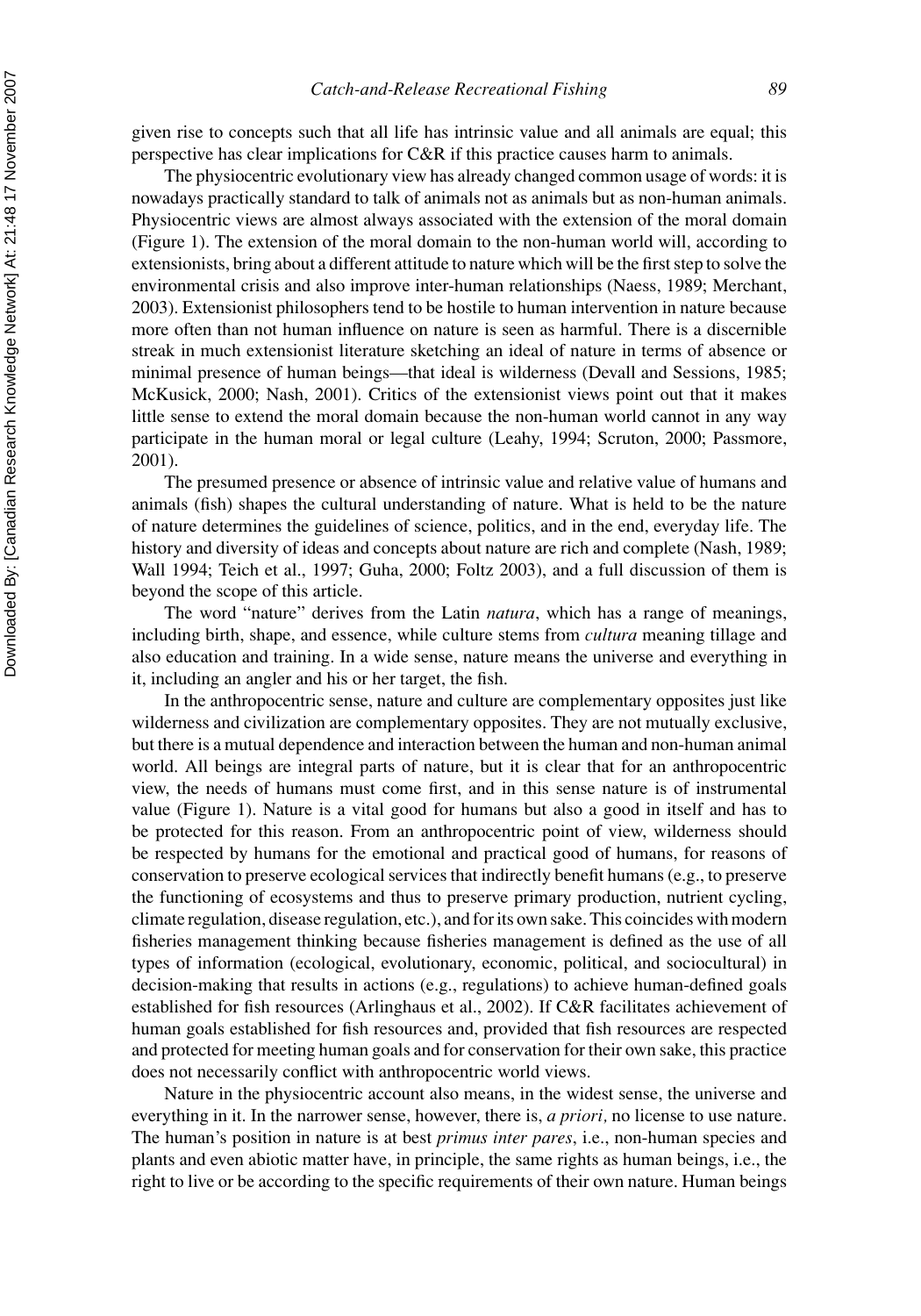also enjoy rights but must not infringe on the rights of another being or thing for purely instrumental reasons.

The spectrum and degree to which animals, plants, or even abiotic matter should be seen as right holders differs widely, of course. However, the common trait of all extensionist schools is the view that at least part of non-human nature is equal to the human animal as regards basic rights. The right of all beings and things or parts thereof to live according to their needs is the reason why wilderness is of such importance in extensionist philosophy. Wilderness is not a conceptual complement of civilization but a state in which all beings and things are in their proper natural balance. Some prominent extensionist philosophers hold that such a state indeed once existed in pre-agricultural stone-age societies (Oelschlaeger, 1991).

To complete this outline, eastern philosophies, especially Buddhism, Hinduism, and Taoism, play an increasingly important role in physiocentric thinking inasmuch as some influential thinkers stress the environmentally friendly nature of these philosophies (Snyder, 1995). C&R can seriously conflict with such physiocentric thinking if this practice compromises the rights of non-human animals and the proper balance of nature.

Regardless of origin, physiocentric thinking will tend to be in favor of the extension of the moral domain (Figure 1). This, however, does not necessarily preclude hunting, fishing, wildlife, or fishery management. Aldo Leopold, famous for his "Land Ethic" and its key phrase: "A thing is right when it tends to preserve the integrity, stability, and beauty of the biotic community" (Leopold, 1949), is an example of an extensionist who was an avid hunter and angler who occasionally also practiced C&R (Leopold, 1993).

#### *Animal Welfare, Animal Liberation, and Animal Rights*

The nature of the relationship of humans to nature as a whole determines our relationship to fish and other animals. Animal welfare, animal liberation, and animal rights concepts must be clearly distinguished because each of these concepts originates in a different philosophical tradition, and each of them has different implications for everyday life, the nature of our relationship with animals, for angling, and C&R (see Table 1 for summary).

*Animal Welfare.* Animal welfare is everywhere, broadly speaking, the notion that humans have a moral duty to care for animals, to prevent cruelty, and to look critically at how they are used (Dawkins, 2006). The crucial point is that the obligations animal welfare entails do not originate in the right of the animal (Table 1). The reason why this is so is the fact that animals cannot participate either in human moral or legal culture because they cannot fulfill obligations. The source of a moral duty is not necessarily a right on the part of the person, being, or thing to whom or which the duty is owed. It is, for example, everyone's duty to avoid wanton waste. The source of this duty is not a right of the waste not to be produced (Schwab, 2003). Or take the person who saves the runt of the litter from certain death by starvation: the moment the person starts feeding the little dog, there is an obligation to look after it, but that in no way signifies that the dog has a right. Compassion, moral sentiment, virtue, moral imperatives, contracts, common sense, customs, and even self-interest all can conceivably be the source of a moral obligation toward animals, but whatever the source of the obligation, animal welfare is a unilateral engagement in which animals have no rights proper and is based on anthropocentric world-views.

*Animal Liberation.* Singer (1990) is the author of the seminal book Animal Liberation. He is popularly and rightly hailed as the father of the animal rights movement, but Singer's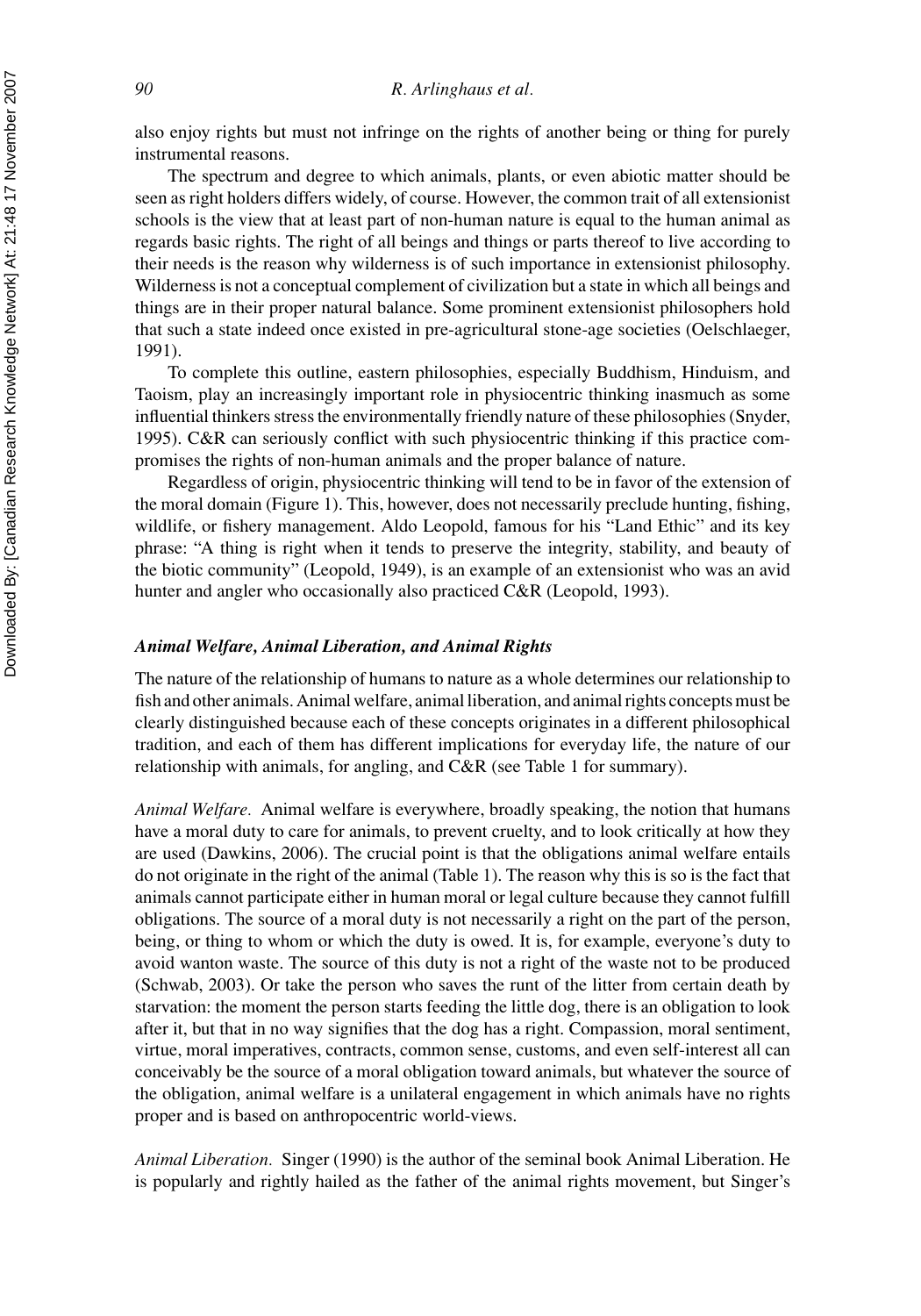| Animal welfare | Animal liberation                              | Animal rights                                      |
|----------------|------------------------------------------------|----------------------------------------------------|
|                |                                                |                                                    |
|                |                                                | Physiocentrism                                     |
|                |                                                | <b>Yes</b>                                         |
|                |                                                | <b>Yes</b>                                         |
| <b>Yes</b>     | Yes                                            | <b>Yes</b>                                         |
| <b>Yes</b>     | N <sub>0</sub>                                 | N <sub>0</sub>                                     |
| <b>Yes</b>     | N <sub>0</sub>                                 | N <sub>0</sub>                                     |
| <b>Yes</b>     | N <sub>0</sub>                                 | N <sub>0</sub>                                     |
| <b>Yes</b>     | N <sub>0</sub>                                 | N <sub>0</sub>                                     |
| <b>Yes</b>     | N <sub>0</sub>                                 | N <sub>0</sub>                                     |
| <b>Yes</b>     | N <sub>0</sub>                                 | N <sub>0</sub>                                     |
|                | Anthropocentrism<br>No / Yes<br>N <sub>0</sub> | Physiocentrism<br>N <sub>0</sub><br>N <sub>0</sub> |

**Table 1** Implications of animal welfare, animal liberation, and animal rights for the interaction of humans with fish

theory has nothing at all to do with rights. "The language of rights," according to Singer, "is a convenient political shorthand" and "it is even more valuable in the era of thirty-second TV-News clips ..." (Singer, 1990). Nevertheless we shall, in accordance with common usage, use the term "animal rights" to cover both the concept of animal liberation and the concept of animal rights unless, of course, there is a specific reference to either of the two. Singer's philosophy is a version of utilitarianism called preference utilitarianism. Utilitarianism defines morals in terms of consequences of actions, which is why utilitarianism is also called consequentalism. Actions "are right in proportion as they tend to promote happiness, wrong as they tend to produce the reverse of happiness. By happiness is intended pleasure, and the absence of pain; by unhappiness, pain and the privation of pleasure" (Mill, 1974, p. 257). Preference utilitarianism locates the moral good in the maximization of people's preferences.

Why animal liberation? Singer positions animal liberation in line with the liberation of slaves, the emancipation of women, and the end of prejudice against gays, lesbians, and all kinds of minority groups. Singer's message is that "animal liberation is human liberation, too" (Singer, 1990). Animals enter the moral theater because of a common evolutionary ancestry and because they are capable of suffering, i.e., pathocentrism-centered perspectives are the key to understand animal liberation. Suffering qualifies animals for equal consideration. Furthermore, the human animal must not be a speciesist. Speciesism "is a prejudice or attitude in favor of the interests of members of one's own species and against those members of other species" (Singer, 1990). Under the right circumstances, equal consideration and speciesism generate a duty not to use animals in any way. However, there are qualifications to this. If, for example, an animal does not suffer, we have no moral obligation to it at all. It ceases to exist, morally speaking. Another complication is that the maximization of preferences might lead quite to the contrary of animal liberation, namely that, for example, vivisection could be morally justified. It is also perfectly feasible that eating meat is under certain circumstances the right thing to do. There is just no telling for certain because it all depends on circumstances, i.e., the utilitarian calculus. How much happiness is produced by what set of preferences and which duties result from it can vary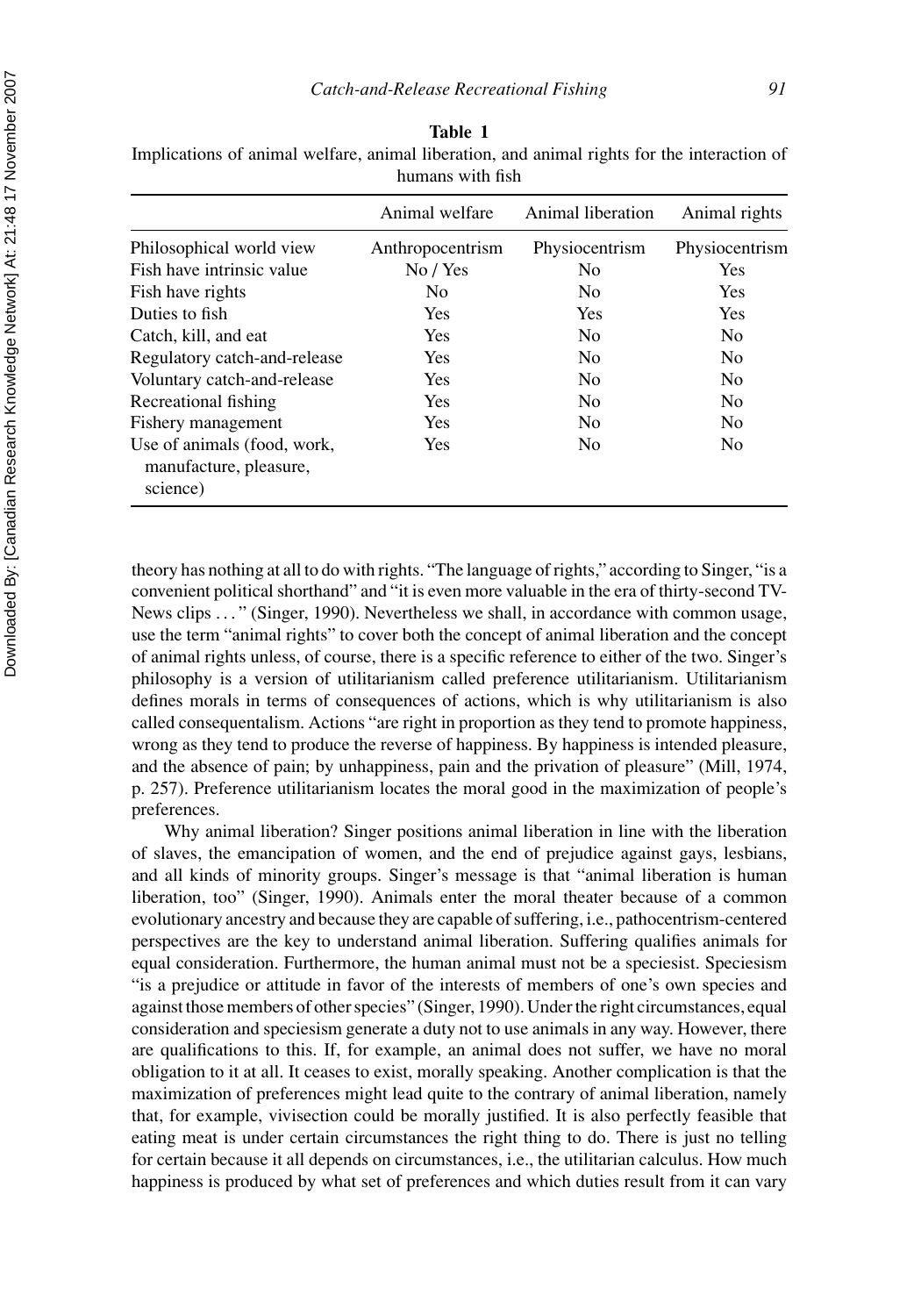#### *92 R. Arlinghaus et al.*

dramatically. Nevertheless, on the strength of *Animal Liberation*, it is clear that recreational fishing and C&R are out of the question because, according to Singer (1990), there is no doubt that fish can suffer. This is clearly expressed by Singer (1990) in the following passage: "Surely, it is only because fish do not yelp or whimper in a way we can hear that otherwise decent people can think it a pleasant way of spending an afternoon to sit by the water dangling a hook while previously caught fish die slowly beside them."

*Animal Rights.* The name associated with animal rights is Regan and his book The Case for Animal Rights (Regan, 1983). Regan draws a distinction between moral agents and moral patients. Moral agents require a degree of self-consciousness and rationality so that they can understand the concepts involved in moral reasoning. Moral patients cannot perform moral acts themselves because their level of self-consciousness and rationality is insufficient to perform moral acts. Moral patients are on "the receiving end of the right and wrong acts of moral agents" (Regan, 1983). Examples of moral patients are animals or human babies that although self-aware to some degree do not qualify as moral agents. Moral agents and moral patients are, however, united in that "the principal moral right possessed by all moral agents and patients is the right to respectful treatment" (Regan, 1983). The source of this moral right is the postulate of inherent value (Regan, 1983). Inherent value does not come in degrees nor is it species-dependent: moral agents or patients cannot have more or less inherent value, and a dog, for example, has just as much inherent value as a rat, cockroach, or a child. As regards inherent value, all animals (human and non-human) are equal, and in consequence all moral considerations and actions must apply in the same way to all beings with inherent value. There are some ifs and buts in Regan's account, but in the final analysis, respect, our common evolutionary past (Regan, 1983, p. 19), and our position in nature (Regan, 1983, p. 388) make the human animal equal with all other animals. In practical terms, this means morally compulsory veganism and the end of all animal use everywhere regardless of consequence. It is clearly the end of any kind of recreational fishing including C&R (Table 1). There can be no misinterpretation of Regan on this. He is outspoken and unequivocal on the consequences of animal rights (Regan, 1983, p. 330–398).

### *Animal Welfare, Liberation, Rights, and Catch-and-Release*

Sooner or later some of the philosophical considerations find their way into everyday life, which is what matters most for most people. On the strength of what has been outlined above, the implication is that  $C&R$  is, in principle, only acceptable under animal welfare philosophies. It is not acceptable if Singer's animal liberation and Regan's animal rights perspectives are taken for granted (Table 1).

The reality of social politics is different from an exposé. Politicians, sociologists, scientists, and a host of other people with an axe to grind invariably help themselves to ideas and arguments from the different schools and mix them into cocktails in which the individual ingredients are no longer distinguishable. It can, however, be documented that extensionism (e.g., animal liberation and animal rights), that is, the extension of the moral domain to non-human animals (Figure 1), has succeeded in changing laws and attitudes. In Germany and Switzerland, for example, the state has constitutional duties with regard to animals, and the not-yet-dead draft of the European constitution has a clause which specifies that the rights of animals must be taken into account by the European Union in all activities. In Germany, you must have a "reasonable reason" to inflict pain, suffering, and damage to an individual animal; typically, only fishing for food is acceptable as a good reason for angling overall (Arlinghaus, 2007). This has critical consequences for recreational fishing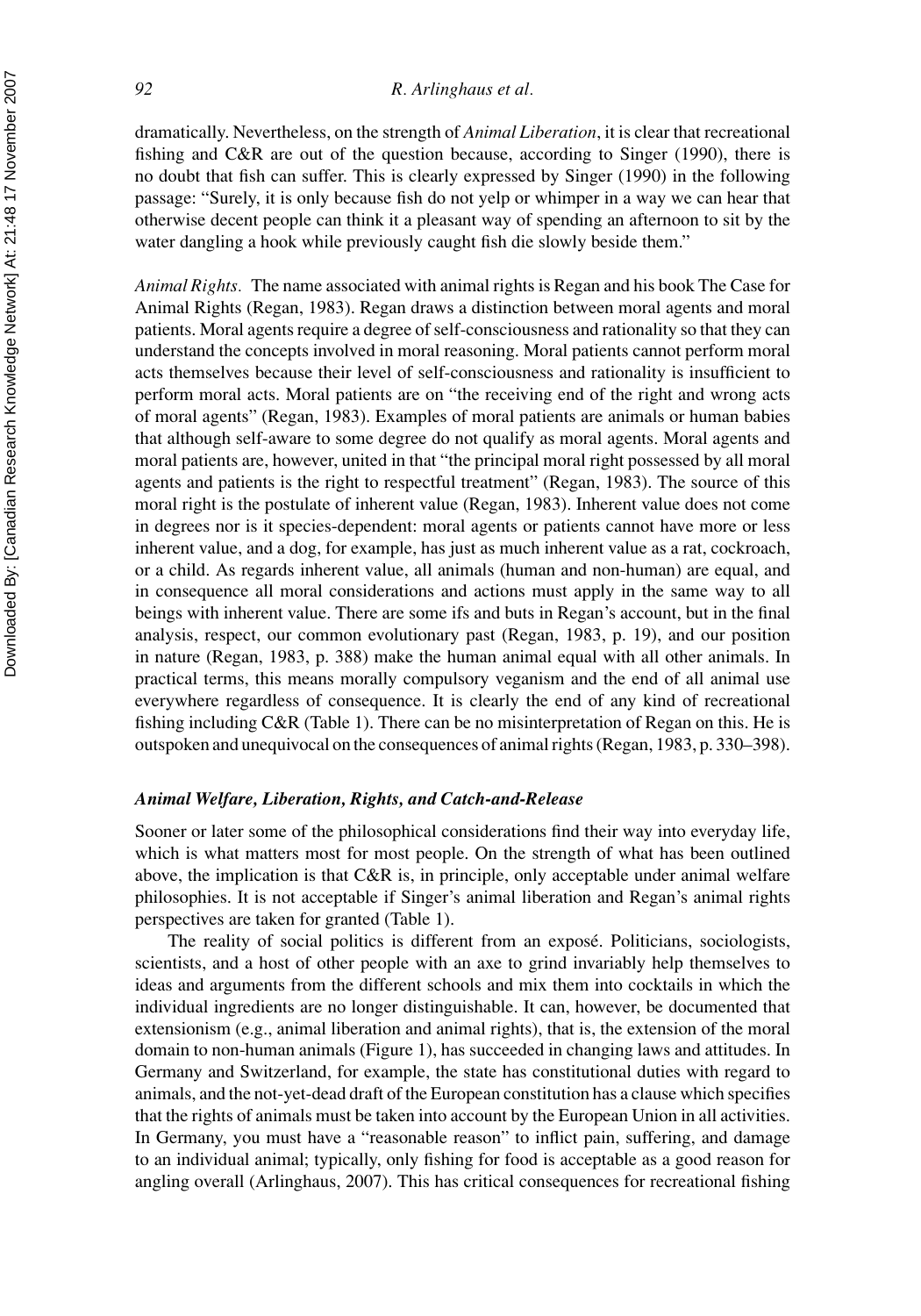in general, because C&R of unprotected fish risks public prosecution and imprisonment for up to three years, according to Clause 17 of the German Animal Protection Act (Arlinghaus, 2007). Many stakeholders may not see a good reason for a recreational activity that interacts with animals, particularly if labeled, and thus misinterpreted, as "sport" (compare the earlier discussion of origin of this word, deriving from "to disport"), which is often the case when speaking about extreme forms of C&R, i.e., total voluntary C&R or tournament fishing involving C&R.

In the present intellectual and political climate in Europe and the United States, all field "sports" will face some hard questions in the future. In Great Britain, the famous slogan "hunting, shooting, fishing" neatly summarizes the aims of the anti-field "sports" movement, which has its origin in animal rights philosophy. Rights for plants or rocks seem to be in the distant future, but philosophically speaking, they are already on the agenda. Talking about plants, Holmes Rolston, III, states "... plants too defend their lives. In an objective gestalt, some value is already present in non-sentient organisms, normative evaluative systems prior to the emergence of further dimensions of values with sentience. We agree with Singer that there is no feeling in such an organism, but it does not follow that humans cannot or should not develop 'a feeling for the organism' (Rolston, 1999)."

#### *Suffering and Cruelty in Catch-and-Release Angling*

The prominence of suffering, i.e., pathocentrism, as a central consideration in the relationship between human beings and animals is utilitarian in origin (Salt, 1980; Bentham, 1988; Singer, 1990). Suffering and speciesism are the pillars of the animal liberation philosophy. Suffering is also an important consideration in the animal rights view, but in the final analysis it is only rights that matter. Tom Regan is unequivocal. Human predation on animals in the form of hunting or fishing have to be banned "not out of kindness, nor because we are against cruelty, but out of respect for their rights" (Regan, 1983). Philosophically speaking, animal liberation and animal rights are worlds apart, yet their thrust is the same. Animal welfare is not doctrinal on suffering, but when it can be avoided, it should, or at least be minimized (Huntingford et al., 2006).

What precisely is a suffering fish? Suffering in animals is no more and no less difficult to define than it is in humans<sup>3</sup> and is dependent on consciousness, which is among the hardest aspects lacking understanding in contemporary biology (Dawkins, 1998). Huntingford et al. (2006) suggested that suffering is a more-or-less unpleasant mental or physical state felt by the animal. We chose to discuss this particular view of suffering because it is the most far reaching in consequence for recreational fishing and C&R. Mental or physical states mean the conscious experience of pain and fear of which the former takes prominence in angling-is-cruel debates. Can fish feel pain, experience fear, and, as a consequence, suffer?

Fish are different from humans. Their brain lacks, for example, the neocortex (Rose, 2002). In the human brain, the neocortex is involved in the conscious experience of pain, pleasure, fear, and other emotions. Emotional states require individuality or personhood, i.e., a single individual consciously experiencing a particular mental state. The absence of the neocortex suggests that the human experience cannot be like the fish experience and vice versa. There is, in a straight comparison, also no question of a sliding scale: the fish experience is not a scaled down human experience, nor is the human experience a scaled up fish experience. It could be reasonably argued that the absence of the relevant brain

<sup>3</sup>However, it is more difficult to *recognize* in other animals than in humans because humans can talk and tell us they are suffering, whereas other animals can only give nonverbal signals that must be interpreted by humans.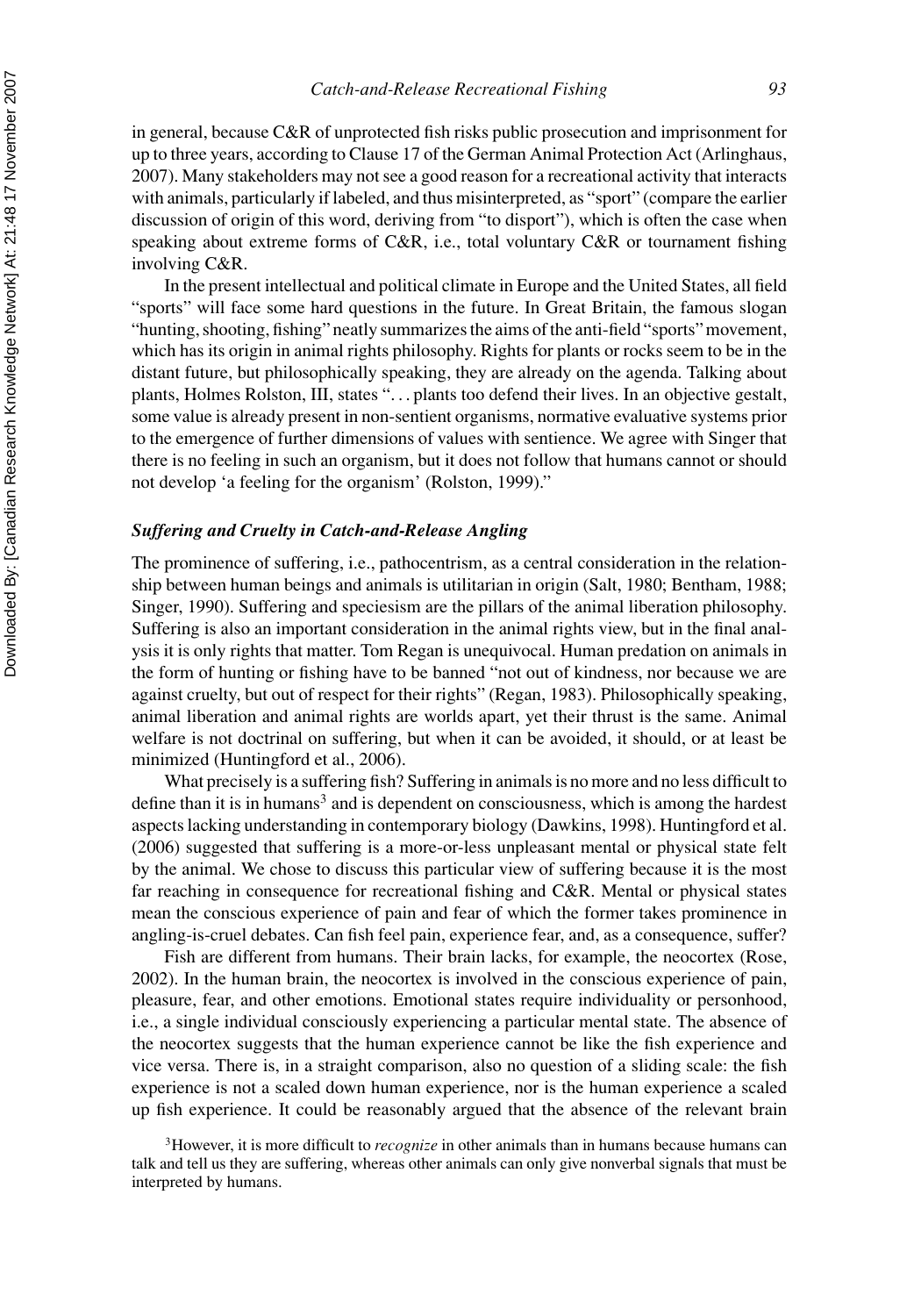structure makes it impossible for fish to feel pain and experience suffering (Rose, 2002). The analysis of Rose (2002) seemed to confirm such a conclusion. However, other scientists have challenged his work. Sneddon et al. (2003), Chandroo et al. (2004), and Huntingford et al. (2006), among others, suggest the possibility that consciousness and pain perception in fish is plausible. Nevertheless, all of those authors acknowledge that the possible experience of fish is not anything near human experience. For example, Huntingford et al. (2006) venture that fish "probably have the capacity for suffering, though this may be different in degree and kind from the human experience." However, the human's ability to predict mental states in animals other than humans is likely to be very inaccurate because humans have not evolved the capacity to do so, i.e., for mind-reading (Marmeli and Bortolotti, 2006). By claiming that fish might suffer, Huntingford et al. (2006) as well as Chandroo et al. (2004) tacitly assume something that resembles or takes the place of the neocortex. This is not a question we can answer, but a challenge to provide conclusive evidence because of the implications of consciousness and the associated pain perception capability for angling in general and C&R in particular.

However, there is, among many stakeholders, laypeople, and scientists alike, the intuitive view that fish do feel pain and do suffer. The anthropomorphic reasoning is that the hook must hurt somehow. A typical representative of this view is Luce (1959), who thought that fish feel pain but that it would be "at a low degree of sensitivity." This intuitive common sense and empathic view resembles the position of Huntingford et al. (2006) and others such as Sneddon et al. (2003), mentioned above. Cruelty on the human side is the deliberate causing of suffering, and there is considerable academic and popular opinion that anglers do exactly that. Exemplary for this view is De Leeuw (1996) who, assuming that fish feel pain and suffering, puts it as follows: " . . . the enjoyment of catching fish for sport, in a large measure, consists of purposely inflicting fear, pain, and suffering on fish by forcing them to violently express their interest to stay alive." For the nature and definition of that interest, De Leeuw explicitly refers to Singer and Regan (De Leeuw, 1996). There is, nevertheless, a philosophical problem with this statement.

When an earthquake causes great suffering, we do not say the earthquake is cruel. It cannot be morally held responsible because it has no intention (List, 1997). Likewise, animals and plants have no intention in the moral sense because they lack the moral dimension. That is why there is no cruelty in nature. Cruelty is confined to human agency: humans can be cruel to humans, and humans can be cruel to animals (fish), provided the fish feel pain and suffering, for which there is no unequivocal scientific agreement. Cruelty in inter-human relations need not involve pain in a physical sense. There is suffering without physical pain, as in depression or a person's hurting another person with words. There is also (perceived) injustice, which can cause people to suffer for a lifetime. To an animal at the receiving end of an action that causes pain, the intention of the person performing that act does not matter. However, not all acts that involve the infliction of pain are cruel acts. Dentists, human doctors, and veterinarians often have to inflict pain in order to help. Whereas the human understands the intention, animals, as a rule, do not understand this, which is why they often try to flee when humans are trying to help them. In other words, the problem of cruelty is confined to human culture. This in turn means that the question of cruelty in fishing and elsewhere has an arbitrary component inasmuch as humans can decide on the scope of cruelty. Cruelty is not unambiguous like, say, a broken leg or a documented health impact or fitness impairment through C&R. This is why we prefer to avoid suffering in the fish welfare discussion and instead advocate focusing on health and fitness impairment resulting from C&R (Arlinghaus et al., 2007).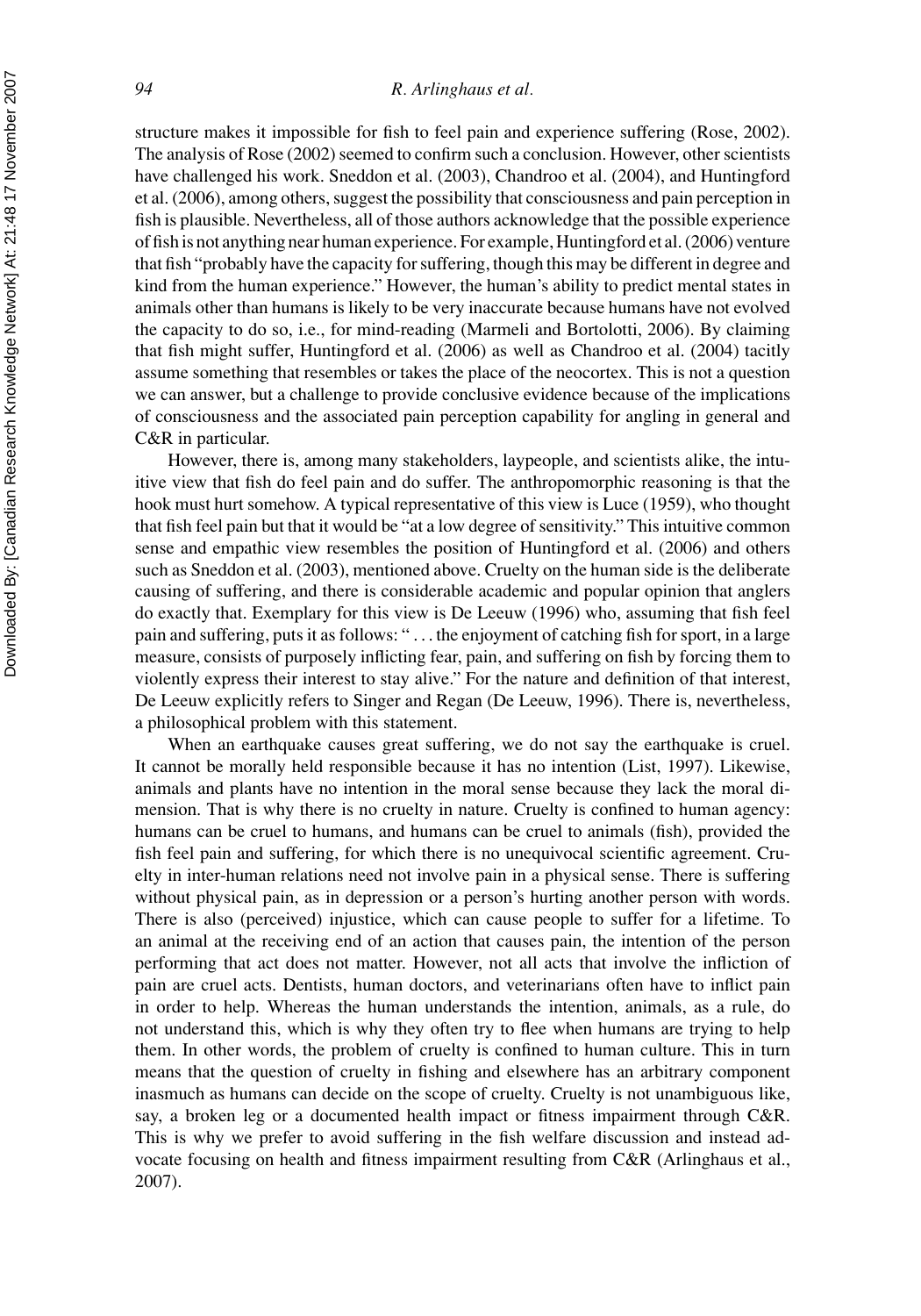However, the intentional causing of suffering is, according to De Leeuw, the most important element for the enjoyment of fishing, and, on the basis of this, he concludes that "sport" fishing, including C&R, should be banned (De Leeuw, 1996). Similarly, Balon (2000) stated that "catching live fish on hook and line other than for food, i.e., for pleasure, leisure, "sport," or competition . . . is an unethical, deplorable, and undignified activity of humans." If De Leeuw's and Balon's arguments are deemed to be a valid basis for a ban on angling and C&R, some might argue that these arguments would also apply to cat keeping, because domestic cats kill or injure millions of birds and other wild animals. The following is quoted from De Leeuw (1996) and added in parentheses is the case against cat keepers: "The enjoyment of catching fish [keeping a cat] for sport [for pleasure]—consists of purposely inflicting fear, pain, and suffering on fish [birds] by forcing them to violently express their interest to stay alive." The argument would continue in that it could not possibly matter that the infliction of pain on birds is oblique. If one were to say that it is not the cat keeper's intention to cause suffering among birds, rodents, and amphibians, then that would also apply to the angler's intention. The angler's intention is not cruelty but to go fishing and maybe catch a fish (List, 1997).

In the passage above, the distinction is made between the intention to fish versus the intention to be cruel, but the issue in De Leeuw (1996) is that the intention of anglers is to do something directly to fish; it is not even theoretically possible to fish successfully without doing something to fish. In contrast, the intention of cat-keepers does not usually involve killing or harming birds, and it is possible in theory and in practice to keep a cat without harming birds (e.g., by keeping the cat indoors). However, each cat-keeper always risks that his or her cat injures or kills other animals if it escapes or is held outside; from the animal's perspective, the intention of the angler or the cat-keeper does not matter. Hence, it might be argued that the intention of humans to purposely inflict fear, pain, and suffering to an animal is as vague and subjective a concept as cruelty, as it does not tell us what type of impact occurs on animals directly (fishing) or indirectly (cat-keeping on birds).

The argument made in the previous two paragraphs is in the end useful because it demonstrates that reducing the fishing experience to largely one element does not correspond to what is the case. Fishing consists of a complex interplay of a multitude of motivations and needs that the angler wants to satisfy (Fedler and Ditton, 1994; Arlinghaus and Mehner, 2004) but very rarely involves cruelty as the goal of the activity (List, 1997; Schwab, 2003). Moroever, suffering of animals can occur indirectly in many, if not all, human activities even if it is not the intention of the human being; it is not unique to recreational fishing and C&R. Finally, the basis for judging the direct and indirect impacts of human activities on animals, including fish, can best be based on the level of impact on the animal's well-being irrespective of the human being's primary intention when deciding for or against certain actions. To assess potential impacts on fish in the context of C&R, it might be advisable to focus on objectively measurable indicators of fish health and fitness post release instead of relying on scientifically uncertain concepts such as suffering.

#### *Implications for Catch-and-Release*

Some forms of C&R could be seen as the perfect expression of the fact that recreational fishing is not about the necessity to obtain food. For example, for some voluntary C&R practitioners, to catch a fish is an end in itself. In such situations, there is no necessity or desire to kill and eat the fish; the voluntary C&R angler enjoys the full scope of the beauty and pleasure of angling, without the kill. As Browning (1998) noted: "For many fly fishers, killing a trout is unthinkable." However, there are ample variations in C&R behavior among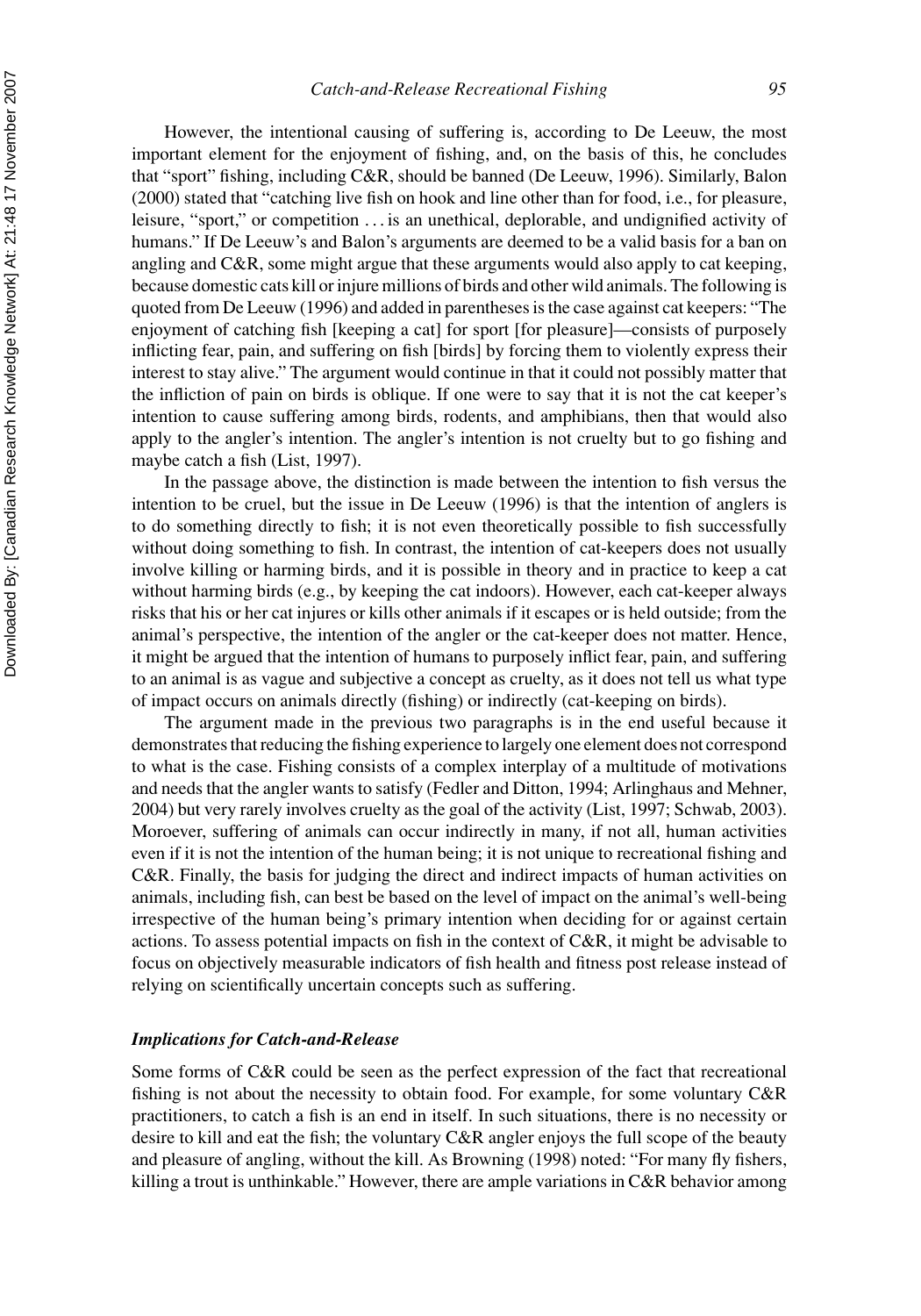voluntary C&R practitioners; some release all the fish caught, others release a particular species or size, others release a fish or a particular species on one day but not on another day, and so on. For a voluntary C&R angler, the release itself is just as important as the catch, and for some anglers, the release is a little ritual, sometimes even begun by kissing the fish. The release is not just a perfunctory act, but has, for many, a spiritual dimension and, at the same time, is a manifestation of a consumption-critical and conservation-minded attitude. One could say, slightly overstating the case, that the gourmet catch-kill-eat angler is sent into raptures by his meal, while the C&R triggers a quasi-transcendental experience.

The idea that a fish is too valuable to be caught only once (Wulff, 1939) originated in the New World, and many in continental Europe have considerable difficulty coming to grips with the concept in purely intellectual terms. One of the reasons for the downright rejection or the lukewarm acceptance of the concept is the traditional equation, fish  $=$ food, i.e., subsistence fishing. This attitude has dominated the angling culture for centuries and is deeply engraved in the collective outlook. Perhaps the most lucid statement of this position is by Luce (1959): "The pleasures of angling explain why people angle; but the proper defense of the morality of our traditional sporting angling for game fish, and the angler's justification for taking life and inflicting pain, have nothing to do with the angler's pleasure. The defense and the justification are simply that the angler is killing fish for food." Moreover, by eating the fish, the entire process of fishing makes obvious sense. The angler participates in nature as a predator and acts accordingly, and regulatory C&R is part of the conservation of undersized or endangered fish. No ethical problem whatsoever is associated with this type of C&R for Luce and others (Håstein et al., 2005).

However, voluntary C&R is different. In voluntary C&R, one can perceive an anomaly because the angler breaks the normal behavior pattern of a predator or hunter. It is perhaps this anomaly that causes incomprehension. The days when food shortages and competition for food were the rule are not long ago; there might be some reflex that just wants to hold on to food. On the other hand, releasing the prey is not that extraordinary because acting in line with reason is a perfectly normal human behavior. C&R is after all not aimless and wanton as perhaps a fox who wreaks havoc in the henhouse, but a reasoned and rational approach to recreational fishing. All  $C&R$ , including voluntary  $C&R$ , also marches under the banner of conservation. The fish are put back to reproduce or to be caught another day, which also happens to be good news for the fishery manager. That sounds fine, but the same conservation results could also be achieved by cessation of fishing after the bag limit has been reached or by prolonged closed seasons. Conservation, it could be argued, is merely coincidental to C&R, whereas the nub of the matter is really that the angler wants to carry on catching fish. One could press even further and say that the C&R angler maximizes pleasure by exhausting, weakening, and mutilating fish, and by selling this, as it were, as conservation. We are full circle back to the issue of pain, suffering, and cruelty but with one added complication: the question of whether there are types of recreational fishing that are ethically different from other types of recreational fishing. Luce's view entails that there are, so to speak, morally inferior kinds of fishing and that C&R would be immoral.

However, C&R is an integral part of all angling. If, for example, an angler wants to catch perch (*Perca fluviatilis*) for his dinner, he or she will release the roach that is caught in pursuit of perch because the roach was bycatch. Furthermore, some of the perch the angler catches might be too small, so they are released. Some fish might not be well hooked and get away, which is "accidental" hook-and-release. To the fish, it does not matter whether it has been caught by a catch-and-kill angler, a C&R angler, or an osprey. All anglers accept, by the very act of fishing, that their activity can mean injury and death and perhaps pain and suffering to fish. All types of recreational fishing are open to, fundamentally, the same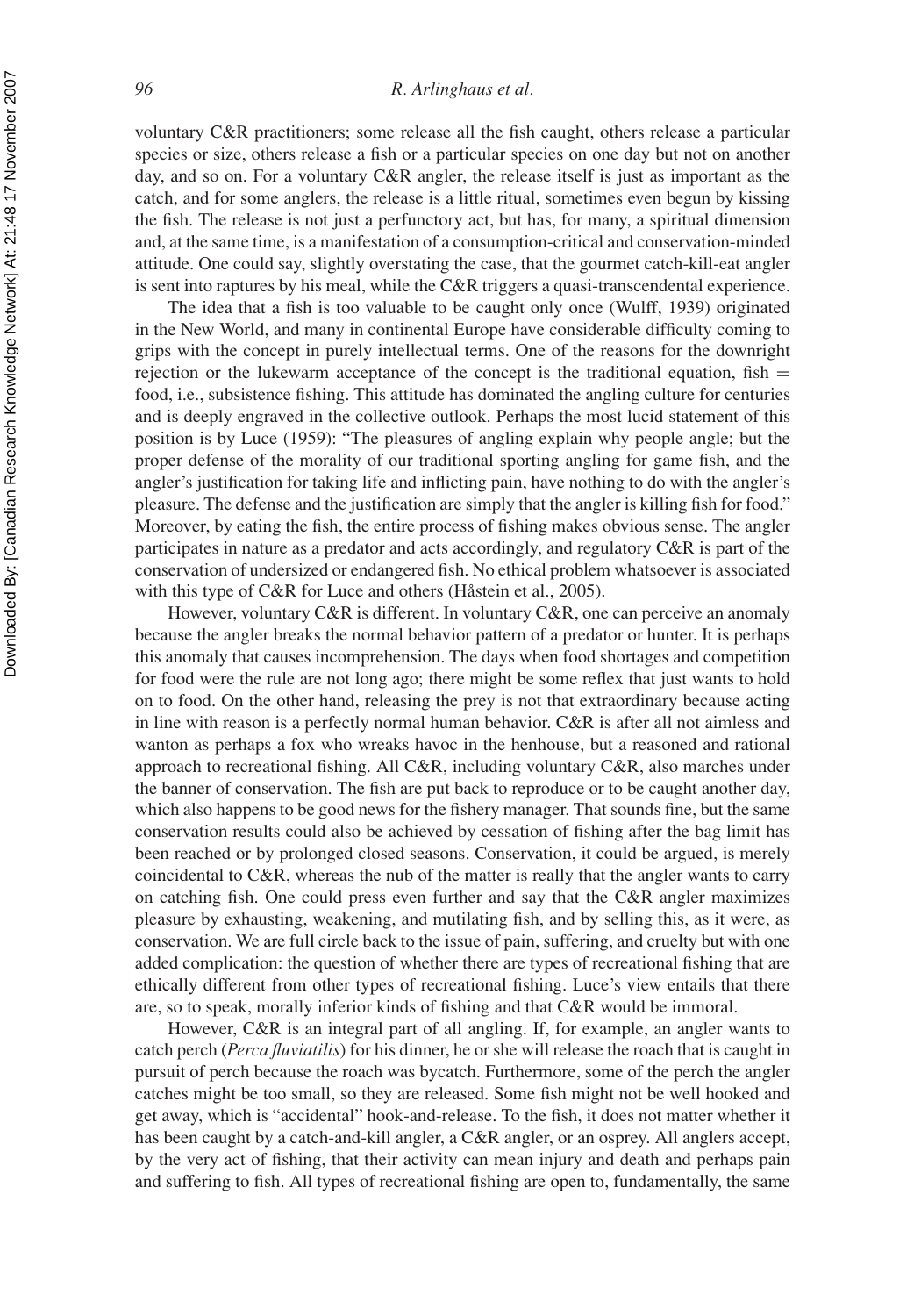charges, and these do not hinge on quantitative considerations. If it is not deemed acceptable that a fish "suffers" for time  $X$ , why should it be considered acceptable for time  $Y$ ? If a fish suffers in C&R, it suffers in catch-kill-eat: both are either wrong or right. There is no divide in this respect between catch-and-kill and C&R.

With all the focus on human-induced suffering or injury, one tends to forget that suffering is not a human invention but rather a human experience. Suffering is one of the most basic facts of human life. Whether non-human animals experience suffering as a basic condition, as humans do, we cannot know for sure. Things in the animal world are without any consideration with regard to human-defined justice. However, human beings are, although in many respects special (language, reason, etc.), part of nature, and a sober view of nature is that it is red in tooth and claw. One could be tempted to say as Lockhart (1949) did "nature is cruel and man is its child." Nature is not cruel, but certainly man is its child. Human beings are predators, and, while it is true that that they are mainly emancipated from predation, out of necessity in many cases, there might still be an emotional need, an evolutionary disposition to hunt (Franklin, 2001); indeed, it is very likely that recreational fishing (like hunting) is very much an evolved behavior and thus may have a genetic component, like other activities that people find enjoyable (Orians, 1998) or choose to spend large amounts of time and money on (Dennett, 2006). Recreational fishing, including C&R, could thus be seen as a ritualized hunt that leads to experiences, which catch-and-kill does not generate (Evans, 2005). Evans (2005) went further by stating: "catch-and-release fishing can be a part of a practice that does give shape to our lives and to our relationship to the natural world . . . The practice of catch-and-release fishing is most properly based on respect for the integrity of ecosystems and populations that are subjected to the pressures of human use and exploitation. Embedded in this practice is a specific respect for the individual fish one attempts to catch and then release. This respect is embodied in the constraints that the intent to release the fish puts on the methods and tackle used."

#### *Conclusion*

To go fishing means to actively participate in and appreciate nature. Only through participation can human beings see, for example, the beauty and variety of life in nature and thereby learn to respect it (Schwab, 2004; Evans, 2005). All big Eastern and Western cultural traditions allow or allowed the use of animals (Benecke, 1994). Human beings are not meant to step apart from nature, nor can they stop interaction with wildlife. In recreational fishing, humans act in nature as predators capturing fish. As it happens, they enjoy themselves doing so and, more importantly, often reflect about what they are doing. The pleasure of angling is a pleasure in nature, and the experience involves psychological, social, aesthetic, physical, culinary, scientific, philosophic, spiritual, and many more aspects, all of which can be the source of pleasure. Pleasure is good for humans and for their well-being. Human beings need pleasure, and the most natural source of pleasure is nature (Franklin, 2001; Schwab, 2004). From most anglers' point of view, these are sufficient reasons to justify C&R fishing.

It could be argued that there are other sources of pleasure in nature that do not involve playing around with one's fellow animals, e.g., watercolor painting. Angling and C&R, according to this rationale, are not necessities. But necessity is not really an argument: you can behead anything with it. You can randomly take any activity or object and question its necessity and arrive at the conclusion that the activity or thing in question is not a necessity. Watercolor painting is not a necessity either, and in the activity a great many animals and plants suffer. Suppose the painter wants to paint a landscape and selects an elevated spot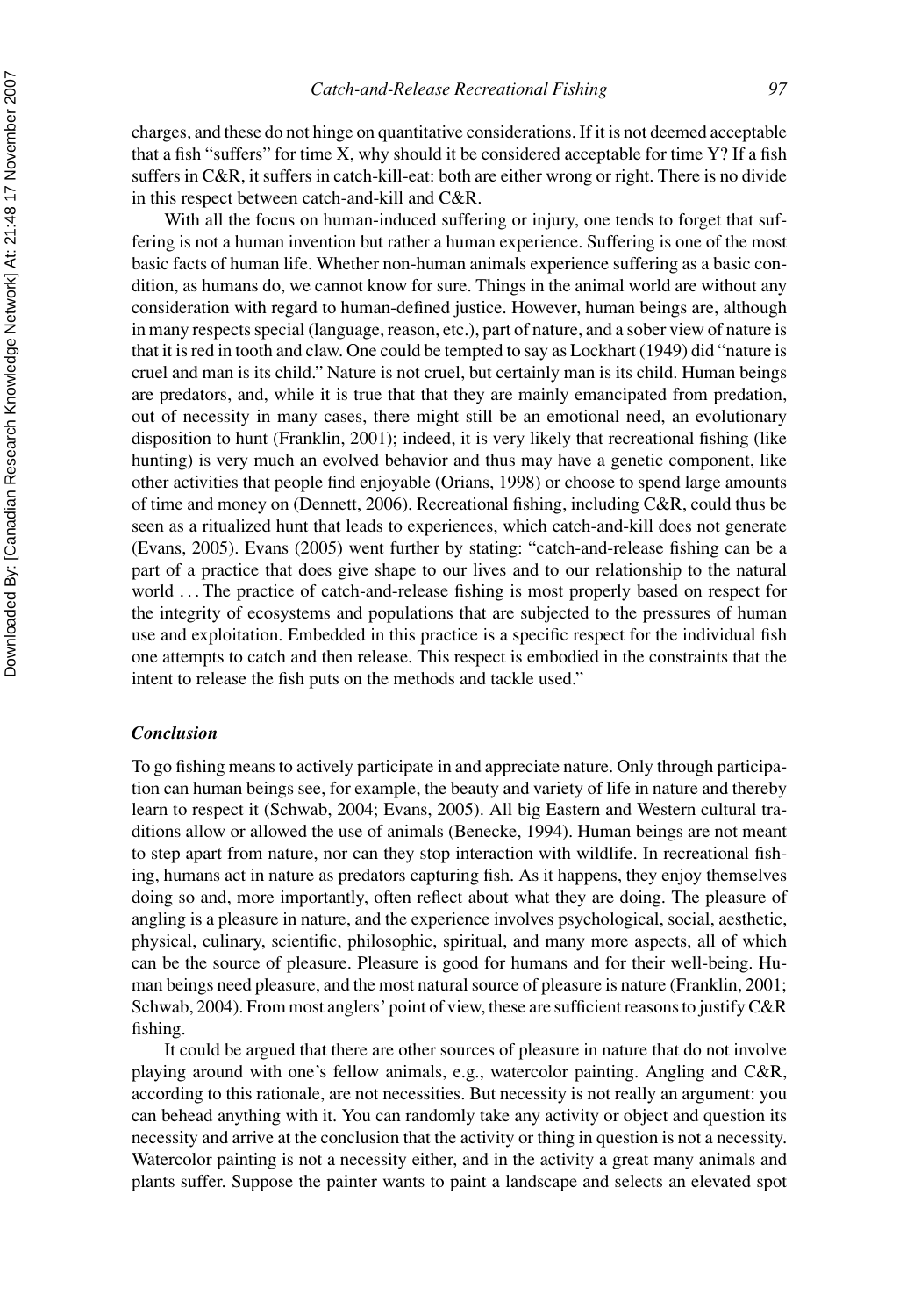with a beautiful view. In order to get there he has to walk across country, trampling on many animals and plants, intentionally or unintentionally killing and destroying some of them. When putting up the easel, he does likewise, and what about the colors, canvass, and tools (the best water color brushes are "natural") he uses? The production, transportation, and distribution of these items are potentially environmentally unfriendly and probably violate some being's rights. Or consider the mushroom hunter: in trampling over dead leaves, he kills and mutilates tiny animals. Moreover, is his mushrooming necessary? Take horse riding and horse racing: are they a necessity, and do they not cause a lot of suffering? Take hill walking, take any pursuit in nature, and, on closer examination, you could construe all human interaction with nature as potentially harmful and as causing suffering and injury of a kind.

The point is that humans are part of nature, and nature is the environment in which they must survive but also the environment in which they find pleasure. To deny humans pleasure in nature is to separate them from it, precisely for which many prominent extensionist philosophers argue. J. Claude Evans puts it succinctly: "Rejecting the idea that the natural world exists as a pure resource for human use, many argue that human beings are obligated, to the greatest extent possible, to refrain from using nature as a resource at all. The result is a curious mirror image of anthropocentrism, as human beings are once again removed from nature. But this time the removal goes in the opposite direction from that taken by anthropocentrism. Instead of the removal making us the lords of nature that exists for our use, this new removal involves the moral obligation to take ourselves out of participation in natural processes, to the greatest extent possible, out of respect for nature" (Evans, 2005).

Many forms of contemporary environmentalism and animal rights aim at radically reconstructing society in harmony with nature and along cruelty-free lines. There is no room for paddling in such a world of thought. If paddling is wrong, all recreational angling and all C&R is wrong. In pressured waters, this perspective can conflict with the traditional goals of fishery management and fish conservation, which aim at protecting fish and fish populations and aquatic ecosystems for their own sake, for reasons of conservation, and, at the same time, for the emotional and practical good of human beings. In this respect,  $C\&R$ , either mandated or voluntary, can be viewed by managers and anglers as a viable complement to catch-and-kill recreational fishing. As long as stakeholders work for increased welfare status of fish during and after the C&R event, this perspective is in agreement with animal welfare perspectives as discussed in this article and summarized in Table 1. In contrast, animal liberation and animal rights ideas do not tolerate any interaction with fish, which necessarily translates into a ban on recreational fishing and C&R. The German example also shows that an intermediate way can develop in which subsistence-like recreational fishing is tolerated, mandated C&R of protected fish species and sizes is accepted, and voluntary C&R of unprotected fish is, implicitly, forbidden (Arlinghaus, 2007).

Social change will dictate the future of C&R, indeed, of recreational fishing in general, in different jurisdictions and cultures around the world, and these developments will most probably be based on the ethical concepts discussed above. Fisheries managers and other stakeholders are well-advised to pay attention to these developments because of their implications for fisheries management and the way angling can be conducted.

#### **Human Dimensions of Catch-and-Release**

After iterating that history, culture, and ethics are paramount to understanding how the angler and non-angler approach and view C&R, we now turn to a review of social and psychological studies that have examined C&R behaviors or behavioral antecedents (e.g.,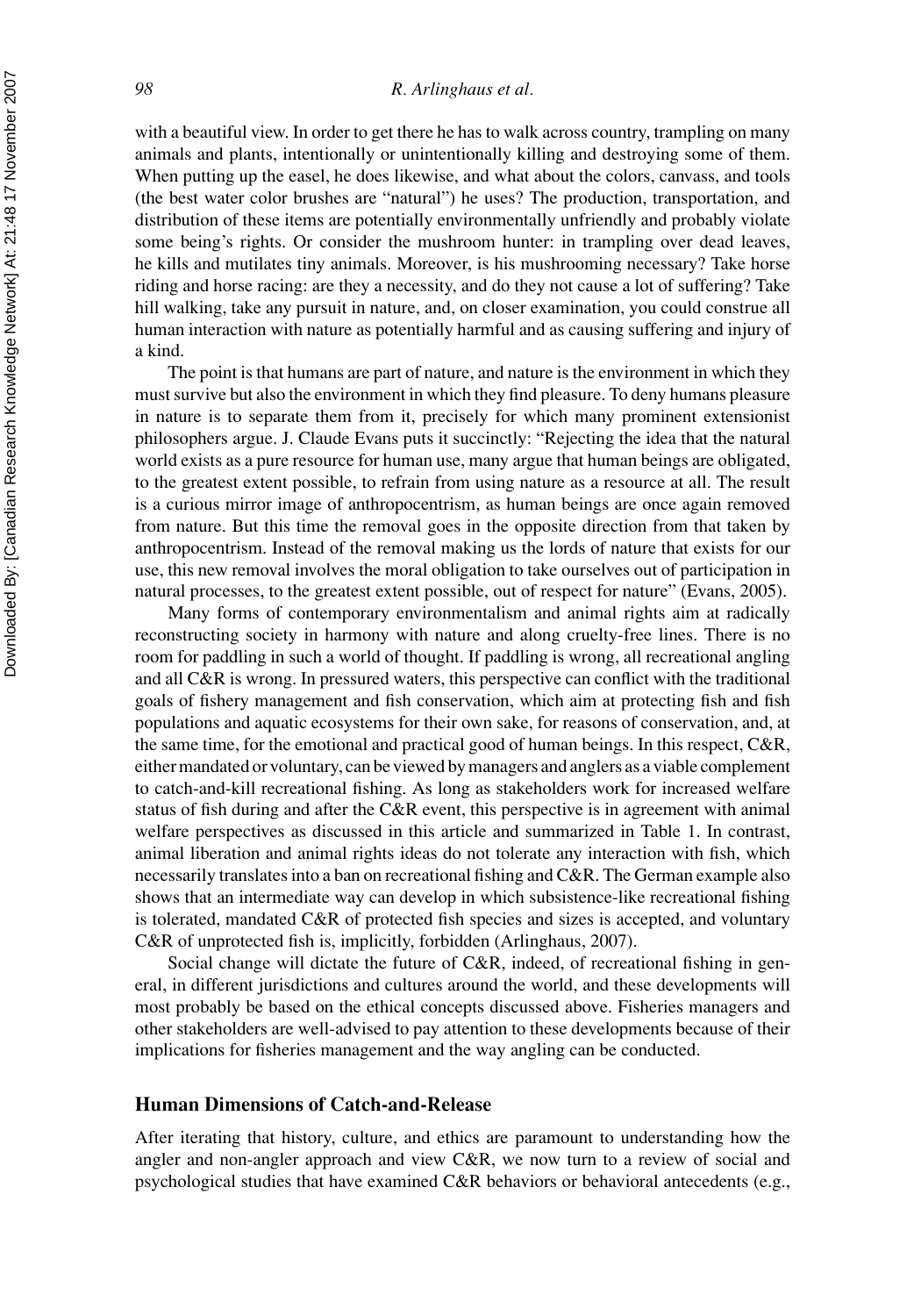attitudes) of anglers. Until recently, relatively little effort has been directed at understanding anglers who practice C&R and why they choose to do so. Consequently, C&R is often used as a management tool with little understanding of how such regulations are likely to be accepted by anglers (e.g., Matlock et al., 1988; Ditton and Fedler, 1989; Payton and Gigliotti, 1989). Agencies and other organizations promote voluntary C&R with little understanding or consideration of the processes through which innovations such as these are adopted and diffused throughout the angler population (Rogers, 1983). Most educational and promotional efforts have used broad messages and catchy slogans, with the apparent assumption that most anglers will be receptive to such efforts and will be encouraged to change their behavior accordingly. Moreover, many fisheries managers and anglers appear to see C&R as the solution to many of the problems of sustainability facing recreational fisheries. This apparently simplistic view does not recognize the diversity within angler populations in terms of attitudes, motives, preferences, and satisfactions, which will likely result in a large amount of variation among anglers in the extent to which C&R is understood, accepted, and practiced.

As C&R fishing becomes a more integral part of recreational fisheries worldwide, there is a growing need to understand anglers who choose to participate in this type of fishing. From a multiple-satisfactions approach to fisheries management (Hendee, 1974), this information is crucial for ensuring that the needs and desires of these anglers are met. Traditional management efforts that focus on maximizing size or number of fish harvested will not be sufficient to provide all of the opportunities and experiences desired by this growing non-traditional angler segment. Moreover, if agencies want to promote increased participation in C&R, promote best-practice release techniques, and use C&R as a management tool or as a means of collecting biological data (e.g., through angler-based fish tagging studies), they must understand current attitudes and behaviors and be able to target effective communication toward those anglers who are most likely to be receptive. Although the success of C&R meeting these management goals will depend on the level to which it is adopted and practiced correctly by anglers, there has been surprisingly little research on the human dimensions of C&R compared to the number of studies that focus on the effects of C&R on fish and fish populations.

# **Catch-and-Release and Angler Specialization**

The concept of recreation specialization provides a framework whereby we can begin to predict which anglers are likely to be receptive to the C&R philosophy. Recreation specialization was proposed by Bryan (1977) as a means of exploring the diversity of recreationists participating in an activity. The concept of specialization suggests that anglers can be arranged along a continuum, ranging from novice to specialist, depending on their avidity and experience, fishing preferences, orientation to the fishery, and the importance of fishing to their lifestyle (Bryan 1977). Bryan (1977) suggested that, as one's level of specialization increases over time, focus shifts from consumption of the fish to preservation, and greater emphasis is placed on the nature and setting of the activity. For the most specialized anglers, the object of angling shifts from the fish to the experience of fishing as an end in itself (Bryan 1977). Bryan (1977) was the first to propose that highly specialized anglers would be more supportive of C&R policies to maintain healthy fish populations.

Subsequent studies of various angler populations and sub-populations have confirmed that more specialized anglers tend to be less consumptively oriented, more likely to practice C&R, and more likely to support catch-and-release regulations (Gigliotti and Payton, 1993; Fisher, 1997; Chipman and Helfrich, 1988; Allen and Miranda, 1996; Quinn, 1996;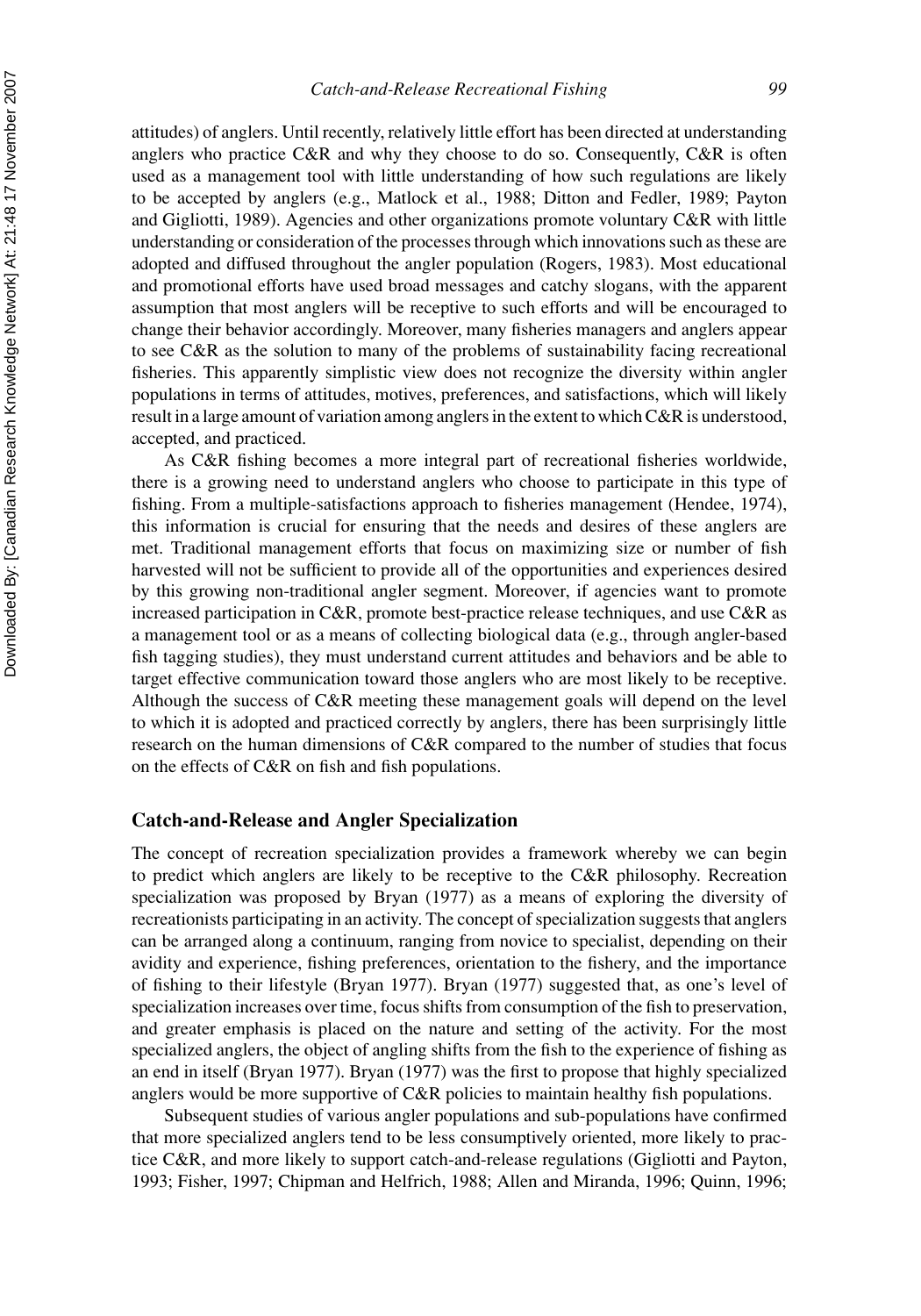

**Figure 2.** Conceptual model of variables determining voluntary catch-and-release behavior of anglers.

Margenau and Petchenik, 2004; Arlinghaus and Mehner, 2003; Salz and Loomis, 2005). Whereas these studies have been useful for segmenting angler populations and identifying which segments are more receptive to the C&R philosophy, they have not been very useful for identifying the underlying predictors of C&R attitudes and behavior. Sutton and Ditton (2001) recommended that future research should focus on the underlying dimensions of specialization (e.g., commitment and consumptive orientation), which would be most likely to influence C&R attitudes and behavior (Figure 2).

# *Catch-and-Release from a Human Dimensions Perspective*

Researchers interested in C&R from a human dimensions perspective have used differing definitions of C&R (Ditton, 2002). Grambsch and Fisher (1991) classified C&R anglers as those who reported voluntarily releasing any of their catch (on a species-specific basis) for any reason at any time over the previous twelve months. Whereas this classification is useful for discriminating anglers who never practice voluntary C&R from those with a propensity to do so, it provides little insight into the factors that influence C&R behavior. Graefe and Ditton (1997) classified C&R billfish anglers as those who voluntarily released all of their billfish catch over a 12-month period, and Aas et al. (2002) defined "C&R fishing" as angling where all fish caught are released. These definitions allow research to focus on understanding the characteristics of anglers who always release all of their catch (or all of their catch of a single species); however, these definitions provide no information about anglers who practice C&R some of the time and why they choose to release fish in some situations and not others.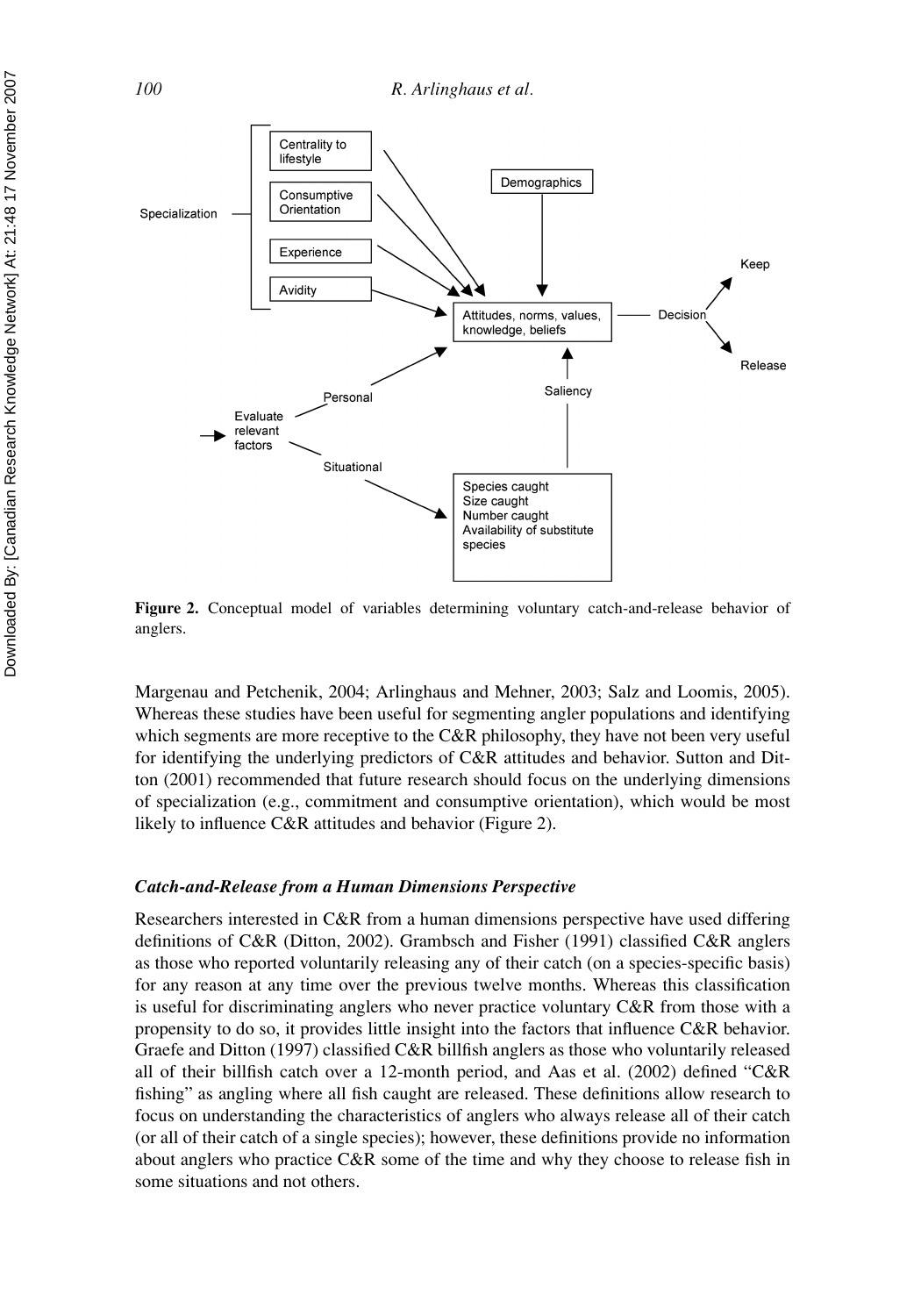Fedler (2002) used responses to five statements concerning harvesting and releasing fish to create a harvest-release scale that classified anglers as harvest-oriented, harvest-andrelease-oriented, or release-oriented. This classification allows for greater separation and understanding of anglers based on the extent to which they participate in voluntary  $C\&R$ ; however, like other classifications, it provides no information about how and why anglers decide to keep or release caught fish.

Sutton (2001) provided a more comprehensive definition of C&R behavior that was aimed at facilitating further human dimensions research and conceptual development in this area. In that study, C&R was defined as a specific behavior (i.e., live release of an angled fish) that is under volitional control of the angler. Under this definition, an angler's choice to participate in  $C\&R$  can be made at the time the fish is caught or prior to engaging in the fishing activity. Thus, an angler who releases an undersized (non-legal) fish is not practicing C&R (from a human behavior perspective) because behavior in that situation is constrained by regulations (the angler could choose to disobey the regulations, but that would be considered a different behavior). However, an angler who catches (and releases) fish in an area designated "C&R only" is practicing C&R because a choice to release caught fish would have been made prior to engaging in the fishing activity at that location. This definition of  $C\&R$  as a specific behavior that the angler must choose to perform is consistent with operationalizations of behavior used by social psychologists (Ajzen and Fishbein, 1980). Sutton (2001) suggested that treating C&R in this way allows research to focus on the factors that influence the choice of whether or not to practice C&R in any given situation as well as the factors that influence the relative frequency with which C&R is practiced over a given period of time.

#### *Explaining Catch-and-Release Behavior*

Early studies on the human dimensions of C&R were largely atheoretical and descriptive. Grambsch and Fisher (1991) provided participation rates in C&R for various subgroups of black bass and trout anglers in the United States. Overall, they found significant positive correlations between C&R participation and household income, education level, fishing frequency, and number of fish caught in a one-year period. Graefe and Ditton (1997) examined predictors of C&R behavior of billfish tournament anglers. They found a significant negative relationship between the probability of releasing all billfish caught during a 12 month period and the number of billfish fishing trips taken over the 12 months, the number of tournaments entered over a 12-month period, and income. These studies suggest that demographic and behavioral variables may be useful for predicting which anglers are likely to practice C&R (Figure 2) but provided little insight into the factors that influence anglers' decisions to release caught fish.

Fedler (2002) classified saltwater anglers in Maryland as either harvest-oriented (43%), harvest-and-release oriented (33%), or release-oriented (24%), and investigated differences in responses to motivational and management-related statements between the groups. Harvest-oriented anglers rated motivational statements "to obtain fish for eating" and "to catch my limit" significantly higher and placed more importance on the fishing location attributes of being able to catch the preferred type of fish and catch a limit of fish than did other anglers. Conversely, release-oriented anglers showed stronger support for fishery management alternatives that affected the number and size of fish caught, when and how fish could be caught, and where fish could be caught. Fedler (2002) concluded that the results indicate that the basic difference between harvest-oriented and release-oriented anglers lies in their consumptive orientation.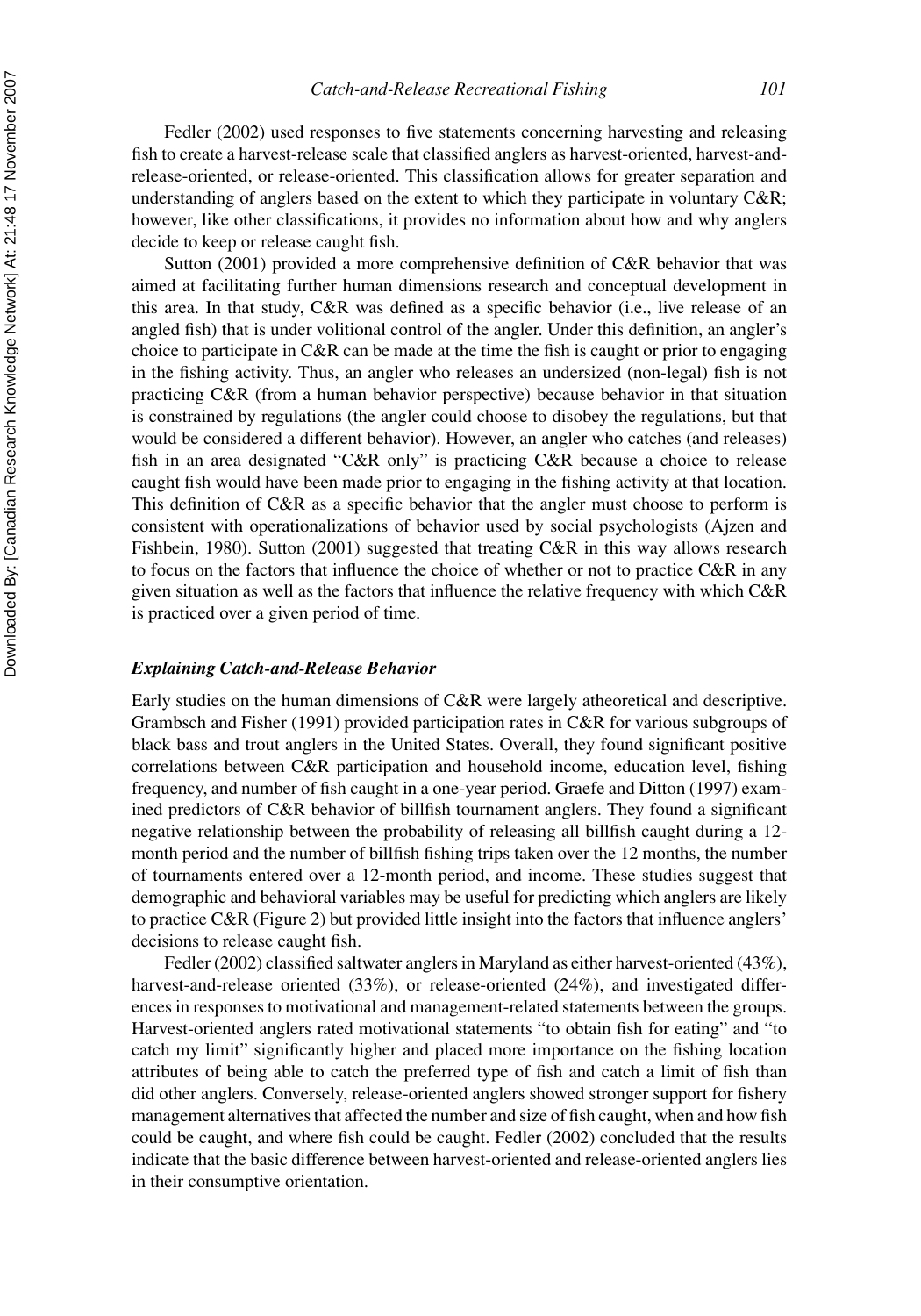#### *102 R. Arlinghaus et al.*

Sutton (2001) took a more theoretical approach to understanding C&R behavior. He developed a theoretical framework to understand the choice to release caught fish based on previous research and theory in the fields of outdoor recreation and social psychology. The theoretical framework (Figure 2) assumes that an angler's decision to keep or release caught fish is arrived at through a rational process in which all relevant personal and situational factors are evaluated. The immediate determinants of the choice to release caught fish in any given situation are thought to be the individual's attitudes, beliefs, values, knowledge, and norms, which in turn are hypothesized to be a function of the angler's level of commitment to fishing (i.e., the degree to which an individual has become behaviorally and psychologically bound to the activity [Buchanan, 1985]) and the angler's consumptive orientation (i.e., the importance the angler places on the catch-related outcomes of the fishing experience [Fedler and Ditton, 1986]). Situational factors are attributes of the situation in which the decision to keep or release caught fish takes place (e.g., size and species of fish caught, social group fished with). Situational factors are hypothesized to affect the C&R decision by influencing the saliency of the angler's beliefs, attitudes, values, knowledge, and norms. The effects of personal and situational variables on C&R behavior were tested in a series of studies with bluefin tuna, *Thunus thynnus*, in North Carolina (Sutton and Ditton, 2001); billfish anglers in Mexico and Costa Rica (Sutton, 2001); and bass, crappie, and catfish anglers in Texas (Sutton, 2003).

*Personal Variables.* Sutton (2001) proposed that more committed anglers (i.e., anglers who are more experienced and anglers for whom fishing is a central part of their lifestyle) should be more receptive to the C&R philosophy and more likely to practice C&R. Committed fishers should be highly dependent on fishing to meet their leisure and social-psychological needs and therefore more likely to view C&R as a way to ensure that fishing opportunities are available in the future (Sutton and Ditton, 2001). Centrality to lifestyle was found to be a significant predictor of participation in C&R for Atlantic bluefin tuna anglers (Sutton and Ditton, 2001) and billfish anglers in Mexico and Costa Rica (Sutton, 2001). However, centrality to lifestyle was not found to be a predictor of C&R choice for freshwater (bass, crappie, and catfish) anglers in Texas (Sutton, 2001, 2003). Sutton (2001) suggested that bluefin tuna and billfish anglers, for whom fishing constitutes a high centrality in their lifestyle, may see a greater need to practice C&R as a way to ensure future fishing opportunities for these species (which have well-publicized conservation issues) than do anglers who target freshwater species in Texas (where fish populations are generally not considered depleted and are often maintained or augmented through stocking programs). Level of previous experience was not found to be a significant predictor of C&R behavior in any of the angler populations studied (Sutton and Ditton, 2001; Sutton, 2001, 2003). Sutton and Ditton (2001) suggested that previous experience may be important only to the extent that it allows angling to become a central part of the angler's lifestyle; once this attachment to fishing is established, level of previous experience appears to have little influence on the decision to keep or release caught fish.

An angler's consumptive orientation (Fedler and Ditton, 1986) has also been hypothesized to influence C&R behavior (Sutton, 2001; Sutton and Ditton, 2001; Sutton, 2003). The concept of consumptive orientation recognizes that pursuing, catching, and retaining fish may be most important for some anglers, whereas, for other anglers, fishing may be a means of attaining other experiences from which satisfaction is derived (Hendee, 1974; Hampton and Lackey, 1975; Driver and Cooksey, 1977; Fedler and Ditton, 1994). Sutton (2001) suggested that anglers who place low importance on the catch-related aspects of fishing should be more likely to practice C&R because satisfaction for these anglers is not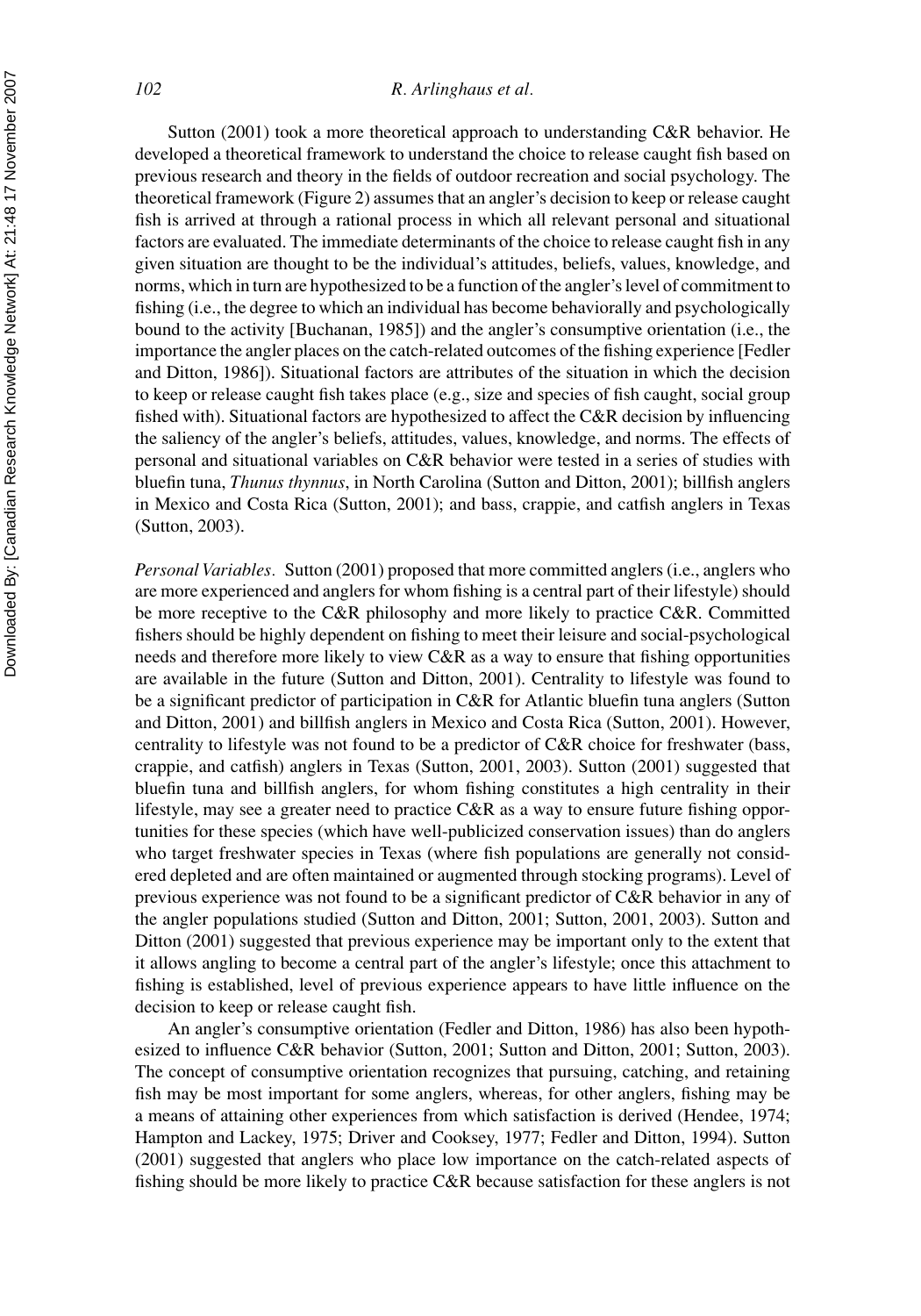highly dependent on catching or keeping fish (Vaske et al., 1982, but see Arlinghaus, 2006, for contradictory results) and may even be enhanced by releasing caught fish.

A number of studies have examined the influence of four catch-related aspects on C&R behavior: 1) importance placed on catching "something", 2) importance placed on keeping fish, 3) importance placed on catching a trophy fish, and 4) importance placed on number of fish caught. Only importance placed on keeping fish has consistently been found to have a strong negative effect on C&R behavior (Sutton and Ditton, 2001; Sutton, 2001, 2003).

Whereas some anglers may place low importance on number of fish caught, catching "something," or catching a trophy fish, this apparently does not influence C&R behavior, probably because these dimensions tap into attitudes that are largely unrelated to keeping or releasing fish. Consequently, anglers who are classified as "low consumptive," because they place low importance on one or more of these three dimensions, will not necessarily harvest fewer fish than anglers classified as "high consumptive," nor will they necessarily be more likely to support increased use of C&R as a management tool. Arlinghaus (2006) showed for German anglers that the assumption that low catch-oriented anglers are less dependent on catching fish for deriving satisfaction may not be valid, because all anglers irrespective of self-reported level of catch orientation derive most of their satisfaction from catch-related aspects of the fishing experience.

*Situational Variables.* Sutton (2001) suggested that situational factors may influence C&R behavior by influencing the beliefs, attitudes, and norms that are brought to bear on the  $C\&R$ decision. For example, whether an angler believes that releasing a caught fish is a waste of food may depend on the size or species of fish caught or the number of fish already retained on that trip. A number of studies have provided evidence that situational variables play an important role in determining whether an angler keeps or releases a caught fish. In an early study of C&R participation rates for bass and trout anglers, Grambsh and Fisher (1991) reported that the primary reason anglers voluntarily released caught fish was that the fish were "legal to keep, but too small," suggesting that size of fish caught may be important in determining attitude toward  $C\&R$  in any given situation. In a study of bluefin tuna anglers, Sutton and Ditton (2001) found that two of four situational variables tested (number of tuna caught and fishing party size) significantly influenced anglers' decisions to keep a bluefin tuna, even after controlling for the effects of personal factors.

Sutton (2003) used a series of hypothetical scenarios to test the effects of size and species of fish caught (in conjunction with personal variables) on the C&R decisions of freshwater anglers in Texas. When personal and situational variables were included in a single model, the odds of choosing to release a caught fish varied according to species caught and whether the species was the angler's preferred species, as well as the personal variables importance placed on keeping fish and species preference. Results also showed that anglers were more likely to release small fish than large fish, but anglers who placed high importance on catching a trophy fish were significantly less likely to release larger fish than smaller fish, indicating that personal and situational variables can have interactive effects on the C&R choice.

An unrelated study provided additional support for the hypothesis that situational variables affect anglers' decisions to release (or keep) caught fish. In a study designed to understand the fish harvesting behavior of walleye, northern pike, and smallmouth bass (*Micropterus dolomieu*) anglers, Hunt et al. (2002) found that the number of fish caught was one of the most important determinants of anglers' decisions to retain caught fish (anglers released a higher proportion of caught fish when catch rates were high). Results of that study also showed that retention rates for northern pike and smallmouth bass were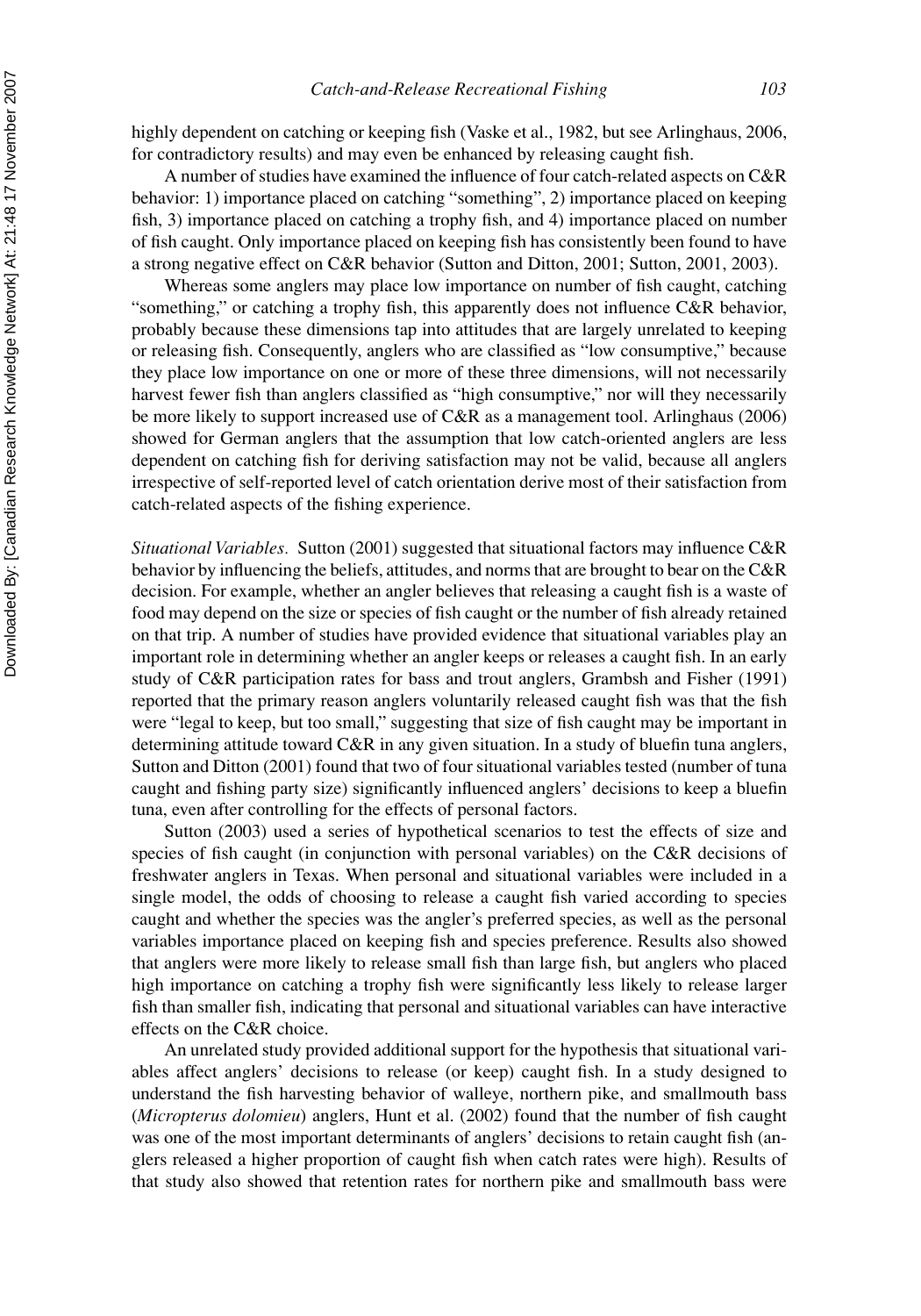related to the catch rates of substitute species (i.e., when catch rates of the target species were low, high catch rates for substitute species had a negative effect on the retention rates of the target species). Importantly, the study by Hunt et al. (2002) also found that, whereas the importance placed on catch-related motivations influenced fish harvesting behavior, the explanatory power of the catch-related motivations was considerably weaker than the influence of situational factors.

*Conclusion.* Research reviewed above supports the general theoretical framework developed by Sutton (2001), in which C&R choice is hypothesized to be a function of both personal and situational variables. In particular, importance placed on keeping fish, centrality to lifestyle, and size and species of fish caught appear to be important determinants of the C&R decision for many anglers. Significant interactions observed between and among personal and situational variables indicate that these variables do not always operate independently of each other. Results of previous studies also suggest that determinants of the C&R choice may vary somewhat across angler sub-populations. To date, the range of personal and situational variables examined has been narrow, and only a small number of angler sub-populations have been studied. Consequently, it is likely that important determinants of C&R behavior remain unidentified.

# *Beliefs and Practices Regarding Catch-and-Release and Released Fish Survival*

Few studies have directly questioned anglers about their C&R beliefs and practices or about their willingness to adopt practices that increase the survival of released fish. One comprehensive study conducted in Australia, however, has addressed some of these issues. As part of a national strategy to promote the survival of released line-caught fish, an Australia-wide survey was conducted in 2002 to understand anglers' perceptions and practices regarding C&R (Roy Morgan Research, 2003). The survey was followed by a national television campaign to promote best practices in releasing line-caught fish; a subsequent survey was conducted in 2004 to assess the effectiveness of the campaign (Roy Morgan Research, 2004). In the initial survey, 88% of active anglers reported releasing fish. for any reason, over the previous two years; 76% reported voluntarily releasing fish during that time. Anglers who reported releasing fish over the previous two years were asked to rate their level of agreement with a series of statements related to their C&R beliefs and behaviors. Results are summarized in Table 2. Overall, most anglers believed that they know the correct release techniques and have the correct equipment for releasing fish, that most released fish survive, and that there are benefits to themselves and to fish populations in releasing caught fish. In addition, 66% of anglers reported that they were aware of practices that should be used when releasing fish. Forty-eight percent of anglers said they would be inclined to use new fishing gear that improves released fish survival if it makes no difference to catch rates; 25% said they would use new gear that improves survival even if it reduced their catch rate (Roy Morgan Research, 2003).

Anglers were also asked about their perceptions regarding C&R practices. A majority of all anglers believed that fish survival could be increased by: holding fish gently in the water (92%), using barbless hooks (79%), using a landing net (76%), playing fish hard to land them quickly (65%), using wet hands to handle fish (65%), and cutting the line to leave deep hooks in fish (59%). A majority of anglers believed that fish survival would be decreased by: holding fish out of water for several minutes (94%), using a gaff to land fish (82%), holding fish vertically by the jaw (57%), and removing deep hooks with a "hookout" or pliers (51%). Additionally, 45% of anglers believed that using lures or flies in preference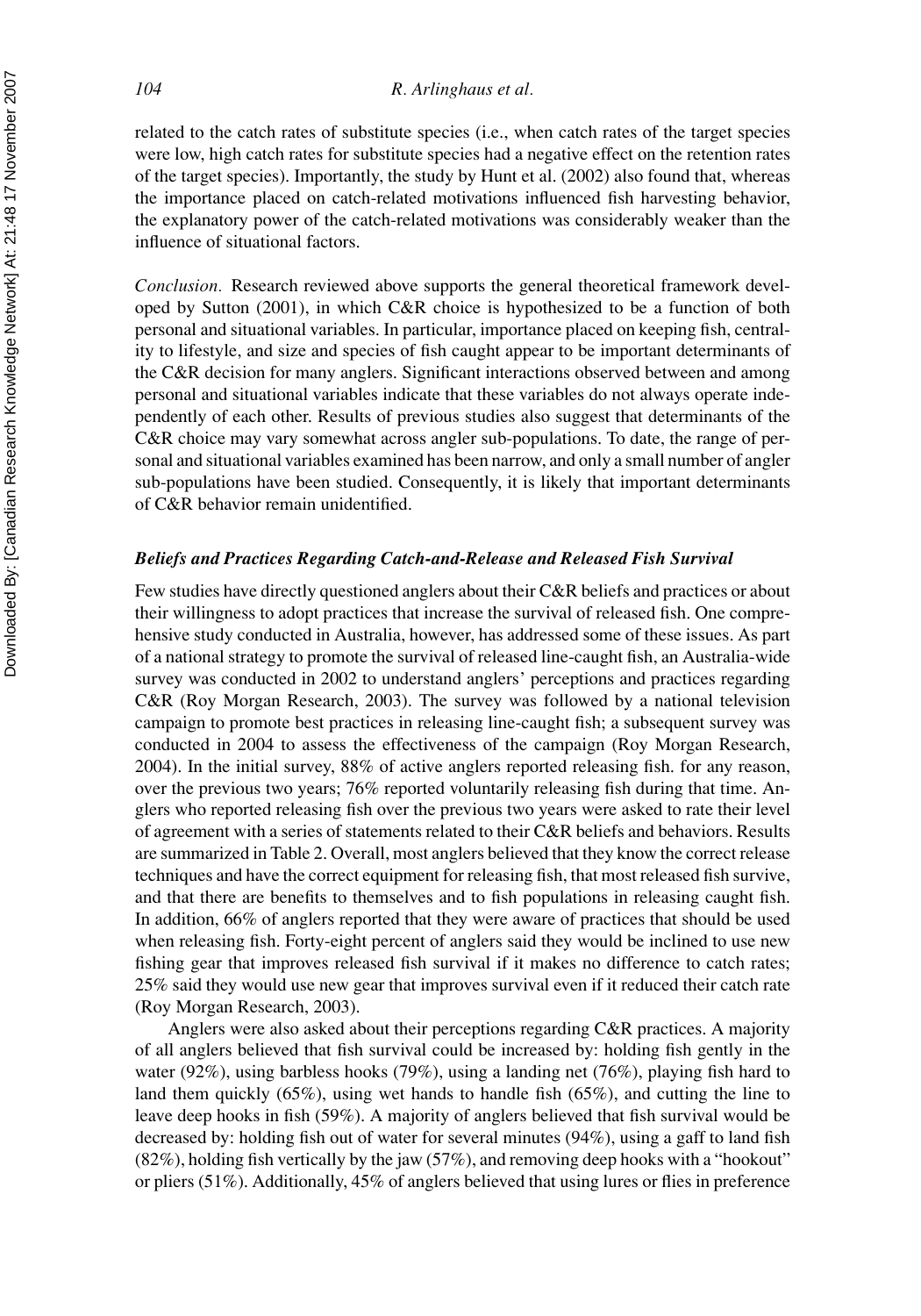|                                                                                 | Level of agreement $(\%)$ |                             |          |
|---------------------------------------------------------------------------------|---------------------------|-----------------------------|----------|
|                                                                                 | Agree                     | Neutral                     | Disagree |
| I don't see any benefit to me in releasing the fish I catch.                    | 8                         | 4                           | 88       |
| I believe that released fish benefit the fish stock.                            | 95                        | 3                           | 2        |
| I believe that most released fish die.                                          | 6                         | 7                           | 87       |
| It is more satisfying to me to release fish rather than keep<br>them.           | 49                        | 22                          | 29       |
| I don't need to keep all the fish I catch to have a successful<br>fishing trip. | 90                        | $\mathcal{D}_{\mathcal{L}}$ | 8        |
| I don't have the equipment to properly release fish.                            | 11                        | 6                           | 83       |
| I don't know the proper catch-and-release techniques.                           | 22                        | 6                           | 72       |

**Table 2** Australian anglers' level of agreement with statements related to catch-and-release

to bait made no difference to released fish survival, and 35% believed that deflating the swim bladder of fish caught in deep water decreased fish survival (23% believed this technique increased survival). Sixty-two percent of anglers did not know what a circle hook was (Roy Morgan Research, 2003).

The follow-up survey conducted after the television campaign designed to promote best practices in releasing fish found that 59% of anglers were aware of the campaign and recalled at least one aspect of it. Eighty-three percent of anglers who recalled the campaign (49% of all anglers) said that the information provided was somewhat or very effective at encouraging them to change their fishing/releasing practices, and 35% of all anglers reported actually changing their fishing/releasing practices in response to information provided by the campaign (Roy Morgan Research, 2004). These results suggest that educational campaigns can be effective at changing the C&R practices of some anglers.

#### *Conclusion*

Many fisheries management agencies and non-governmental organizations are interested in promoting C&R as a means of reducing harvest from recreational fisheries resources, allowing more anglers to have access to quality fishing opportunities, and ensuring the sustainability of recreational fishing. The success of C&R in meeting these objectives will depend on a sufficient number of anglers adopting the behavior and practicing proper release techniques. The research reviewed here suggests that there will be variation in the extent to which anglers adopt and practice C&R and that the reasons why anglers choose to keep or release caught fish are diverse and complex.

#### **Biological Aspects of Catch-and-Release**

The biological aspects are probably the most studied component of C&R angling and are better understood than the human dimension of C&R. However, even with several hundred papers and earlier syntheses (Muoneke and Childress, 1994; Policansky, 2002; Bartholomew and Bohnsack, 2005), there are still many questions that remain unanswered and many species and fisheries for which there is negligible information on mortality or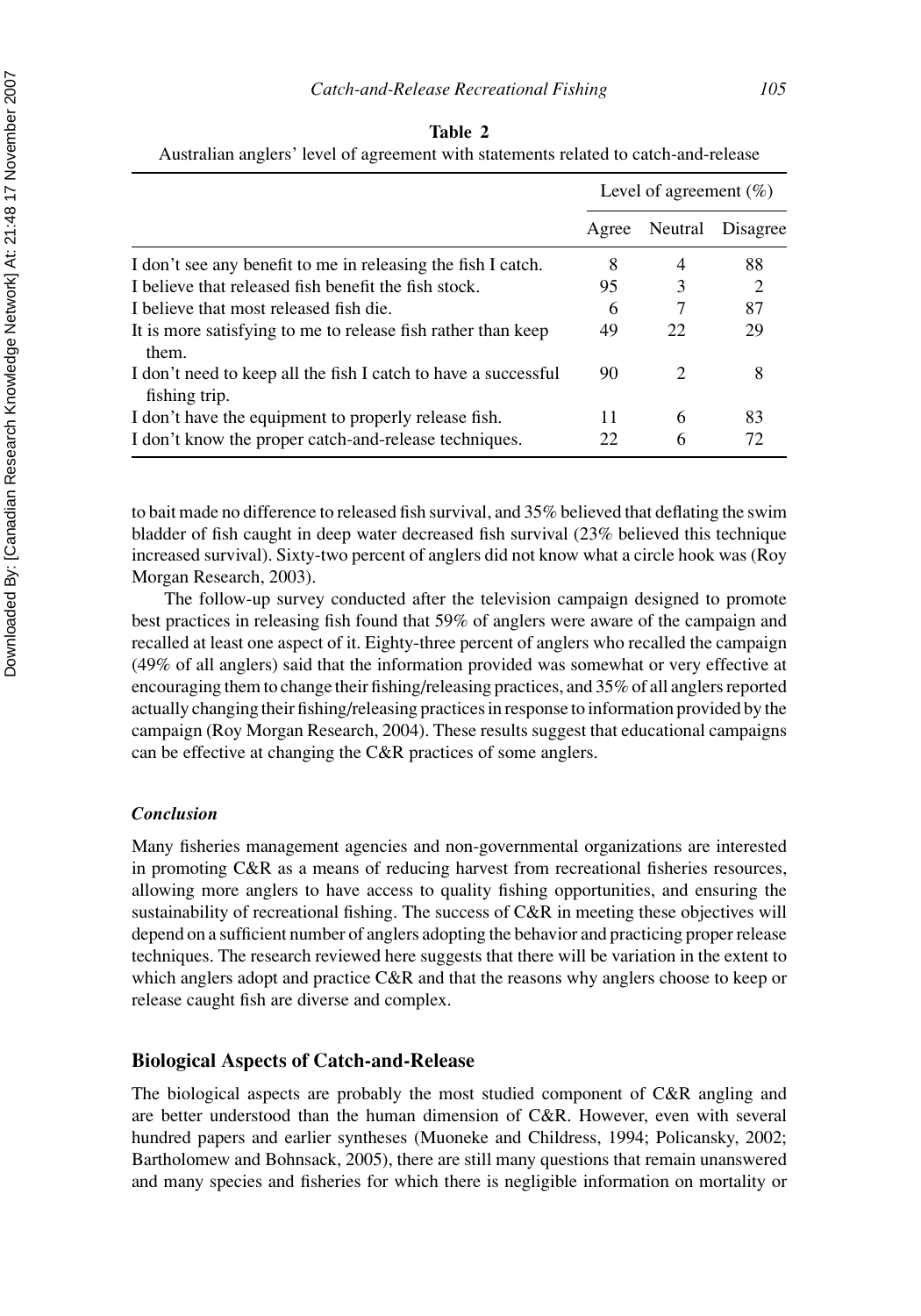other sublethal consequences of angling (Cooke and Suski, 2005). None of the earlier syntheses (i.e., Muoneke and Childress, 1994; Bartholomew and Bohnsack, 2005) have given a comprehensive review of all available literature or the biological aspects of C&R angling, and there has especially been little focus on non-lethal (i.e., sublethal) and population effects. Here we summarize the available literature on the biological consequences of C&R angling on freshwater and marine fishes. For our qualitative review, we focus on literature and aspects that have not been included in previous syntheses. We have made a special effort to include new literature, cover different geographical areas, and emphasize sublethal effects. Collectively, this synthesis will provide the reader with the state of knowledge of biological aspects of C&R, help to identify measures to reduce the negative biological consequences of C&R, and identify future research avenues.

One way to consider the biological effects of C&R angling is to develop a qualitative model that describes the suite of possible factors that mediate the presence or magnitude of different biological endpoints (see Figure 3 for a simplified schematic for a C&R angling event). For this discussion, an "endpoint" is any biological effect arising from C&R angling activity. These effects can be as fine-scale as at the level of the cell or be as broad as effects at the population level. A typical C&R angling event includes a number of factors (herein called explanatory variables) that determine the presence or magnitude of different endpoints. In this review, we summarize how C&R angling affects different endpoints and how these endpoints have been or could be used in the study of C&R effects. In addition, we present the explanatory factors that contribute to the different biological endpoints identified before. Finally, we summarize C&R angling endpoints and explanatory variables using a quantitative literature review that covers most of the available literature since 1957 to evaluate temporal trends in C&R research activity across the world.

#### *Catch-and-Release Angling Endpoints*

C&R angling has the potential to negatively affect or alter almost all biological processes which contribute to survival and an organism's role in the community (Cooke and Sneddon, in press). At the extreme is mortality, where an organism dies from C&R related effects– usually injury, stress, or a combination of those factors. When considering biological effects, it can be instructive to summarize the generalized stress response. For example, at the primary level (e.g., endocrine system), there begin a number of cascades that control how an organism responds to a stressor. At the secondary level, a number of biochemical and organ level (e.g., metabolites, changes in organ systems such as cardiac activity) alterations occur in response to the cascade initiated at the primary level. Finally, at the tertiary level, responses become evident at the organismal level (e.g., whole-animal), where effects can occur on growth, migratory behavior, and fitness. These effects can also be extended beyond to include effects at higher levels of biological organization such as the population, community, or ecosystem. For purposes of this synthesis, we break down these endpoints into seven logical components, including terminal (i.e., mortality/predation) and sublethal endpoints (i.e., injury, stress, behavior, fitness/reproduction, growth/energetics, and population/ecosystems). Below we summarize each endpoint and describe the basic mechanisms underlying it. We also evaluate how the endpoint relates to C&R angling including its relevance and how it is used in the assessment of C&R angling impacts. In a general sense, we are interested in distilling this information down to understanding the range of factors that contribute to a given endpoint. In later sections, we explore those factors in more depth.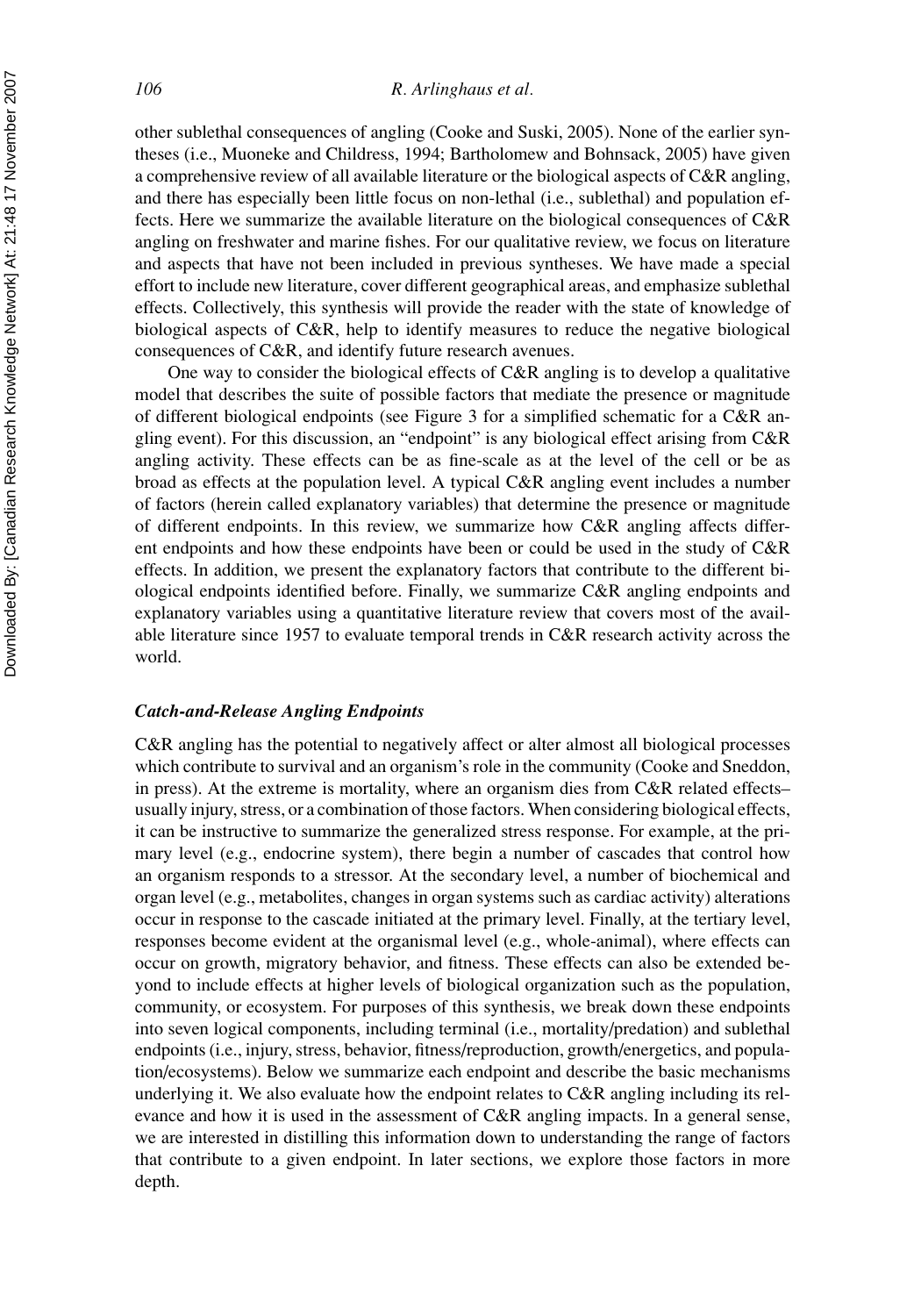

**Figure 3.** Simplified schematic of some of the primary factors that affect catch-and-release endpoints from a biological perspective. This schematic is generalized and could be adapted for a specific fish, environment, or fishery. Question marks indicate improper gaps of knowledge.

#### *Terminal Endpoints*

*1. Mortality.* The widespread adoption of C&R is predicated on the general assumption that released fish will survive (Wydoski, 1977). Because most fish that die from C&R angling do not die immediately after release (Muoneke and Childress, 1994), the presumption is that mortality is negligible. However, using a combination of holding and tagging studies, it has become clear that mortality can in fact be quite high. For example, Muoneke and Childress (1994) reported that mortality rates for released fish ranged from 0–89% across a variety of marine and freshwater species. A more recent synthesis by Bartholomew and Bohnsack (2005) revealed that mortality rates were still high for many species despite greater knowledge (relative to Muoneke and Childress, 1994) of the factors that contribute to mortality. Hooking mortality is usually divided into immediate or initial mortality and delayed mortality. Immediate or initial mortality is defined as capture-related death that occurs during and following capture, up to the time the fish is released. Delayed mortality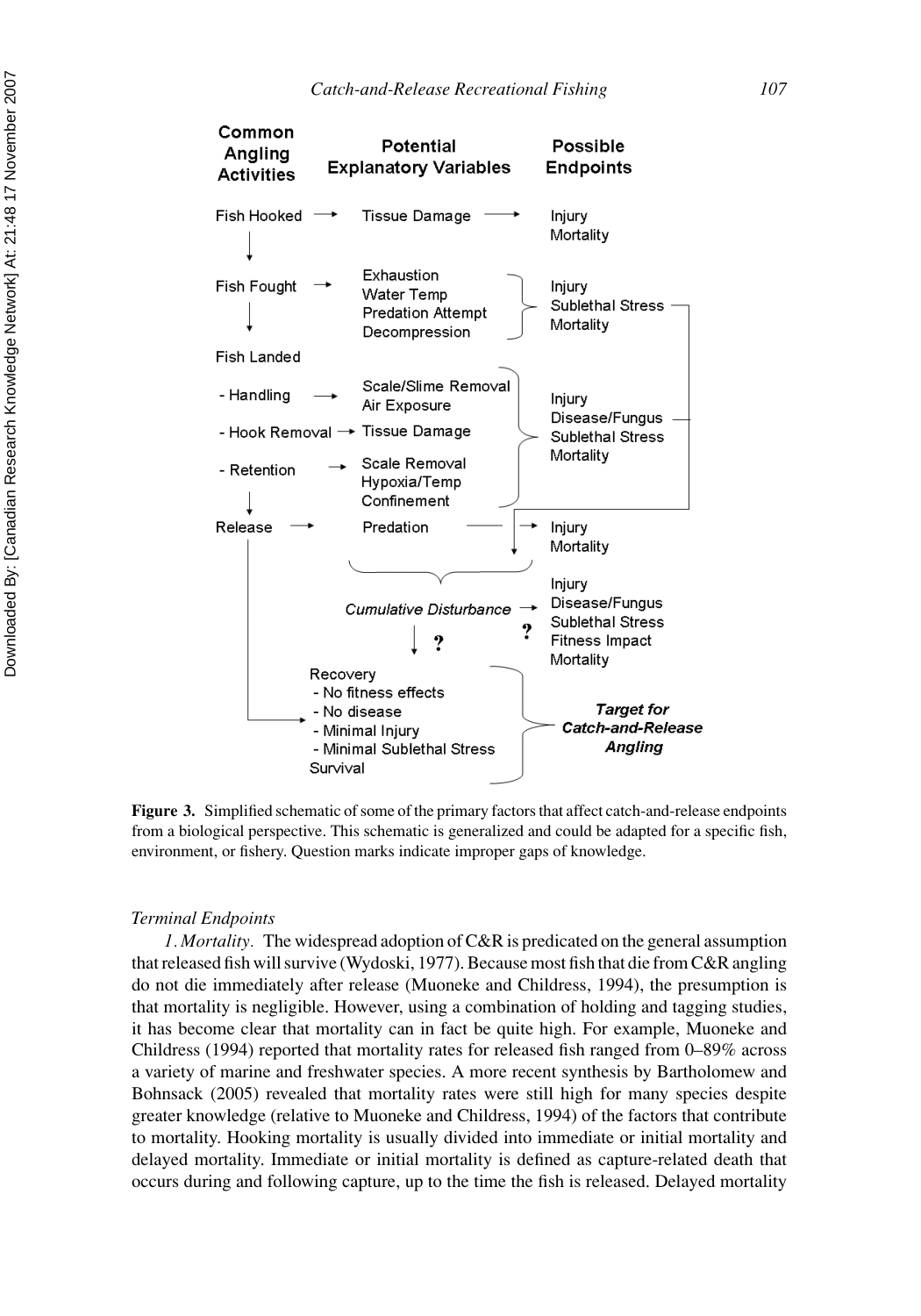represents death from C&R angling at some point after the released fish swims away. Delayed mortality is usually determined by holding fish in cages, pens, or hatchery ponds, or by affixing transmitters/tags to them. Total hooking mortality is the sum of initial and delayed mortality minus the cross-product of initial and delayed mortality (Wilde et al., 2003a). Muoneke and Childress (1994) reviewed studies on hooking mortality in both marine and freshwater fish and suggested that total hooking mortality rates above 20% should generally be considered unacceptably high. In recent years, it has become apparent that controls are important when attempting to derive true estimates of C&R angling mortality. Control fish should be captured using other techniques (e.g., netting, electrofishing) and should quantify any negative consequences of retention or general handling.

*2. Predation.* The ability to avoid and evade predators is based on being able to sense the predator and then respond appropriately. There is clear evidence that stress causes significant deficits in predator avoidance and evasion (Schreck et al., 1997). Fish may be vulnerable to predation immediately after C&R angling due to short-term stress effects and physiological constraints resulting from exhaustion, but also by being released in an area where they do not normally reside (in open water, out of their school, away from shelter, etc.). Predators may also be attracted by the noise and movements during the angling and release event, or by olfactory or other stimuli from a stressed and injured fish (Smith, 1992; Bleckmann and Hofmann, 1999). Fish brought from greater depths may have problems maintaining equilibrium after release and getting back to deep water due to depressurization/decompression (see depth section below), which may further increase predation risk.

Only one study explicitly covers predation after C&R angling (Cooke and Philipp, 2004). In that study, a high mortality (39%) of bonefish, *Albula* spp., was recorded in high shark abundance areas as a direct result of predation within 30 min after release, whereas no mortality was recorded in low shark abundance areas. Other authors report anecdotal observations of predation, probably as a result of C&R, by sharks (e.g., predation on Atlantic sailfish, *Istiophorus platypterus* [Jolley and Irby, 1979]; predation on tarpon, *Megalops atlanticus*[Edwards, 1998]), marine mammals (e.g., bottlenose dolphin predation on red snapper, *Lutjanus campechanus* [Burns et al., 2004]), and predatory birds (predation on cichlids [Thorstad et al., 2004]). In a study of survival of released sub-legal cod, *Gadus morhua*, caught in the longline fishery, observations of predation by sea birds were also reported (Milliken et al., 1999). For species providing parental care by nest-guarding, such as smallmouth bass and largemouth bass, offspring may be exposed to increased predation when the parent is away during the angling event or when recovering from the angling stress (Kieffer et al., 1995; Philipp et al., 1997; Suski et al., 2003b; Steinhart et al., 2004). Effects on parental care behavior are further covered in the reproduction section below. If general fish health is reduced as a long-term effect of C&R angling, fish may also become more susceptible to predation, but no long-term studies of increased predation risk exist.

Predation of individual fish is difficult to record in nature, which explains the striking lack of studies of predation risk after C&R angling. In areas with high predator densities, predation may be an important mortality factor after release. This mortality may be reduced by refining handling and release procedures, and increased knowledge of factors affecting the predation risk is therefore needed.

#### *Sublethal Endpoints*

*3. Injury.* Tissue damage arising from the fish capture event is inevitable (Cooke and Sneddon, in press), especially in the vicinity of the hook penetration site. In general, the majority of fish are hooked in the jaw region (Muoneke and Childress, 1994). This area is important for respiration (ventilation), food acquisition and consumption, and in some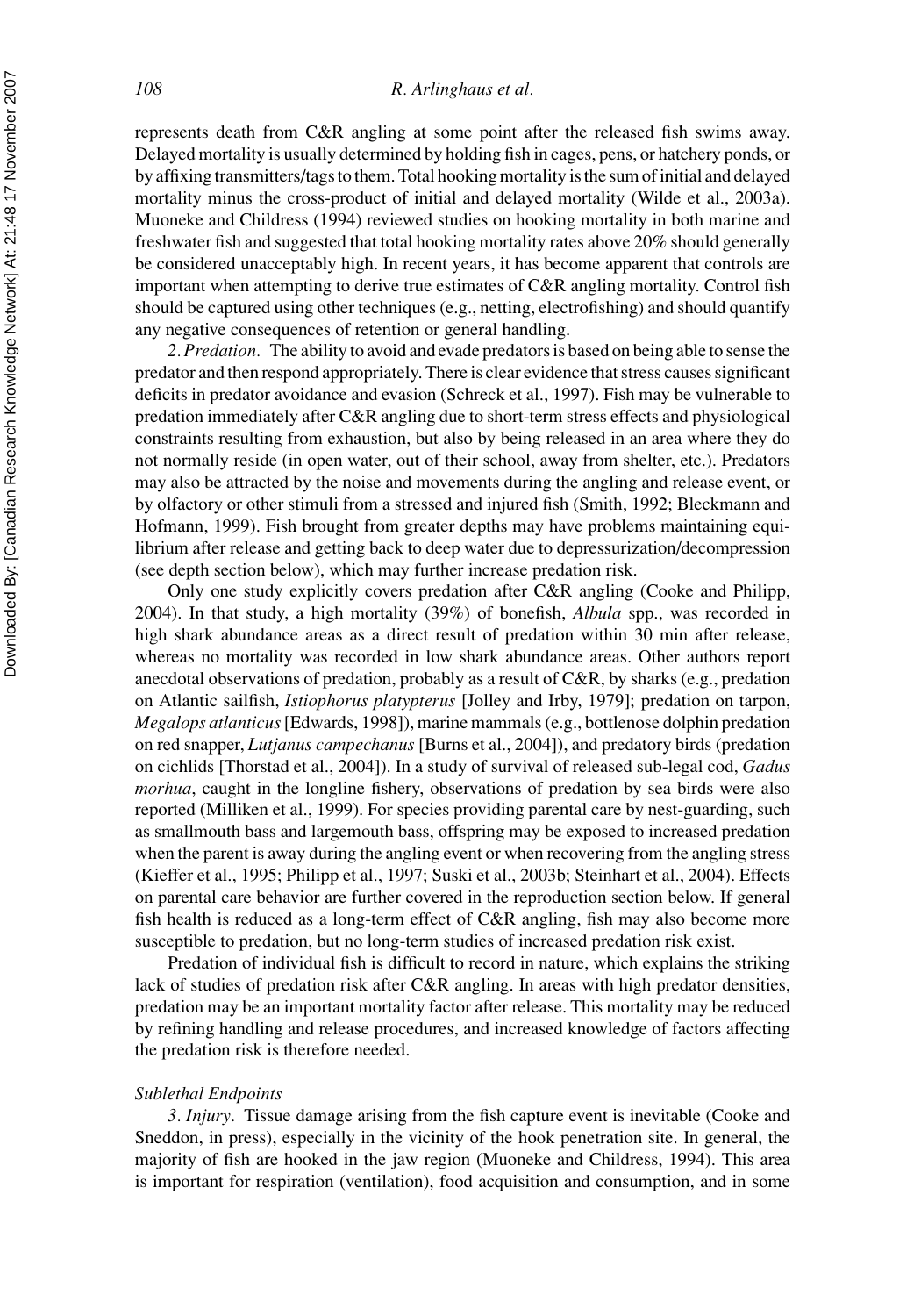cases for reproduction (e.g., mouth brooding, competition for mates) or social interactions (e.g., yawning, displays; Cooke and Sneddon, in press). There are no scientific reports of the long-term consequences of jaw injuries. Meka (2004) noted that 29% of rainbow trout captured in a study in Alaska exhibited signs of previous capture, and more than 60% of the fish captured in this study received one or more significant injuries from that angling event. Another study on stream salmonids (rainbow trout, brown trout [*Salmo trutta*], and brook trout) in Wisconsin found previous jaw injuries on 6% of the captured fish (DuBois and Dubielzig, 2004). Another common location for sublethal injuries is the eye, resulting from damage during hooking and handling (e.g., Cooke et al., 2003a; DuBois and Kuklinski, 2004). In fact, DuBois and Dubielzig (2004) reported that 10% of stream salmonids landed experienced severe eye damage that was likely to cause long-term or permanently impaired vision. Lost or impaired vision in one eye does not imply that death is imminent, although it has been linked to mortality (Warner, 1976; Pauley and Thomas, 1993). However, individuals may suffer a fitness impact associated with finding prey, avoiding predators, or securing a mate. At present, there are no long-term assessments of visual impairments on the growth or fitness of fish.

The amount of bleeding following a C&R angling event is strongly dependent on the degree to which specific tissue is perfused and whether the injury includes specific damage to the cardiorespiratory system, such as the gills, heart, or vasculature. Injuries that result in substantial blood loss can result in immediate mortality prior to release (e.g., Pelzman, 1978). However, there are many instances where injuries include minor or moderate bleeding that is unlikely to result in mortality. It is difficult to provide specific descriptions to differentiate between bleeding that will be sublethal versus lethal. Pulsatile blood flow from a wound, indicating a direct and pressure-based connection to the vascular system, is perhaps the clearest indicator that the injury is major and potentially lethal. The level of bleeding described in most studies, where it is described as minor, simply refers to a slight pooling of blood in the actual hook wound. For fish living in marine environments, small amounts of bleeding may be relevant in the presence of sharks (Cooke and Philipp, 2004). Otherwise, unless there is major wound and significant blood loss, the bleeding will usually stop quickly, the wound will heal, and the fish will survive.

There can also be sublethal chronic injuries arising from lost fishing hooks or lures that stay in or on the fish. For example, when targeting powerful and toothy marine pelagic fishes, it is common to lose fish. Borucinska et al. (2001) found that a retained fish hook in a single blue shark (*Prionace glauca*) led to peritonitis and pericarditis. This was the first documentation of a pathogenic effect of a retained fish hook. In a more exhaustive survey, Borucinska et al. (2002) found retained fishing hooks from previous capture events in six of 211 (2.8%) blue sharks off Long Island, New York. The hooks were embedded within the esophagus or perforated the gastric wall and lacerated the liver. Collectively, tissue damage led to lesions including esophagitis, gastritis, hepatitis, and proliferative peritonitis.

Sublethal injury can also occur in the throat, esophagus, or gut from removal of hooks or leaving them in place. Some fish, such as white-spotted char, *Salvelinus leucomaenis*, are capable of expelling hooks that are left in place in due course (Tsuboi et al., 2006). A recent study revealed that recapture rates were similar between fish where hooks were left in versus those removed for 27 species in Australia (Wilde and Sawynok, in press). Diggles and Ernst (1997) reported that several fish were able to expel hooks during a post-capture holding period. Aalbers et al. (2004) reported that survival was enhanced in white seabass (*Atractoscion nobilis*) when deep hooks were left in, but growth rate was negatively affected. Similar results were reported by Schisler and Bergersen (1996) for rainbow trout. Schill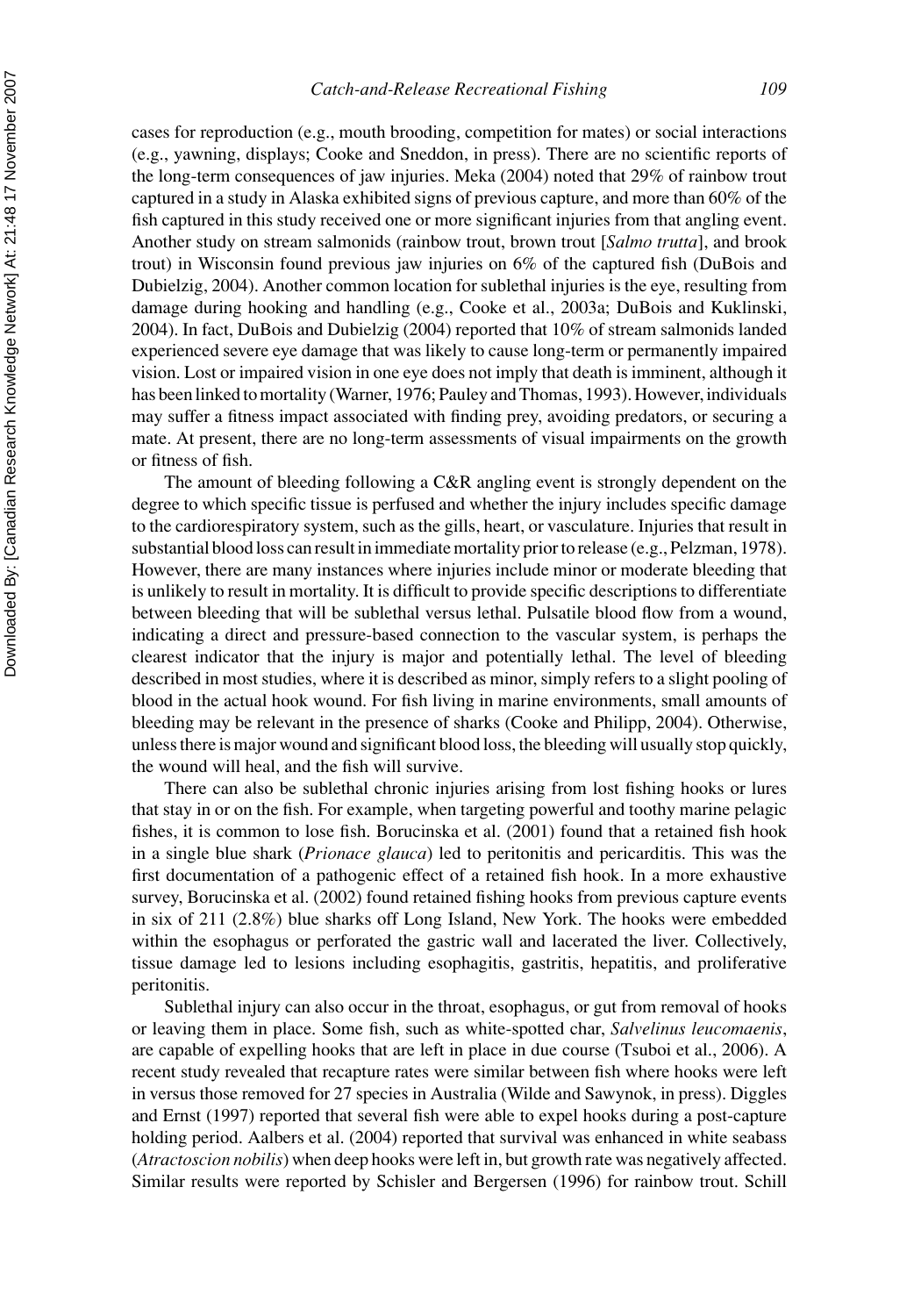(1996) reported that 60% of deeply hooked wild rainbow trout were able to expel hooks. Thus, when hooks are left in fish, many times the injuries are sublethal.

*4. Stress.* Numerous studies have demonstrated that a C&R angling event is physiologically similar to burst swimming and results in a suite of hormonal, energetic, and ionic changes realized throughout a fish (Wood, 1991; Gustaveson et al., 1991; Kieffer, 2000; Suski et al., 2004). Specifically, burst swimming results in the anaerobic consumption of three endogenous fuels: phosphocreatine (PCr) and adenosine triphosphate (ATP), with glycogen being consumed when stores of PCr and ATP have been exhausted (Dobson and Hochachka, 1987; Hochachka, 1991), as noted in smallmouth bass collected by angling (Kieffer et al., 1995). Due to the anaerobic nature of these reactions, lactic acid accumulates as fuel sources are consumed (Hochachka, 1991; Pagnotta and Milligan, 1991; Wood, 1991; Wang et al., 1994). The dissociation of lactic acid into a lactate anion and a proton  $(H<sup>+</sup>)$ , combined with proton production from ATP breakdown (Hochachka, 1991), causes a pH decrease within the white muscle, and protons may leak out of the muscle resulting in an acidification of plasma as well (Wood, 1991; Wang et al., 1994), as was noted for striped bass (Thompson et al., 2002). This acidification can affect cellular structure or enzyme functioning (Lehninger, 1982), and the presence of protons within white muscle can also result in the osmotic shift of water out of the plasma and into muscle, thereby disrupting ionic/osmotic balance (Wood, 1991; Wang et al., 1994). This ionic/osmotic balance can also be disrupted as protons are actively excreted from plasma, and bicarbonate ion  $(HCO_3^-)$  is exchanged for chloride ions (Cl−) at the gills in an effort to buffer acid/base disturbances (Wood, 1991; Wang et al., 1994).

Coupled with exhaustive exercise of C&R angling is the production of "stress hormones." Adrenaline and noradrenaline are two of the most common catacholamines in fish and are typically released immediately after the onset of exercise, while cortisol is the principal corticosteriod, with concentrations typically not peaking until 1–2 h following exercise (Barton et al., 2002). Secretions of stress hormones result in a suite of physiological and biochemical alterations to the internal physiology of fish to maintain performance during exercise, but shift the investment of energy from anabolic processes (i.e., growth and reproduction) to catabolic activities (i.e., energy mobilization and restoration of homeostasis) (Wendelaar Bonga, 1997).

For example, exercise raises the oxygen consumption of tissues, and stress hormones work to increase cardiac output, thereby raising blood circulation and oxygen delivery to tissues (Satchell, 1991). Such changes in cardiac output (and its components, stroke volume, and heart rate) have been noted following C&R angling for smallmouth bass (Schreer et al., 2001; Cooke et al., 2002b), rock bass (*Ambloplites rupestris*) (Cooke et al., 2001), largemouth bass (Cooke et al., 2002b, 2003b, 2004), and walleye (Killen et al., 2006). Stress hormones also cause the release of additional red blood cells from the spleen and an uptake of Na<sup>+</sup> and Cl<sup>−</sup> by red blood cells, both designed to increase the amount of oxygen delivered to tissues (Pickering and Pottinger, 1995). Additionally, the production of stress hormones results in an increase in blood pressure, a dilation of gill vasculature, as well as increased gill permeability, all of which serve to increase the surface area available for gas exchange and improve oxygen uptake (Pickering and Pottinger, 1995; Satchell, 1991; Wendelaar Bonga, 1997). Catecholamine secretions also stimulate the conversion of glycogen stores to glucose to cope with increased energy demand in aerobic tissues such as gill and brain, thereby resulting in elevated levels of plasma glucose concentrations following the onset of many stressors (Gamperl et al., 1994; Wendelaar Bonga, 1997).

Despite the list of physiological changes that accompany a bout of angling (exhaustive exercise), most fish appear to be able to recover fairly easily. In general, the majority of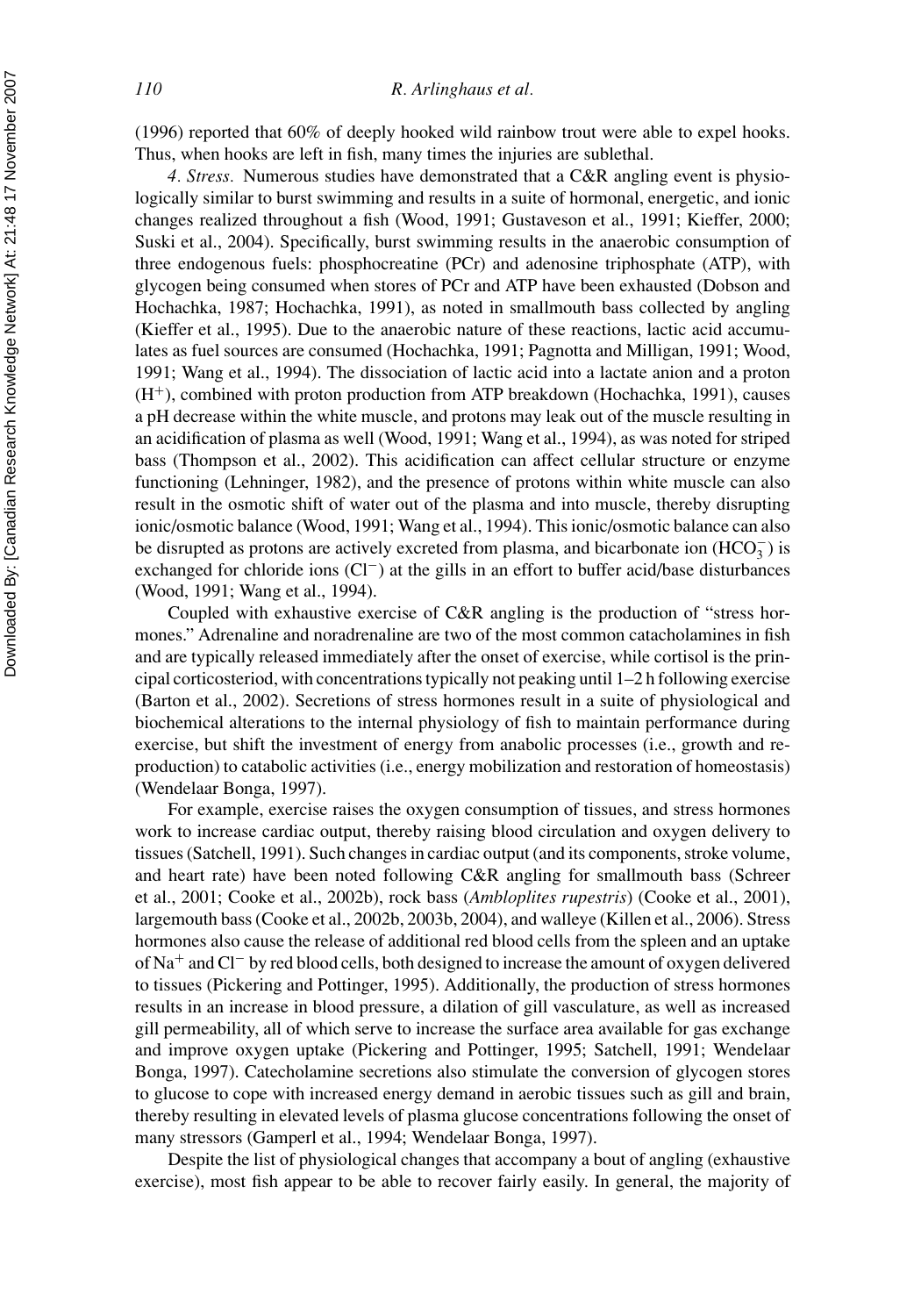the physiological changes induced by a C&R angling event have returned to resting control levels within 2–24 h (depending on the variable being examined), provided the fish remains free from subsequent disturbances and in an oxygenated environment (Wang et al., 1994; Milligan, 1996; Richards et al., 2002; Suski et al., 2006).

*5. Behavior.* Behavioral measures of stress have proved to be sensitive indicators of the complex biochemical and physiological changes that occurs in response to stress (Schreck et al., 1997). Changes in behavior may be adaptive and increase the probability of survival or may reflect deleterious changes in how an animal senses and responds to its environment. Significant departures from behavioral norms may indicate altered success of food acquisition, predator avoidance, orientation, migration, and reproduction, and may therefore be suggestive of a decreased probability of survival (Schreck et al., 1997).

Several studies have recorded increased movement activity during the first hours and days after C&R angling (Sundström and Gruber, 2002; Gurshin and Szedlmayer, 2004; Thorstad et al., 2004) or, less frequently, decreased movement activity (Holland et al., 1993). C&R angling is also shown to alter upriver migration pattern in adult Atlantic salmon on their way to spawning grounds, with unusual delays, downstream movements, erratic movement patterns, and a reduced migration distance (Webb, 1998; Mäkinen et al., 2000; Tufts et al., 2000; Thorstad et al., 2003, in press). The reasons for altered movement and migration patterns after  $C\&R$  angling are not known, but they could all be signs of deleterious stress effects. Furthermore, reduced activity may simply be a result of fatigue, whereas downstream movements may be an avoidance response to escape areas of "unfavourable conditions." The biological significance of such altered behaviors is not known, but it may be that in migrating species such as the Atlantic salmon, this may lead to a shift in the distribution of the spawning population within the river and disadvantages at the spawning grounds (Thorstad et al., 2003, in press). Few studies have looked into factors that influence behavioral responses, but Thorstad et al. (in press) found differences in behavioral reactions between Atlantic salmon caught and released during early and late stages of the upriver migration. Gurshin and Szedlmayer (2004) found no differences in movement patterns between Atlantic sharpnose sharks (*Rhizoprionodon terraenovae*) hooked internally or in the jaw.

Other changes in behavior, such as territorial, agonistic, schooling, and reproductive behaviors, may be induced by stress following C&R angling, but such aspects have rarely been addressed. Depressurization problems may also cause altered behavior, until the fish is able to regulate the air bladder pressure again with surfacing, and problems with getting down to deeper water (Bettoli and Osborne, 1998, see also the depth section below).

Competitive fishing may lead to relocation and concentration of fish, depending on the competition rules and release procedures. Release of a high number of fish in one or a few central sites has the potential to concentrate fish where they may be vulnerable to angling or deplete available food resources. Numerous studies of smallmouth and largemouth bass show varying results on whether displaced fish are returning to their site of capture or not and how far they disperse from the release site (e.g., Richardson-Heft et al., 2000; Bunt et al., 2002; Wilde and Paulson, 2003). Published and unpublished estimates were compiled by Wilde (2003), concluding that only 14% of tournament-caught largemouth bass and 32% of smallmouth bass returned to their site of capture. Smallmouth bass dispersed on average a greater distance (7.3 km) from their release sites than largemouth bass (3.5 km), and there was no difference in dispersal distances among fish captured and released in rivers, lakes, and reservoirs (Wilde, 2003). It has been recommended to transport fish for release by boat to distant and multiple release sites (Gilliand, 1999; Healey, 1990) and recommended against releasing fish at sites that have easy access and high angling pressure (Bunt et al.,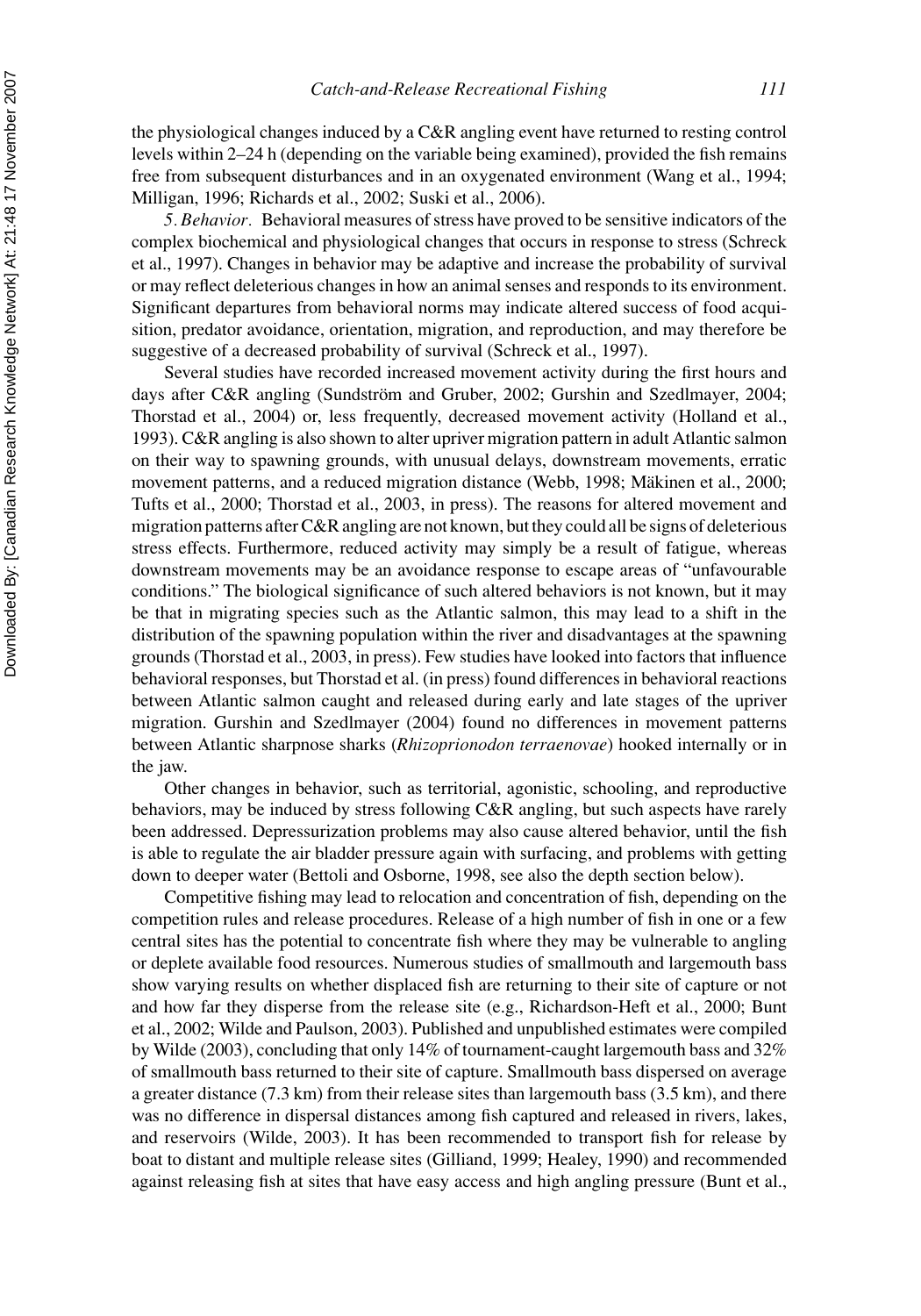2002). Generally, the ability to return home after displacement seems to vary among species (Reingold et al., 1975; Lembo et al., 1999; Jepsen et al., 2001; Thorstad et al., 2001).

Are the same fish being captured over and over again in the C&R fishery? Recapture rates have especially been a subject for studies of smallmouth bass and largemouth bass fisheries (Burkett et al., 1986; Quinn, 1989; Hayes et al., 1997; Bunt et al., 2002), with little agreement whether released fish are subject to high or low rates of recapture (Wilde, 2003). A summary of studies concluded that 22% of largemouth bass and 15% of smallmouth bass released in fishing tournaments were subsequently recaptured by anglers (Wilde, 2003). Fish being recaptured up to 16–20 times have been reported (Burkett et al., 1986). Both smallmouth bass and largemouth bass seem to vary in their vulnerability to recapture, and individual vulnerability may vary among years (Burkett et al., 1986; Clapp and Clark, 1989). It has been suggested that recapture vulnerability is a heritable trait in largemouth bass (Burkett et al., 1986).

In common carp it has been shown that vulnerability to hooking decreased after one experience with a fish hook, but that the decreased vulnerability disappeared when the population was not angled for about one year (Beukema, 1970; Raat, 1985). Carp that were more vulnerable to angling showed better growth than carp that avoided the hook after a hook experience under an experimental condition of high stocking density (Raat, 1985). Also, in white-spotted char, individual fish varied in their vulnerability to recapture, and the probability of being recaptured increased with increasing body length, but was not related to growth or condition (Tsuboi and Morita, 2004). Males were more often recaptured than females (Tsuboi and Morita, 2004). Cutthroat trout (*Oncorhynchus clarkii*) in Yellowstone National Park were captured, on average, 9.7 times per season (Schill et al., 1986).

Atlantic salmon are rarely recaptured more than once during their river upstream migration (Webb, 1998; Whoriskey et al., 2000; Thorstad et al., 2003). Webb (1998) noted that exploitation rates in the Aberdeenshire Dee were similar to recapture rates of previously captured Atlantic salmon, implying no avoidance for being recaptured. In contrast, recapture rates of caught-and-released Atlantic salmon in the River Alta were only 4%, compared to exploitation rates of 50–70%, implying either avoidance for recapture or being more prone to capture during the early upstream migration phase compared to later in the season (Thorstad et al., 2003). Catch rates decreased rapidly after the introduction of angling in a previously unexploited rainbow trout population, which could partly be explained by possible behavioral shifts in fish after C&R (van Poorten and Post, 2005). Information on recapture rates in C&R fisheries is important both for the management of the fisheries, but also for the interpretation of catch statistics in studies of fish populations.

*6. Fitness/reproduction.* The fitness consequences of stress and, in particular, angling related stressors, have received very little attention from researchers. Disparate results obtained from the few existing studies create a continued need for studies that investigate fitness impacts (e.g., Booth et al., 1995). However, several studies have documented clear fitness impacts associated with C&R angling activities (Pankhurst and Dedual, 1993). There are many different ways in which C&R angling could alter fitness (see Table 1 in Cooke et al., 2002a). Because the reproductive period is essential for generating offspring to contribute to the populations, it is only logical to do everything possible to minimize sublethal stress during the reproductive period and allow the maximum contribution of offspring to subsequent year classes.

The largemouth bass is perhaps the best studied species with respect to the sublethal effects of C&R angling on fitness. That species provides sole male parental care. Evidence suggests that when nesting males are angled from their nest, even for a short period, the unprotected offspring are quickly consumed by predators, directly decreasing fitness (Philipp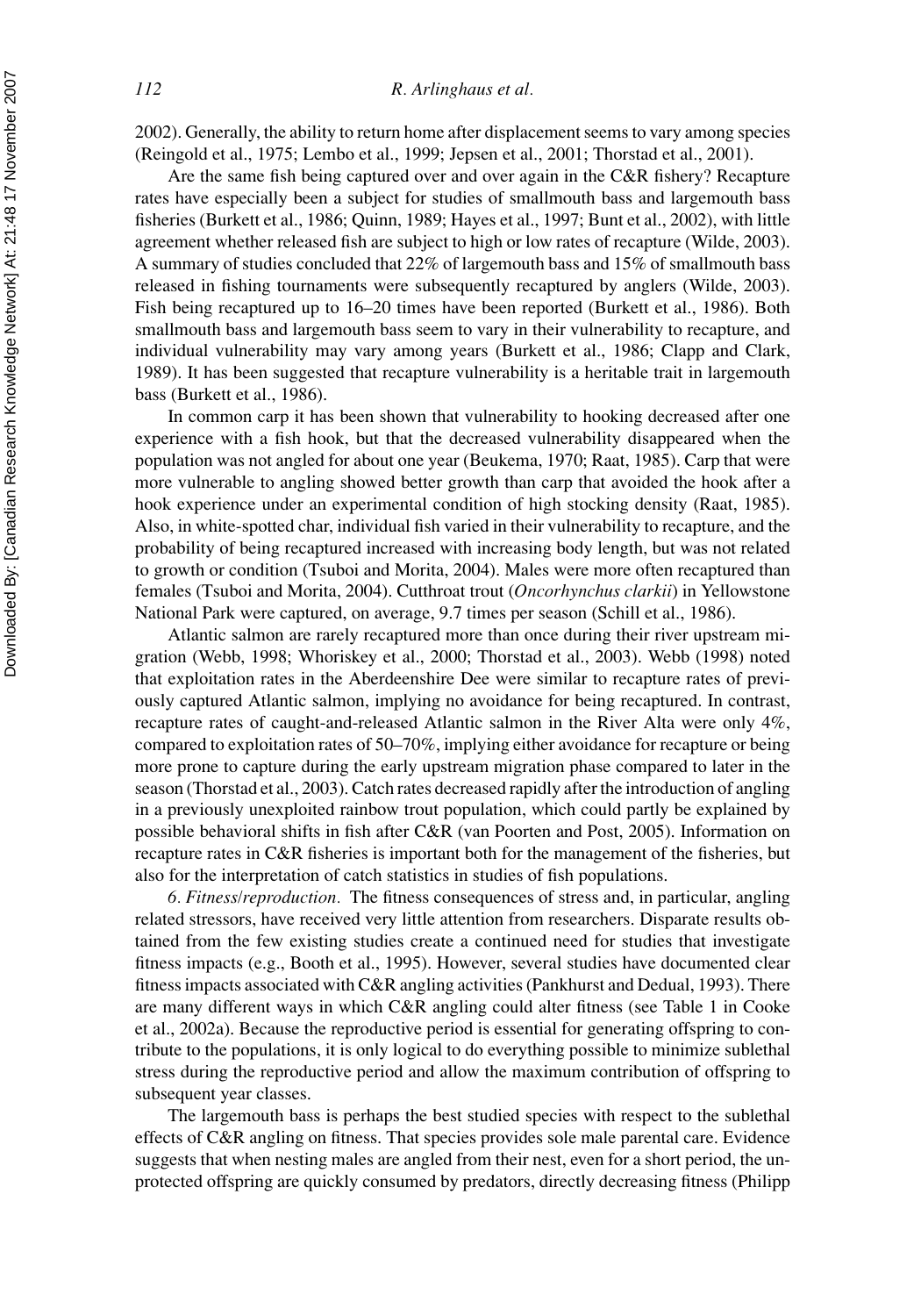et al., 1997). Even if fish are released after angling, Cooke et al. (2001) determined that when nesting males return to the nest, their locomotory activity is impaired for over 24 hours, and Suski et al. (2003b) showed that angling reduced the level of care provided to offspring by the attending male. A study by Ostrand et al. (2004) determined that largemouth bass exposed to a simulated fishing tournament immediately prior to the spawning period produced fewer and smaller offspring than control fish.

In the aquaculture literature, extensive data suggest that salmonids exposed to acute and chronic stressors exhibit endocrine alterations that depress fitness (Campbell et al., 1992). Similar hormonal changes have been shown to occur in largemouth bass and walleye following bouts of angling (Suski et al., 2004; Killen et al., 2006), but the extent to which those hormonal changes can affect fitness have yet to be explored outside of an aquaculture setting. Effects on gamete viability or early fry survival as a consequence of C&R were not found in rainbow trout or Atlantic salmon (Pettit, 1977; Davidson et al., 1994; Booth et al., 1995). Two studies found that C&R of steelhead did not affect their return to spawning streams (Pettit, 1977; Hootin, 1987), and Lindsay et al. (2004) found that C&R did not influence the migratory behavior of Chinook salmon (*Oncorhynchus tshawytscha*). In one of the few marine examples, Lowerre-Barbieri et al. (2003) determined that common snook (*Centropomus undecimalis*)subjected to C&R angling did not immediately leave a spawning aggregation. However, some individual movement into and out of the aggregation site was observed during the spawning season, but spawning activity was not observed.

Fitness studies are difficult to undertake in field settings (Cooke et al., 2002a). For this reason, it will probably be many decades before there is a large body of work on the topic. Based on the negative consequences associated with angling during the reproductive period, as outlined above, it is only prudent for C&R fisheries to avoid capturing fish during the reproductive period (Cooke and Suski, 2005), unless data are generated that suggest that negative consequences are not observed for the species of interest.

*7. Growth/energetics.* Growth is an important and reliable indicator of fish health and population production. Fish growth is indeterminate and flexible, and fishes frequently respond to environmental changes and other factors with changes in their growth rate (Alm, 1959; McKenzie et al., 1983; Wooton, 1990). C&R may influence individual growth rates through, for example, physiological stress, physical injuries, increased susceptibility to diseases and parasites, behavioral changes, altered social rank, or other factors influencing feeding or energy consumption. Growth rates may, therefore, be a relevant indicator for whole-animal and long-term responses to C&R angling and a predictor of reproduction and population outcomes. Despite the advantages of using growth as an indicator of effects of C&R angling, few studies have covered this topic. The reason may be that studying growth effects based on mark-recapture methods in the field often imply difficulties with interpreting results, and long-term laboratory or semi-natural facilities for such studies are not easily available.

Negative effects of C&R angling on growth or condition factor have been demonstrated in striped bass (Diodati and Richards, 1996; also modelled by Stockwell et al., 2002) and rainbow trout (Jenkins, 2003; also modelled by Meka, 2003), whereas no effects were found in bream (*Abramis brama*) (Raat et al., 1997), white-spotted char (Tsuboi et al., 2002), pike-perch (*Sander lucioperca*) (Arlinghaus and Hallermann, 2007), or largemouth bass (Pope and Wilde, 2004). Surprisingly, growth rates were higher in hook-caught groups than in control groups of white seabass, which was explained by hook-caught groups being collected prior to control fish and, therefore, possibly incorporating a larger proportion of fish exhibiting aggressive feeding behavior (Aalbers et al., 2004). Hence, the latter study demonstrates some of the methodological challenges when studying growth effects. When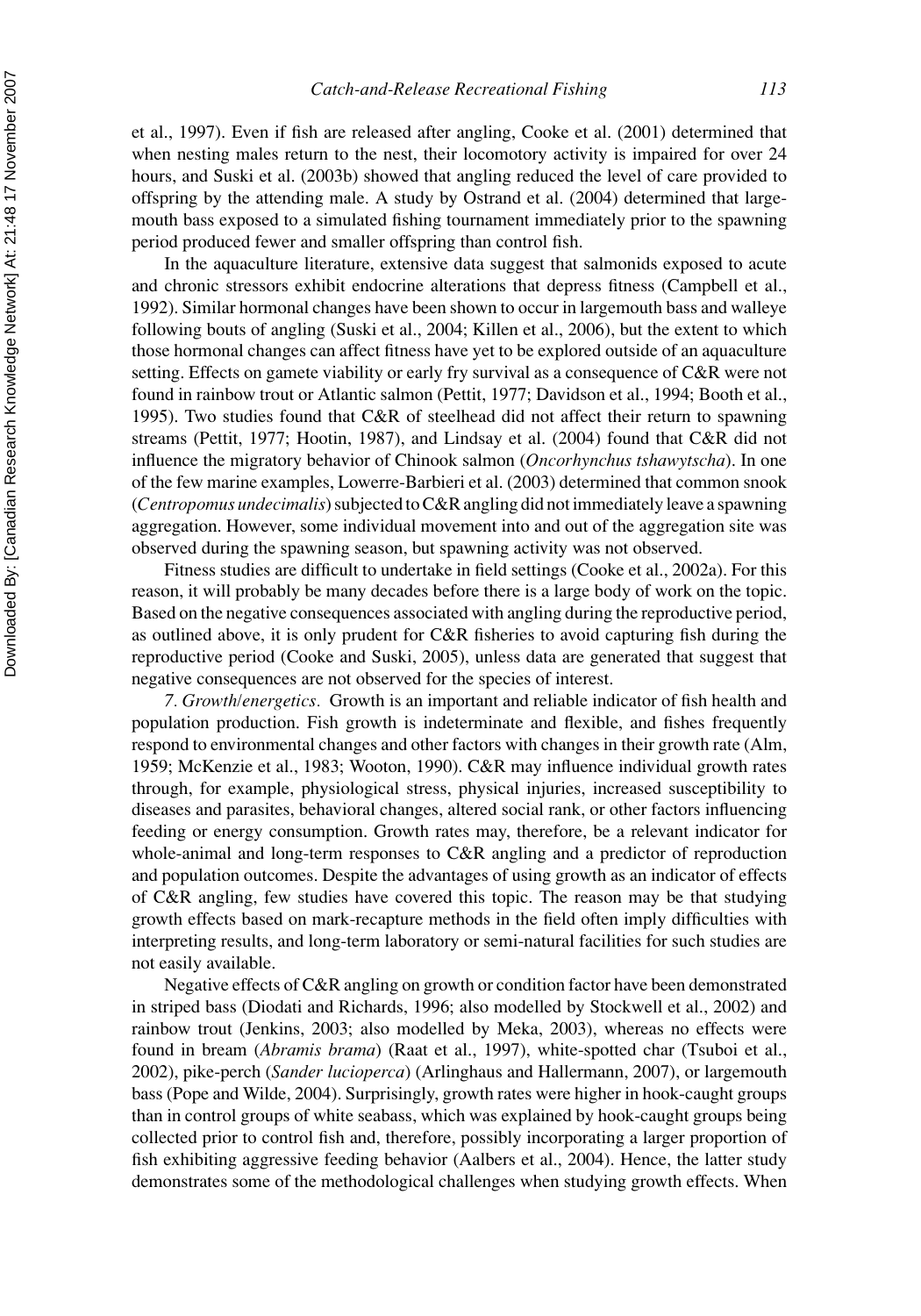studying the effects of tournaments on fish, Siepker (2004) found that simulated tournaments reduced food intake. Bioenergetic simulations suggested that this would result in long-term growth reductions.

The effect on growth was dependent on bait techniques and hook type in rainbow trout and white seabass (*Atractoscion nobilis*)(Jenkins, 2003; Aalbers et al., 2004). Hook location had no effect in rainbow trout (Schill, 1996), but deeply hooked white seabass showed reduced growth compared to fish hooked in the mouth (Albers et al., 2004). Furthermore, growth appeared to be inversely related to the number of times hooked in smallmouth bass (Clapp and Clark, 1989).

Depressurization often harms fish hooked and retrieved from deep water, and swim bladder deflation may increase survival in released fish. Artificial swim bladder deflation did not impair growth in largemouth bass (Shasteen and Sheehan, 1997). After angling, fish may be temporarily stored in keep nets. No effect on growth by being held in keep nets was found for five cyprinid species after angling (Raat et al., 1997).

Growth is widely used as an indicator of effects of catch, handling, and tagging procedures in aquaculture (e.g., McCormick et al., 1998; Sørum and Damsgård, 2004) and tagging studies (e.g., Martin et al., 1995; Jepsen and Aarestrup, 1999). It is likely that we will see an increase in studies of growth effects also related to C&R angling in the coming years.

## *Systems Level Endpoints*

*8. Population/ecosystems.* In many cases, the primary purpose of C&R is to enhance fish populations, as discussed elsewhere in this article. However, recent work has suggested that angling can directly impact fish populations, with effects possibly extending to aquatic ecosystems. Studies by Post et al. (2002), Almodóvar and Nicola (2004), and Sullivan (2003) all implicated angler activities in community-level changes such as population declines, reduced biomass, and altered age structure of fish (reviewed by Lewin et al., 2006). Those changes, however, are likely attributed to excess angler harvest coupled with particular ecological environments and life-histories (e.g., slow growth, old age at maturation). A single  $C&R$  angling event for an individual fish is not likely to have a discernable impact at the population or ecosystem level. However, if substantial portions of a population are repeatedly subjected to multiple C&R events (i.e., small population size or disproportionately large angling effort), if that high angling pressure is applied for a prolonged period (i.e., several reproductive cycles), or if C&R angling results in high cumulative mortality rates, then impacts at the population or ecosystem level may become visible. Few studies have directly related population or ecosystem level changes to  $C\&R$ angling, likely due to challenges associated with a study such as establishing control groups, repeating experiments, and unequivocally assigning impacts to angling (Attrill, 2002). But monitoring of fish populations can be a useful way to ascertain the presence of population level stressors. Should the negative impacts of C&R angling be present at the population or ecosystem level, they would likely result from either chronic exposure to sublethal stressors or excessive individual mortality.

Following a C&R angling event, fish devote energy to recovering from stressors and restoring homeostasis rather than investing in growth, reproduction, or food acquisition (Wendelaar Bonga, 1997). As a result, the repeated capture and release of fish has the potential to reduce growth rate and result in a concomitant reduction in fecundity as energy is directed away from somatic and/or gametic endpoints toward physiological recovery. Several studies have indeed documented a link between an increase in stress hormone production and a decline in gamete quality (Pankhurst and Van Der Kraak, 1997), while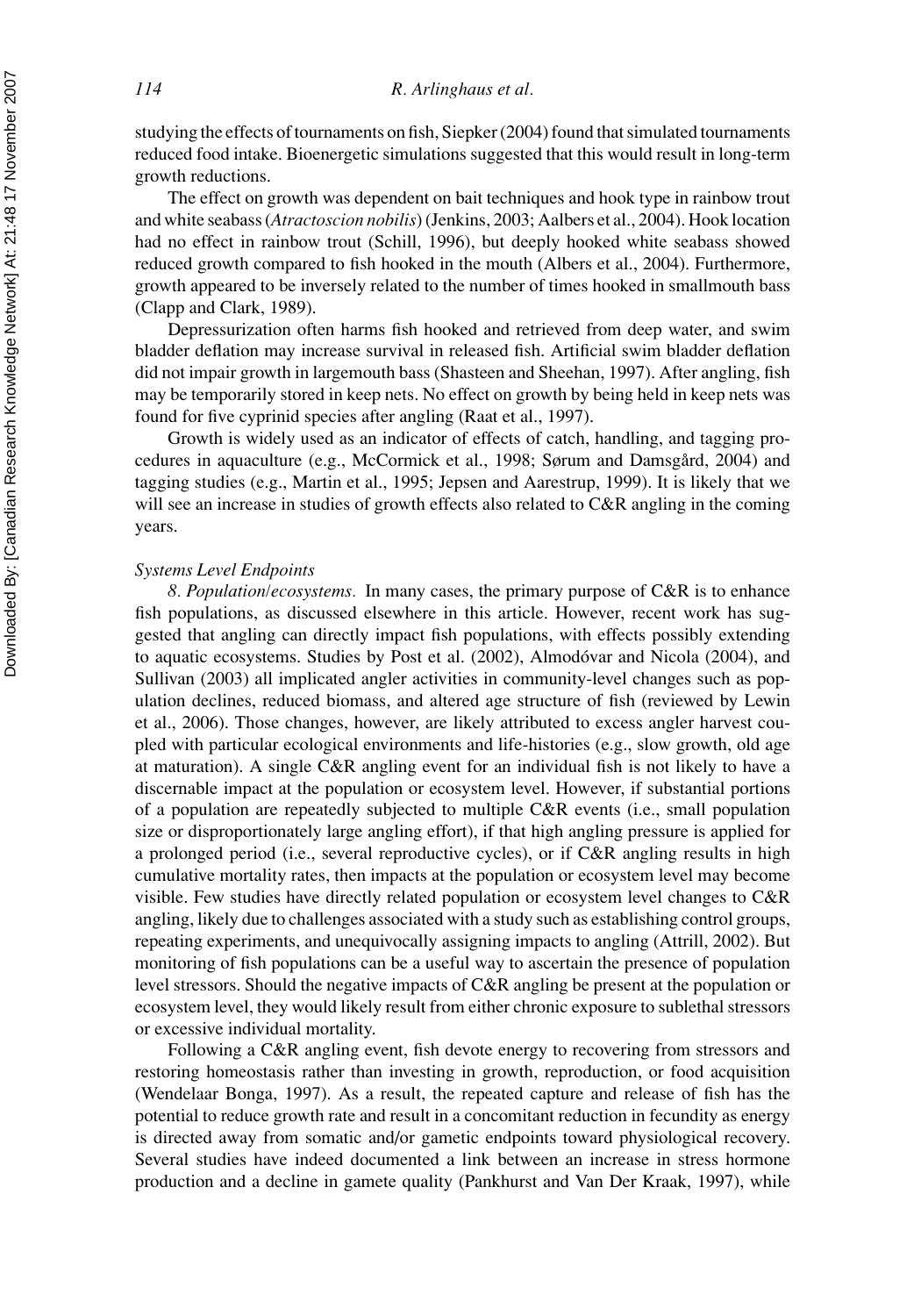Ostrand et al. (2004) showed that stressors associated with competitive angling events can reduce offspring quality and fitness in largemouth bass. Production of stress hormones can also impair immune function, so fish that have been repeatedly caught and released may show an increased susceptibility to pathogens (Rice and Arkoosh, 2002).

As described in sections above, many aspects of a C&R angling event have the potential to act either alone or in concert to cause individual mortality (e.g., hooking location, temperature, depth of capture, etc.). Should a population of fish experience excessive, prolonged mortality from C&R angling, consequences may become visible at the population or ecosystem level that would be identical to those seen from excess harvest; high mortality rates due to C&R angling could result in changes in either the relative abundance of species within the community (composition) or in community properties such as absolute abundance, stock biomass, or food web dynamics (Shuter and Koonce, 1977; Micheli et al., 1999; Rochet and Trenkel, 2003). Organisms within aquatic ecosystems are interconnected with each other through direct and indirect interactions such as predation, competition, and mutualism (Reynolds et al., 2002). The removal of individuals through mortality can result in altered trophic cascades and changes to the ecosystem at many different levels, including alterations to primary productivity (Kaiser and Jennings, 2002; Lewin et al., 2006). The magnitude of population or ecosystem level changes resulting from C&R mortality, however, will depend on many factors, including the reproductive potential of the species/community, the rate of angler exploitation, the species composition of the community, and the carrying capacity of the community (Shuter, 1990).

To date, few studies have demonstrated a link between size-selective mortality through C&R angling and population or ecosystem level changes, but results from literature with marine fisheries suggest there may be potential for such changes to occur. Studies of marine and some freshwater fisheries have demonstrated that the regular, prolonged removal of the largest individuals in a population can impact the life-history characteristics of the entire population and result in a decrease in the age and size at maturation (Haugen and Vøllestad, 2001; Grift et al., 2003) and a dominance of the ecosystem by smaller individuals (Kaiser and Jennings, 2002). Additionally, Conover and Munch (2002) used laboratory simulations with Atlantic silverside (*Menidia menidia*) to show that the selective removal of the largest members of a population resulted in reductions of the mean weight of harvested fish and total harvest after only four generations. In freshwater populations, a shift to earlier maturation resulting from the harvest of large individuals is commonly called stunting and has been documented in several different fish species including bluegill (*Lepomis macrochirus* [Jennings et al., 1997]), brown trout (Anderson and Nehring, 1984), and rainbow trout (Anderson and Nehring, 1984).

#### *Explanatory Factors for Various Endpoints*

When a fish is hooked by an angler, there are many factors that can affect the outcome of the event for the caught-and-released fish. Ideally, the fish will survive the event, recover quickly, and experience no long-term sublethal impairments. At worst, the fish will die. Although anglers strive for the former outcome, it is often more probable that the outcome will be intermediate to these two extremes. Some of the factors that may affect the outcome are intrinsic, such as fish gender, age, previous exposure to stressors, maturity, condition, size, and degree of satiation. These intrinsic factors are largely outside the realm of factors that an angler can control or alter to benefit the fish, and, indeed, few of these factors have been studied with sufficient rigor to provide any conclusive statements for any species of fish. However, the environment in which the fish is angled and released can clearly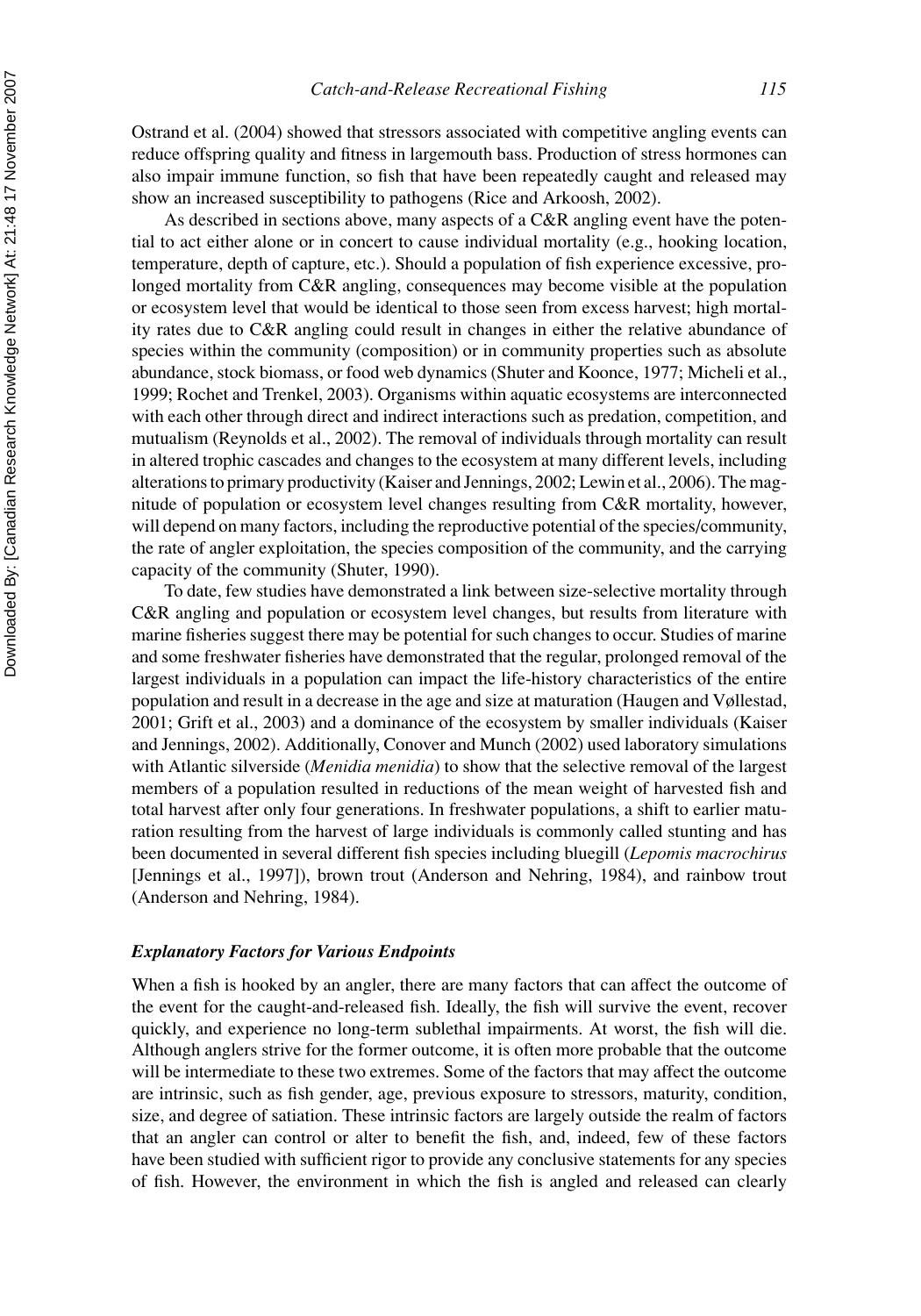affect the outcome. Pertinent environmental conditions include abiotic factors, such as water temperature, hypoxia, depth or habitat complexity, as well as biotic factors, such as predator burden. Although these factors cannot be controlled by anglers, most of them can be readily assessed, and if deemed to be detrimental, the angler could release captured fish at an alternative location. The remainder of the factors that typically influence the outcome of an angling event can be controlled by the angler, including choice of fishing gear (terminal tackle and gear, such as bait/lure/fly type, hook type, rod, reel, and line) and angling practices (e.g., during the fight, when the fish is landed, and how it is handled and released).

The factors identified here most likely manifest themselves as a series of cumulative stressors, rarely acting independently (Wood et al., 1983; Cooke et al., 2002a). Angling mortality in salmonids has been suggested to be a two-stage process which emphasizes the inter-connectedness and cumulative nature of fishing impacts. Gjernes et al. (1993) suggested that injury location was affected by hook type and barb type in the first stage, and mortality was affected by injury location and species in the second stage. Here we examine the explanatory variables that mediate the presence and extent of the impacts on the endpoints listed above.

*1. Bait and lure type.* The choice of bait may impact mortality and injury for a C&R angling event. Artificial lures or flies tend to superficially hook fish, allowing expedited hook removal with minimal opportunity for damage to vital organs or tissue (Muoneke and Childress, 1994). Since the review by Muoneke and Childress (1994), there have been several comparisons of bait types. For example, Diggles and Ernst (1997) evaluated the effects of different lure and bait types on the hooking mortality of yellow stripey (*Lutjanus carponotatus*) and wire-netting cod (*Epinephelus quoyanus*). Baitfishing with single hooks caused significantly higher post-release mortality rates  $(5.1\%)$  than did lure fishing with treble or single hooks (0.4%) and was the hooking method most likely to cause bleeding and damage to vital organs. Similarly, Pauley and Thomas (1993) revealed that cutthroat trout mortality rates were generally higher for fish captured on worm-baited hooks (40–58%) relative to those captured on lures (11–24%). Conversely, studies of both ling cod (*Ophiodon elongates*)(Albin and Karpov, 1998) and weakfish (*Cynoscion regalis*)(Malchoff and Heins, 1997) did not find any differences in mortality between fish captured on natural baits and those caught on artificial lures.

Studies of flies versus lures and bait have been consistent in that flies tend to be less injurious and have a lower chance of causing mortality. For example, Schisler and Bergersen (1996) contrasted the hooking mortality of fish captured on flies and lures and determined that mortalities were lowest by several fold for fly-caught fish. Meka (2004) also determined that rainbow trout captured on spinning gear (organic baits) tended to be injured more frequently than fish captured by fly fishing.

Even rigging type and fishing techniques with different bait can influence mortality and injury. For example, Schisler and Bergersen (1996) observed greater mortality among rainbow trout captured on artificial bait (slip-rigged artificial eggs) that were actively fished than among fish captured with the same bait fished passively. Similarly, Schill (1996) found that the frequency of deep hooking was greater among rainbow trout captured on a "slack line" than a "tight line." Orientation of bait on hooks affected survival of drift-caught Chinook salmon (Grover et al., 2002), in which greater mortality was observed when the bait was hooked head down as opposed to head up. Similar examples have been reported by Persons and Hirsch (1994) and Dedual (1996) for rainbow trout captured with different techniques.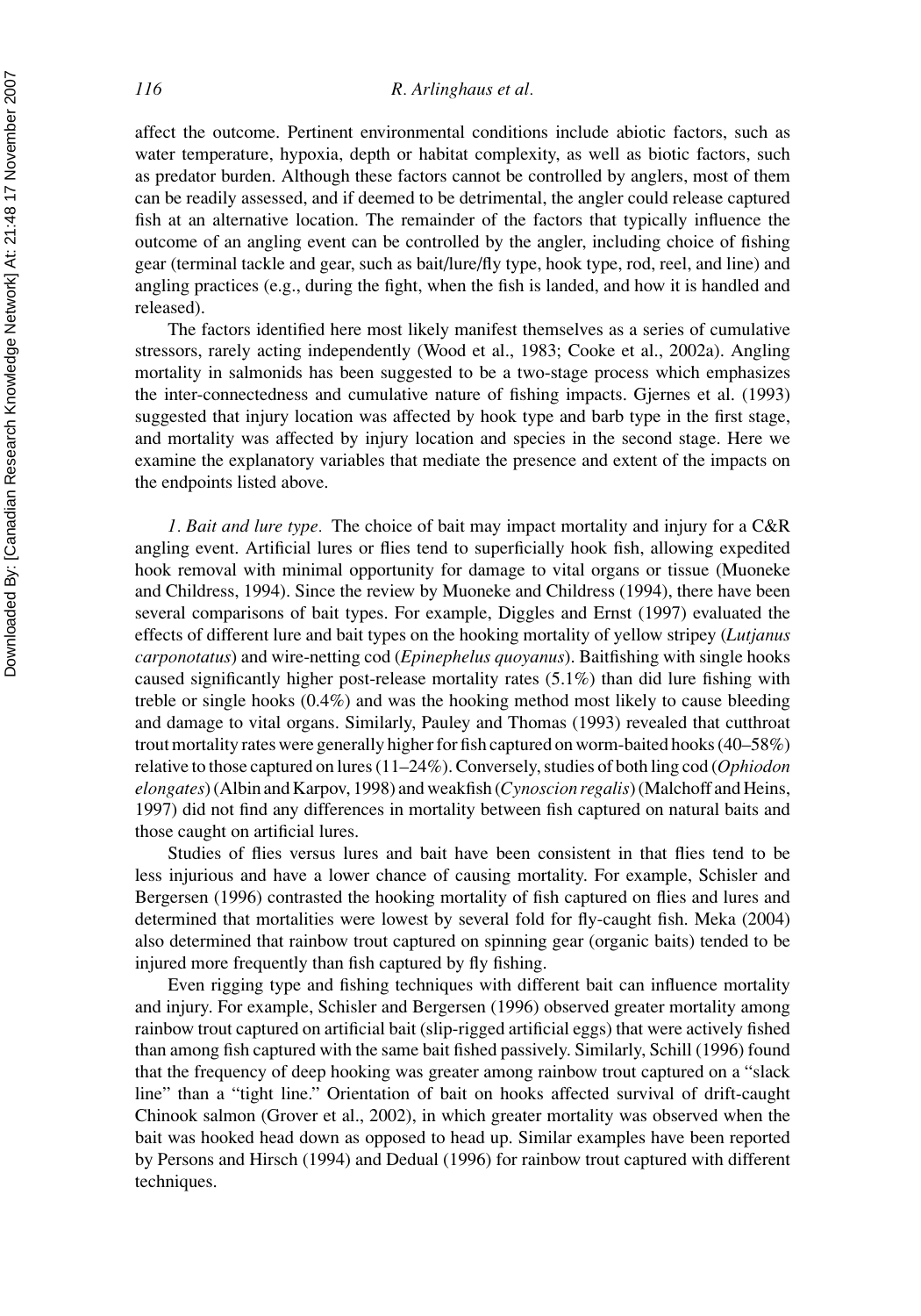*2. Hook characteristics and types.* Hooking of fish is an inevitable component of a C&R angling event, and various factors associated with hooking have the potential to impact the survival and well-being of released fish. Studies have shown that hooking consequences for angled fish can range from no appreciable impact (i.e., superficial hooking in jaw or lip) to blindness/eye injury, tissue damage, bleeding, esophogeal hooking, organ damage, or gill damage (Aalbers et al., 2004; DuBois and Kuklinski, 2004). Currently, it is believed that hooking location is the primary factor influencing the mortality of angled fish, with an increased probability of mortality following hooking in visceral areas such as esophagus or gills (Pelzman, 1978; Aalbers et al., 2004). There are a number of different hook characteristics and types, and these factors can impact the endpoints of a C&R event.

*Hook type*. The type of hook can greatly influence the anatomical hooking location (Lukacovic and Uphoff, 2002). For example, circle hooks (where the point of the hook is perpendicular to the shank rather than parallel to the shank) have been proven to have conservation benefits for a number of marine and freshwater recreational fisheries relative to conventional J-style hooks (Cooke and Suski, 2004). Circle hooks tend to result in shallower hooking relative to other hook types, thus reducing the risk of injuring important organs (e.g., heart, liver). In fact, circle hooks rarely hook in locations other than the corner of the jaw, although there are exceptions (see Cooke and Suski, 2004, for review). Subtle differences in the size of the hook can influence the ability of the hook to perform properly and lead to eye injuries (Cooke et al., 2003a). In addition, circle hook configuration (i.e., inline versus offline; Prince et al., 2002) can also dramatically alter the conservation benefits of circle hooks, with severely offset circle hooks tending to result in injuries and hooking locations similar to J-style hooks (Cooke and Suski, 2005).

A new hook design that shows promise for reducing or eliminating handling is the "self-releasing" Shelton hook (Jenkins, 2003; see their Figure 1). In a study of rainbow trout, mortality rates of fish caught on barbless circle hooks that had been removed were four times greater than those of fish captured on the barbless Shelton self-releasing hook (Jenkins, 2003). Shelton hooks can be removed without handling the fish when the angler pulls on a tag line that activates a release mechanism. The hook reverses direction by  $180°$ and exits the fish when gentle pressure is applied to the main line. This type of novel gear design and creativity is needed by the recreational fishing industry to reduce injury and mortality of discarded fish.

Muoneke and Childress (1994) summarized early literature and reported that single hooks tend to be more deeply ingested relative to treble hooks. However, if treble hooks become deeply imbedded, they almost certainly will result in massive injury or mortality. Diodati and Richards (1996) also determined that treble hooks were associated with lower mortality rates than single hooks for striped bass because the latter were more likely to be swallowed, resulting in a greater occurrence of gut hooking. In their meta-analysis of salmonids, Taylor and White (1992) failed to demonstrate a difference in mortality between these two hook types. Jenkins (2003) reported that treble hooks and single baited hooks lodged in the esophagus of rainbow trout at similar frequencies. Conversely, Ayvazian et al. (2002) investigated the effects of different hook designs on hooking injury and mortality of tailor (*Pomatomus saltatrix*) in Western Australia. The authors reported that treble hooks resulted in a significantly greater mortality rate than other hook types. Although yield per recruit curves calculated using the sublegal fishing mortality estimate for each hook type were similar, yield per recruit calculated using treble hook mortality was lowest. The authors concluded that their current management strategies, including discouraging the use of treble hooks, should be effective in ensuring the survival of a high proportion of discarded tailor.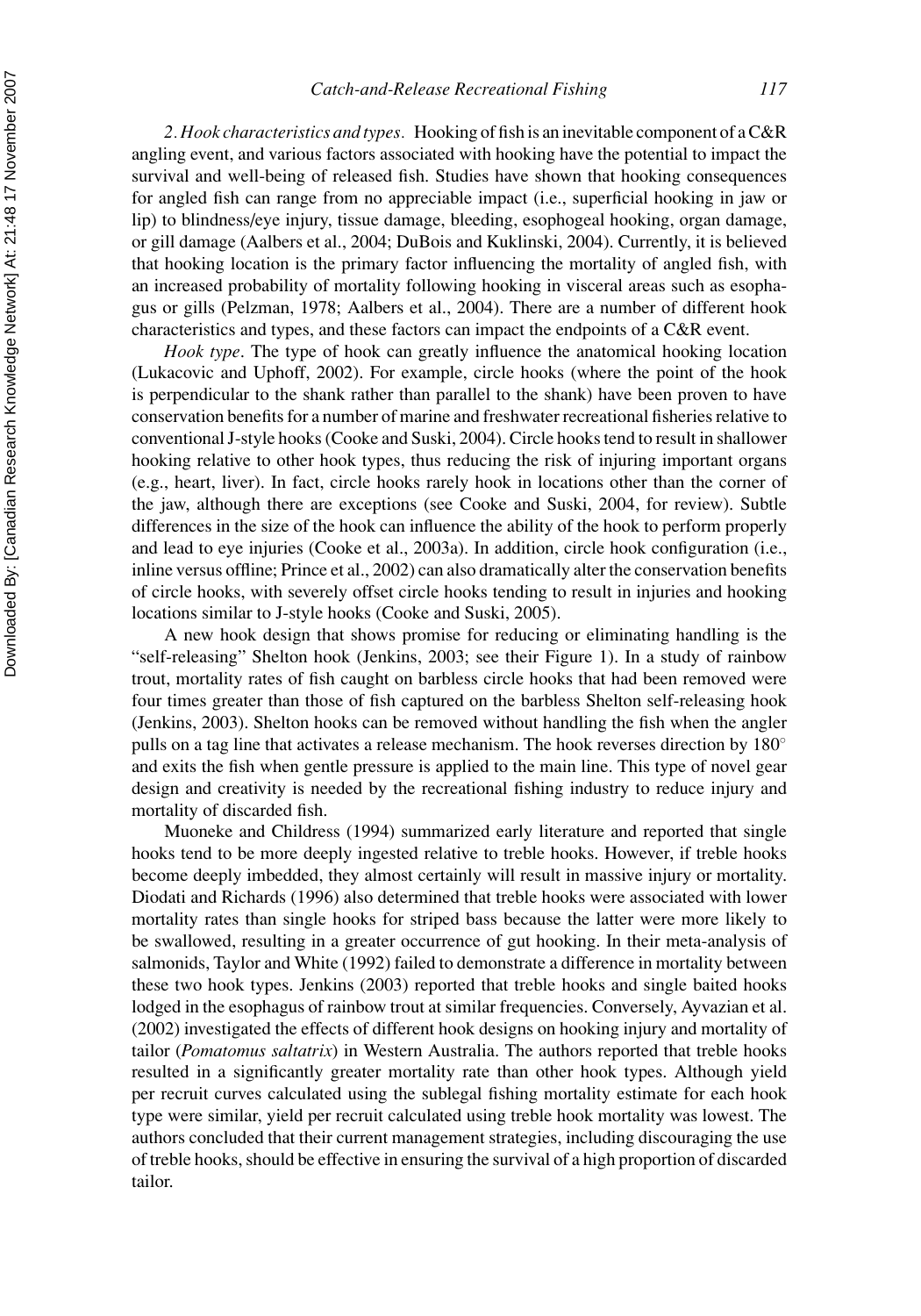## *118 R. Arlinghaus et al.*

Among conventional hook types, the relationship between hook size, fish size, and hook performance varies widely among studies (Muoneke and Childress, 1994), perhaps due to interspecific variation. This prompted Muoneke and Childress (1994) to conclude that further research into the relationships between different hook types, size of hooks, and sizes of fish was warranted. In another synthesis-type article, Taylor and White (1992) conducted a meta-analysis on factors associated with hooking mortality in non-anadromous salmonids and concluded that hook size did not influence mortality rate. Similarly, Savitz et al. (1995) found no effect of hook size on mortality of coho (*Oncorhynchus kisutch*) or Chinook salmon in the Laurentian Great Lakes. However, Carbines (1999) studied the relationship between hooking mortality and hook size in blue cod (*Parapercis colias*) and observed no mortality among fish captured with 6/0 hooks, but noted significant mortality (25%) among those captured with smaller 1/0 hooks. In a recent study, Cooke et al. (2005) reported that hook size may be more important for anglers fishing with circle hooks than with other hook types. Apparently, circle hooks function most effectively when the entire hook can fit in the mouth of the fish and when the shank-to-point distance (gape) is large enough to permit jaw hooking (Beckwith and Rand, 2005; Cooke et al., 2005).

*Barbed versus barbless hooks*. Another factor that can influence the impact of a hooking event appears to be the presence or absence of a barb on the hook. Studies in this area have generally concluded that barbless hooks are less injurious and have reduced mortality rates relative to barbed hooks for a number of fish taxa (Muoneke and Childress, 1994), although disparate studies do exist (e.g., brook trout [DuBois and Kuklinski, 2004]). Use of barbless hooks has been shown to reduce the amount of time that is required by the angler to remove the hook by increasing the ease of removal (Diggles and Ernst, 1997; Cooke et al., 2001; Schaeffer and Hoffman, 2002; Meka, 2004) and reducing tissue damage at the point of hook entry (e.g., Cooke et al., 2001; Meka, 2004). Differences also may exist depending upon the type of hook (single or treble) and the type of bait (lure versus fly versus organic; see other sections).

Schill and Scarpella (1997) synthesized the results of past studies that directly compared hooking mortality of resident (nonanadromous) salmonids caught and released with barbed or barbless hooks. The authors determined that barbed hooks produced lower hooking mortality in two of four comparisons with flies and in three of five comparisons with lures; however, only one of 11 comparisons resulted in statistically significant differences in hooking mortality. The authors concluded that the use of barbed or barbless flies or lures plays no role in subsequent mortality of trout caught and released by anglers. Others have also suggested that barbless hooks provide little benefit, generating substantial controversy (e.g., Taylor and White, 1992; Schill and Scarpella, 1997; Turek and Brett, 1997). Nonetheless, the majority of data available support the notion that use of barbless hooks is beneficial for discards and can only benefit fish. Sublethal injuries and physiological disturbance (due to longer handling times) are more extensive with barbed hooks (Cooke et al., 2001), and for those reasons, barbless hooks can be an effective conservation and management tool.

*Tackle configuration and hook type*. Limited studies are available examining the influence of tackle configuration in association with hook types on injury of fish. However, there is strong anecdotal evidence from specialized carp angling that using fixed and heavy leads together with a short leader and a so-called hair rig can result in minimal deep hooking. In bottom fishing with heavy leads and short leader, the hair rig is an extension of the leader that fixes the bait outside the hook. The now free hook pierces the feeding carp as the carp moves away after sucking in the bait. When the fish swims against the heavy weight, the hook penetrates the lip instead of being deeply swallowed. The study of Beckwith and Rand (2005) on red drum (*Sciaenops ocellatus*) provided evidence that a similar mechanism can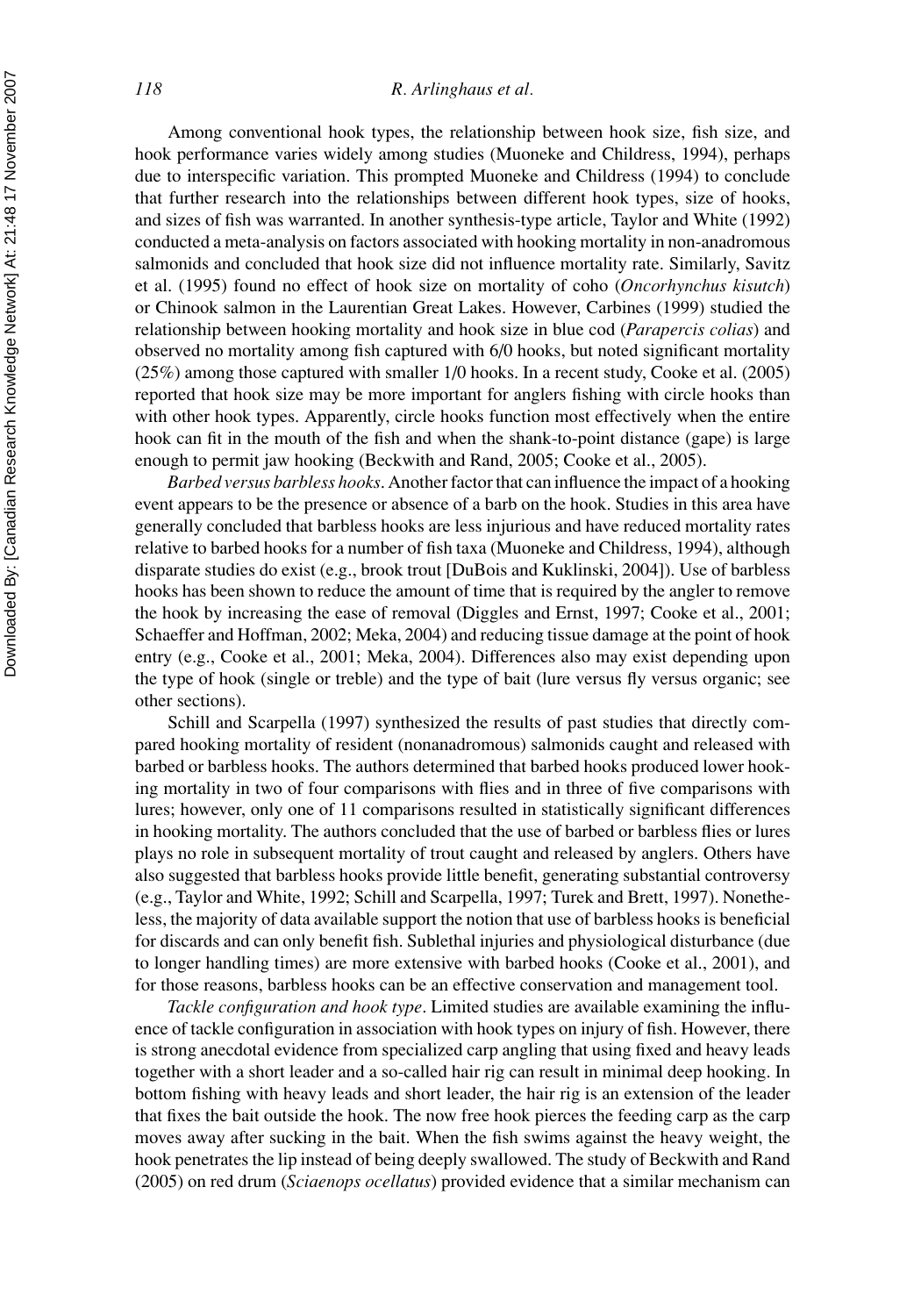occur with natural bait on the hook instead of using a hair rig. By using heavy leads and a short leader, deep hooking is minimized.

*3. Angling duration.* The duration that a fish is angled depends on the size of the fish (e.g., Thorstad et al., 2003; Meka and McCormick, 2005) and the equipment (i.e., how appropriately gear is matched to species/fish size in question) being employed. A number of studies have demonstrated that the magnitude of physiological disturbances experienced by an angled fish increase in magnitude with angling duration (Gustaveson et al., 1991; Kieffer et al., 1995; Thompson et al., 2002; Thorstad et al., 2003). Changes in plasma pH, increases in plasma cortisol, and increases of lactate in both plasma and white muscle all correlate positively with angling duration (Gustaveson et al., 1991; Kieffer et al., 1995; Tomasso et al., 1996; Gallman et al., 1999; Thompson et al., 2002; Meka and McCormick, 2005). This likely results from the prolonged burst exercise that accompanies angling, as well as the continued presence of stress hormones. In addition, larger physiological disturbances require additional time to correct and therefore may impact the ability of fishes to respond to future challenges such as predator avoidance. In fact, the length of time required for smallmouth bass cardiovascular variables to return to resting levels increased for exhaustively angled fish relative to briefly angled fish (Schreer et al., 2001). Nonetheless, longer periods of elevated cardiovascular variables indicated heightened metabolic rates as fish replenished their oxygen debt (Scarabello et al., 1991).

Coupled with the metabolic disturbances that accompany longer angling durations (lactate production, acid/base imbalance, energy store consumption, etc.), prolonged angling also results in significant ionic/osmotic disturbances (Gonzalez and McDonald, 1992; Tomasso et al., 1996; Gallman et al., 1999; Thompson et al., 2002). An unavoidable consequence of reduced gill permeability and increased gill surface area generated by stress hormones is a loss of ions (such as Na<sup>+</sup> and Cl<sup>−</sup>) and uptake of water from the gills of freshwater fishes (Gonzalez and McDonald, 1992; Avella et al., 1991) or an influx of ions (such as  $Na<sup>+</sup>$  and  $K<sup>+</sup>$ ) and loss of water for marine fishes (Avella et al., 1991). Again, these disturbances may increase the likelihood of mortality for angled fish or may impair performance until disturbances have been corrected (Gonzalez and McDonald, 1992).

*4. Competitive angling events.* Competitive angling events (also known as angling tournaments) are competitions where contestants compete for the greatest catch of fish (weight, cumulative number, or total length), often of a pre-defined number of fish and typically within a pre-defined period of time (i.e., one day; see Schramm et al., 1991 for details). Most tournaments held today practice a live-release format where angled fish are returned alive to the water at the end of the day. In marine environments, where fish may be too large to easily transport to allow a direct comparison of different anglers' catches, comparisons are made on board using digital photography, impartial scrutineers, or the honor system where individuals verbally compare catches at the conclusion of the angling day. Fish angled in such tournaments in marine environments typically do not experience stressors beyond that of a non-tournament C&R angling event described above. However, a recent account from Australia reveals that some C&R angling events for estuarine fishes do include temporary retention in tanks (Broadhurst et al., 2005).

In North America, angling tournaments have grown in popularity to become a lucrative industry, with over 20,000 events held annually (Kerr and Kamke, 2003). Black bass (*Micropterus* spp.) are the most popular targets for these events (Kerr and Kamke, 2003), and anglers competing in black bass tournaments typically strive to obtain the greatest weight of five fish accumulated during an angling day. To accomplish this, fish are held on board vessels in livewells, and lighter fish are released when a heavier individual is caught (a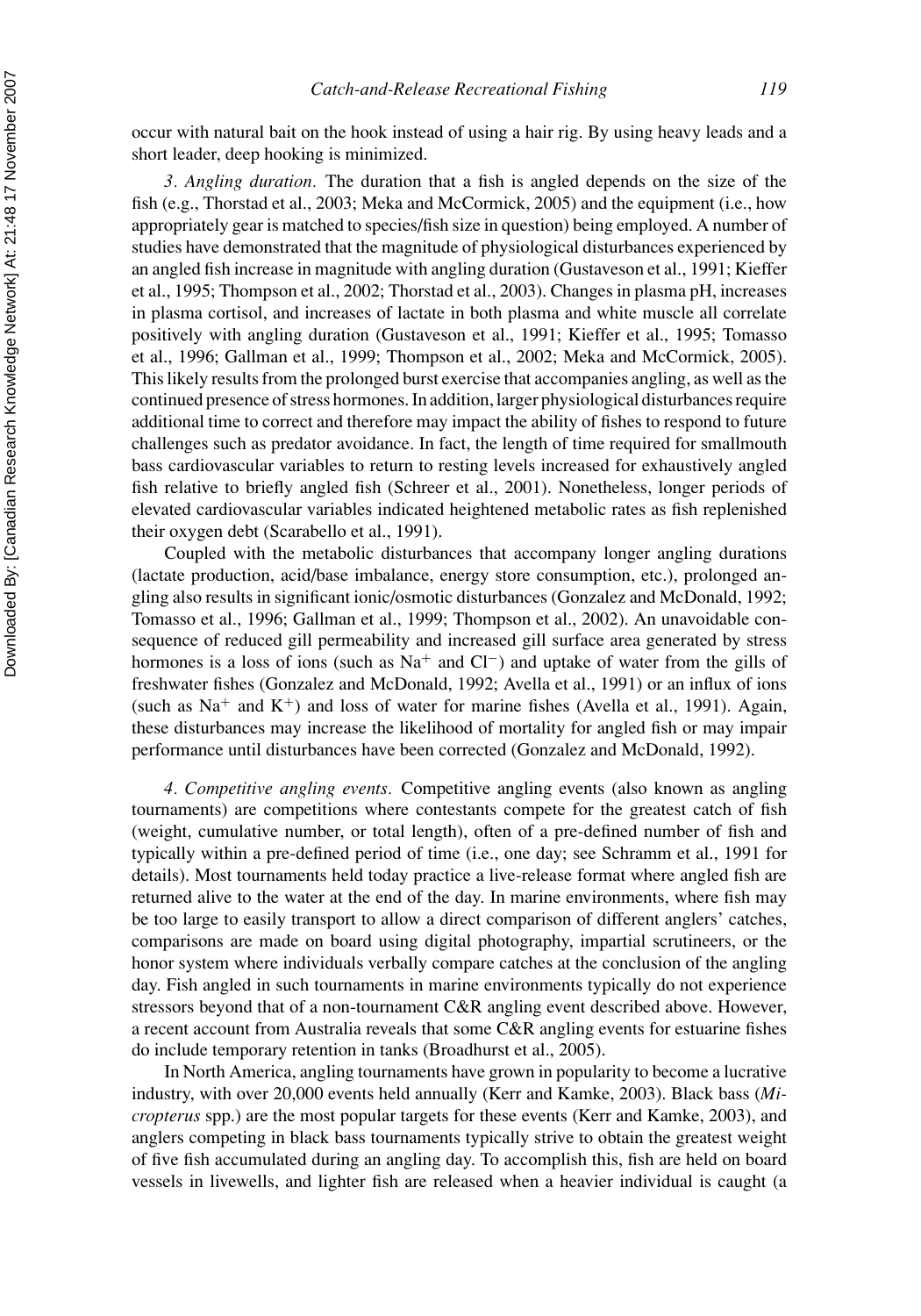process known as culling). Livewells contain a pump to input fresh water to the tank and an overflow hole at the top, thereby allowing a continuous flow of water. Up to five fish can be held at any one time. At the conclusion of the angling day, all competitors report to a common site on the waterbody where their five fish are weighed in a porous basket on a scale. Following weighing, fish are released either at the point of weighing or distributed throughout the waterbody with a specially designed release vessel. Angling competitions are also popular among anglers in Africa, such as for large cichlids and tigerfish (*Hydrocynus vittatus*) in the River Zambezi. During a fishing competition in the Namibian sector of this river, 35% of the angled fish were released (Næsje et al., 2001), and the use of livewells in boats is common. The fate of released fish is particularly important in these areas where local people are dependent on the fish stocks as a protein source (Næsje et al., 2001).

Recent studies have shown that the physiological response of both largemouth bass and walleye sampled at the conclusion of angling tournaments is identical to that of fish following burst exercise depletion of anaerobic energy stores, secretions of cortisol, and an accumulation of lactate (Killen et al., 2003; Suski et al., 2003a). These physiological disturbances occur as a result of two distinct tournament sections: the angling event and air exposure associated with weigh-in (Killen et al. 2003; Suski et al., 2004), with full physiological recovery occurring <24 h following weighing (Suski et al., 2004). Additional stressors can be experienced by tournament-caught fish due to water quality and/or crowding in livewells (Kwak and Henry, 1995; Cooke et al., 2002b; Furimsky et al., 2003), elevated water temperatures (Wilde, 1998), wind speed/wave action (Goeman, 1991; Cooke et al., 2002b), and crowding in live-release vessels (Suski et al., 2005). Despite this complicated series of events, however, mortality rates following black bass tournaments have declined significantly over the past few decades, with most fish today released alive (Wilde, 1998).

*5. Retention.* C&R angling sometimes involves the retention of fish over a period of time (usually hours) prior to release. Professional anglers often hold fish in aerated livewells, whereas recreational anglers commonly use more affordable, readily available, and convenient methods, including stringers, fish baskets, and keep nets. Research has investigated the effects of keep net retention on the growth, survival (Raat et al., 1997), and stress response and recovery (Pottinger, 1997, 1998) of various cyprinid species. Additional research has focused on changes in water quality in keep nets during retention (Pottinger, 1997). Collectively, these studies suggest that retention is stressful to fish, but if provided with adequate water quality, mortality and sublethal disturbances are minimized. Cooke and Hogle (2000) compared six retention methods on smallmouth bass for 3- to 5-h periods: metal stringer through lip, metal stringer through gill arch, cord through lip, cord through gill arch, wire fish basket, and nylon keepnet. Control fish exhibited very little mortality (3%) and had negligible physical injury across all sampling periods. Most fish retained (95%) experienced some form of injury or mortality. Survival and injury varied among retention gears. In general, injury and mortality increased with increasing water temperatures, particularly when water temperatures were high. Gill damage or fungal lesions associated with abrasion and the cumulative stress of angling and retention appeared to be the precursors to most deaths.

*6. Environment temperature.* Because most fish are poikilothermic, changes in water temperature have pronounced impacts on metabolism (Fry, 1971), cellular function (Prosser, 1991), protein structure (Somero and Hofmann, 1997), enzyme activity (Lehninger, 1982), and diffusion rates for fish. Furthermore, the quantity of dissolved oxygen in water decreases with increasing temperature, potentially subjecting fish to reduced oxygen situation at elevated temperatures. As a result, fish that are caught and released at elevated water temperatures exhibit increased physiological disturbances (Gustaveson et al., 1991, Thompson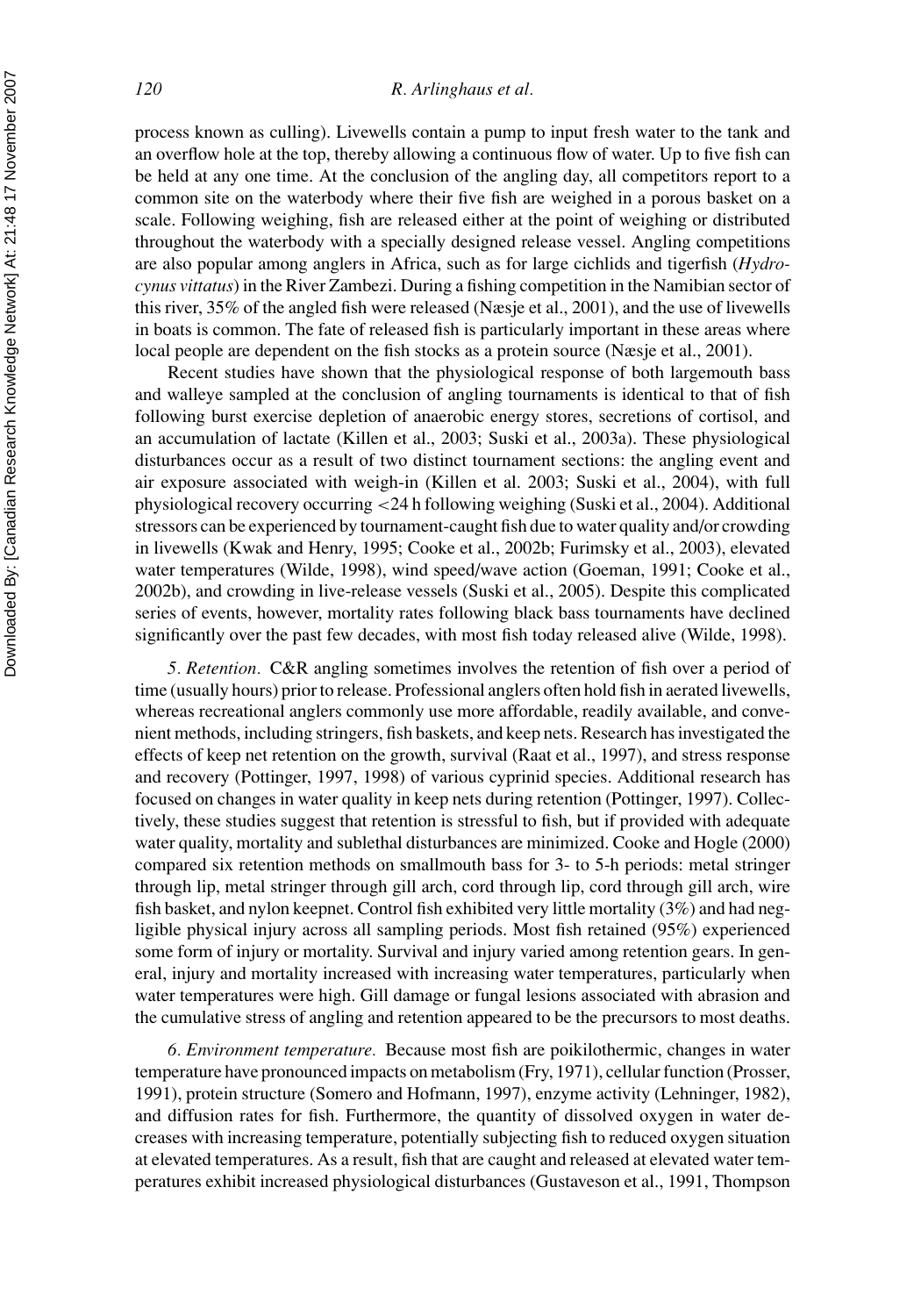et al., 2002) and higher mortality levels (Atlantic salmon, Wilkie et al., 1997; Dempson et al., 2002; Thorstad et al., 2003; black bass, Wilde, 1998; striped bass, Wilde et al., 2000) relative to fish angled in cooler waters. Underlying the mortality at high temperatures in Atlantic salmon are limitations in maximal cardiovascular performance as fish approach their maximal metabolic rate (Anderson et al., 1998) and extreme biochemical alterations (Wilkie et al., 1996). Wilkie et al. (1997) determined that whereas warmer water may facilitate post-exercise recovery of white muscle metabolic and acid-base status in Atlantic salmon, extremely high temperatures increased vulnerability to mortality. Greater oxygen debt may also be correlated with higher water temperatures (McKenzie et al., 1996). Similarly, Gustaveson et al. (1991) noted that blood lactate accumulations in largemouth bass angled at  $28-30$ °C were almost three-fold greater than fish angled at  $11-13$ °C. The exact mechanism responsible for this relationship is not known, but may be due to a lack of environmental oxygen, a breakdown of cellular processes and protein structure/function at high temperatures (i.e. 'pejus' temperatures [Prosser, 1991; Somero and Hoffmann, 1997; Pörtner, 2002]), a reduction in cardiac scope that limits oxygen delivery to tissues (Farrell, 2002), or a reduction aerobic scope (Pörtner, 2002). In smallmouth bass, Schreer et al. (2001) found intermediate temperatures to be the best for recovery. Recovery from angling may be impaired in warmer waters relative to cooler waters, possibly due to the loss of cellular and sub-cellular performance at elevated temperatures (Suski et al., 2006), or due to reductions in dissolved oxygen availability. C&R angling at extremely cold water temperatures has also been suggested as potentially challenging to fish. However, Persons and Hirsch (1994) concluded that the lack of mortality for lip-hooked lake trout captured under ice suggested that capturing fish and handling fish in cold (i.e., subzero) temperatures had little effect on mortality. For northern pike angled through the ice, mortality was negligible for some groups, but increased for some hook types and deeply hooked fish (DuBois et al., 1994).

Individual species exhibit different thermal tolerances (Beitinger et al., 2000), and this must be considered for each species, population, and location. Most studies on the effects of water temperatures on fish tolerance in C&R angling have been performed in temperate areas of the world and very few under tropical conditions and high water temperatures. In tropical marine fisheries, most studies have been conducted at moderate temperatures, and thermal relationships are not as obvious (e.g., no effect of minor changes in water temperature on hooking mortality of common snook, Taylor et al., 2001). However, a study of freshwater cichlids in Africa showed that nembwe (*Serranochromis robustus*) and threespot tilapia (*Oreochromis andersonii*) suffered no direct mortality from C&R angling, even though water temperatures were  $27-30\degree C$  during capture (Thorstad et al., 2004). For warmwater adapted species, low water temperatures may in fact be the conditions during which fish are more susceptible for stressful events such as C&R or other handling events. More than 300 Mozambique tilapia (*Oreochromis mossambicus*) and sharptooth catfish (*Clarias gariepinus*) died within two weeks in a laboratory tagging study in Namibia at 15–18◦C (100% mortality), most likely due to too low water temperatures during handling and tagging of the fish, whereas most fish survived when the experiment was repeated at  $22-25$ °C (Næsje et al., unpublished data). In that area, it is known by local fish farmers that Mozambique tilapia do not tolerate handling at such low water temperatures (15–18 $^{\circ}$ C). Hence, what should be regarded as "high" and "low" water temperatures highly depend on the thermal tolerance of the species or stock and their acclimatization (Procarione and King, 1993; Zakhartsev et al., 2003).

If anglers continue to fish under extremely high and low water temperatures for the species and area in question, both the duration of the fight and handling time should be minimized. Ideally, fishing should be restricted during extreme water temperatures when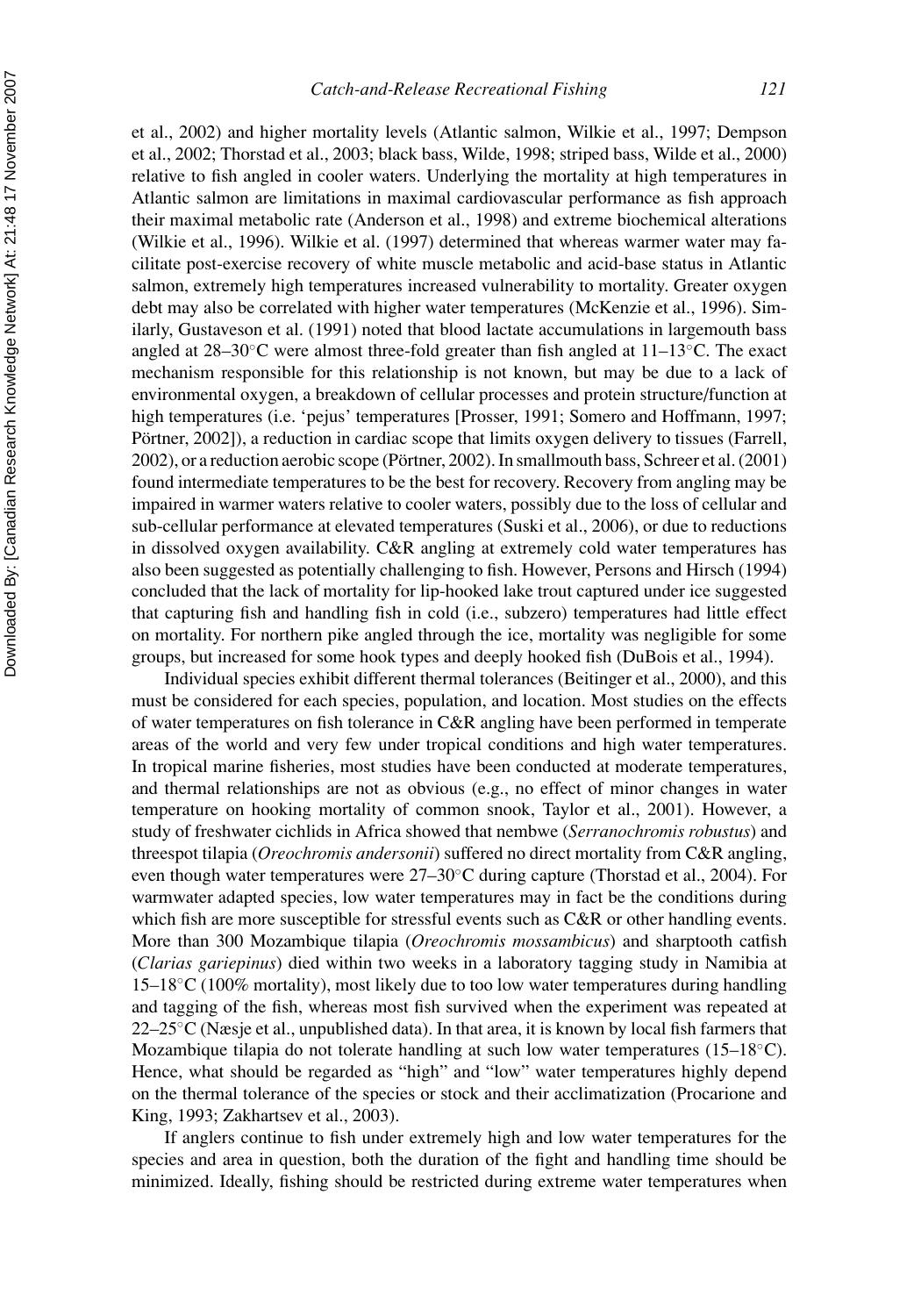fish are theoretically most sensitive to stress (Cooke and Suski, 2005). In northern clines, there is need for additional research on the consequences of angling on fish at low water temperatures (i.e., ice fishing). Because water temperature exerts important control over almost all physiological processes in fish (Fry, 1971), extreme water temperatures are undoubtedly one of the periods when fish are particularly susceptible to mortality.

*Oxygen*. Temperature also influences oxygen availability, with high water temperatures resulting in marked reductions in dissolved oxygen. At present, we are unaware of any studies that evaluate the role of low dissolved oxygen in the natural environment on angled fish. However, there are several studies that have revealed the importance of providing fish with adequate water quality during livewell retention to minimize the lethal effects of hypoxia (e.g., Hartley and Moring, 1993; Furimsky et al., 2003; Suski et al., 2006).

*Water hardness*. Although it has received little attention to date, water hardness (the concentration of dissolved ions such as  $Ca^{2+}$ ,  $Mg^{2+}$ ,  $Na^+$ , Cl<sup>−</sup>) has been shown to impact the stress response and survival of angled fish. Kieffer et al. (2002) showed that Atlantic salmon exercised in soft water (lower quantity of ions) exhibited a larger acid-base disturbance and increased mortality relative to fish exercised in hard water. Similarly, Diodati and Richards (1996) reported improved survival following angling for striped bass caught in saltwater (31‰) relative to fish angled in freshwater. Gallman et al. (1999) evaluated responses to exercise across salinity values of 17–33‰ but did not include salinity as a factor in their analyses. Thus, survival following release may be improved in harder water (or salt water) due to the availability of ions and an improved ability of fish to correct osmotic/ionic disturbances associated with angling.

*7. Depth.* The movement of organisms from deeper to shallower water is accompanied by a reduction in ambient pressure. During a C&R angling event, if a fish is hooked in deep water and quickly brought to the surface, the accompanying decline in ambient pressure can have profound physiological and physical consequences, especially in physoclistous fishes, where the swim bladder does not directly connect to the digestive tract. In particular, a rapid decline in ambient pressure has been shown to result in swim bladder inflation, often to the point of bursting or distension from the mouth (Feathers and Knable, 1983); rupturing of small blood vessels within the peritoneum, kidneys, and dorsal aorta (Feathers and Knable, 1983); external hemorrhaging (Feathers and Knable, 1983); formation of gas bubbles within the circulatory system, heart, gills and brain (Philp, 1974; Casillas et al., 1975; Feathers and Knable, 1983); and increased tissue damage (Morrissey et al., 2005) for a variety of freshwater and marine fishes.

Inflation of the swim bladder can also cause damage to internal organs through direct pressure and increase the probability of mortality. Gas bubble formation within the circulatory system can lead to increased blood coagulation that can cause blood clots (Casillas et al., 1975) and can also block blood flow to the heart and thereby increase the likelihood of cardiac failure (Beyer et al., 1976). The additional buoyancy that results from increased swim bladder volume forces fish to remain at the surface, where they may be subjected to heat stress, increased predation, or additional physiological disturbances as they struggle and try to return to depth (Keniry et al., 1996; St. John, 2003; Morrissey et al., 2005). External symptoms of decompression have been shown to arise in fish taken from as shallow as 3.5 m (Shasteen and Sheehan, 1997).

Studies involving largemouth bass (Feathers and Knable, 1983), red snapper (*Lutjanus campechaunus*; Gitschlag and Renaud, 1994), and dhufish (*Glaucosoma hebraicum*; St. John and Syers, 2005) have all concluded that the probability of fish mortality increases with depth of capture, possibly as a result of increased physiological trauma as fish ascend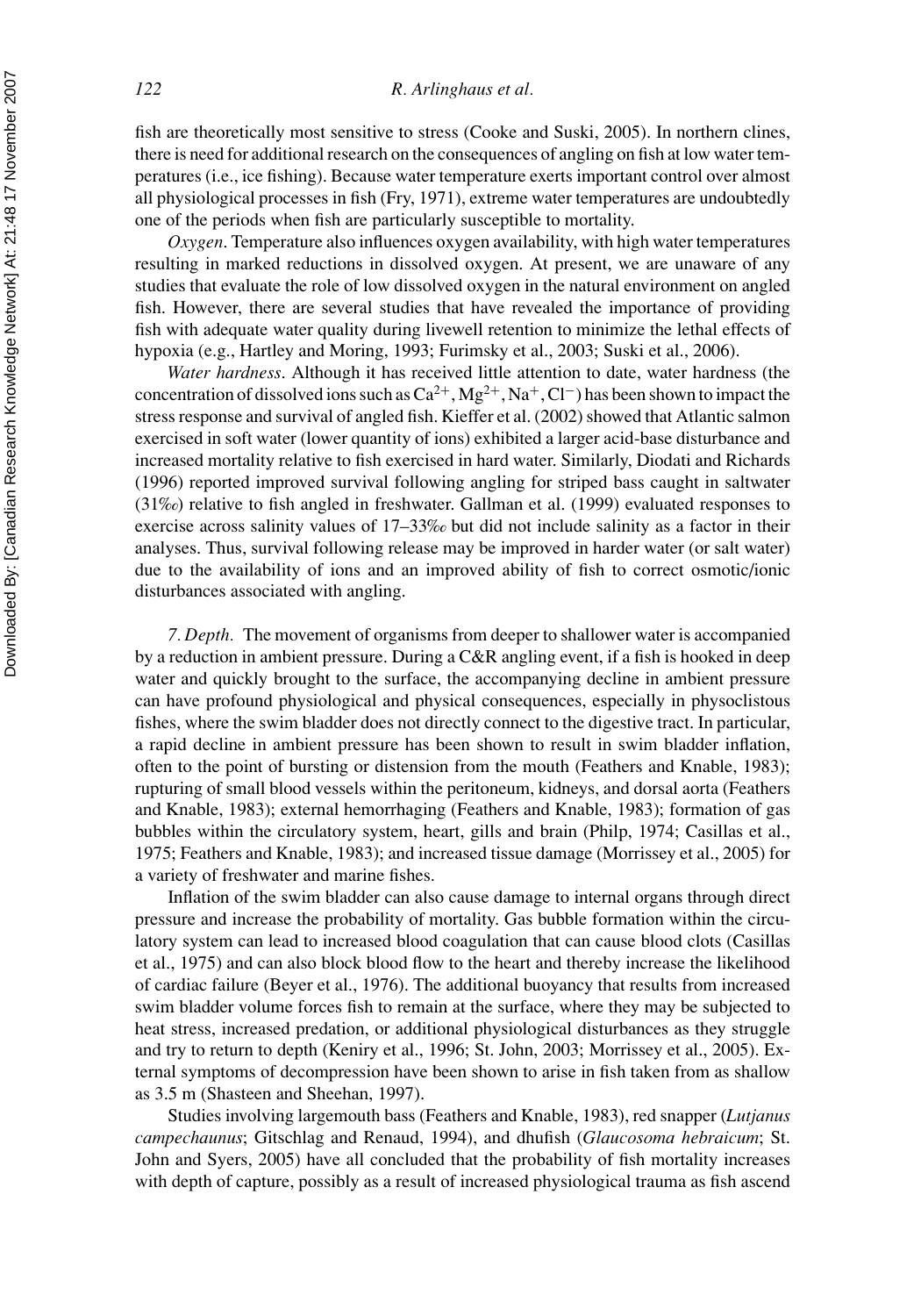from greater depths (Casillas et al., 1975; St. John and Syers, 2005; Morrissey et al., 2005). Feathers and Knable (1983), for example, documented that the mortality of largemouth bass depressurized from 9 m was approximately 25% but was almost 50% for fish depressurized from 27 m.

To combat the negative effects of depressurization and increase the survival rate of released fish, some researchers have suggested prohibiting C&R angling from great depths, while others have suggested venting, or 'fizzing.' Fizzing is a procedure during which the swim bladder of a decompressed fish is punctured with a hypodermic needle. Puncturing the swim bladder allows accumulated gas to escape and permits fish to return to a depth where recovery may be accelerated (Keniry et al., 1996; Shasteen and Sheehan, 1997; Collins et al., 1999).

To date, studies examining the survival of fizzed versus non-fizzed fish have generated disparate results. For example, Collins et al. (1999) noted that the survival of fizzed black sea bass (*Centropristis striata*) and vermilion snapper (*Rhomboplites aurorubens*) improved with fizzing, and Keniry et al. (1996) noted improved survival for yellow perch (*Perca flavescens*) with fizzing. Similarly, Shasteen and Sheehan (1997) and Lee (1992) reported increased survival in decompressed largemouth bass following swim bladder puncture. However, both Gitschlag and Renaud (1994) and St. John and Syers (2005) noted no increase in survival of fizzed red snapper (*Lutjanus campechanus*) and dhufish. Differences among studies may be related to species-specific physiology/anatomy, handling practices, or depth of capture. Keniry et al. (1996), for example, reported improved survival of fizzed yellow perch collected from 15 m depth, while Gitschlag and Renaud (1994) reported no benefit to fizzing of yellow perch collected from 50 m depth. However, Collins et al. (1999) reported  $>90\%$  survival in reef fishes fizzed after collection from 43–55 m, further implicating species-specific anatomy/physiology in response to fizzing. Clearly, additional research in this area is needed before any recommendation on the efficacy of fizzing for additional fish species can be made.

Currently, the vast majority of state and provincial jurisdictions in North America do not promote fizzing for the angling public (Kerr, 2001), likely because of the potential for additional organ damage to fish should fizzing be done incorrectly. Rather, researchers have suggested preventing angling from excessive depths, giving fish a "decompression stop," whereby fish being angled are allowed to remain at an intermediate depth for a few minutes to permit the removal of accumulated gasses from their circulatory system (St. John, 2003), or using a submersible cage, harness, or hooks to improve the survival of decompressed fish upon release (Kerr, 2001).

*8. Handling.* Angled fish that are to be released typically need to be handled when they are unhooked. This period of handling can vary in many aspects and can have a considerable impact on the angled fish. When fish are exposed to air (such as that during unhooking or photography), their ability to uptake oxygen is severely impaired, and the amount of oxygen carried in blood drops substantially (Ferguson and Tufts, 1992). This results in increased anaerobic metabolism, the results of which are similar to that of burst exercise, consumption of anaerobic fuels, production of lactate, acid/base disturbances, etc., (Ferguson and Tufts, 1992). Additionally, the magnitude of physiological disturbance for airexposed fish correlates positively with duration of air exposure (Killen et al., 2006), as does the time required for cardiovascular variables to return to control levels (Cooke et al., 2001, 2002b). A recent study revealed that brook trout swimming performance was drastically impaired at 120 seconds of air exposure (Schreer et al., 2005). Prolonged air exposure has been shown to increase mortality levels for fish during C&R angling events (Ferguson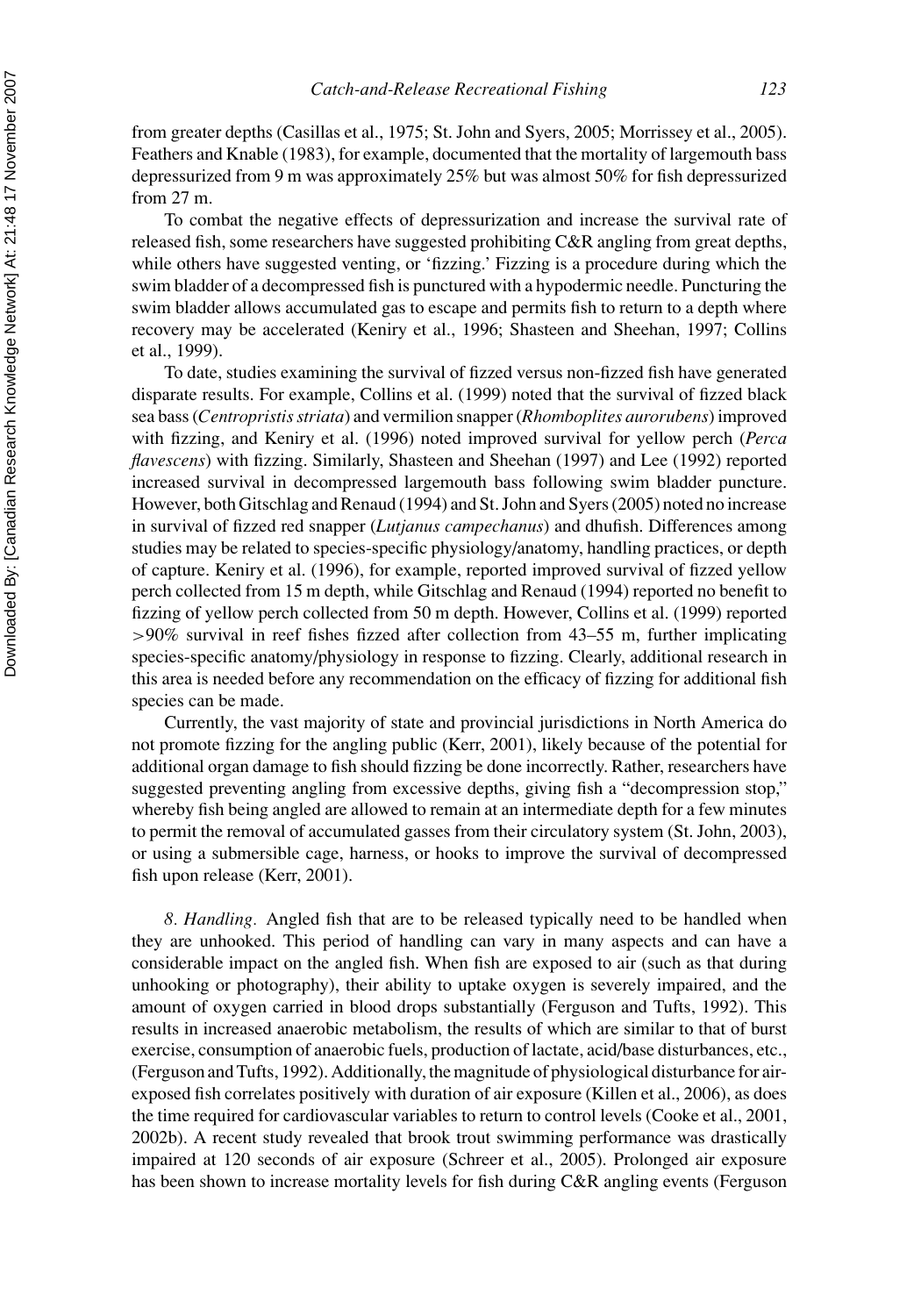and Tufts, 1992). Short-term mortality (12 h) was negligible for control rainbow trout and low for trout that were exercised to exhaustion but not exposed to air (12%; Ferguson and Tufts, 1992). When trout were exposed to air for either 30 or 60 seconds following exhaustive exercise, mortality increased to 38% and 72%, respectively. Based on those studies, it appears that air exposure, especially in fish that have experienced physiological disturbances associated with angling, can be extremely harmful, which is, however, not necessarily the case (Arlinghaus and Hallermann, 2007). Although different fish species will vary in their sensitivity to air exposure, anglers should attempt to eliminate air exposure when handling fish that are to be released in the water.

Landing nets are a simple and effective way for anglers to gain control of hooked fish and return them to the water, ideally with a minimum of stress or injury. Unfortunately, the use of nets can result in increased mortality and injury for angled fish. The epithelia covering fish skin produces a layer of mucus that contains both nonspecific and specific defense factors, such as immunoglobins, lysozymes, and proteases (Pickering and Pottinger, 1995; Wendelaar Bonga, 1997). When fish are handled during C&R angling (either by hands or by nets), there is an increased likelihood of removal of this protective mucus layer increasing the susceptibility to disease.

A study examining the impact of net materials on angled fish showed that different nets can inflict varying amounts of injury (fin abrasion), dermal disturbance, and mortality, likely due to the abrasive properties of the net (Barthel et al., 2003). Handling of fish also results in the production of stress hormones (Rice and Arkoosh, 2002) and cortisol secretions which cause suppression of the immune system, reduced immune cell function, and a concomitant increase in susceptibility to disease and pathogens (Anderson, 1990; Rice and Arkoosh, 2002). Currently, it is not known if pathogen infection following angling results from an increased susceptibility to environmental pathogens or to the increase of internal/opportunistic pathogens normally suppressed by a functioning immune system (Rice and Arkoosh, 2002). In addition, survivors of a pathogen outbreak often become carriers and can infect other members of the population through contaminated waste products (Anderson, 1990).

Angler ability also can affect how fish are handled and even how they are hooked. For example, Diodati and Richards (1996) and Meka (2004) reported that mortality among fish captured by more experienced anglers was lower than that observed among fish captured by less experienced anglers. In contrast, Dunmall et al. (2001) found no difference in mortality among experienced and inexperienced anglers but noted a greater incidence of deeply hooked smallmouth bass among those captured by experienced anglers. Newman and Storck (1986) emphasized the importance of handling techniques when dealing with specialized trophy fish like muskellunge (*Esox masquinongy*) and suggested that angler experience was likely an asset. Even in a river where experienced Atlantic salmon fly fishers were accompanied by professional guides, the handling time from landing of the fish to release was as long as an average of 3 minutes and 17% of the salmon were exposed to air (Thorstad et al., 2003). Such results indicate that there is a great potential for educating anglers in optimal handling of the fish.

*9. Intrinsic factors.* There are a number of intrinsic factors associated with individual fish that can also affect how they respond to C&R stressors. For example, within species, some researchers have revealed that fish respond differently to stressors at different lifehistory stages. Brobbel et al. (1996) compared the physiological response to angling in Atlantic salmon at two different stages of migration (kelts and bright salmon). This study demonstrated large differences in the degree of physiological disturbance that arose from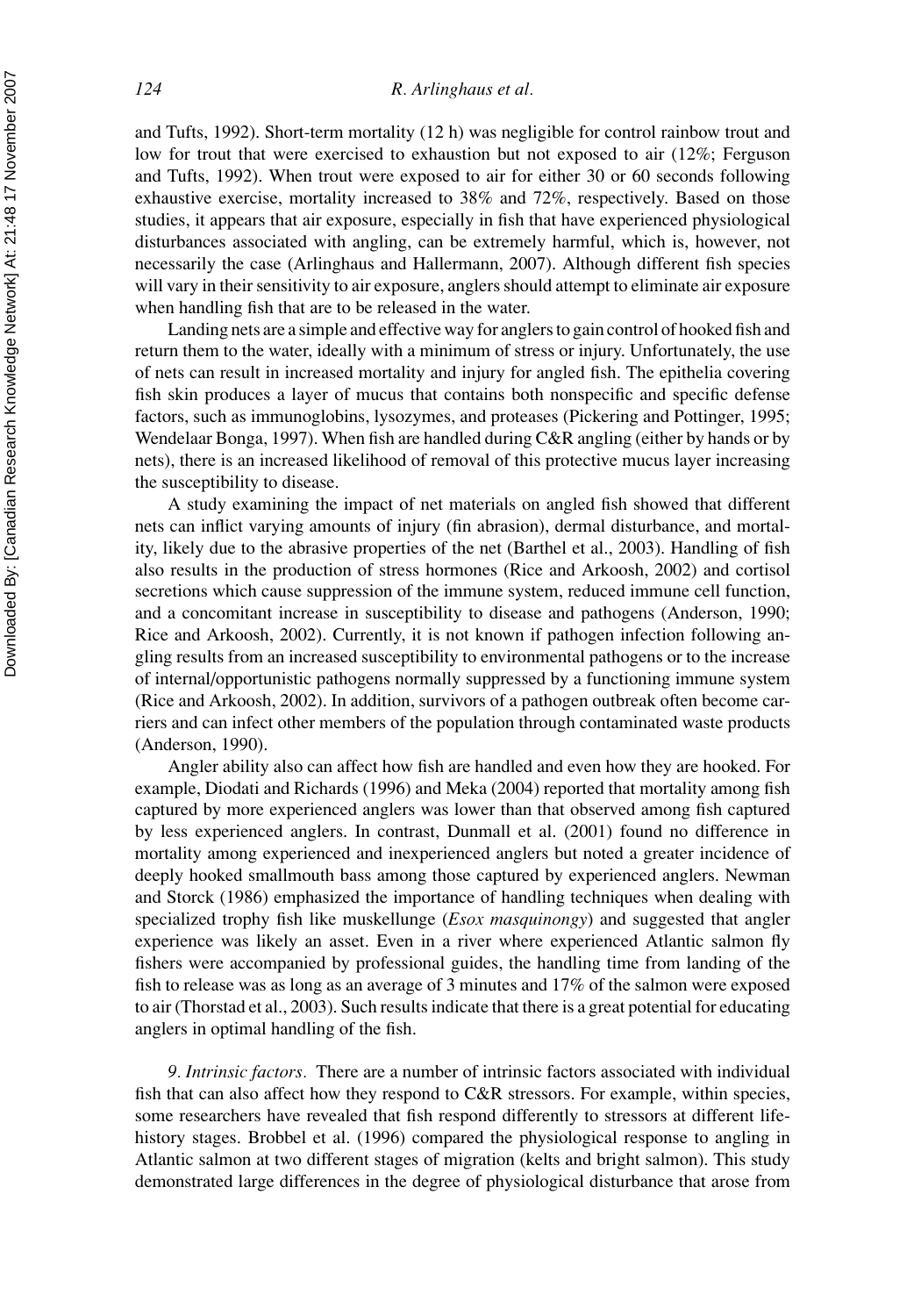angling in the two migratory stages, with greater disturbance in bright salmon. In addition, angling-induced mortality was negligible for kelts but was 12% for bright salmon. Behavioral reactions after C&R may also differ between newly ascended Atlantic salmon and others that have stayed for a longer period in the river (Thorstad et al., in press). Furthermore, substantial intraspecific variation can exist among stocks/populations with respect to exercise physiology, environmental tolerances (Beitinger et al., 2000) and condition (Meka and McCormick, 2005), which could all result in variable responses to C&R angling. Mortality (Meals and Miranda, 1994) and physiological disturbance (Kieffer, 2000) can also vary with size of individual fish of the same species. For example, in a study of rainbow trout, Meka and McCormick (2005) reported that fish size can influence the duration of angling as well as the subsequent physiological stress because larger fish usually take longer to land than smaller fish. Hence, there usually is greater physiological stress for larger than smaller fish. In addition, sex may also play an important role in determining the consequences of catch-and-release angling; however, there are few tests of that supposition.

#### *Quantitative Literature Review*

*Background.* A quantitative literature review was conducted to understand trends in biological C&R research over time. We used the search engines Web of Science, Aquatic Science and Fisheries Abstracts, Fish and Fisheries Worldwide, and Google Scholar between August 14 and 16, 2005, to identify all studies on the biological consequences of C&R angling. A number of search strings (e.g., hooking mortality, stress, and angling) and search techniques (keywords, abstracts, full text, and cited reference searches) were used to maximize the number of records located. The majority of references located were from peer-reviewed accounts in periodicals and conference proceedings. We did not explore gray literature beyond that identified here but acknowledge that there are numerous theses and technical reports that do address biological issues associated with C&R angling.

For each paper located, a number of criteria were extracted. To broadly understand patterns of research, we classified all studies as either freshwater or marine. We also assessed the number of species studied in a single paper as  $1, 2,$  or  $>2$ . The location of the studies was broken down by continent, but due to limited research in some regions, we collapsed studies into the following categories: North America, Europe, Australasia, and Other. To evaluate C&R research endpoints, we classified papers into the following categories: mortality, injury, stress, behavior, fitness/reproduction, growth/energetics, predation, and systems level. We also assessed the major explanatory variables (gear and practices) or study foci by categorizing studies as follows: competitive angling event, retention, handling, gear, bait, depth, and environment. For both evaluation of endpoints and explanatory variables, we selected all metrics that were applicable for a specific study (e.g., a single study could use mortality and injury as endpoints and use environmental conditions, gear, and bait as explanatory variables). All searching, summaries, and analyses were conducted by the same person.

*Findings.* We located 209 studies associated with the biological consequences of C&R angling using the aforementioned search engines (Table 3). The first study located by using the available search engines was published in 1957 (the first ever was probably Westerman, 1932), and it was followed by sporadic studies throughout the 1960s and 1970s (Table 3). Beginning in the 1980s, there was a substantial increase in published papers dealing with C&R angling, and progressive increases in research activity continue today (Table 3). In 1994, Muoneke and Childress effectively summarized the C&R studies on mortality to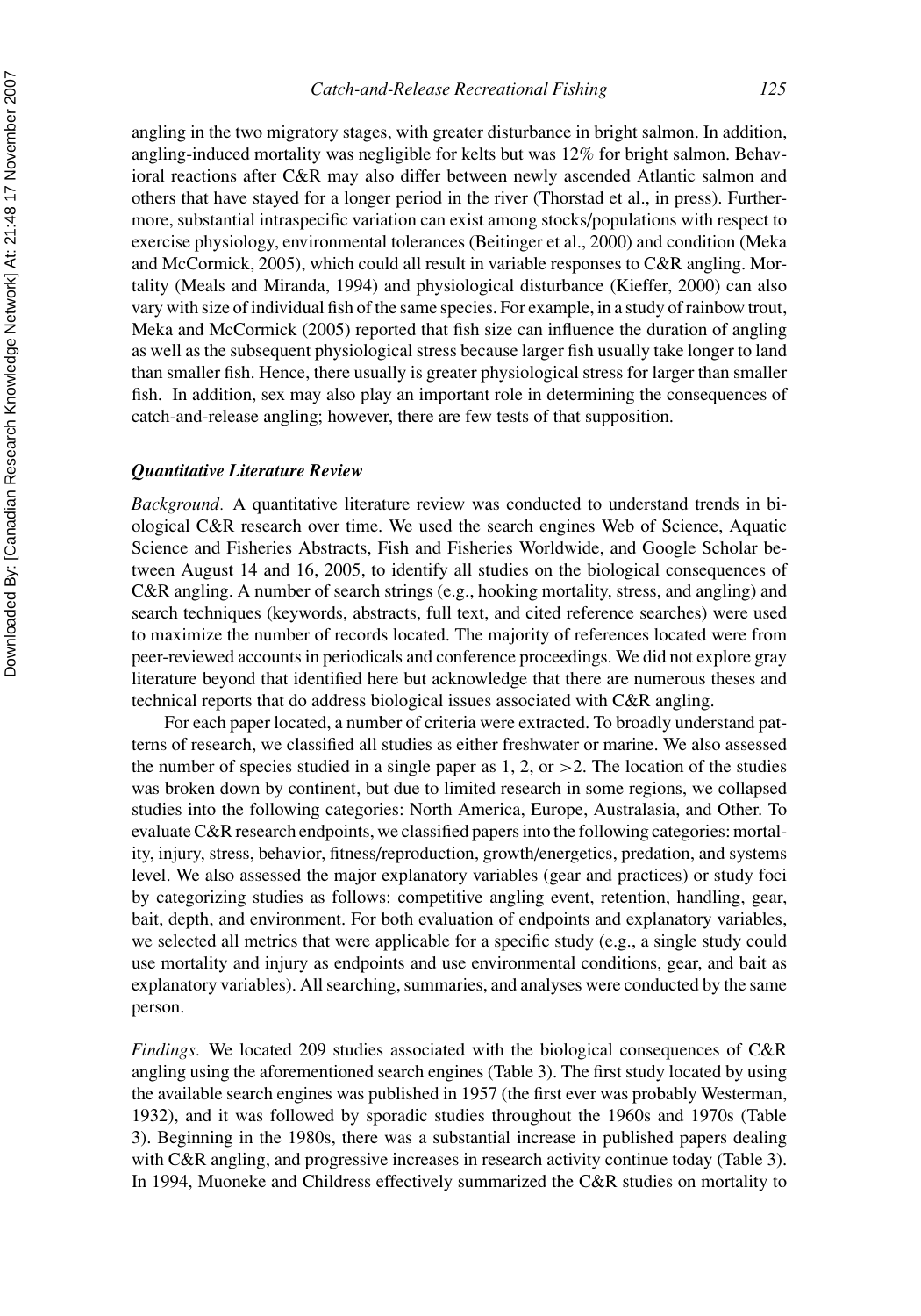|                   |                           | Frequency of C&R studies in<br>different environments |         |
|-------------------|---------------------------|-------------------------------------------------------|---------|
| Study years       | Metric                    | Freshwater                                            | Marine  |
| 1975 and earlier  | N                         | 6                                                     | 1       |
|                   | % of total in environment | $3.9\%$                                               | $1.8\%$ |
|                   | % of total in period      | 86%                                                   | 14%     |
| 1976 through 1985 | N                         | 17                                                    | 2       |
|                   | % of total in environment | $11.1\%$                                              | $3.8\%$ |
|                   | % of total in period      | 90%                                                   | 10%     |
| 1986 through 1995 | N                         | 53                                                    | 12      |
|                   | % of total in environment | 34.6%                                                 | 21.4%   |
|                   | % of total in period      | 82%                                                   | 18%     |
| 1996 through 2005 | N                         | 77                                                    | 41      |
|                   | % of total in environment | 50.3%                                                 | 73.2%   |
|                   | % of total in period      | 65%                                                   | 35%     |
| Total             | N                         | 153                                                   | 56      |
|                   | $\%$ of total             | 73%                                                   | 27%     |

| Table 3                                                                                    |
|--------------------------------------------------------------------------------------------|
| Temporal trends in the publication of studies on the biological consequences of catch-and- |
| release $(C&R)$ angling in freshwater and marine environments                              |

that point, and much of the current research activity has been influenced by their synthesis, conclusions, and suggested directions for future research. Not surprisingly, the Muoneke and Childress (1994) paper is currently the most cited C&R paper, with more than 60 citations as of 2005 (assessed using Google Scholar because Reviews in Fisheries Science was not tracked by the Institute for Scientific Information (ISI) in 1994, so it was not possible to use Web of Science Cited Reference Search. Google Scholar tends to yield more results than Web of Science because it also searches technical reports.).

Early C&R research was almost exclusively focused on freshwater fish (Table 3). In fact, the majority of the research was focused on two families, salmonids and centrarchids. Starting in the late 1970s, there were steady increases in the frequency of studies targeting marine species (Table 3). A recent synthesis by Cooke et al. (2002a) attempted to promote the use of novel technologies widely used in freshwater (e.g., telemetry) to understand C&R issues in marine environments. Those authors suggest that the vast nature of the ocean and logistic difficulties of working in marine systems (e.g., large fish, deep water) have retarded marine C&R research. Beyond that, there has also been the belief that the commercial fisheries sector is predominantly responsible for the global fisheries crisis. Only recently has the recreational fishery been considered (Cooke and Cowx, 2004) or implicated (Coleman et al., 2004) in global fishery declines. Perhaps a pivotal point in marine C&R research was the marine C&R symposium held in 1999 (work published in Lucy and Studholme, 2002). Indeed, since the late 1990s, there has been a large increase in C&R work in marine systems (Table 3). It is our judgment that only now is there an appropriate balance between C&R research in marine and freshwater environments. Nonetheless, based on the early emphasis on freshwater research, only approximately one-fourth of all studies are marine (Table 3).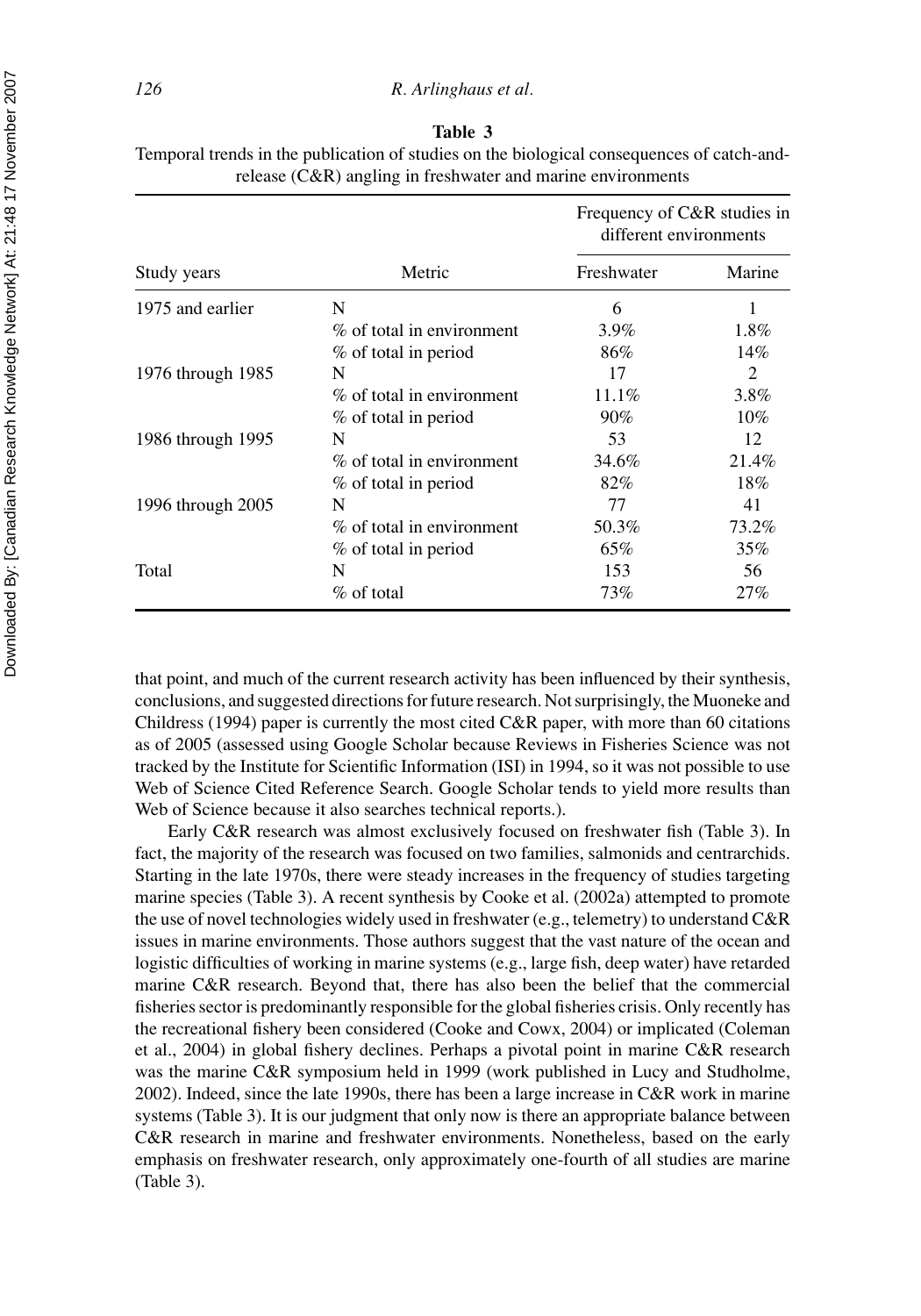|                   |                      |                               | Continent                   |                     |                    |
|-------------------|----------------------|-------------------------------|-----------------------------|---------------------|--------------------|
| Study years       | Metric               | North<br>America <sup>1</sup> | Austral-<br>$\text{Asia}^2$ | Europe <sup>3</sup> | Other <sup>4</sup> |
| 1975 and earlier  | N                    |                               | $\theta$                    | 0                   | $\Omega$           |
|                   | % of total in Period | $100\%$                       | $0\%$                       | $0\%$               | $0\%$              |
| 1976 through 1985 | N                    | 19                            | $\Omega$                    | $\Omega$            | 0                  |
|                   | % of total in period | $100\%$                       | $0\%$                       | $0\%$               | $0\%$              |
| 1986 through 1995 | N                    | 60                            | 2                           | 0                   | $\Omega$           |
|                   | % of total in period | $97\%$                        | $3\%$                       | $0\%$               | $0\%$              |
| 1996 through 2005 | N                    | 91                            | 15                          | 11                  | 4                  |
|                   | % of total in period | 76%                           | $12\%$                      | $9\%$               | 3%                 |
| Total             | N                    | 177                           | 17                          | 11                  | 4                  |
|                   | $\%$ of total        | 85%                           | 8%                          | 5%                  | 2%                 |

**Table 4** Temporal trends in the publication of studies on the biological consequences of catch-andrelease angling conducted in different continents

1Studies conducted in the USA and Canada.

<sup>2</sup>Studies conducted in Australia, Japan, and New Zealand.

<sup>3</sup>Studies conducted in countries of the European Union.

4Studies conducted in the Caribbean and Africa.

The regional focus of C&R studies was initially limited to North America, and this trend continued until the 1990s (Table 4). This is not surprising considering the popularity and economic importance of North American fisheries and the resultant high angling pressure. With increased interest in angling for recreation and the growing concern over the sustainability of global fisheries, there has been a recent increase in C&R research beyond North America (Table 4). Australasia has been the leader outside America, with 17 studies (Table 4). However, the research activity has only occurred in three countries, with most in Australia and fewer in New Zealand and Japan. Europe has also been the focus of some C&R research with most occurring in the Netherlands (e.g., Raat, 1985; Raat et al., 1997), with fewer examples in other countries such as Norway (e.g., Thorstad et al., 2003), the United Kingdom (Hickley, 1998; Pottinger, 1998; Webb, 1998) and Russia (Whoriskey et al., 2000). Some research is ongoing in Germany (Arlinghaus and Hallermann, 2007). In this jurisdiction, C&R research has to focus on undersized fish due to the current guidline not to release legally sized or otherwise unprotected fish (Arlinghaus, 2007). The only other locales where C&R research has occurred is in Africa (Thorstad et al., 2004) and several countries in the Caribbean and Central America (e.g., Cooke and Philipp, 2004).

The scope of C&R studies also has changed over time. For example, early research was almost always focused on a single species (Table 5). The majority of studies today are still focused on a single species; however, there are increasingly more studies that contrast two species or multiple species (Table 5). The two-species contrasts have typically been focused on related species such as smallmouth and largemouth bass (Furimsky et al., 2003), bluegill (*Lepomis macrochirus*) and pumpkinseed (*L. gibbosus*) (Cooke et al., 2003a), and various stream salmonids (DuBois and Dubielzig, 2004; DuBois and Kuklinski, 2004). The multi-species ( $>2$  species) studies tend to focus on complex marine fisheries where it is not possible to selectively target an individual species (e.g., reef fisheries; see Schaeffer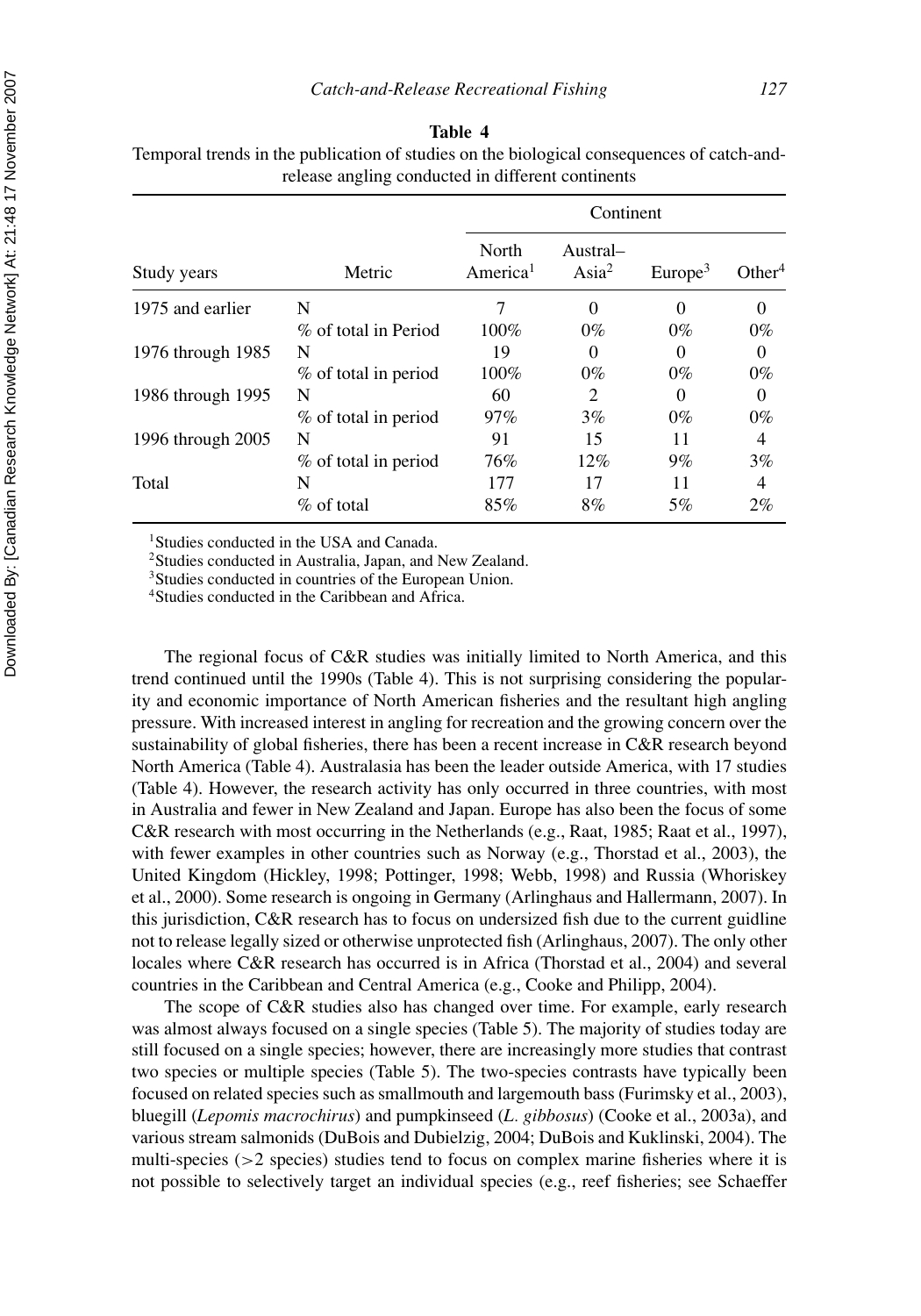| anı<br>16 |  |
|-----------|--|
|-----------|--|

| Temporal trends in the publication of studies on the biological consequences of catch-and- |  |  |
|--------------------------------------------------------------------------------------------|--|--|
| release angling relative to the number of species considered in an individual study        |  |  |

|                   |                      |     | Number of species covered |       |
|-------------------|----------------------|-----|---------------------------|-------|
| Study years       | Frequency metric     |     | 2                         | >2    |
| 1975 and earlier  | N                    | 4   | $\mathfrak{D}$            |       |
|                   | % of total in period | 57% | 29%                       | 14%   |
| 1976 through 1985 | N                    | 17  |                           |       |
|                   | % of total in period | 94% | 6%                        | $0\%$ |
| 1986 through 1995 | N                    | 42  | 17                        | 5     |
|                   | % of total in period | 66% | 27%                       | $7\%$ |
| 1996 through 2005 | N                    | 93  | 12                        | 15    |
|                   | % of total in period | 78% | 10%                       | 12%   |
| Total             | N                    | 156 | 32                        | 21    |
|                   | $\%$ of total        | 75% | 15%                       | 10%   |

and Hoffman, 2002; Broadhurst et al., 2005). Although we did not quantify them, there were several studies that looked at intraspecific variation? usually comparing different populations (Cooke et al., 2004), waterbodies (Suski et al., 2003a), hybrids (Newman and Storck, 1986), or origin (e.g., wild versus hatchery; Wydoski et al., 1976). Overall, these studies were quite rare.

The majority of early C&R studies were conducted in the field. There are a growing number of studies that have been conducted in laboratories (e.g., Ferguson and Tufts, 1992; Schreer et al., 2001; Furimsky et al., 2003), experimental ponds/enclosures (Cooke et al., 2000; Aalbers et al., 2004), or combinations of laboratories/field settings (Cooke et al., 2001; Suski et al., 2004). There also are a growing number of C&R studies relying on biotelemetry (reviewed in Cooke et al., 2002a) to remotely monitor physiological responses, including stress and recovery, of free swimming fish to C&R (Anderson et al., 1998; Cooke et al., 2003b), as well as their post-release behavior (Mäkinen et al., 2000; Cooke et al., 2000; Whoriskey et al., 2000; Cooke and Philipp, 2004) and their ultimate fate (Jolley and Irby, 1979; Dormier et al., 2003; Thorstad et al., 2003; Cooke and Philipp, 2004). There are also a number of research contributions that provide detailed information on how to use telemetry and other tagging methods to quantify release mortality (Pine et al., 2003). Although not quantified, we also noted increased use of "controls" in mortality studies where fish are captured using non-angling techniques (e.g., electrofisher, seine, traps [Warner, 1976, 1979; Warner and Johnson, 1978; Dempson et al., 2002]), which is the only possible way to assess the consequences of the confinement where mortality is monitored.

The most common type of C&R research conducted to date involves assessment of hooking mortality (Table 6). Early C&R research always used mortality as an endpoint (100% of studies prior to 1975), whereas more recently there has been additional focus on sublethal consequences, with approximately 70% of studies using mortality as an endpoint after 1995 (Table 6). The most common sublethal factor that was examined was physical injury (Table 6), which tells little about the long-term consequences of an angling event. This metric follows similar trends to hooking mortality in that it was almost universal in early studies, but has been replaced by alternative sublethal indicators in recent studies (Table 6). Nearly one-fourth of the studies we located considered some physiological indicator of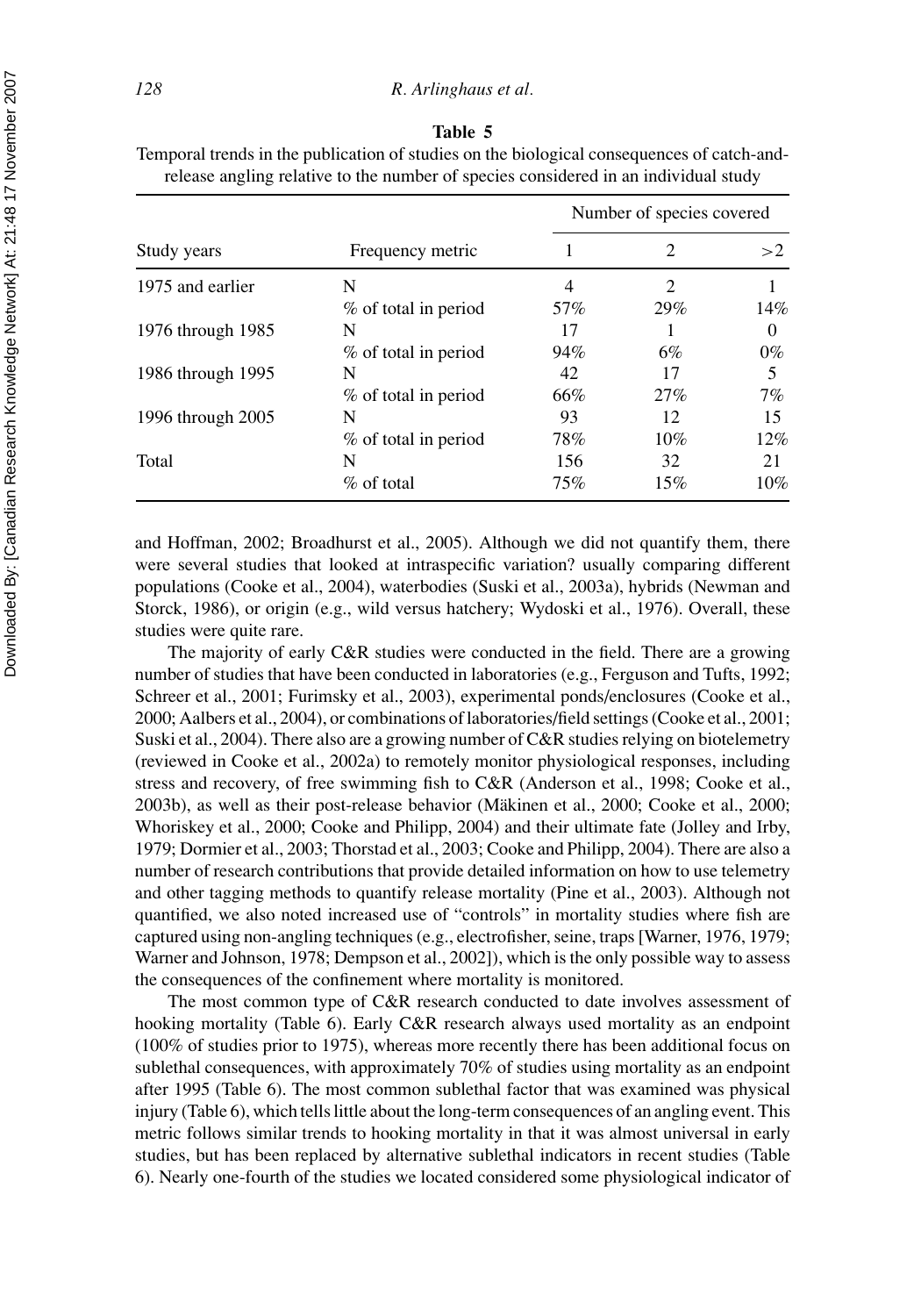| <b>1200.</b>                                                                    |  |
|---------------------------------------------------------------------------------|--|
|                                                                                 |  |
|                                                                                 |  |
|                                                                                 |  |
|                                                                                 |  |
|                                                                                 |  |
|                                                                                 |  |
|                                                                                 |  |
|                                                                                 |  |
|                                                                                 |  |
|                                                                                 |  |
|                                                                                 |  |
|                                                                                 |  |
|                                                                                 |  |
|                                                                                 |  |
|                                                                                 |  |
|                                                                                 |  |
|                                                                                 |  |
|                                                                                 |  |
|                                                                                 |  |
|                                                                                 |  |
|                                                                                 |  |
|                                                                                 |  |
|                                                                                 |  |
|                                                                                 |  |
|                                                                                 |  |
| Downloaded By: [Canadian Research Knowledge Network] At: 21:48 17 November 2007 |  |
|                                                                                 |  |
|                                                                                 |  |
|                                                                                 |  |
|                                                                                 |  |

# **Table 6**

Temporal trends in the publication of studies on the biological consequences of catch-and-release (C&R) angling with different endpoints. Studies with multiple endpoints were recorded in all appropriate columns. Thus, although data were extracted from 209 studies, there were 333 total Temporal trends in the publication of studies on the biological consequences of catch-and-release (C&R) angling with different endpoints. Studies with multiple endpoints were recorded in all appropriate columns. Thus, although data were extracted from 209 studies, there were 333 total endpoint measurements endpoint measurements

|                                              |                                                                 |                                                                      |                                                                                                       |                                          |                       | <b>C&amp;R</b> Endpoint                                   |                     |                              |                               |
|----------------------------------------------|-----------------------------------------------------------------|----------------------------------------------------------------------|-------------------------------------------------------------------------------------------------------|------------------------------------------|-----------------------|-----------------------------------------------------------|---------------------|------------------------------|-------------------------------|
| Study years                                  | etric<br>Ž                                                      | Mortality                                                            | Injury                                                                                                | Stress <sup>1</sup>                      | Behavior <sup>2</sup> | Fitness <sup>3</sup>                                      | Growth <sup>4</sup> | Predation                    | Systems<br>level <sup>5</sup> |
| 1975 and earlier                             |                                                                 |                                                                      |                                                                                                       |                                          |                       |                                                           |                     |                              |                               |
|                                              | % of total in period                                            |                                                                      |                                                                                                       |                                          | $\frac{8}{6}$         |                                                           |                     |                              |                               |
| 1976 through 1985                            |                                                                 |                                                                      |                                                                                                       |                                          |                       |                                                           |                     |                              |                               |
|                                              | % of total in period                                            |                                                                      |                                                                                                       |                                          |                       |                                                           |                     |                              |                               |
| 1986 through 1995                            |                                                                 |                                                                      |                                                                                                       |                                          |                       |                                                           |                     |                              |                               |
|                                              | % of total in period                                            |                                                                      |                                                                                                       |                                          |                       |                                                           |                     |                              |                               |
| 1996 through 2005                            |                                                                 |                                                                      |                                                                                                       |                                          |                       |                                                           |                     |                              |                               |
|                                              | % of total in period                                            | $78%$<br>$78%$ $48%$ $68%$<br>$78%$ $78%$<br>$78%$<br>$78%$<br>$78%$ | $\begin{array}{l} 2.88 \\ 2.288 \\ 2.088 \\ 2.488 \\ 2.398 \\ 2.398 \\ 2.398 \\ 2.398 \\ \end{array}$ | $-8$ $-8$ $-8$ $-8$ $-8$ $-12$ $-9$ $-8$ | $-280898888$          | $86^{\circ}$ 2 $85^{\circ}$ 3 $25^{\circ}$ 3 $25^{\circ}$ |                     | $-8 - 2 - 8 - 8 - 8 - 8 - 4$ | 08080808888                   |
| Total                                        | N % of total                                                    |                                                                      |                                                                                                       |                                          |                       |                                                           |                     |                              |                               |
|                                              | $\%$ of total                                                   |                                                                      |                                                                                                       |                                          |                       |                                                           |                     | $1\%$                        |                               |
| <sup>1</sup> Includes physiological studies. | <sup>2</sup> Includes migration, movement, and activity studies |                                                                      |                                                                                                       |                                          |                       |                                                           |                     |                              |                               |

2Includes migration, movement, and activity studies.

nutures impraror, invertient, and activity surancs.<br><sup>3</sup>Includes all assessments of fecundity, gamete quality, reproductive hormones, parental care activity, and reproductive behavior.<br><sup>4</sup>Includes bioenergetic studies.<br><sup>5</sup>I 3Includes all assessments of fecundity, gamete quality, reproductive hormones, parental care activity, and reproductive behavior. 4Includes bioenergetic studies.

5Includes population and community assessments.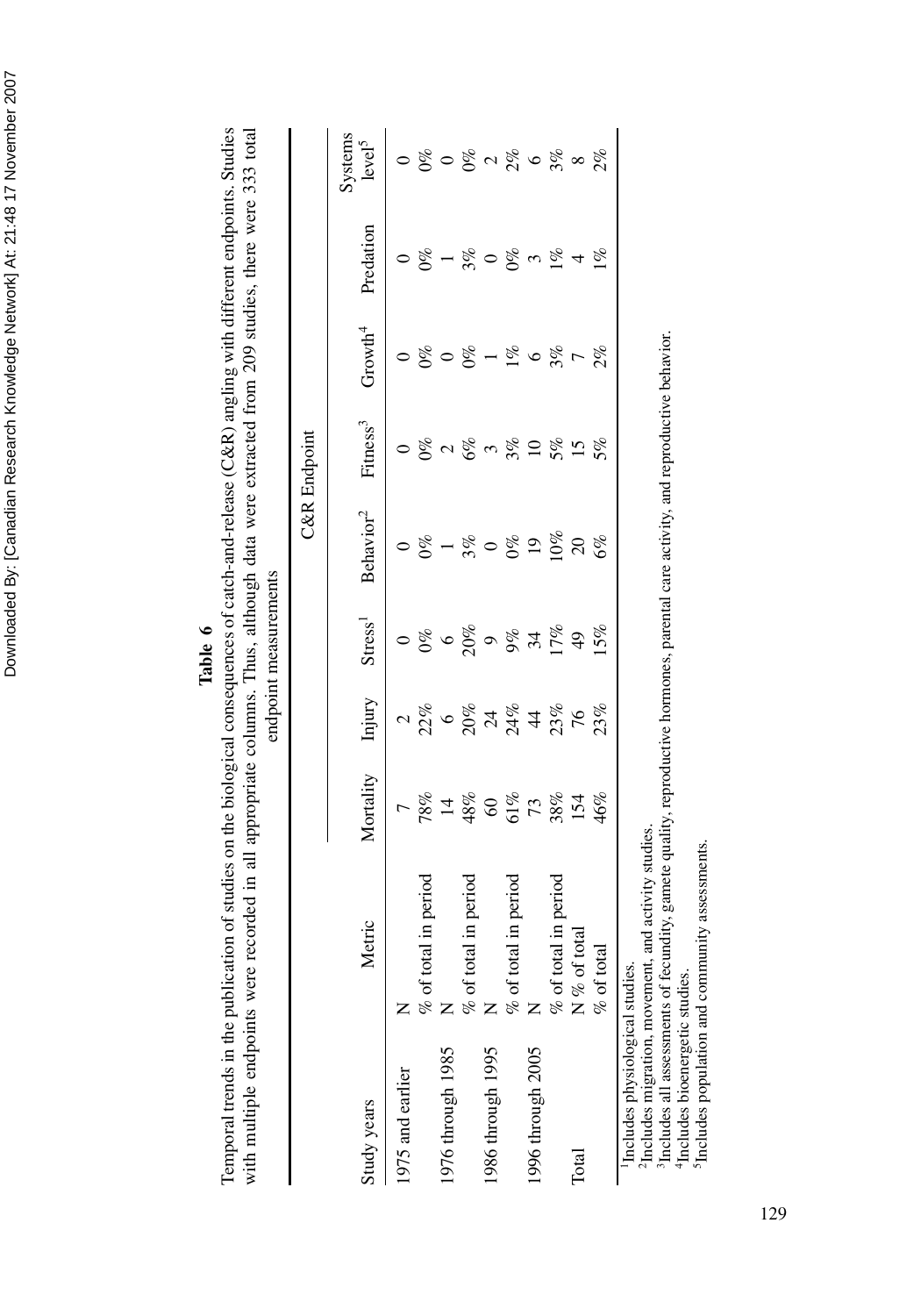stress when assessing C&R (Table 6), such as white-muscle disturbance (e.g., Kieffer et al., 1995), plasma hydromineral status and stress hormones (Suski et al., 2004), and cardiac activity (Anderson et al., 1998; Cooke et al., 2003b). Interestingly, most studies assess mortality or stress but rarely both (see Ferguson and Tufts, 1992; Wilkie et al., 1997). Between 1996 and 2005 there were 118 C&R studies, of which 73 focused on mortality and 34 included physiological stress indicators (Table 6). Other sublethal metrics, such as behavior, reproduction/fitness, and growth/energetics are clearly important, but have only been considered since the 1990s (Table 6). Common behavioral metrics include swimming activity (Dormier et al., 2003) and migration (Thorstad et al., 2003; Mäkinen et al., 2000), while common reproductive/fitness indicators include assessments of parental care activity (Philipp et al., 1997), spawning behavior (Lowerre-Barbieri et al., 2003), gamete quality and quantity (Booth et al., 1995), and reproductive success (Ostrand et al., 2004). Although more limited, there are several recent examples of bioenergetic analyses (Stockwell et al., 2002) and growth assessments (Pope and Wilde, 2004) (Table 6). There is also a growing interest in studies that document post-release predation (Jolly and Irby, 1979; Cooke and Philipp, 2004; Thorstad et al., 2004) (Table 6). Higher-order research such as systems level (e.g., populations, communities) is still underrepresented (Table 6), although there have been some studies in recent years (e.g., Anderson and Nehring, 1984; Perry et al., 1995; Schneider and Lockwood, 2002; Thorstad et al., 2003).

A number of causal factors (i.e., explanatory variables or topics of interest) have been considered when evaluating C&R angling effects, largely summarized by Muoneke and Childress (1994), Cooke and Suski (2005), and Bartholomew and Bohnsack (2005). For example, one suite of factors considered important deals with the environmental conditions during/after angling (Table 7). Although we did not quantitatively summarize which environmental factors were chosen, research was overwhelmingly focused on evaluating or considering water temperature and its interaction with C&R. Most of these were focused on warm conditions (e.g., Wilkie et al., 1996, 1997; Wilde et al., 2000; Dempson et al., 2002), but several also evaluated low temperature or ice fishing conditions (e.g., DuBois et al., 1994; Dextrase and Ball, 1991). Oxygen limitations or hypoxia were the second most common (e.g., Hartley and Moring, 1993; Furimsky et al., 2003), with most of those related to confinement of black bass in livewells. Overall, approximately 25% of all C&R studies considered an environmental factor as an explanatory variable (Table 7). Water depth also has been recognized as an important explanatory variable but only recently and only in five studies (Table 7).

Another suite of factors is associated with the practices of the anglers and their gear (Table 7). For example, reflecting general concern for competitive angling events (see Schramm et al. 1991), approximately 13% (32 of 309) of all C&R studies to date have focused on assessing their specific consequences. This work has almost exclusively covered freshwater species, emphasizing the black bass and walleye events in North America and the coarse fisheries (e.g., bream) of Europe (Raat et al., 1997). These studies have evaluated the effects of different retention gears (e.g., livewells, keepnet, stringers; Raat et al., 1997; Cooke and Hogle, 2000) as well as their operation (Kwak and Henry, 1995). Handling in general has also been recognized as an important explanatory variable in recent years (e.g., approximately 15% of studies between 1995 and 2005; Table 7) and, in particular, air exposure duration (Ferguson and Tufts, 1992; Cooke et al., 2001). There have also been several studies on gear used to assist in landing or handling fish such as nets (Barthel et al., 2003). By far the most common explanatory variable is the gear type (see Muoneke and Childress, 1994, for detailed coverage). This can include hook type (single, double, or treble), hook design (circle or J; Cooke and Suski, 2004), hook size, and presence/absence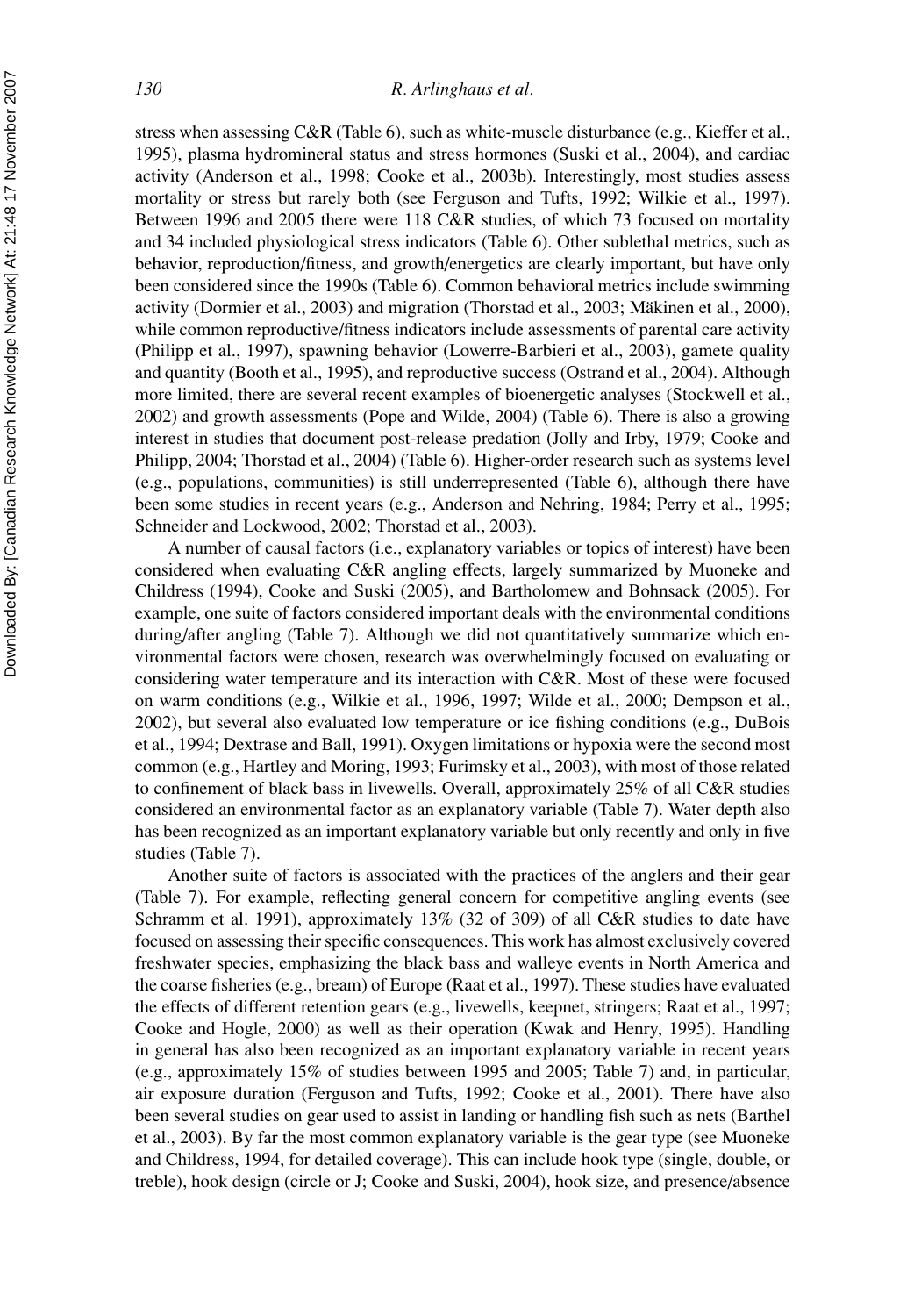|                   |                                                                                                                                                      | variables. Studies with multiple endpoints were recorded in all appropriate columns |                              |                         |                   |                               |                                    |                        |
|-------------------|------------------------------------------------------------------------------------------------------------------------------------------------------|-------------------------------------------------------------------------------------|------------------------------|-------------------------|-------------------|-------------------------------|------------------------------------|------------------------|
|                   |                                                                                                                                                      |                                                                                     |                              |                         |                   | Primary explanatory variables |                                    |                        |
| Study years       | Metric                                                                                                                                               | Environment <sup>1</sup>                                                            | Depth                        | Gear <sup>2</sup>       | Bait <sup>3</sup> | Handing <sup>4</sup>          | Competitive<br>events <sup>5</sup> | Retention <sup>6</sup> |
|                   |                                                                                                                                                      |                                                                                     |                              |                         |                   |                               |                                    |                        |
| 1975 and earlier  |                                                                                                                                                      |                                                                                     |                              | $\circ$                 |                   |                               |                                    |                        |
|                   | otal in period<br>$\%$ of t                                                                                                                          | 13%                                                                                 | $\partial_{\alpha}^{\alpha}$ | $74\%$                  | 13%               | $\mathcal{O}_{\infty}$        | $0\%$                              | $\mathcal{G}^{\infty}$ |
| 1976 through 1985 |                                                                                                                                                      | $\overline{4}$                                                                      |                              | $6$<br>33%<br>27%<br>36 | $\overline{a}$    | $\overline{\mathcal{C}}$      |                                    |                        |
|                   | % of total in period                                                                                                                                 |                                                                                     | $0\%$                        |                         |                   | $1\%$                         |                                    | $6\%$ 0                |
| 1986 through 1995 |                                                                                                                                                      | $22\%$<br>$26\%$<br>$21$                                                            |                              |                         | $22\%$ 10         | 4                             | $6\%$<br>15                        |                        |
|                   | % of total in period                                                                                                                                 |                                                                                     | 1%                           |                         | 12%               | 5%                            | 17%                                | $\frac{2\%}{8}$        |
| 1996 through 2005 |                                                                                                                                                      |                                                                                     |                              |                         | 13                | $\overline{18}$               | $\frac{1}{2}$                      |                        |
|                   | otal in period<br>$\%$ of t                                                                                                                          | 18%                                                                                 | 3%                           | 31%                     | $10\%$            | 16%                           | 14%                                | 7%                     |
| Total             | $\overline{z}$                                                                                                                                       | 48                                                                                  |                              | $\overline{71}$         | 28                | $\overline{24}$               | 32                                 | $\overline{0}$         |
|                   | otal<br>% of t                                                                                                                                       | 21%                                                                                 | 2%                           | 32%                     | 12%               | $1\%$                         | 4%                                 | $8\%$                  |
|                   | <sup>2</sup> Includes primarily hook type, hook size, and presence/absence of barb.<br>Includes primarily water temperature, hypoxia, and ice cover. |                                                                                     |                              |                         |                   |                               |                                    |                        |

**Table 7**

3Includes bait, lure, and fly type.

<sup>2</sup>Includes primarily hook type, hook size, and presence/absence of barb.<br><sup>3</sup>Includes bait, lure, and fly type.<br><sup>4</sup>Includes handling related activities such as air exposure and use of landing nets.<br><sup>5</sup>Includes explicit st 5Includes explicit studies of the effects of competitive angling events such as tournaments and derbies. 4Includes handling related activities such as air exposure and use of landing nets.

 $6$ Includes studies on the effects of different retention gear (e.g., stringers, keepnets, livewells).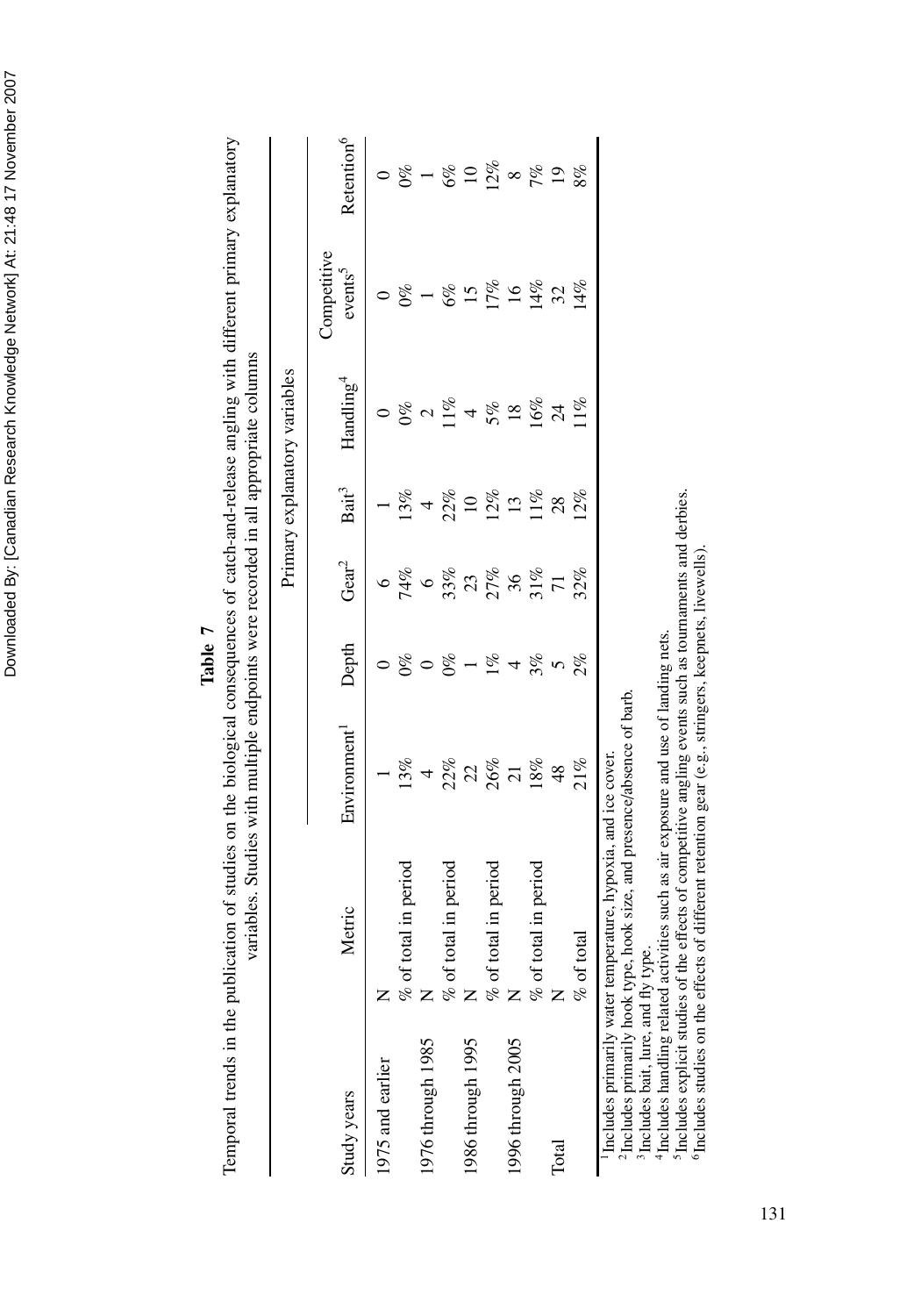of the barb. The other major explanatory variable associated with gear is the choice of bait. This can include lures, flies, live bait, organic bait, scented baits, etc. There are indeed a number of other explanatory variables that have been studied infrequently but are worthy of mention, including angler experience (Dunmall et al., 2001) and bait/lure size (Wilde et al., 2003b; Arlinghaus et al., unpublished data).

# *Summary of Biological Aspects of Catch-and-Release*

Using information from our comprehensive synthesis, we developed a tabular summary for the likely magnitude of impact on C&R angling endpoints associated with the primary explanatory variables (Table 8). The purpose of this synthesis is to summarize what we know about the biological aspects of C&R and, more importantly, identify what key knowledge gaps need to be addressed. There are a number of key conclusions that we were able to draw from this tabular summary (Table 8) and our broader review on the biological aspects of C&R.

- 1. Most research effort to date on C&R has focused on mortality and injury as endpoints. These studies are useful for making inferences about general effects. However, mortality rates vary extensively among species and among studies for a given species (see Muoneke and Childress, 1994; Bartholomew and Bohnsack, 2005, for detailed summaries and tables, including most mortality studies available to date).
- 2. All aspects of C&R can contribute to stress and/or injury and have the potential to result in mortality. A fish cannot be handled without eliciting a stress response. Similarly, a fish cannot be angled without the hook causing physical injury. Our purpose in noting this here is that this also provides a way forward. If we accept that these effects occur, then we can focus efforts on trying to minimize those negative aspects of C&R angling. This perspective is not new and simply recognizes that fishing of any kind, including other sectors such as commercial and artisanal, has the potential to have negative effects on fish, fisheries, and the environment (Cooke and Cowx, 2006).
- 3. In general, we know very little about the population level impacts, growth/energetics and fitness/reproduction, and behavior. In fact, there is a need within the entire C&R community to attempt to generate links that cross biological levels (e.g., does a stress response in an individual fish cascade up to a population level impact?) to make findings more relevant to fisheries management activities. Indeed, there is a close link between the endpoints mortality and fitness/reproduction and, to some extent, also growth and population effects. Variables that likely or possibly lead to mortality most often also lead to at least possible reproduction and growth effects and thereby potentially to population effects. Variables likely or possibly causing mortality do not imply that all fish are being killed; some fish may suffer reduced condition but still survive. These fish possibly or likely also suffer from reduced reproductive success, reduced growth, etc.
- 4. There is an enormous amount of variation in many factors that affect the biological consequences of C&R angling. One question that has arisen is: Do we need speciesspecific guidelines for C&R? (see Cooke and Suski, 2005, for lengthy discussion). For example, there are differences in angling gear, fishing techniques, environments, ability, etc. There is also substantial variation in the biology and sensitivity of different species, populations, sex, and individuals. Even the same individual may have different sensitivity at different times of the year or different periods of their life-history (e.g., juvenile, adult, reproductive period, etc.). Thus, for now, the summary material presented here or elsewhere becomes a simplified generalization on which managers and anglers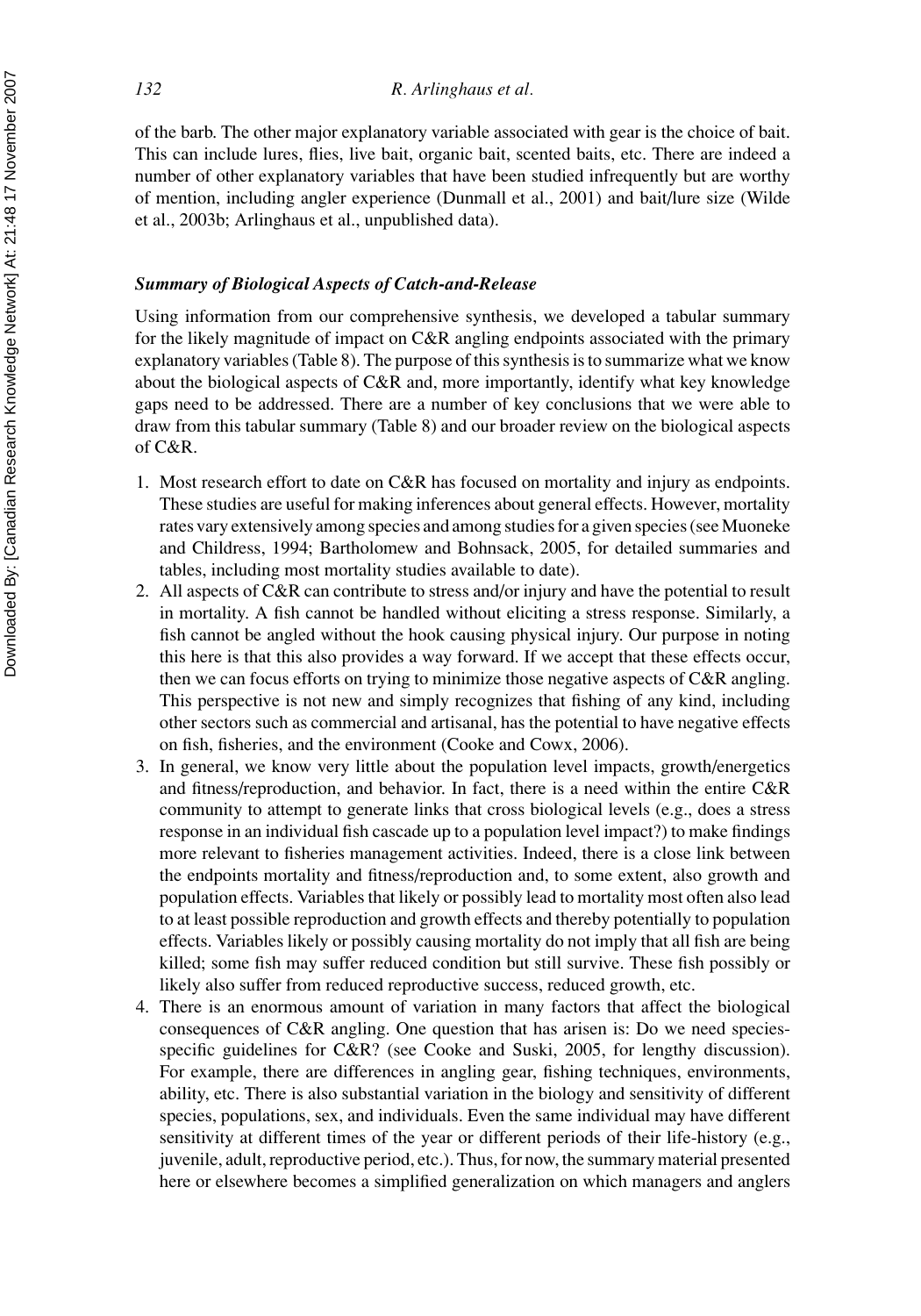Downloaded By: [Canadian Research Knowledge Network] At: 21:48 17 November 2007 Downloaded By: [Canadian Research Knowledge Network] At: 21:48 17 November 2007

| œ |
|---|
| υ |
| × |
|   |

Likely magnitude of impact on catch-and-release (C&R) angling endpoints associated with the primary explanatory variables (categorized as Unlikely, Possible, or Likely) and the relative amount of information that we have on each topic (categorized as None, Some, or Well-studied). Here we have further divided some of the explanatory variables to make this summary table more useful. Categorizations reflect what we know about Likely magnitude of impact on catch-and-release (C&R) angling endpoints associated with the primary explanatory variables (categorized as Unlikely, Possible, or Likely) and the relative amount of information that we have on each topic (categorized as None, Some, or Well-studied). Here we have further divided some of the explanatory variables to make this summary table more useful. Categorizations reflect what we know about various mechanisms various mechanisms

|                        | Potential impact and our  |                            |                                |                      | Potential C&R endpoints/effects          |                    |                      |            |             |
|------------------------|---------------------------|----------------------------|--------------------------------|----------------------|------------------------------------------|--------------------|----------------------|------------|-------------|
|                        | knowledge of a particular |                            |                                |                      |                                          |                    | Fitness/             | Growth/    | Population/ |
| Explanatory variables  | relationship              | Mortality                  | Predation                      | Injury               | Stress                                   | Behavior           | Reproduction         | Energetics | Systems     |
| Bait                   | Potential impact          | Likely                     | Possible                       | Likely               | Likely                                   | Unlikely           | Possible             | Possible   | Possible    |
|                        | Knowledge                 | Well-studied               | None                           | Vell-studied         | Some                                     | None               | None                 | None       | None        |
| Gear-Terminal Tackle   | Potential Impact          | Likely                     | Possible                       | Likely               | Likely                                   | Unlikely           | Possible             | Possible   | Possible    |
|                        | Knowledge                 | Well-studied               | None                           | Vell-studied         | Some                                     | None               | None                 | Some       | None        |
| Gear-Light vs. Heavy   | Potential Impact          | Possible                   | Possible                       | <b>Jnlikely</b>      | Likely                                   | Possible           | Unlikely             | Possible   | Possible    |
|                        | Knowledge                 | Some                       | Some                           | None                 | Some                                     | Some               | None                 | None       | None        |
| Landing Gear-Nets      | Potential Impact          | Possible                   | Possible                       | Likely               | Likely                                   | Unlikely           | Possible             | Unlikely   | Possible    |
|                        | Knowledge                 | Some                       | None                           | Some                 | None                                     | None               | None                 | None       | None        |
| Competitive Events     | Potential Impact          | Possible                   | Possible                       | Possible             | Likely<br>Well-studied<br>Likely         | Possible           | Possible             | Possible   | Possible    |
|                        | Knowledge                 | Well-studied               | None                           | Some                 |                                          | Some               | Some                 | Some       | Some        |
| <b>Other Retention</b> | Potential Impact          | Possible                   | Possible                       | Likely               |                                          | Possible           | Possible             | Possible   | Possible    |
|                        | Knowledge                 | Some                       | None                           | Some                 |                                          | None               | None                 | None       | None        |
| Handling               | Potential Impact          | Possible                   | Possible                       | Likely               | Some<br>Likely<br>Well-studied<br>Likely | Possible           | Possible             | Possible   | Unlikely    |
|                        | Knowledge                 | Some                       | Some                           | Some                 |                                          | Some               | Some                 | Some       | None        |
| Environment (temp)     | Potential Impact          | Likely<br>Likely<br>Likely |                                |                      |                                          | Possible           |                      | Possible   | Possible    |
|                        | Knowledge                 |                            | Possible<br>Possible<br>Likely | Unlikely<br>Unlikely |                                          |                    | Possible<br>Possible | Possible   | Possible    |
| Depth                  | Potential Impact          |                            |                                | Likely               | Likely<br>Likely                         | Possible<br>Likely | Possible             | Possible   | Possible    |
|                        | Knowledge                 | Some                       | None                           | Some                 | Some                                     | Some               | None                 | None       | None        |
| Intrinsic              | Potential Impact          | Possible                   | Possible                       | Unlikely             | Likely                                   | Likely             | Possible             | Possible   | Possible    |
|                        | Knowledge                 | Some                       | Some                           | None                 | Some                                     | Some               | Some                 | Some       | None        |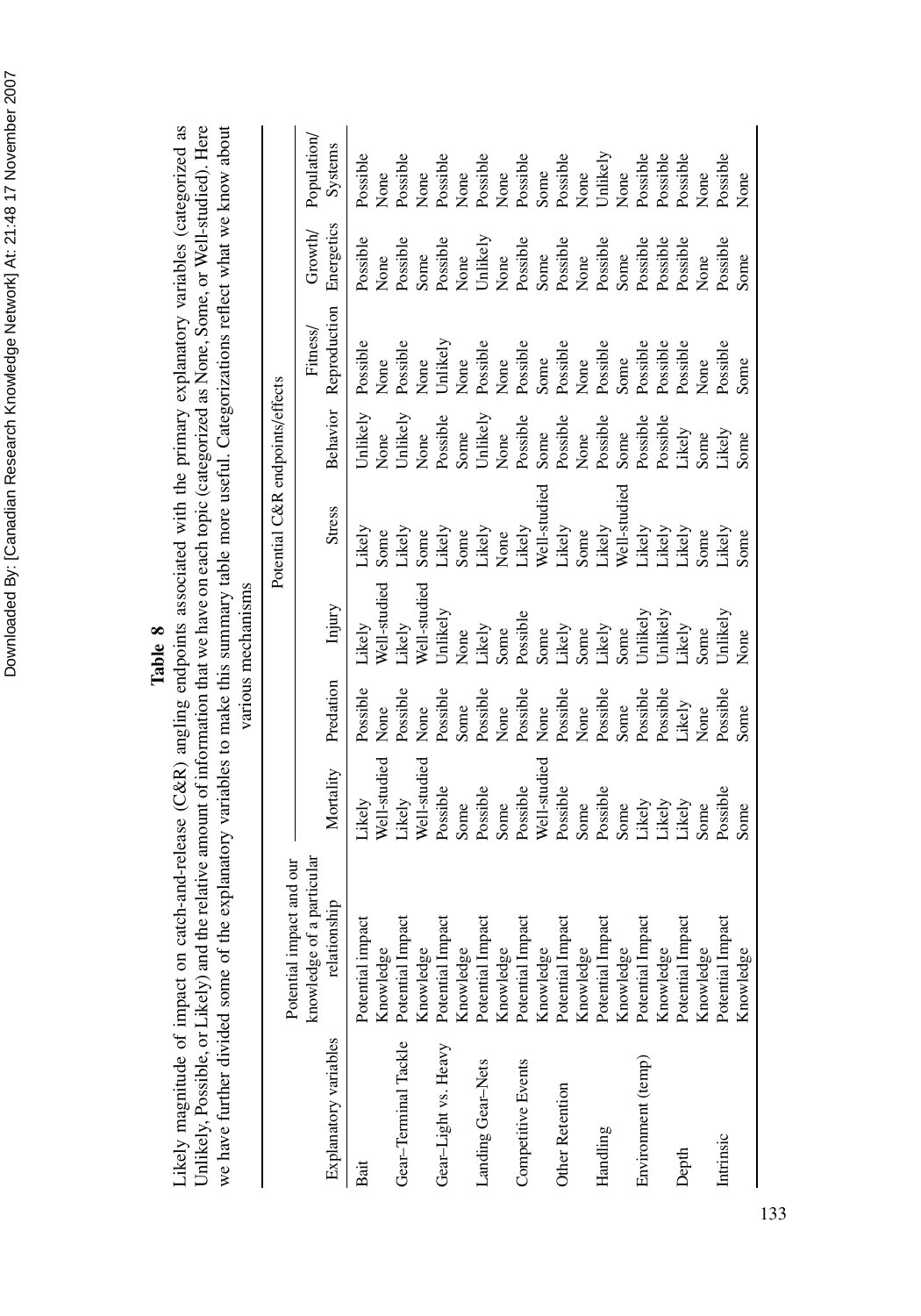can base their recommendations as regards C&R. Moreover, information summarized in this paper may be quite useful for species for which no data exist.

5. We have made great strides in understanding the biological consequences of C&R since the first study in 1957. As evidenced by the increasing absolute number of studies, as well as the fact that they are being conducted on more species and using multiple endpoints, C&R biological science is emerging as a unique field of research, with the most promising aspect of this beyond simply documenting problems or negative consequences. Almost every study has some specific management implication. And much research is now being devoted to developing or refining strategies for minimizing the negative consequences of angling or particular types of angling, such as tournament fishing. For example, some forms of fishing tournaments typically expose fish to a large suite of potentially stressful factors (e.g., air exposure, exercise, confinement, temperature, etc.), and research can show how to ameliorate potentially negative influences on the fish. Bringing research into practice will require partnering among academics, government researchers, fisheries managers, industry, angling organizations, and most importantly, anglers. Indeed, many of the changes we have seen in the recreational fishing sector with respect to how fish are handled during C&R really have emerged as a result of anglers, managers, and scientists working together.

## **Potentials and Pitfalls of Catch-and-Release**

C&R, in its various forms, is but one of a set of management alternatives available to fishery managers and must be viewed in that context. Indeed, C&R regulations would be difficult to implement in the absence of any other regulations and, as mentioned throughout this paper, are often derived from them (e.g., as a result of minimum size limit regulations; Policansky, 2002). Important management tools that are associated with regulatory C&R include various regulations on harvest, such as seasonal closures, daily bag limits, sizebased limits, and annual quotas (Arlinghaus et al., 2002). Most fishing regulations, even if they do not specifically mandate C&R, require it for compliance (Policansky, 2002). Any size or bag limit, for example, requires the live release of a fish caught that is outside the limit; in some places, capture of a bag limit requires that fishing cease in that water (e.g., Chinook salmon in some Alaska rivers). Similarly, seasonal and species closures require the same. In addition, voluntary C&R is popular among certain angler groups (Fayram, 2003). However, common to all regulations that demand C&R or voluntary C&R is their uncertainty concerning their effectiveness and the potential biological and social downsides associated with it (Wilde, 1997; Radomski et al., 2001; Sullivan, 2003). Thus, the devil lies in the details, as the obvious advantage of  $C&R$  to reduce fishing mortality while facilitating and promoting angling use can lead to various social and biological potentials and pitfalls. Some of them are briefly discussed below (see also Table 9 for summary).

#### *Potentials*

*Social Benefits.* Catch among anglers is often highly skewed to the left, which suggests that most anglers catch few or no fish, and most of the fish  $(50\%)$  are caught by a relatively small number of highly effective anglers (Baccante, 1995; Arlinghaus, 2004). Those more successful anglers often are also the most highly committed fishers that adhere to voluntary C&R. C&R by the most successful anglers can thus help to preserve fish in the population for the catch by other less successful anglers or for conservation of fish popultions for their own sake (Gresswell and Liss, 1995). Therefore, C&R can enhance the quality of the angling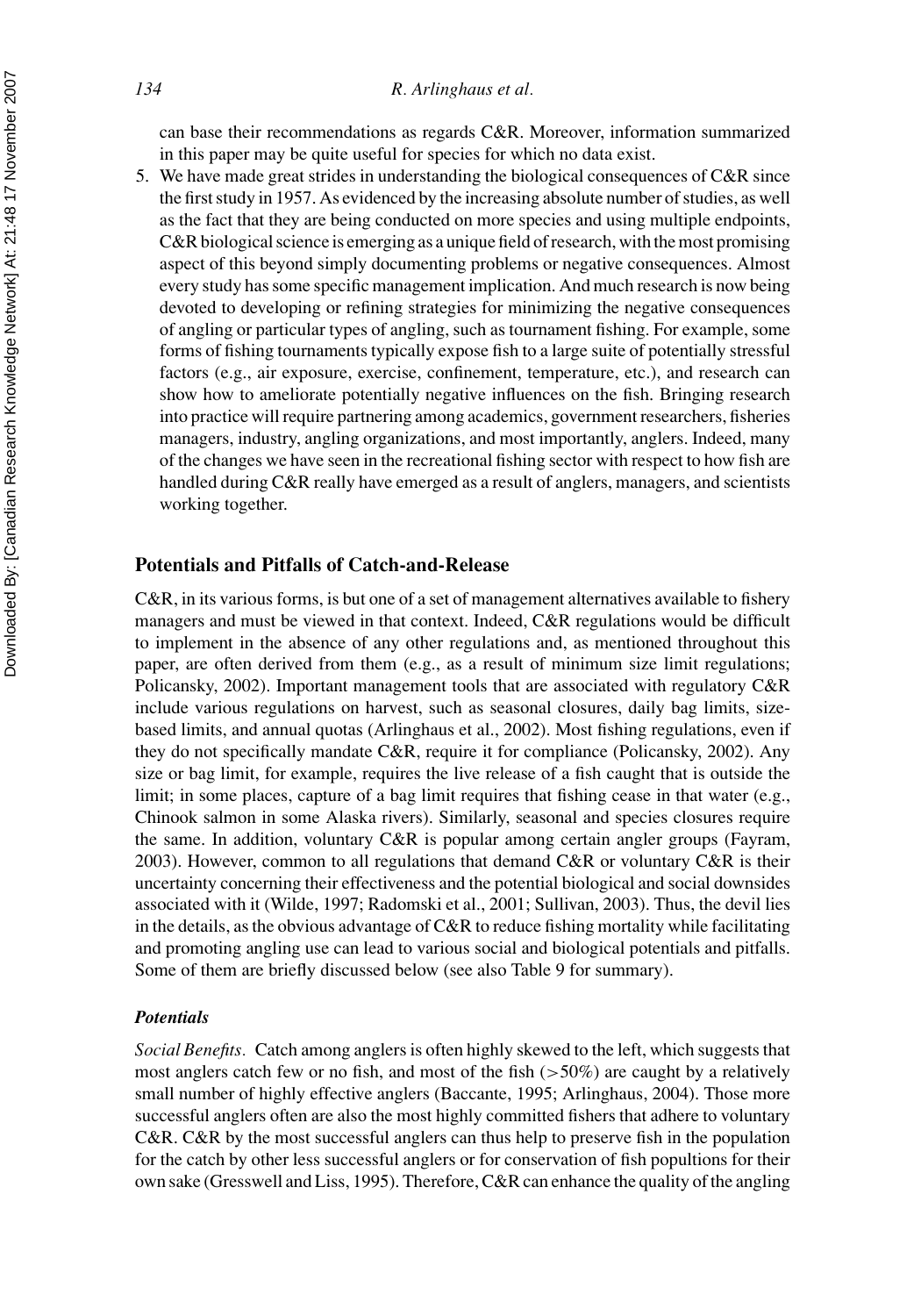| abı |  |
|-----|--|
|-----|--|

Potentials and pitfalls associated with catch-and-release fishing broken down into social and biological aspects (see text for details)

| Category                    | <b>Issues</b>                                                                                                                                                                                                                                                                                                                                                                                                                                                                                                                                                                                            |
|-----------------------------|----------------------------------------------------------------------------------------------------------------------------------------------------------------------------------------------------------------------------------------------------------------------------------------------------------------------------------------------------------------------------------------------------------------------------------------------------------------------------------------------------------------------------------------------------------------------------------------------------------|
| Social benefits             | • Preservation of angling opportunities and associated<br>economic and social benefits (cf. Arlinghaus et al., 2002),<br>including tournament angling<br>• Meeting of catch-dependent angler satisfaction; quality<br>fishing experience<br>• Allows fishing on contaminated waters<br>• Formation of aquatic stewardship,<br>environmentally-responsible behavior<br>• Facilitates development of fish-friendly gear<br>• Preserves unique resources (e.g., trophy fish)<br>• Helps in research and fisheries management<br>• Joins diverse angler groups<br>May create respect for nature and wildlife |
| <b>Biological benefits</b>  | Conservation of fisheries resources<br>• Conservation of keystone species and components of the<br>ecosystems (e.g., large, fecund individuals)<br>• Preserve ecosystem services generated by fish (Holmlund<br>and Hammer, 1999)<br>• Reduction of selection pressure by angling                                                                                                                                                                                                                                                                                                                        |
| Negative social impacts     | • Loss of management tool (voluntary C&R)<br>• Education needed for best practices<br>• Monitoring of angler catches more problematic<br>• Intrasectoral conflicts between anglers<br>• Intersectoral conflicts within society<br>• Catchability as new common-pool resource<br>• Enhancement of catch expectation (unrealistic level)                                                                                                                                                                                                                                                                   |
| Negative biological impacts | • Lethal impacts<br>• Sublethal impacts<br>• Potentially stunting                                                                                                                                                                                                                                                                                                                                                                                                                                                                                                                                        |

experience for many anglers and, hence, encourage satisfaction and participation and promote the continuous generation of a multitude of economic, social, and ecological benefits to society (Gresswell and Liss, 1995; Arlinghaus et al., 2002). This helps not only the industries that are dependent on angling participation or the agencies with budgets dependent on angling but also helps many anglers to derive a catch-dependent, satisfactory angling experience (Arlinghaus and Mehner, 2005; Arlinghaus, 2006). Social benefits of angling include quality of life and various cultural, social, psychological, and physiological benefits, while economic benefits encompass economic impacts within the economy and economic value to the individual angler over and above current expenses (consumper surplus) (Arlinghaus et al., 2002). C&R is at the cornerstone of tournament angling and angling (eco)tourism at high-profile and extremely valuable fisheries (Policansky, 2002; Zwirn et al., 2005). C&R is also the only possibility for allowing fishing in waters contaminated with PCBs or other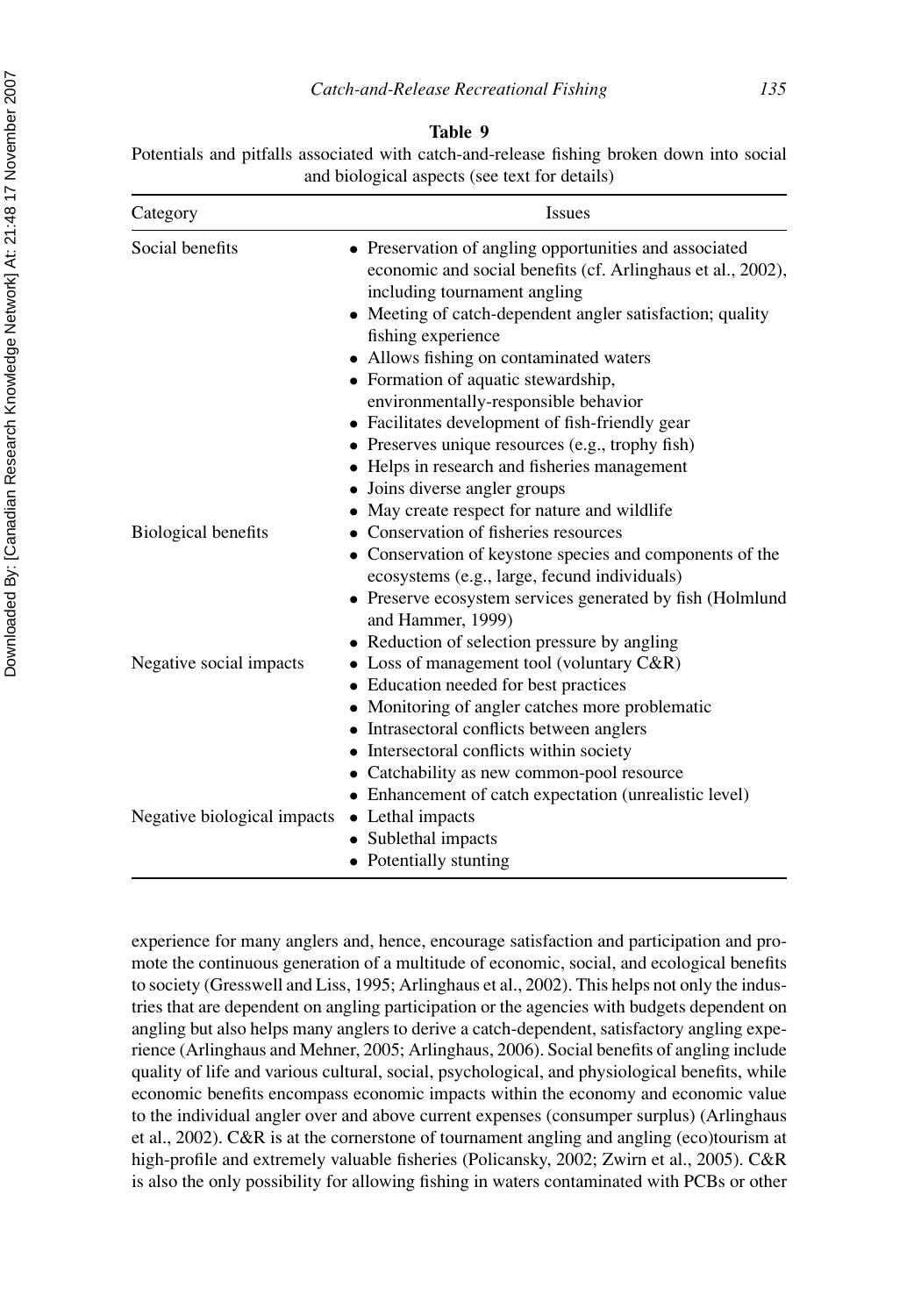noxious substances (Orciari and Leonard, 1990). However, contaminated fish might be less resilient to C&R related stress.

Available information on the economic benefits of recreational fishing has been reviewed in Arlinghaus et al. (2002) and Cooke and Cowx (2006). It currently is impossible to reliably estimate the economic importance of recreational fishing on a global scale because information is incomplete, and different jurisdictions use different definitions and methodological approaches. However, even a partial estimate is impressive: adding together partial estimates for annual angling-related expenditures from Cooke and Cowx (2006) for the United States (freshwater) and 10 countries in western Europe, Australia, and Canada, with a partial estimate for U.S. marine recreational fisheries (NMFS, 2006), gives a total of more than \$U.S. 76 billion spent per year on recreational fishing in recent years. It would be of great additional use to estimate the economic impact to regional and national economies and the net economic value accruing to individual anglers of C&R angling, because many management, political, and business decisions could be thereby informed. In addition, C&R is increasing as a proportion of recreational fishing, as described throughout this paper. Unfortunately, it currently is almost impossible to make such an informed estimate because C&R is part of all recreational fishing. Some empirical work nevertheless suggests that the economic importance of fisheries that largely depend on C&R can be substantial (Holland et al., 1998; Arlinghaus and Mehner, 2003; Chen et al., 2003; Ditton and Stoll, 2003; National Mullet Club of the United Kingdom, 2006). For example, the net economic value (consumer surplus) attached to one day of total C&R fishing in the Yellowstone National Park was estimated between \$US 172 and \$977, translating into a total economic value of up to \$US 385 million per year for angling in the park (Kerkvliet et al., 2002). In a different study in Pennsylvania, per day expenditure and net economic value per trip were found to be higher for C&R trout fishing with tackle restrictions (fly fishing only) than for various other outdoor recreational opportunities, such as wildlife viewing and C&R fishing without tackle restrictions (Shafer et al., 1993). It is safe to conclude that C&R angling provides significant economic benefits to society and angling communities worldwide.

Social benefits of C&R extend these named economic and social dimensions, if C&R helps the angler to become more aware about ecological processes and if C&R helps to increase environmental concern and the appreciation of an increasingly urbanized society for life and nature (Evans, 2005). Moreover, fisheries research can benefit from C&R if angler-assisted tagging programs are implemented that provide insights into the biology and ecology of exploited fish species (Costello, 2000; Lucy and Davy, 2000). Anglerassisted tagging programs can also improve aquatic stewardship among individual anglers (Lucy and Davy, 2000).

Thus, C&R has the obvious benefit of allowing fishing to occur with reduced or no depletion of the fish populations being targeted. Hence, it allows conservation of ecosystem components while still allowing fishing (recreation) to occur. For example, within one ecosystem, anglers might be allowed to harvest an abundant population, while a threatened species is protected by C&R. C&R allows not only multiple captures of an individual fish, but allows remarkably large (and valuable) fish to be caught more than once, and in direct contrast to kill tournaments and other fishing involving retention of large fish it encourages new records and fascinating angling experiences by allowing the rare, exceptionally large fish to continue to grow.

Pleasure and conservation are the hallmarks of C&R, and, in the wake of the conservation angle, there is also considerable interest in C&R in relation to fishery management (Policansky, 2002). On which waters and in which form C&R makes sense in terms of conservation and fishery management is for the fisheries manager or the angler community or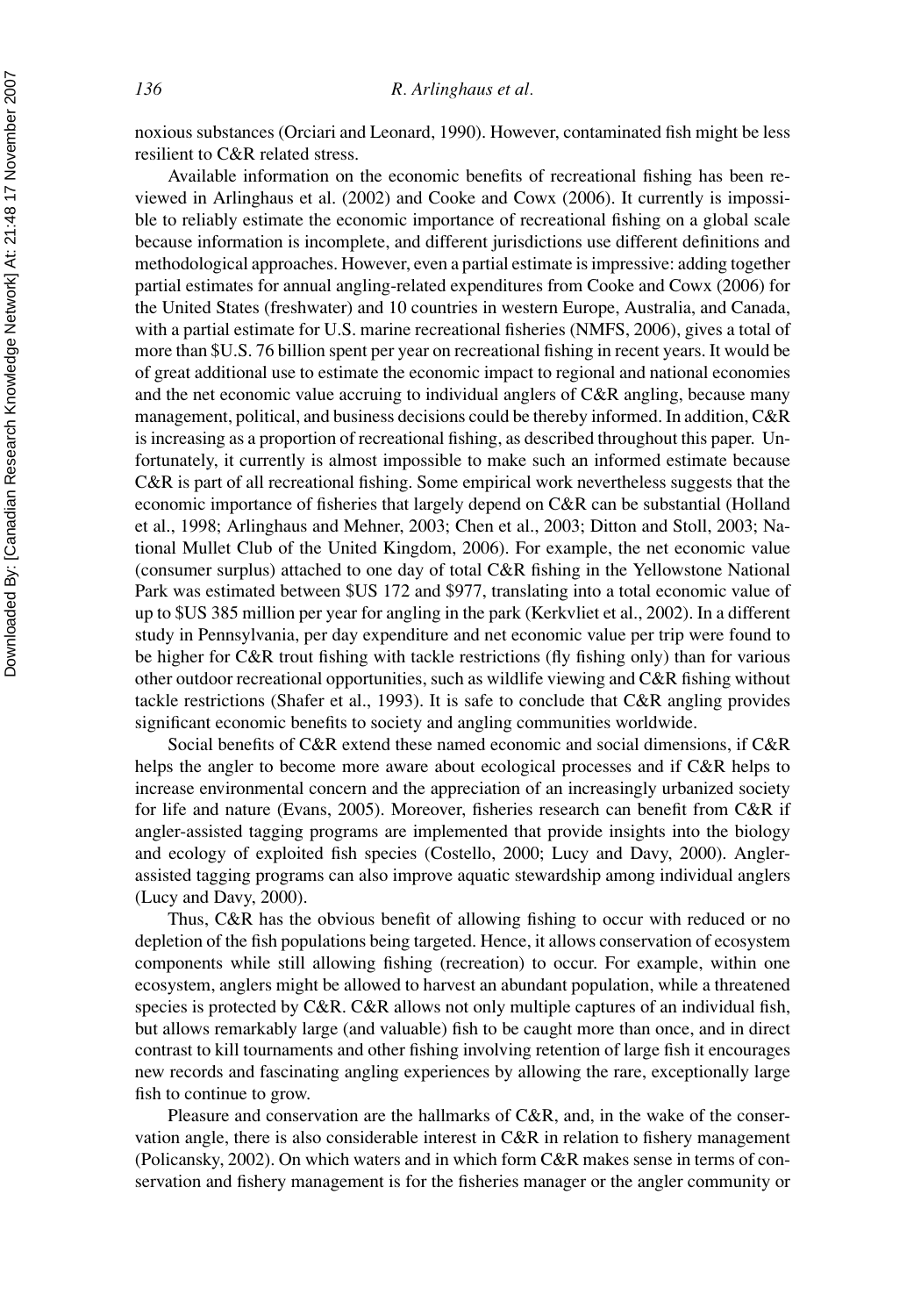society at large to decide locally, regionally, or nationally. More importantly, in the present context, is the observation that C&R unites the most diverse kinds of anglers in purpose. There could hardly be more contrasting social and environmental backgrounds than, for example, fly-only salmon fishing, big game fishing for billfish, bonefish stalking, the carp hunter, the bass fishing competition angler, and fishing the canal on Sunday just for the sake of it. Only C&R has caused anglers of all kinds to think in terms of angling rather than in terms of their individual recreational activity.

The successful practice of C&R also requires knowledge and good practice. In order to be successful, C&R anglers must be well-informed and good stewards for aquatic resources: the right handling of the fish depends on knowledge. That knowledge has, thanks to the practice, grown over time, and all anglers today benefit directly from that knowledge, which would not be available without C&R.

C&R has given angling new impulses. The debate it stimulates throws "conservative" anglers back on to their fundamental assumptions as the "guardians of the rivers" (Bate, 2001), a position that anglers have lost in some jurisdictions to other stakeholders such as nature conservation groups (Schwab, 2003). If an angler opposes C&R, he or she must also be prepared for the fact that dearly held prejudices and parochial lore will come under scrutiny. On a practical level, angling owes the growing popularity of barbless hooks to C&R. Without C&R, barbless hooks would not have made the progress they have, nor would there be any discussion of the relative merits of circle and J hooks. Finally, the practice of C&R forces anglers to reflect on their activities and allow tackle innovations to flourish which reduce adverse impact on fish welfare (Arlinghaus et al., 2007).

*Biological Benefits.* Recreational fishing is increasingly being recognized as measurably affecting fish populations, if fishing intensity and the associated intentional or unintentional mortality is large (NRC, 1999; Post et al., 2002; Sullivan, 2003; Almodóvar and Nicola, 2004; Cooke and Cowx, 2004, 2006; Lewin et al., 2006). In such situations, the value of C&R fishing, partial or total, regulatory or voluntary, lies in the conservation of fishery resources. Often, C&R angling programs are introduced as an alternative to ordinary catchand-kill recreational fishing to protect declining populations, if the alternative reduce fishing effort is considered unacceptable. The available evidence suggests that such programs can be very effective (Gresswell and Liss, 1995). Whoriskey et al. (2000), for example, suggested that the implementation of C&R regulations for a population of Atlantic salmon in the Russian Federation helped increase the abundance of juveniles in the population. Carline et al.  $(1991)$  found that C&R contributed to a sustained high density of trout in Pennsylvania. Sullivan (2003) reported that an adaptive management plan that included imposed C&R regulations in Alberta, Canada, helped improve the catch rates of walleye that were previously overexploited. Thorstad et al. (2003) demonstrated that the numbers of Atlantic salmon spawning redds more than doubled after the imposition of mandatory release regulations for a river in Norway, and Schneider and Lockwood (2002) showed that C&R regulations on predatory fish could be implemented as part of a management program to improve stunting problems in bluegill populations in the United States. Modelling studies supported the empirical findings about the stock conserving effects of appropriate C&R regulations, provided that hooking mortality and sublethal effects are low or minimal (Clark, 1983; Waters and Huntsman, 1986; Allen et al., 2004).

The value of conserving large and old fish for successful recruitment and as a measure to reduce recruitment variability is beginning to be appreciated on a global scale (Conover and Munch, 2002; Birkeland and Dayton, 2005). Recreational fishing is typically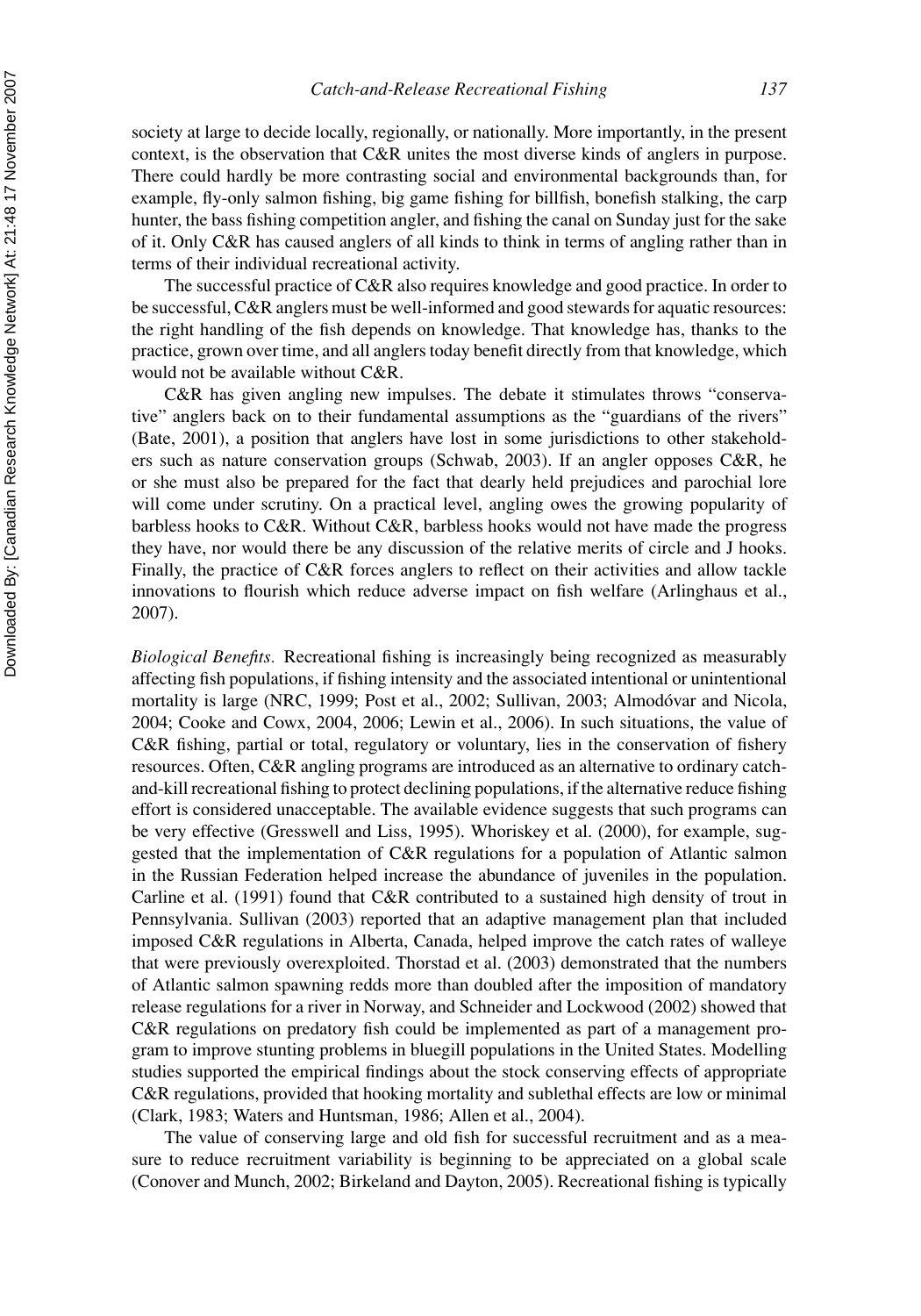size and age selective, and exploited populations typically experience a profound age and size truncation over the minimum size limit (e.g., Pierce et al., 1995; Almodóvar and Nicola, 2004; reviewed by Lewin et al., 2006). Thus, under intensive angling use, partial C&R of a portion of the caught fish or the implementation of slot length limits (combinations of minimum and maximum size limits) can help to counter age and size truncations under selective angling mortality. The few studies that have looked at the effects of C&R to conserve large and old fish have shown positive effects. For example, catch rates of trout in C&R areas in Colorado were 48% greater than in control sections, and the abundance of large fish was 28 times greater (Anderson and Nehring, 1984).

C&R can also help to minimize the selection pressure that recreational fishing might exert. Fishing in general exerts selection pressure on fish populations and causes evolution in fish (Policansky, 1993a, 1993b; Lewin et al., 2006). Angling vulnerability has been shown to have a heritable component that correlates positively with fitness-related traits, such as aggression, metabolic rate, and parental care (Cooke, 2002). Moreover, there is some evidence that fish that are more vulnerable to the angling gear are also the dominant individuals (Lewynsky and Bjornn, 1987) or those that show higher growth potential (Favro et al., 1979). Releasing a portion of the more vulnerable fish can reduce the evolutionary potential of recreational fishing and help to maintain the ecological and genetic integrity of exploited fish species (Lewin et al., 2006). The same is true for immature fish, because  $C\&R$ of these fish allows future reproduction provided that immature fish are released unharmed. In fact, this idea is at the heart of most minimum-size regulations across the world and accepted as a good idea by most anglers.

#### *Pitfalls*

*Negative Social Impacts.* Promoting C&R can also have various negative social consequences and create new challenges for fisheries management. For example, voluntary C&R can lead to a loss of management tools if it undermines the effectiveness of minimumlength limits or other traditional harvest limits (Quinn, 2001). Moreover, promoting C&R means increased education efforts for managers to inform anglers about best practices to increase survival of released fish. Also, standard creel surveys may provide wrong signals about the resource state if significant underreporting of released fish occurs (Quinn, 2001).

Social conflicts also occur in response to C&R (Arlinghaus, 2005). Either illegal harvest rates are significant in some fisheries, creating conflicts between anglers and fisheries managers (Sullivan, 2002), or among-angler conflicts take place because supporters of C&R and supports of consumptive angling disregard each other's interests (Arlinghaus, 2005). Moreover, there is abundant anecdotal and some scientific evidence that fish learn from the experiences of being caught and released and, as a result, become more difficult to catch (Beukema, 1970; Raat, 1985; Policansky, 2002; Youngs and Hayes, 2004). Therefore, catchability becomes a new common-pool resource, increasing the rivalry in consumption to catch a fish first, which happens in many specialized carp fisheries in Europe, in which selected trophy fish are only caught once or twice a year. Fish populations in C&R sections can also become so abundant that the popularity of those sections dramatically increases. This in turn can lead to crowding and can reduce the angling experience due to congestion rather than due to unsatisfactory catch quality; in such cases, space becomes the common-pool resource instead of the fish, and this change requires different approaches to management (Policansky, 2001).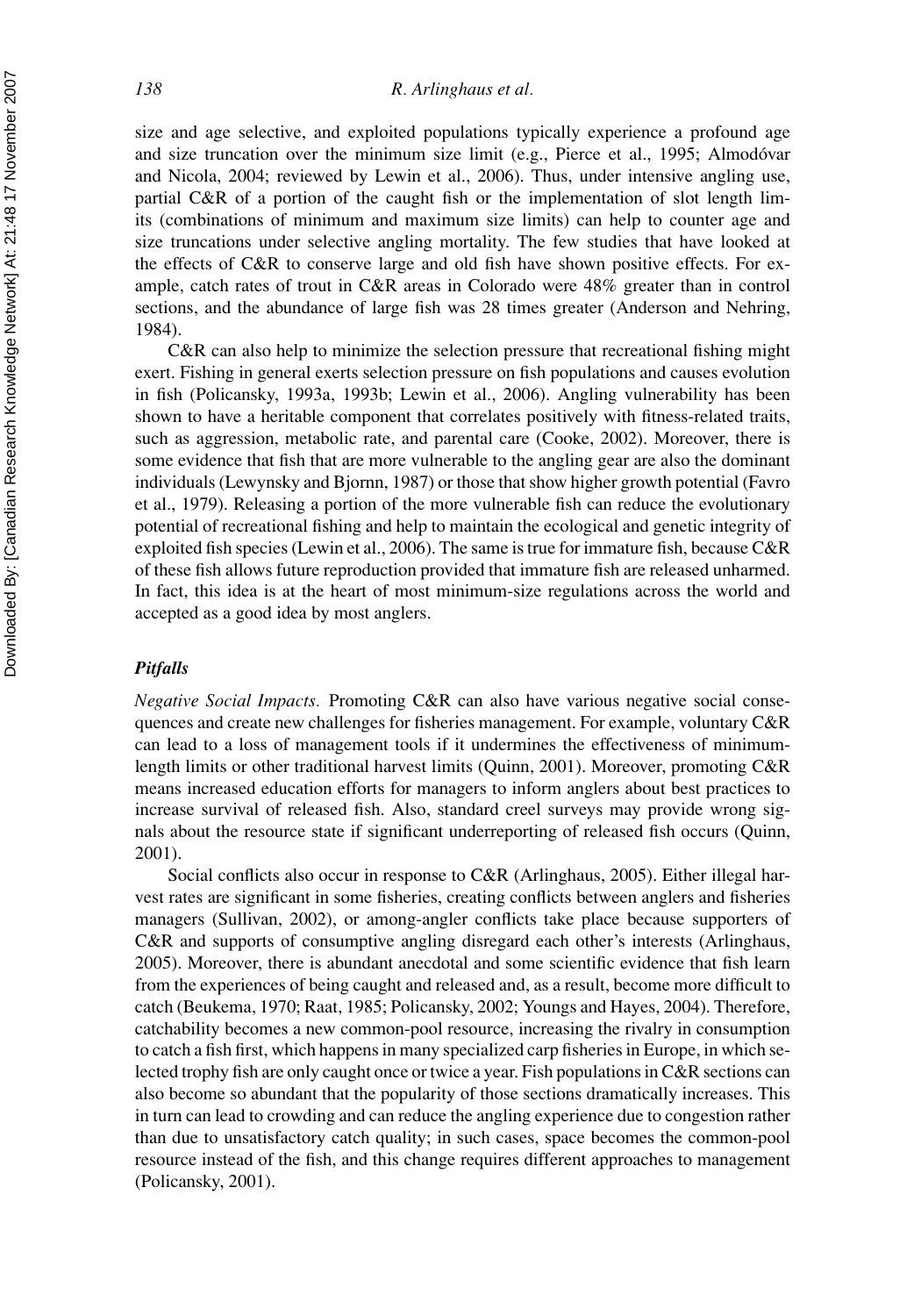Social conflicts also occur across different stakeholder groups, e.g., when antiangling movements, whose ethical underpinnings are reviewed above, lobby against C&R (Arlinghaus, 2005). For example, People for the Ethical Treatement of Animals (PETA) and the Humane Society of the United States (HSUS) oppose C&R fishing, describing, along with some fish biologists (e.g., Balon, 2000), C&R as entertainment by torturing animals (Quinn, 2001). In Germany, the issue of C&R has created abundant social and legal conflicts, and anglers releasing trophy fish have been assessed monetary fines for cruelty to animals (Arlinghaus, 2007).

Some stakeholders say that C&R is a fig leaf for pleasure and profit maximization (e.g., tournament fishing). If, for example, one reads in an angling magazine that anglers can catch 50 Pacific salmon a day and release them all, one might be tempted to ask whether their pleasure would have been lessened had they caught only 40 fish, or stopped at 30 or 20 or 10 or 2. Do anglers who catch 50 salmon a day still see something around them? The obsession with quantity (fish, income) is not specific to  $C\&R$ : it can be found throughout angling and throughout society (Schwab, 2004); excesses of individual anglers due to lack of knowledge or moral education are not specifically C&R-related (Schwab, 2004). However, if fish abundances are maintained by C&R in some places, the practice might contribute to unrealistic catch expectations among anglers elsewhere that challenge their support for other aspects of fisheries management (Arlinghaus and Mehner, 2005).

*Negative Biological Impacts.* The effects of C&R on fished populations have been reviewed in this paper and elsewhere. It can be concluded that as a management tool,  $C\&R$  has usually achieved the aim of allowing for increased fishing pressure without depleting the fish populations. However, as discussed here,  $C&R$  can also lead, under certain situations, to substantial mortality and manifold sublethal impacts on the individual fish. Hence, biological impacts of importance can occur, which led Bartholomew and Bohnsack (2005) to question total C&R as a practice in no-take marine reserves (see Cooke et al., 2006, for a different perspective). Several studies have shown that C&R-associated mortality on some species can be larger than the harvest-associated mortality (Diodati and Richards, 1996; Sullivan, 2003; Radomski, 2003), and the cumulative impacts can be high (Walters and Martell, 2004). Other researchers have suggested that C&R might be so successful that it leads to undesirable stunting, because there is no predation on the population in danger of stunting (e.g., Gerard, 1998, for roach in Belgium), but such an effect cannot apply to a natural ecosystem, i.e., one with the full complement of natural predators.

Some angler practices can encourage the biological downsides of C&R and, thus, require special mention. The seeking of line-class records in particular, i.e., seeking records based on a minimum line strength, encourages angler behavior that affects fish adversely, because it often leads to longer times required to land the fish. However, the number of anglers actively seeking line-class records probably is small enough that there is no significant population effect on any species.

To sum up, C&R is not a free lunch, because it does affect fish populations through hooking mortality and sublethal impacts. The impacts of C&R need to be increasingly integrated into population models that mimic the impacts of traditional harvest regulations (Diodati and Richards, 1996; Post et al., 2003).

## **Research Needs**

As evidenced by the depth and breadth of materials covered in this paper, there currently is a large and comprehensive literature that has examined many different aspects of C&R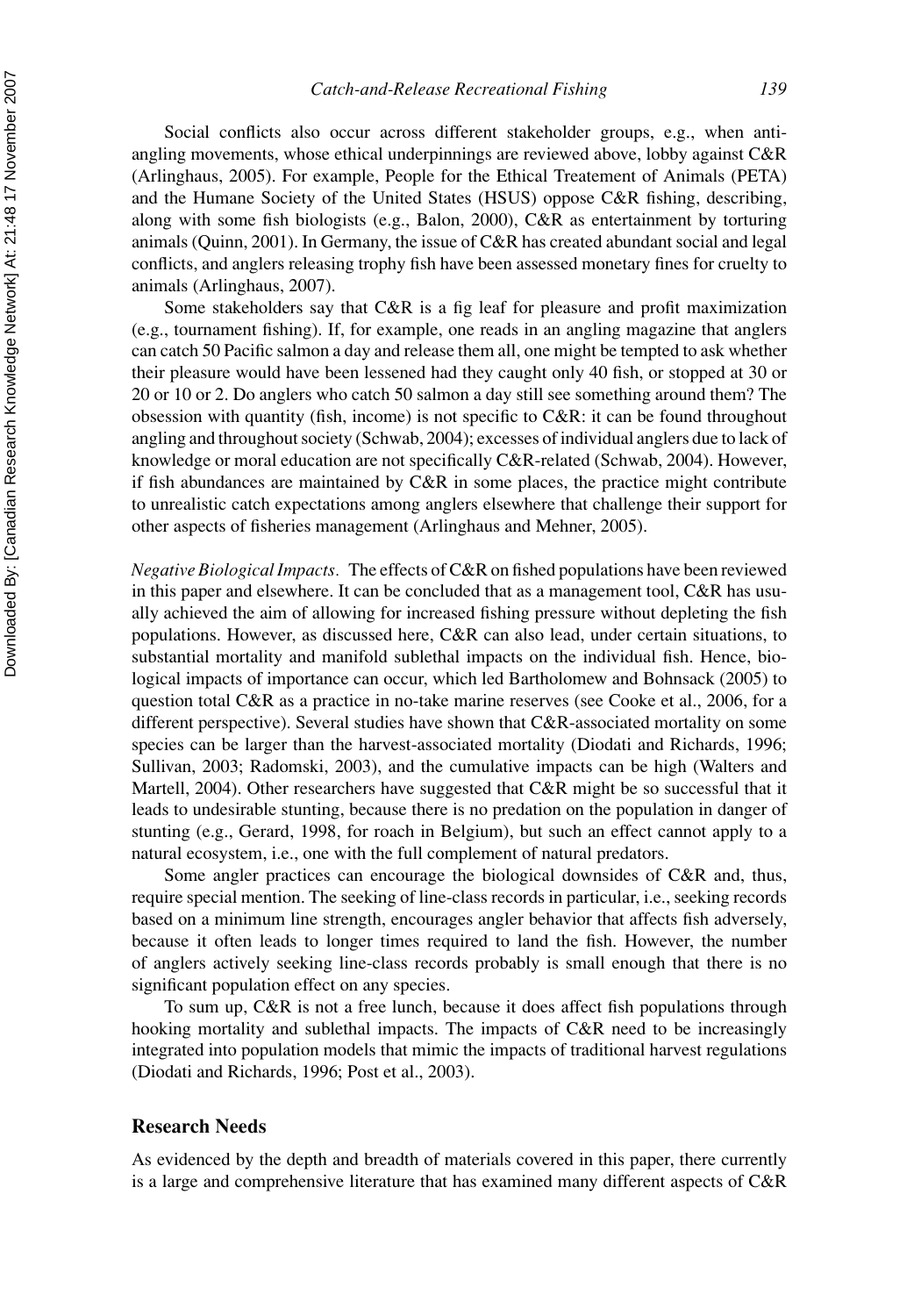angling. Despite this volume of work, however, there are still a number of future priorities that we conclude should be addressed to improve our understanding of C&R issues and to better manage recreational fisheries for the future. Key C&R research topics are summarized in Table 10, broken down into social and biological research needs. In particular, we draw attention to the actual and potential value of comprehensive angler surveys such as the Marine Recreational Fisheries Statistics Survey conducted by the U.S. National Marine Fisheries Service (NRC, 2006). Such surveys have the potential to provide much valuable information about angler attitudes, behavior, motivation, expenditures, C&R rates, etc., especially if problems of bias and comprehensiveness are solved, if methods are developed for adequately evaluating the extent and effects of  $C\&R$ , and if more comprehensive humandimensions information is included in the surveys (NRC, 2006). Such large-scale surveys are not restricted to the United States at present, but they are not sufficiently widespread (e.g., Roy Morgan Research, 2003, 2004; Arlinghaus, 2004; see other examples in Pitcher and Hollingworth, 2002a).

Recommendations for improving the understanding of the C&R behavior of anglers were provided by Ditton (2002) and NRC (2006). Recommendations for improving natural scientific approaches to understanding the biological impact of C&R were given by Cooke et al. (2002a) and Pollock and Pine (2007). Aas (2002) emphasized the need to understand fishing across cultural and national boundaries, including improving scholarly communication across those boundaries. Thus, there is enormous potential for improved collection of data and insights if angler surveys are used productively, collaboratively, and synthetically, and if scientific rigor is increased in socioeconomic studies on angler C&R behavior and biological studies on the impact of C&R on the ecology of exploited fish populations.

# **Conclusions and Implications for Management and Conservation**

While releasing a portion of one's catch has always been at the heart of conservation across the world, many cultures resist its use as a management tool or an acceptable angler ethic. However, if recreational fishing is not wrong, then C&R cannot be wrong, because it is, in one form or another, an integral part of angling and common worldwide under certain regulations. In any case, recreational fishery managers in all countries are encouraged to investigate regional cultural issues surrounding  $C\&R$ , if advocating its use. Managers need to have at their disposal the widest array of tools possible to maintain fisheries while providing angling opportunities, and C&R can constitute a valuable one, if properly applied. There are many conflicts surrounding  $C\&R$  regulations that might be eased by changes in language or communicative quality and by particular consideration of the values of stakeholders affected by C&R fishing.

Issues based on cultural norms of attitudes toward fish, such as the central and eastern European and widespread aboriginal tradition of fish as food, or C&R angling being vilified as an elitist practice, have long and continuing histories in many parts of the world. These issues may have serious implications when managers opt for the use of C&R regulations. Time spent researching local cultural norms of behavior toward fish may prove of value when shaping the language of fisheries regulations. Managers may have control over some of the factors that influence angler decisions to keep or release caught fish (e.g., situational factors such as size or type of fish caught); however, other factors are beyond immediate management influence (e.g., centrality of fishing to an angler's lifestyle). Whereas education and outreach efforts may work to influence some anglers orientation toward conservation, releasing fish, and the use of proper techniques, the results of the human dimension studies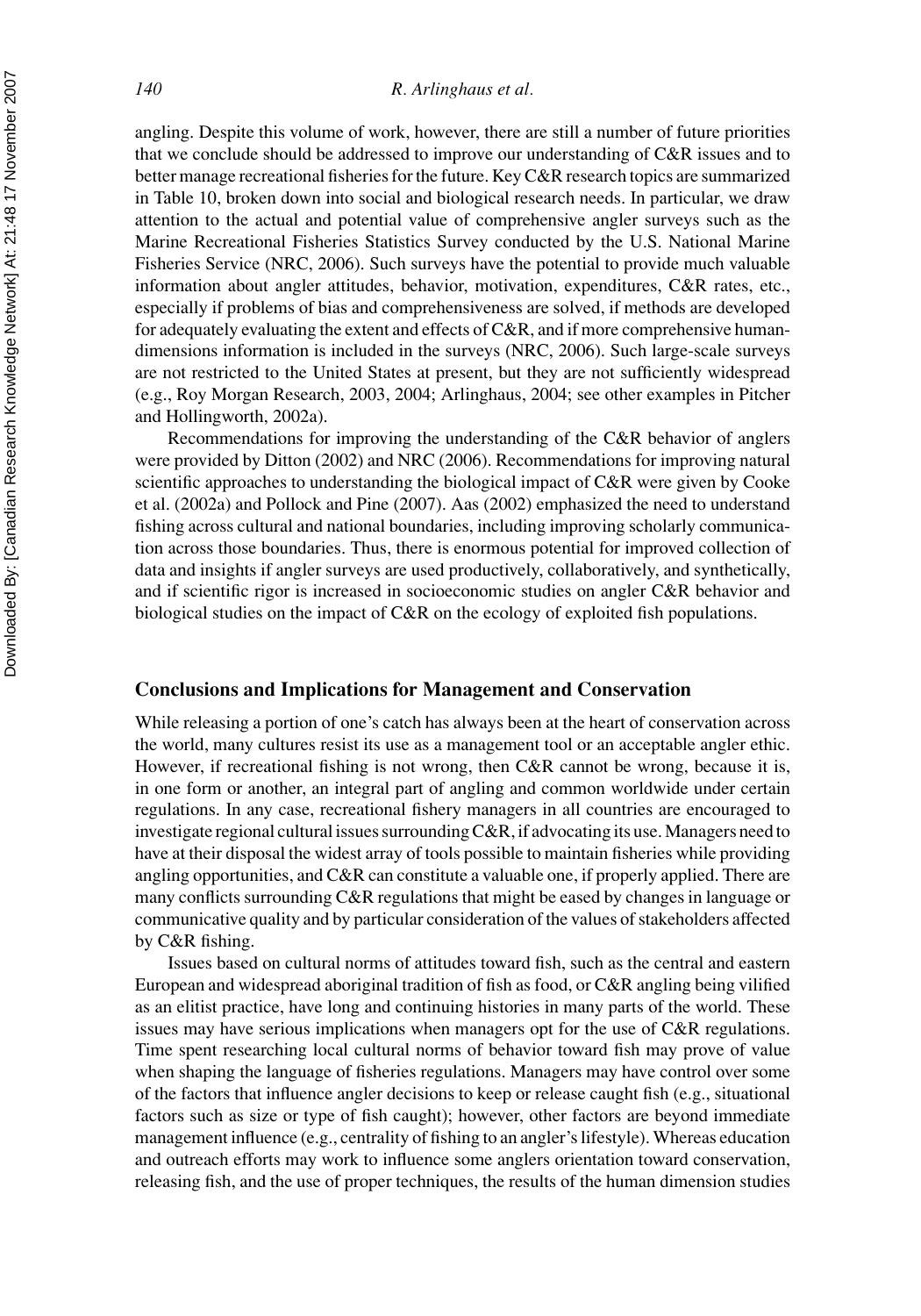| Research category | Catch-and-Release<br>research need                                                         | Rationale and key points                                                                                                                                                                                                                                                                                                                                                                                                                                                                                                                                                                                                                                                                                                                                                                                                                                                                                                                                                                                                                                                                     |
|-------------------|--------------------------------------------------------------------------------------------|----------------------------------------------------------------------------------------------------------------------------------------------------------------------------------------------------------------------------------------------------------------------------------------------------------------------------------------------------------------------------------------------------------------------------------------------------------------------------------------------------------------------------------------------------------------------------------------------------------------------------------------------------------------------------------------------------------------------------------------------------------------------------------------------------------------------------------------------------------------------------------------------------------------------------------------------------------------------------------------------------------------------------------------------------------------------------------------------|
| Social            | Understand the attitudes,<br>beliefs, norms, and<br>motivations underlying<br>C&R behavior | In particular, research is needed to<br>understand the extent to which<br>conservation concerns influence C&R<br>behavior and how this influence varies<br>according to species (or population,<br>stock, etc.) targeted. Studies should<br>initially focus on understanding the<br>relationships among beliefs about<br>possible conservation-oriented<br>outcomes of practicing C&R, attitudes<br>toward fisheries conservation, and<br>C&R behavior. More work is also<br>needed to understand how various<br>fishing motives influence C&R<br>behavior.                                                                                                                                                                                                                                                                                                                                                                                                                                                                                                                                  |
| Social            | Understand the processes<br>whereby anglers come to<br>adopt C&R behavior                  | Future studies should aim to understand<br>the process whereby anglers come to<br>adopt C&R behavior. An important<br>question is: Do anglers who adopt<br>C&R follow a developmental process<br>whereby they become increasingly<br>dedicated to the C&R philosophy?<br>And, if so, does this process parallel a<br>process of development in fishing in<br>general (Bryan, 1977; Ditton et al.,<br>1992)? An important aspect of this<br>line of research will be understanding<br>the socialization process through<br>which anglers learn the attitudes,<br>norms, and skills appropriate and<br>necessary for participation in C&R<br>fishing (Kelly, 1977), and<br>understanding how this socialization<br>process influences which anglers<br>adopt the C&R behavior and why they<br>do so. Understanding how and why<br>C&R becomes the norm within certain<br>segments of the angler population will<br>be important for outreach and<br>education efforts aimed at increasing<br>the acceptance of the C&R philosophy<br>within the angler population.<br>(Continued on next page) |

**Table 10** Summary of key catch-and-release (C&R) angling research needs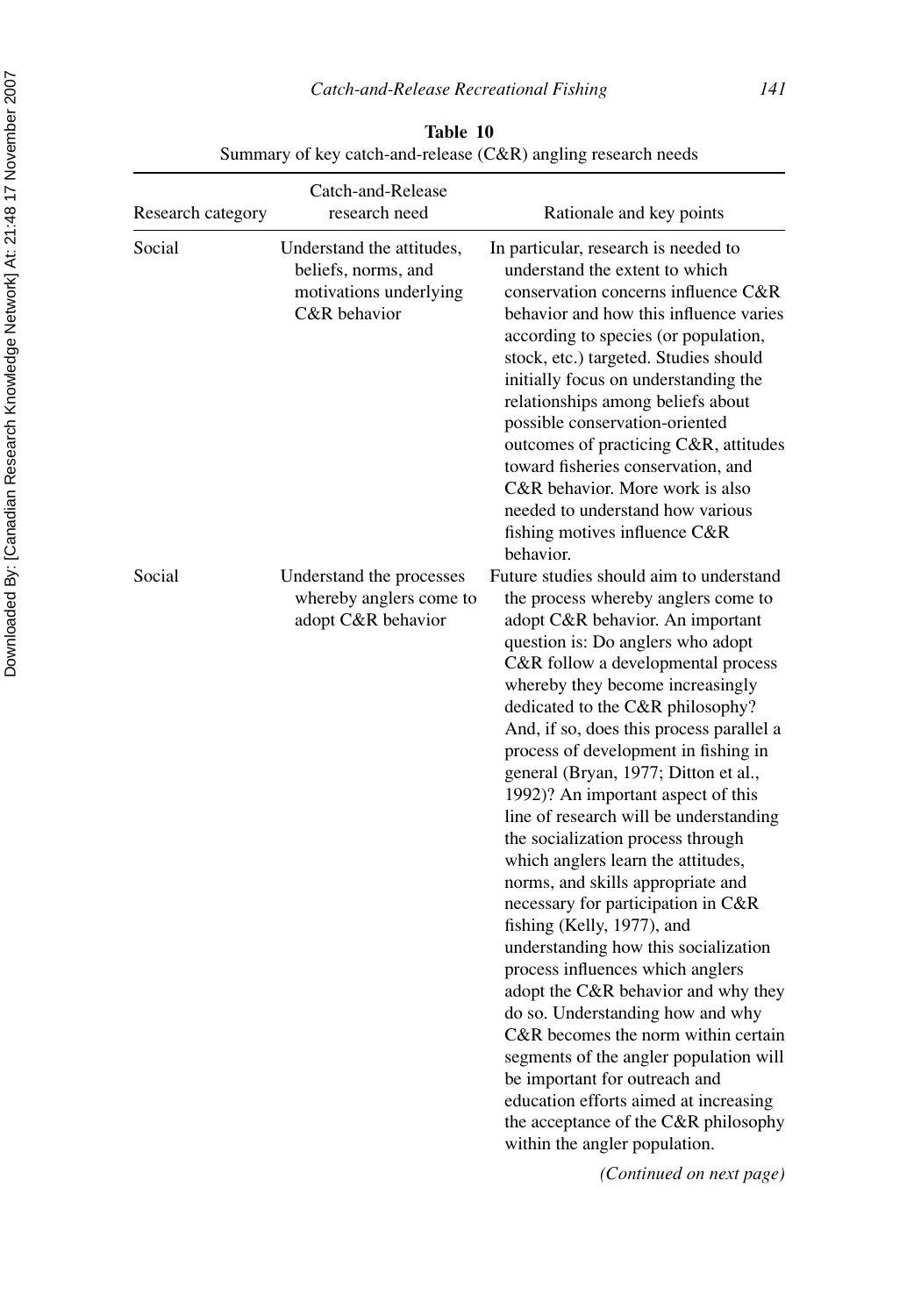| Table 10                                                                           |
|------------------------------------------------------------------------------------|
| Summary of key catch-and-release (C&R) angling research needs ( <i>Continued</i> ) |

| Research category | Catch-and-Release<br>research need                                      | Rationale and key points                                                                                                                                                                                                                                                                                                                                                                                                                                                                                                                                                                                                                                                                                                                                                                                                                                                                                                                                                                                                                                                                                                                                                                                                                                                               |
|-------------------|-------------------------------------------------------------------------|----------------------------------------------------------------------------------------------------------------------------------------------------------------------------------------------------------------------------------------------------------------------------------------------------------------------------------------------------------------------------------------------------------------------------------------------------------------------------------------------------------------------------------------------------------------------------------------------------------------------------------------------------------------------------------------------------------------------------------------------------------------------------------------------------------------------------------------------------------------------------------------------------------------------------------------------------------------------------------------------------------------------------------------------------------------------------------------------------------------------------------------------------------------------------------------------------------------------------------------------------------------------------------------|
| Social            | Compare predictors of<br>C&R across different<br>angler sub-populations | Results of previous studies suggest that<br>much of the future research on C&R<br>behavior should be conducted and<br>replicated primarily at the angler<br>sub-population level (i.e., angler<br>populations segmented by species<br>targeted and/or location). Important<br>questions include: Do the predictors of<br>C&R behavior vary across angler<br>sub-populations? Likewise, does an<br>angler's C&R behavior vary according<br>to the choices made about what species<br>to target and where to fish (i.e., within<br>which sub-population an individual's<br>fishing activity takes place)? Do factors<br>such as norms of conservation, norms<br>of C&R behavior, and anglers'<br>perceptions of fishery health vary<br>across angler subpopulations and, if so,<br>how does this influence C&R behavior?<br>And finally, how and why has C&R<br>become so firmly established in some<br>fisheries compared to others? Research<br>with angler populations outside North<br>America, particularly from areas where<br>the norms and attitudes surrounding<br>C&R fishing differ from those in North<br>America (e.g., Europe; Aas et al.,<br>2002), will be critical for gaining better<br>answers to these questions. Much of the<br>human dimensions research on C&R of |
| Social            | Understand public<br>attitudes and beliefs<br>regarding C&R             | anglers to date has focused on the USA.<br>Studies are needed to examine how<br>society views C&R and particular<br>forms of C&R in order to gather basic<br>data that support current animal<br>welfare-related conflicts in some<br>jurisdictions. Moreover, studies need to<br>be conduced that investigate how<br>anglers view C&R and about their<br>willingness to adopt practices that<br>increase survival of the fish.                                                                                                                                                                                                                                                                                                                                                                                                                                                                                                                                                                                                                                                                                                                                                                                                                                                        |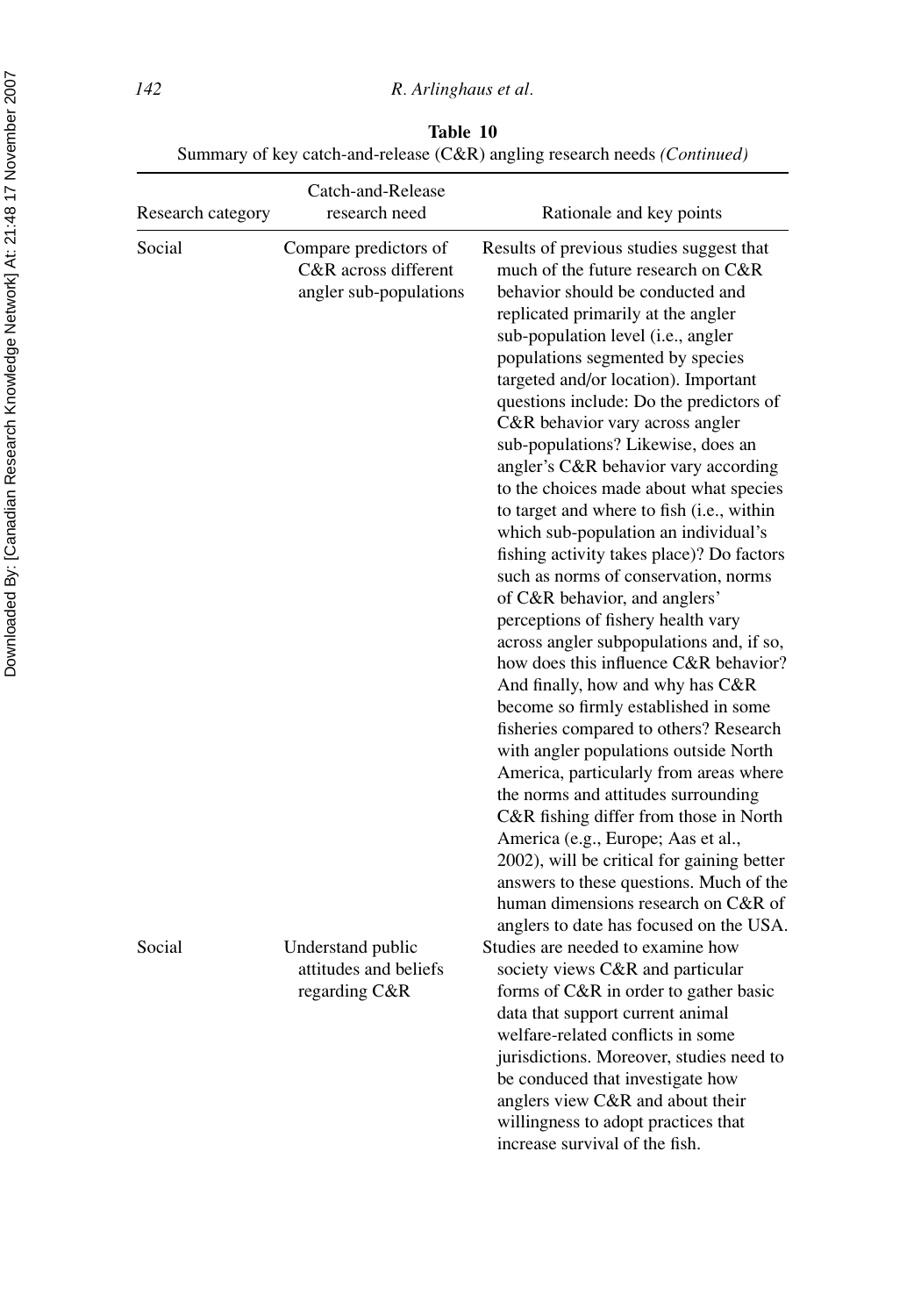| Research category | research need                                                                                     | Rationale and key points                                                                                                                                                                                                                                                                                                                                                                                                                                                                                                                                                                                                                                                                                                                                                                                                                                 |
|-------------------|---------------------------------------------------------------------------------------------------|----------------------------------------------------------------------------------------------------------------------------------------------------------------------------------------------------------------------------------------------------------------------------------------------------------------------------------------------------------------------------------------------------------------------------------------------------------------------------------------------------------------------------------------------------------------------------------------------------------------------------------------------------------------------------------------------------------------------------------------------------------------------------------------------------------------------------------------------------------|
| Social            | Understand the role of<br>C&R in facilitation of<br>aquatic stewardship<br>and respect for nature | Evans $(2005)$ proposed that C&R is a<br>visible sign of an enrooted respect for<br>nature, here the individual fish. Research,<br>both theoretical and empirical, that<br>examines this proposition is needed to<br>understand the social implication of the<br>(voluntary) C&R ethic of anglers. There<br>has been some discussion in Maine (ASF,<br>2006), as elsewhere, about the<br>advisability of allowing careful C&R<br>even for endangered species to preserve<br>an angling constituency for them. In<br>other words, if nobody is allowed to fish<br>for Atlantic salmon at all, then who will<br>care enough to try to protect them and<br>their habitats? We are not aware of<br>documentation of the benefits and<br>adverse effects of allowing such fishing;<br>the discussion is an important one and is<br>likely to develop further. |
| Social            | Understand C&R as a<br>source of conflicts<br>between stakeholders                                | Conflicts surrounding C&R are increasing<br>world-wide. Research is needed that<br>examines which underlying reasons<br>explain such conflicts. Until now, only<br>qualitative models exists (e.g.,<br>Arlinghaus, 2007).                                                                                                                                                                                                                                                                                                                                                                                                                                                                                                                                                                                                                                |
| Social            | Understand the<br>economic benefits<br>and consequences of<br>C&R                                 | Information is needed on how much<br>anglers value C&R angling, how they<br>respond to C&R angling opportunities,<br>and how much of their time and money<br>they spend on C&R, opposed to other<br>forms of recreational fishing. This<br>research can be accomplished by focused<br>studies on limited areas or species that<br>are characterized by C&R angling<br>exclusively or almost exclusively. In<br>addition, broader, comprehensive surveys<br>are needed to develop information on<br>trends and aggregate data on<br>expenditures. Because the charter and<br>guiding industries are of crucial<br>importance to understanding angler<br>behavior, they need to be included in the<br>studies as well (Policansky, 2002).                                                                                                                  |

**Table 10** Summary of key catch-and-release (C&R) angling research needs *(Continued)*

Catch-and-Release

*(Continued on next page)*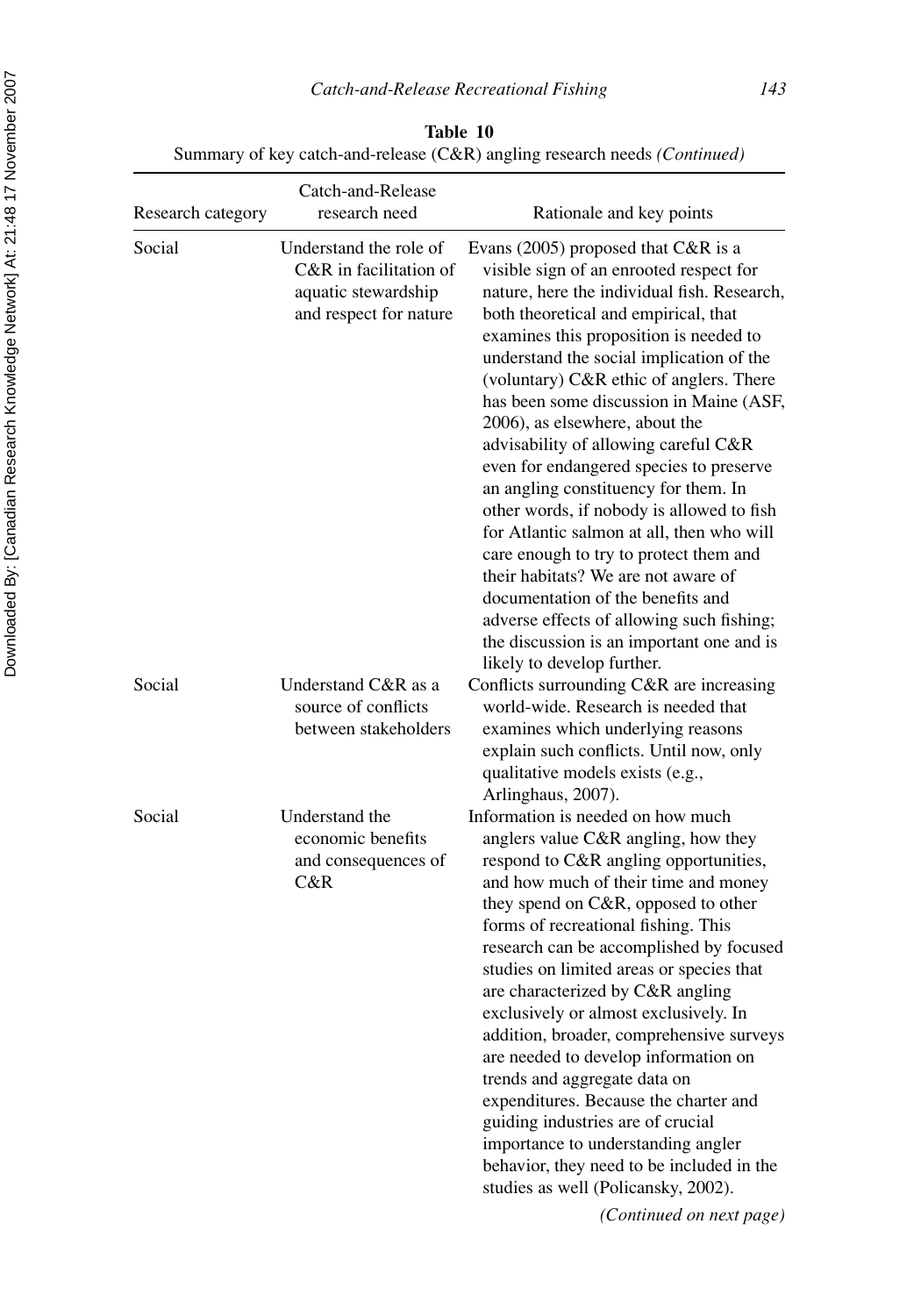| Table 10                                                                           |
|------------------------------------------------------------------------------------|
| Summary of key catch-and-release (C&R) angling research needs ( <i>Continued</i> ) |

| Research category | Catch-and-Release<br>research need                                                                                                                                                      | Rationale and key points                                                                                                                                                                                                                                                                                                                                                                                                                                                                                                                                                                                                                                                                                                                                                                      |
|-------------------|-----------------------------------------------------------------------------------------------------------------------------------------------------------------------------------------|-----------------------------------------------------------------------------------------------------------------------------------------------------------------------------------------------------------------------------------------------------------------------------------------------------------------------------------------------------------------------------------------------------------------------------------------------------------------------------------------------------------------------------------------------------------------------------------------------------------------------------------------------------------------------------------------------------------------------------------------------------------------------------------------------|
| Biological        | Expand inter- and<br>intra-specific<br>assessments of<br>catch-and-release                                                                                                              | Existing studies have focused on several<br>high profile species (Cooke and Suski,<br>2005). There is a need to expand to<br>include research on alternative species.<br>In addition, there can be substantial<br>intra-specific variation (e.g., sex,<br>life-stage, size, etc.) that needs to be<br>considered in catch-and-release studies.<br>These data could be used to develop<br>conceptual models of the impacts of<br>catch-and-release within and among<br>species. For all the above social<br>research questions, well-designed and<br>comprehensive surveys have great<br>potential for being useful; because of<br>the scope of the research, such surveys<br>typically will need to be conducted by<br>or with the support of national<br>governments or on a national scale. |
| Biological        | Conduct controlled<br>experiments to<br>document the<br>disturbance and<br>recovery trends of<br>blood and muscle<br>biochemistry,<br>hormones, and the<br>cardio-respiratory<br>system | Controlled laboratory assessments can be<br>used to manipulate factors, such as the<br>duration of air exposure, degree of<br>exhaustion, and water temperature, to<br>determine how these factors may<br>contribute to sublethal disturbances or<br>mortality and how they alter recovery<br>duration.                                                                                                                                                                                                                                                                                                                                                                                                                                                                                       |
| Biological        | Assess the sublethal<br>effects of<br>angling-related<br>behavior on growth and<br>other fitness-related<br>variables                                                                   | Growth and other fitness-related indices<br>can be affected by catch-and-release<br>angling either directly through reduced<br>food intake or indirectly through<br>sublethal acute or chronic stress (see<br>Cooke et al., 2002a). Much opportunity<br>exists for development of bioenergetics<br>models to assess the costs associated<br>with different angling practices. See<br>Cooke et al. (2002a) for comprehensive<br>list of possible fitness alterations, such<br>as reductions in gamete quality and                                                                                                                                                                                                                                                                              |

quantity.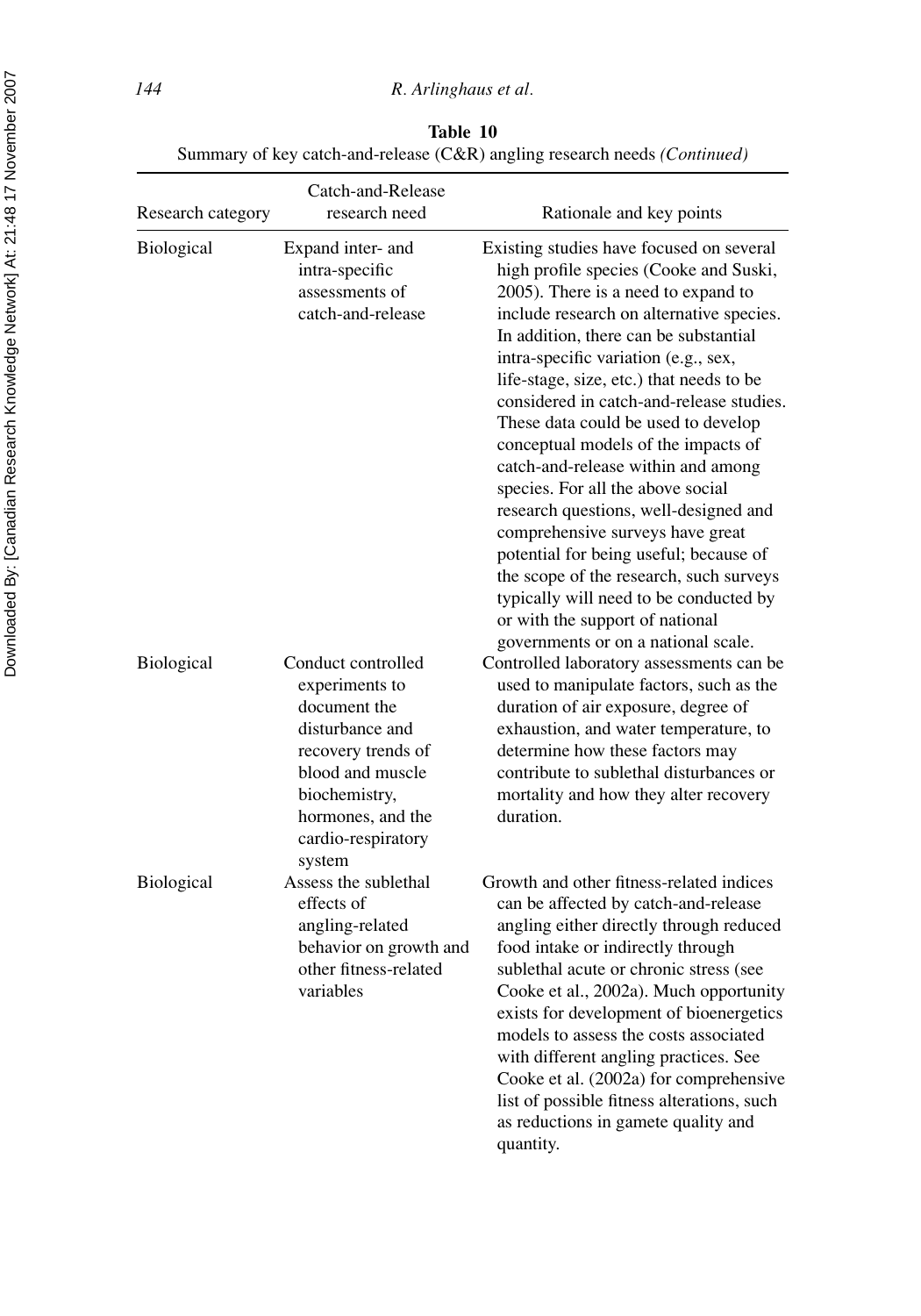| Research category | Catch-and-Release<br>research need                                                                                                             | Rationale and key points                                                                                                                                                                                                                                                                                                                                                                                                                                                                                                                                                                                                                |
|-------------------|------------------------------------------------------------------------------------------------------------------------------------------------|-----------------------------------------------------------------------------------------------------------------------------------------------------------------------------------------------------------------------------------------------------------------------------------------------------------------------------------------------------------------------------------------------------------------------------------------------------------------------------------------------------------------------------------------------------------------------------------------------------------------------------------------|
| Biological        | Evaluate animal welfare<br>aspects of<br>catch-and-release,<br>including the<br>development of<br>techniques to minimize<br>injury and stress  | A large body of research on animal<br>welfare has recently been developed for<br>aquaculture (Huntingford et al., 2006),<br>and there is a need for similar research<br>activities in the recreational fishing<br>industry. Essentially, the concepts<br>associated with considering welfare of<br>angled fish are identical to those<br>associated with ensuring that fish are<br>released in the best possible condition<br>(see Cooke and Sneddon, in press).                                                                                                                                                                        |
| Biological        | Evaluate the link<br>between physiological<br>stress and longer-term<br>behavior and survival                                                  | Catch-and-release angling results in a<br>suite of predictable and easily<br>quantifiable physiological disturbances<br>for fish. By relating the magnitude and<br>source of these disturbances with<br>angling-induced mortalities, managers<br>and scientists can begin to better<br>understand the reasons for mortality in<br>angled fish and ultimately use this<br>understanding to modify and improve<br>angling techniques to minimize<br>mortality.                                                                                                                                                                            |
| Biological        | Evaluating the<br>consequences of<br>deep-water capture<br>(decompression) on<br>fish as well as<br>techniques for<br>mitigating these effects | Capture of fish from deep water can lead<br>to catastrophic physiological changes<br>and, in some cases, mortality, yet little<br>is known about the longer-term<br>consequences of this activity. In<br>addition, the efficacy of manual air<br>bladder deflation ('fizzing') at<br>improving the survival of deeply-angled<br>fish needs to be investigated, as studies<br>on this topic to date have generated<br>disparate results. Additional research<br>can hopefully establish critical angling<br>depths for different species, as well as<br>effective mitigation techniques that can<br>be employed to maximize the survival |

**Table 10** Summary of key catch-and-release (C&R) angling research needs *(Continued)*

*(Continued on next page)*

of released fish.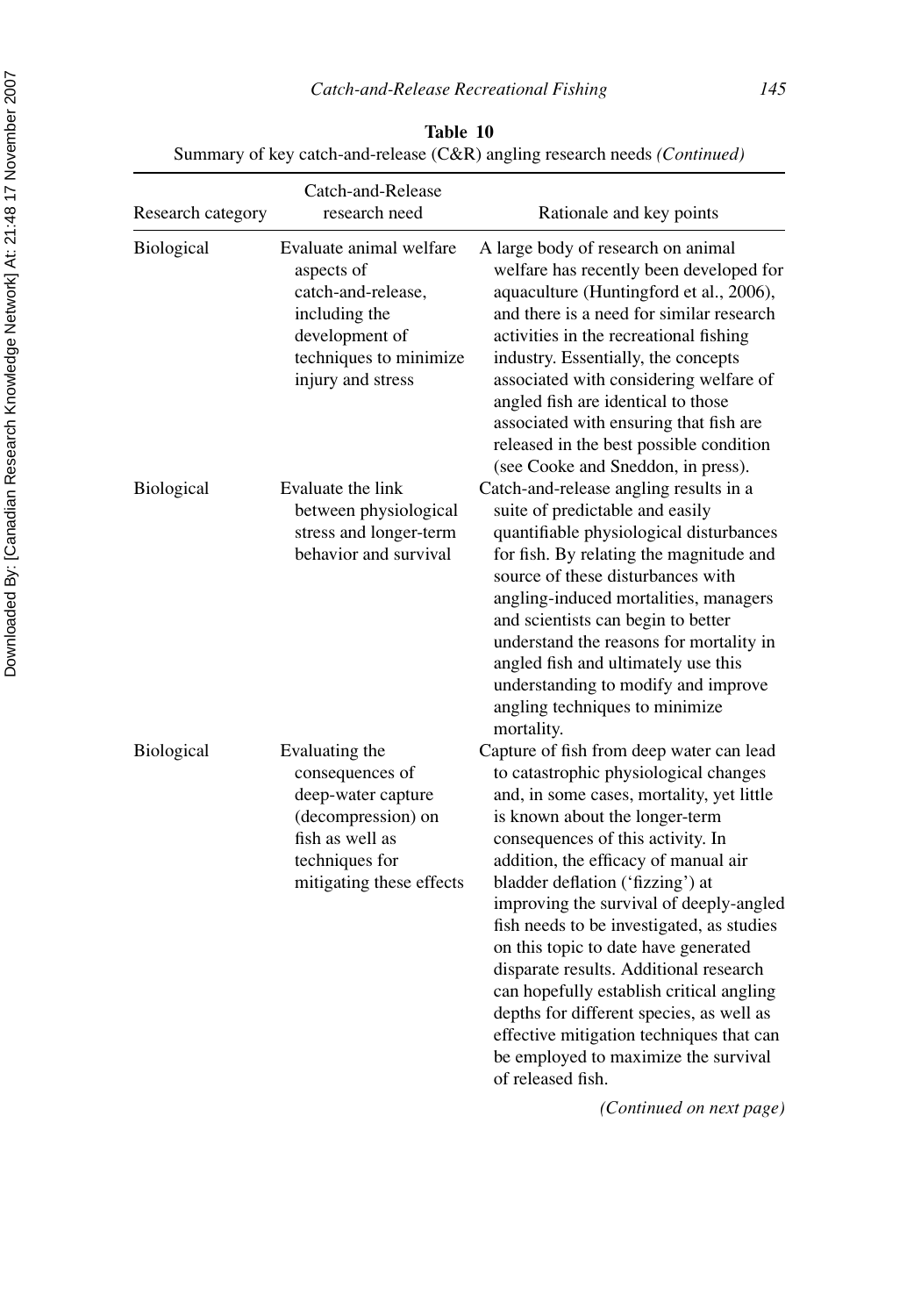| Table 10                                                                           |
|------------------------------------------------------------------------------------|
| Summary of key catch-and-release (C&R) angling research needs ( <i>Continued</i> ) |

| Research category | Catch-and-Release<br>research need                                                                                       | Rationale and key points                                                                                                                                                                                                                                                                                                                                                                                                                                                                                                                                                                                                                                                                                                                                                                                                                                                               |
|-------------------|--------------------------------------------------------------------------------------------------------------------------|----------------------------------------------------------------------------------------------------------------------------------------------------------------------------------------------------------------------------------------------------------------------------------------------------------------------------------------------------------------------------------------------------------------------------------------------------------------------------------------------------------------------------------------------------------------------------------------------------------------------------------------------------------------------------------------------------------------------------------------------------------------------------------------------------------------------------------------------------------------------------------------|
| Biological        | Evaluate the impacts of<br>hook retention on fish<br>health, survival, and<br>behavior                                   | Effort should be directed towards<br>determining the impacts of leaving<br>hooks in the tissue of released fish when<br>the hook is set deep in the esophagus.<br>Also, there is a need to monitor<br>post-release behavior in fish where<br>hooks or lures are left inside the fish, as<br>happens when the line breaks. When<br>fish are hooked deeply, anglers often<br>expend a great deal of effort attempting<br>to remove the hook, and such efforts can<br>result in prolonged air exposure and/or<br>significant tissue damage for fish that<br>will ultimately be released. Currently,<br>the tradeoffs between such air exposure<br>and/or tissue damage compared to<br>leaving deeply imbedded hooks in fish<br>are not known. Understanding the<br>nature of this trade-off can have<br>implications for the way that deeply<br>hooked fish are handled prior to release. |
| Biological        | Evaluating the effects of<br>catch-and-release<br>angling across<br>biological levels,<br>particularly the<br>population | Little is known about the effects of<br>catch-and-release angling at the level of<br>the population, community, or<br>ecosystem. Such information is<br>essential for development of<br>management tools and strategies. There<br>clearly is need for more research on<br>these topics, which will require<br>creativity and likely an interdisciplinary<br>approach (e.g., bringing together<br>behavior, physiology, and<br>endocrinology in field and lab settings).<br>Moreover, catch-and-release study<br>results, e.g., mortality, need to be<br>integrated into standard stock<br>assessment models to foresee the<br>population effects of catch-and-release<br>in a "model experiment" (e.g., Millard<br>et al., 2003).                                                                                                                                                      |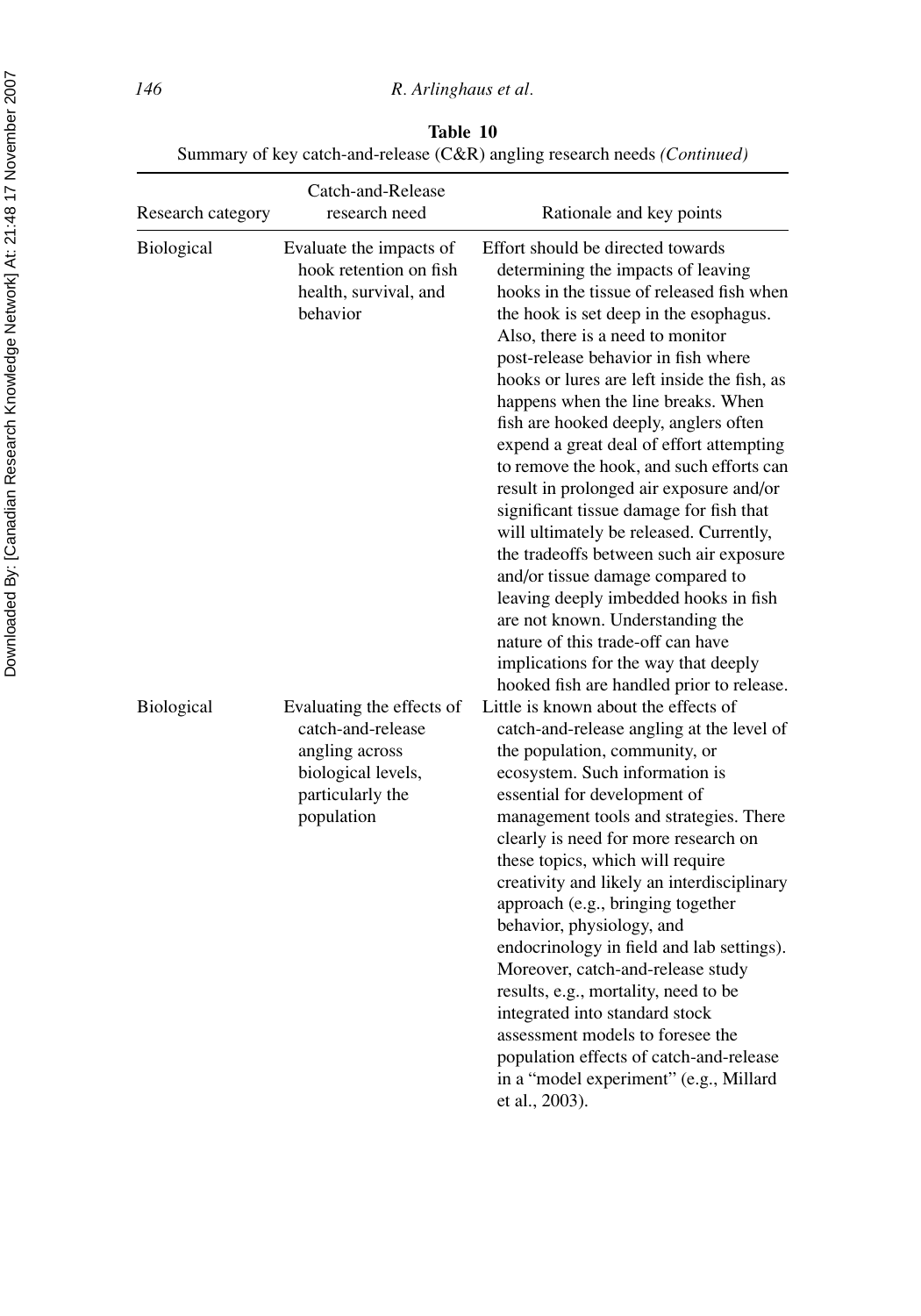| Research category | Catch-and-Release<br>research need                                                                                                                                                                                          | Rationale and key points                                                                                                                                                                                                                                                                                                                                                                                                                                                                                          |
|-------------------|-----------------------------------------------------------------------------------------------------------------------------------------------------------------------------------------------------------------------------|-------------------------------------------------------------------------------------------------------------------------------------------------------------------------------------------------------------------------------------------------------------------------------------------------------------------------------------------------------------------------------------------------------------------------------------------------------------------------------------------------------------------|
| Biological        | Evaluating the interactive<br>effects of multiple<br>stressors                                                                                                                                                              | To date, most stressors and injuries have<br>been considered independently. For<br>example, a study of air exposure<br>typically would not assess the potential<br>interactive effects of water temperature,<br>fish size, or fish sex. Future research<br>must reflect the growing recognition<br>that stressors are additive and might be<br>size, age, or temperature dependent.                                                                                                                               |
| Biological        | Increasing the rigor of<br>catch-and-release<br>studies through better<br>experimental design<br>and use of controls                                                                                                        | Much of the existing research on<br>catch-and-release (particularly hooking<br>mortality) fails to utilize controls. This<br>requires capturing fish using<br>non-angling techniques (e.g.,<br>electrofishing, seining, etc.). Another<br>common problem is pseudoreplication,<br>where different treatments are held in<br>non-replicated tanks. There is also a<br>need to move beyond conducting<br>hooking mortality studies in<br>cages/pens/tanks to include telemetric<br>or tagging studies in the field. |
| Biological        | Linking quantitative<br>description of angling<br>fisheries (e.g., catch<br>rates, total number of<br>fish hooked and<br>handled per year, way<br>of handling in realistic<br>settings) and<br>catch-and-release<br>studies | In many cases, a wealth of information is<br>available about the impact of<br>catch-and-release on individual fish.<br>However, there are limited studies that<br>linked classical fisheries biological<br>studies and description of angling<br>fisheries with catch-and-release studies.                                                                                                                                                                                                                        |

**Table 10** Summary of key catch-and-release (C&R) angling research needs *(Continued)*

reviewed in this paper suggest that fisheries managers must have realistic expectations as to the role C&R will likely play in fisheries conservation. Although some anglers may become highly dedicated to the C&R philosophy, available evidence suggests that a substantial number of anglers will practice C&R only in some situations or not at all. Although C&R is, and will continue to be, an important fisheries management tool, managers should be careful to avoid alienating large segments of the angling public with C&R regulations and avoid the appearance of valuing one type of resource use (i.e., C&R) over others. To meet the needs of their diverse clientele, management agencies and C&R anglers will need to continue to recognize that keeping fish is a valid use of fisheries resources in many cases.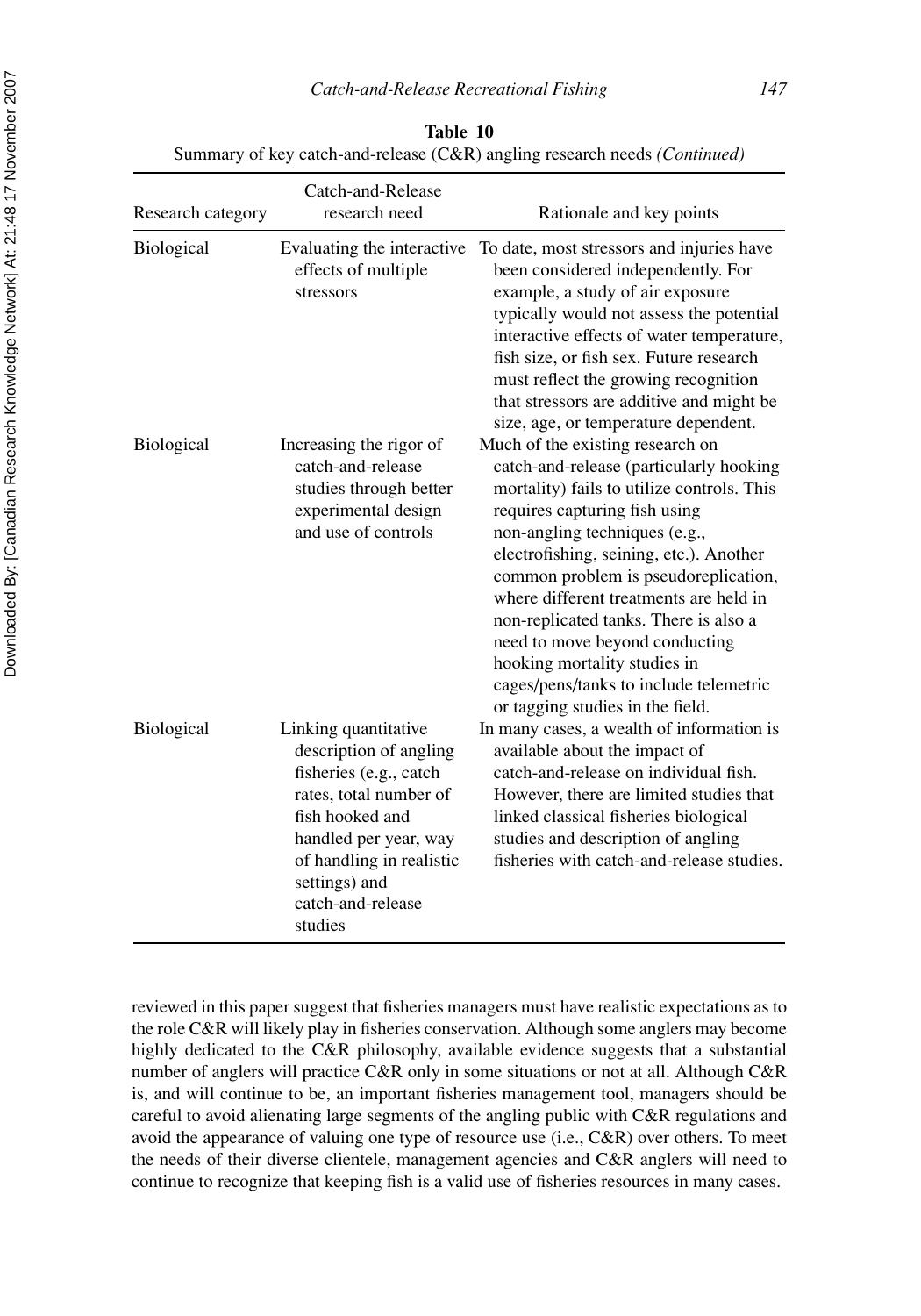## *148 R. Arlinghaus et al.*

Conflicts among anglers, conservationists, and fisheries managers might occur because anglers might want to continue C&R fishing on species that are endangered or in no-take protected areas. We have reviewed in this paper abundant documentation that hooking mortality is not zero, even though it can be less than 1% in some cases. For example, fishing for officially listed endangered species under Section 9 of the U.S. Endangered Species Act is prohibited. The act prohibits the take of a listed endangered species. Take is broadly defined and includes any activity that increases the mortality rate of that species, even by a small amount; it also includes harassment. Thus, at least in some cases, it is not possible to fish legally for an endangered species. As an example, in Maine, all fishing, including C&R, for Atlantic salmon, which are federally listed as endangered in some, but not all, streams there, was prohibited from 2000 until September 2006, when a limited C&R fishery was allowed in the Penobscot River. But even that prohibition might not be sufficient. In its 2004 report, the National Research Council (NRC, 2004) discussed the risks of fishing for (introduced) brown trout in salmon rivers, because brown trout are often confused with Atlantic salmon. It was pointed out that "[a]ny fishing that might take a wild Atlantic salmon constitutes an additional risk to the species." However, it was also recommended to reconsider regulations (size limits) for brown trout such that the established size limits for that species are large enough to protect salmon smolts and small enough to protect adult returning salmon; in other words, it should be illegal to kill trout as small or smaller than Atlantic salmon smolts or as large as adult Atlantic salmon. Thus, in considering C&R for endangered species, it is necessary to consider the effects of C&R (as well as fishing that takes some fish) on other species that occur in the same waters as the endangered species. As noted above, Maine implemented a limited C&R season for Atlantic salmon in the Penobscot River, where the fish are not listed as endangered; the Alantic Salmon Federation (ASF) issued a press release supporting the action because "it will rekindle the conservation spirit, and support local salmon clubs and other affiliates of ASF's Maine Council in their work towards clean, free-flowing rivers and healthy fish populations" (ASF, 2006).

There is also a question whether C&R is compatible with no-take reserves (Bartholomew and Bohnsack, 2005). Since there is some mortality associated with C&R, then it is incompatible with a strict no-take area (see discussion of endangered species above). But certainly, C&R might be a valid activity in many otherwise protected areas, and, certainly, C&R can be compatible with the generic conservation goals of no-take zones, if carefully monitored and implemented by anglers (Cooke et al., 2006). It would not be compatible with a non-consumptive reason for establishing a no-take zone, i.e., an area where ecosystems can function and develop as free as possible of human influence, or as a place where biota are protected from the effects of all human activities, which happens to include recreational fishing.

As this review has shown, there is a great need to better understand C&R behavior of anglers; the biological downsides of C&R, particularly at the level of populations and for the fitness of the individual fish; and the social norms that govern how different societies and cultures view and approach C&R. However, from the angler's point of view, there already is enough information available to improve  $C\&R$ ; for example, if undersized, immature fish are to be returned. Cooke and Suski (2005) presented a suite of generalized guidelines for C&R that should extend across species. They were: 1) minimize angling duration, 2) minimize air exposure, 3) avoid angling during extremes in water temperature, 4) use barbless hooks and artificial lures/flies, and 5) refrain from angling fish during the reproductive period. If such principles are properly applied, C&R can help protect fish populations. Our results from this synthesis support those general conclusions but can be extended further to include adding caution about angling in deep water, suggesting that circle hooks may be favorable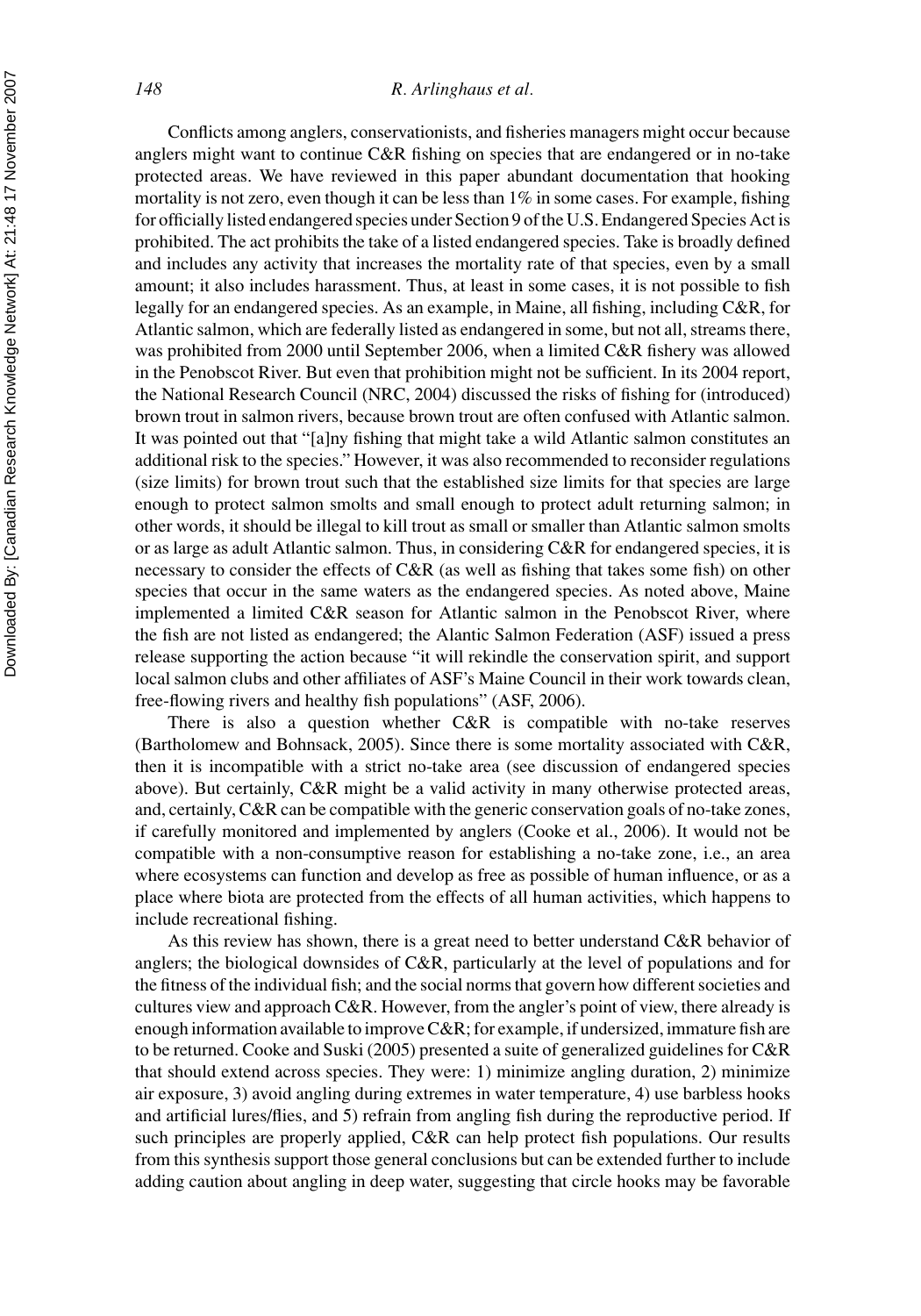over other hook styles, and that if fish are temporarily retained for any reason, water quality should be maintained. Although it is difficult to make definitive conclusions regarding the biological aspects of C&R, we conclude that we now have sufficient information to provide intelligent and scientifically justified guidelines for C&R. In due course, we expect that these will be refined and expanded. We also support the development of species-specific, regionally specific, or fisheries-specific guidelines that incorporate more detail.

However, in some jurisdictions and cultures, even the best science that improves survival of released fish and minimizes stress and injuries during capture may not be accepted because C&R is considered an unethical fishing practice that has to be avoided (such as in some areas in Germany). Such perspectives are likely to increase world-wide in the wake of an urbanized society that is increasingly separated from nature and thus susceptible to opinions and worldviews that do not accept consumptive interactions between humans and fish (e.g., animal liberation or animal rights concepts). It is unlikely that such streams would be successful in banning subsistence-like recreational fishing. However, as was shown in this article, these perspectives do not tolerate  $C&R$  angling, particularly for table-sized fish that can be harvested. Restraining the possibility to release fish, however, would reduce the options fisheries managers have to conserve and protect exploited fish populations and preserve quality fishing experiences. It is their role to pay attention to the whole socialecological environment, including cultural and institutional transformations that determine if and when C&R can be an acceptable and efficient fisheries management tool.

This review has shown that there is not only hooking mortality involved when issues of C&R need to be discussed and implemented into management and conservation. It is our hope that the present work has highlighted the array of cultural, institutional, psychological and biological factors, and dimensions involved in such a "simple" issue such as C&R. If managers and other stakeholders integrate some of the aspects discussed in the present work, progress towards successful treatment of C&R might be enhanced.

## **Acknowledgments**

S.J. Cooke was supported by the Canadian Foundation for Innovation, Carleton University, The University of British Columbia, the Izaak Walton Killam Foundation, the Charles A. and Anne Morrow Lindbergh Foundation, and the Natural Sciences and Engineering Research Council (NSERC). C. Suski was supported by Queen's University, the Ontario Ministry of Natural Resources, and NSERC.

## **References**

- Aalbers, S. A., G. M. Stutzer, and M. A. Drawbridge. The effects of catch-and-release angling on the growth and survival of juvenile white seabass captured on offset circle and J-type hooks. *N. Am. J. Fish. Manage.,* **24**: 793–800 (2004).
- Aas, Ø. The next chapter: multicultural and cross-disciplinary progress in evaluating recreational fisheries, pp. 252–263. **In**: *Recreational Fisheries: Ecological, Economic and Social Evaluation* (Pitcher, T. J. and C. E. Hollingworth, Eds.). Oxford: Blackwell Science (2002).
- Aas, Ø., and B. P. Kaltenborn. Consumptive orientation of anglers in Engerdal, Norway. *Environ. Manage.*, **19**: 751–761 (1995).
- Aas, Ø., C. E. Thailing, and R. B. Ditton. Controversy over catch-and-release recreational fishing in Europe. pp. 95–106. **In**: *Recreational Fisheries: Ecological, Economic and Social Evaluation*, (Pitcher, T. J., and C. E. Hollingworth, Eds.). Oxford: Blackwell Science (2002).
- Ajzen, I., and M. Fishbein. *Understanding attitudes and predicting social behavior*. Englewood Cliffs, NJ: Prentice-Hall (1980).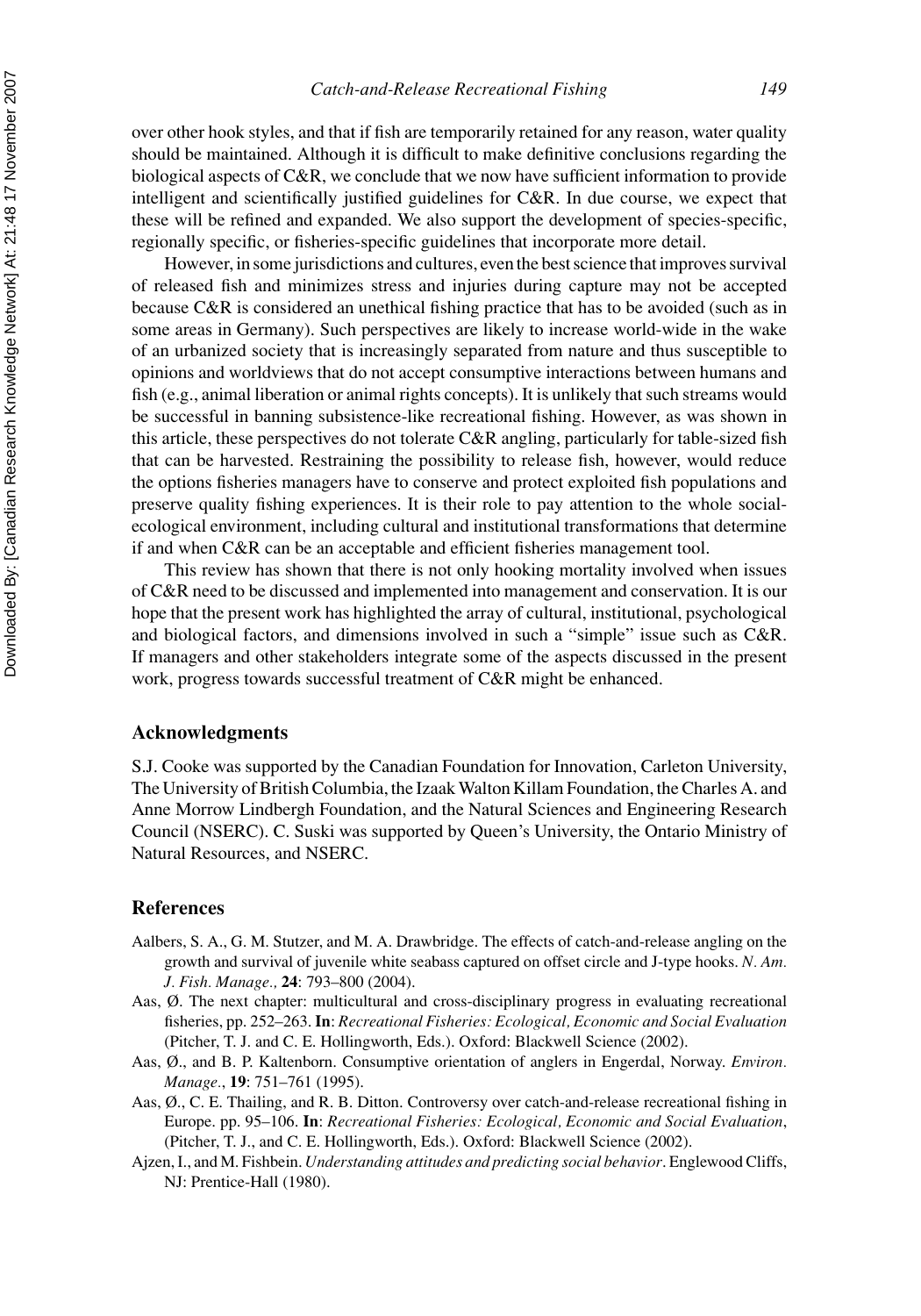- Albin, D., and K. Karpov. Mortality of lingcod, *Ophiodon elongatus*, related to capture by hook and line. *Mar. Fish. Rev.*, **60**: 29–34 (1998).
- Allen, M. S., and L. E. Miranda. A qualitative evaluation of specialization among crappie anglers. *Am. Fish. Soc. Symp.*, **16**: 145–151 (1996).
- Allen, M. S., M. W. Rogers, R. A. Myers, and W. M. Bivin. Simulated impacts of tournamentassociated mortality on largemouth bass fisheries. *N. Am. J. Fish. Manage.*, **24**: 1252–1261 (2004).
- Alm, G. Connection between maturity, size and age in fishes. Report from the Freshwater Research Institute Drottningholm. **40**: 5–145 (1959).
- Almodóvar, A., and G. G. Nicola. Angling impact on conservation of Spanish stream-dwelling brown trout *Salmo trutta*. *Fish. Manage. Ecol.*, **11**: 173–182 (2004).
- Anderson, D. P. Immunological indicators: effects of environmental stress on immune protection and disease outbreaks. *Am. Fish. Soc. Symp.*, **8**: 38–50 (1990).
- Anderson, R. M., and R. B. Nehring. Effects of catch-and-release on a wild trout population in Colorado and its acceptance by anglers. *N. Am. J. Fish. Manage.*, **4**: 257–265 (1984).
- Anderson, W. G., R. Booth, T. A. Beddow, R. S. McKinley, B. Finstad, F. Økland, and D. Scruton. Remote monitoring of heart rate as a measure of recovery in angled Atlantic salmon, *Salmo salar* (L.). *Hydrobiologia,* **371/372**: 233–240 (1998).
- Aquinas, T. St. Question XCVI of the Mastership Belonging to Man in the State of Innocence. pp. 17–20.**In**: *Animals and Christianity*, (Linzey, A., and Regan, T., Eds.). New York: The Crossroad Publishing Company (1990).
- Arlinghaus, R. Recreational fisheries in Germany a social and economic analysis. *Berichte des IGB,* **18**: 1–160 (2004).
- Arlinghaus, R. A conceptual framework to identify and understand conflicts in recreational fisheries systems, with implications for sustainable management. *Aquat. Res. Cult. Develop.*, **1**: 145–174 (2005).
- Arlinghaus, R. Catch and release in marine recreational fisheries. *Hum. Dim. Wildl.*, **10**: 78–81 (2005).
- Arlinghaus, R. On the apparently striking disconnect between motivation and satisfaction in recreational fishing: the case of catch orientation of German anglers. *N. Am. J. Fish. Manage.*, **26**: 592–605 (2006).
- Arlinghaus, R. Voluntary catch-and-release can generate conflict within the recreational angling community: a qualitative case study of specialised carp (*Cyprinus carpio* L.) angling in Germany. *Fish. Manage. Ecol.*, **14**: 191–171 (2007).
- Arlinghaus, R., and S. J. Cooke. Global impact of recreational fisheries. *Science,* **307**: 1561–1562 (2005).
- Arlinghaus, R., S. J. Cooke, A. Schwab, and I. G. Cowx. Fish welfare: a challenge to the feelings-based approach, with implications for recreational fishing. *Fish and Fisheries*, **8**: 57–71 (2007).
- Arlinghaus, R., and J. Hallermann. Effects of air exposure on mortality and growth of undersized pike-perch, *Sander lucioperca* (Linneaus), at low water temperature with implications for catchand-release fishing. *Fish. Manage. Ecol.*, **14**: 155–160 (2007).
- Arlinghaus, R., and T. Mehner. Socio-economic characterisation of specialised common carp (*Cyprinus carpio* L.) anglers in Germany, and implications for inland fisheries management and eutrophication control. *Fish. Res.*, **61**: 19–33 (2003).
- Arlinghaus, R., and T. Mehner. A management-orientated comparative analysis of urban and rural anglers living in a metropolis (Berlin, Germany). *Env. Manage.*, **33**: 331–344 (2004).
- Arlinghaus, R., and T. Mehner. Determinants of management preferences of recreational anglers in Germany: habitat management versus fish stocking. *Limnologica,* **35**: 2–17 (2005).
- Arlinghaus, R., T. Mehner, and I. G. Cowx. Reconciling traditional inland fisheries management and sustainability in industrialized countries, with emphasis on Europe. *Fish Fish.*, **3**: 261–316  $(2002)$ .
- ASF (Atlantic Salmon Federation). Press release: Catch and Release Fishery on the Penobscot Renews Conservation Spirit. Atlantic Salmon Federation, St. Andrews, New Brunswick, Canada (2006).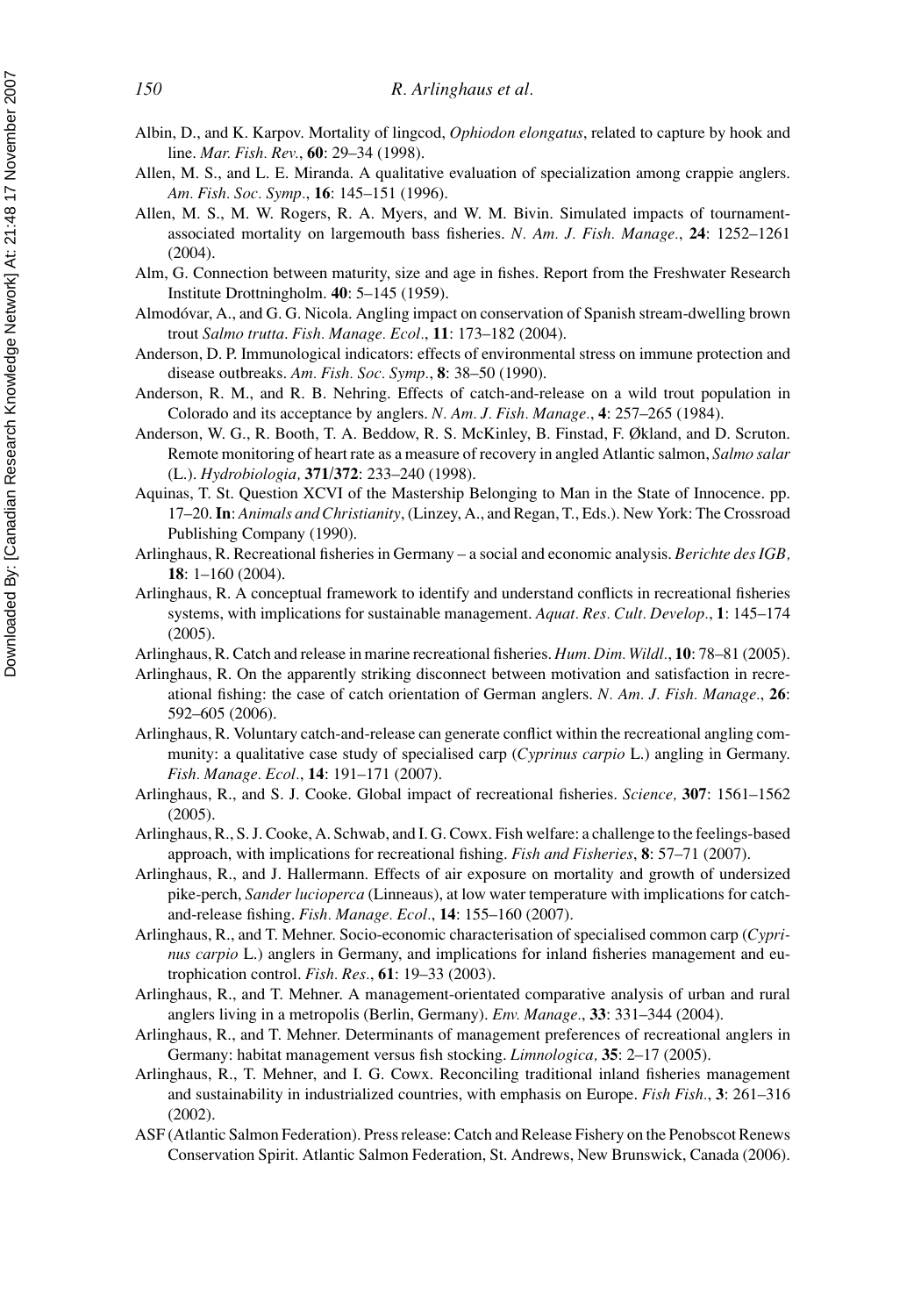Available online at http://www.asf.ca/communications/2006/09/penob release.html. Accessed October 31, 2006.

- Attrill, M. J. Community-level indicators of stress in aquatic ecosystems. pp. 473–506. **In**: *Biological Indicators of Aquatic Ecosystem Stress*, (Adams, S. M., Ed.). Bethesda, MD: American Fisheries Society (2002).
- Avella, M., C. B. Schreck, and P. Prunet. Plasma prolactin and cortisol concentration of stressed coho salmon, *Oncorhynchus kisutch*, in fresh water or salt water. *Gen. Com. Endocr.*, **81**: 21–27 (1991).
- Ayvazian, S. G., B. S. Wise, and G. C. Young. Short-term hooking mortality of tailor (*Pomatomus saltatrix*) in Western Australia and the impact on yield per recruit. *Fish. Res.*, **58**: 241–248 (2002).
- Baccante, D. Assessing catch inequality in walleye angling fisheries. *N. Am. J. Fish. Manage.*, **15**: 661–665 (1995).
- Baden-Powell, H. *Baden-Powell, A Family Album.* New York: Alan Sutton (1986).
- Balon, E. K. Defending fishes against recreational fishing: an old problem to be solved in the new millennium. *Env. Biol. Fishes,* **57**: 1–8 (2000).
- Barnhart, R. A., and T. D. Roelofs (Eds.). *Catch-and-Release Fishing as a Management Tool. A National Sport Fishing Symposium*. Arcata, CA: California Cooperative Fishery Research Unit, Humboldt State University (1977).
- Barnhart, R. A., and T. D. Roelofs (Eds.). *Catch-and-Release Fishing: A Decade of Experience*. Arcata, CA: California Cooperative Fishery Research Unit, Humboldt State University (1987).
- Barthel, B. L., S. J. Cooke, C. D. Suski, and D. P. Philipp. Effects of recreational angling landing net mesh on injury and mortality of bluegill. *Fish. Res.*, **63**: 275–282 (2003).
- Bartholomew, A., and J. A. Bohnsack. A review of catch-and-release angling mortality with implications for no-take reserves. *Rev. Fish Biol. Fish.*, **15**: 129–154 (2005).
- Barton, B. A., J. D. Morgan, and M. M. Vijayan. Physiological condition-related indicators of environmental stress in fish. pp. 111–148. **In**: *Biological Indicators of Aquatic Ecosystem Stress*, (Adams, S. M., Ed.). Bethesda, MD: American Fisheries Society (2002).
- Bate, R. *Saving Our Streams: The Role of the Anglers' Conservation Association in Protecting English and Welsh Rivers*. London: The Institute of Economic Affairs and Profile Books (2001).
- Beckwith, G. H., and P. S. Rand. Large circle hooks and short leaders with fixed weights reduce incidence of deep hooking in angled adult red drum. *Fish. Res.*, **71**: 115–120 (2005).
- Beitinger, T. L., W. A. Bennett, and R. W. McCauley. Temperature tolerances of North American freshwater fishes exposed to dynamic changes in temperature. *Env. Biol. Fishes,* **58**: 237–275 (2000).
- Benecke, N. *Der Mensch und seine Haustiere: Die Geschichte einer jahrtausendealten Beziehung*. Stuttgart: Theiss Verlag (1994).
- Bentham, J. *The Principles of Morals and Legislation.* (First published 1781). New York: Prometheus Books (1988).
- Bettoli, P. W., and R. S. Osborne. Hooking mortality and behaviour of striped bass following catchand-release angling. *N. Am. J. Fish. Manage.*, **18**: 609–615 (1998).
- Beukema, J. J. Angling experiments with carp: decreased catchability through one trial learning. *Netherlands J. Zool.*, **20**: 81–92 (1970).
- Beyer, D. L., B. G. Dóust, and L. S. Smith. Decompression-induced bubble formation in salmonids: comparison to gas bubble disease. *Undersea Biomed. Res.*, **3**: 321–338 (1976).
- Birkeland, C., and P. K. Dayton. The importance in fishery management of leaving the big ones. *Trends. Ecol. Evol.*, **20**: 356–358 (2005).
- Blades, W. *Introduction to facsimile reprint of Berners, Dame Juliana (1486). The Boke of St. Albans.* London: Elliott Stock (1881).
- Bleckmann, H., and M. H. Hofmann. Special senses. pp. 300–328. **In**: *The Biology of Elasmobranch Fishes: Sharks, Skates and Rays*(W. C. Hamlett, Ed.). Baltimore and London: The Johns Hopkins University Press (1999).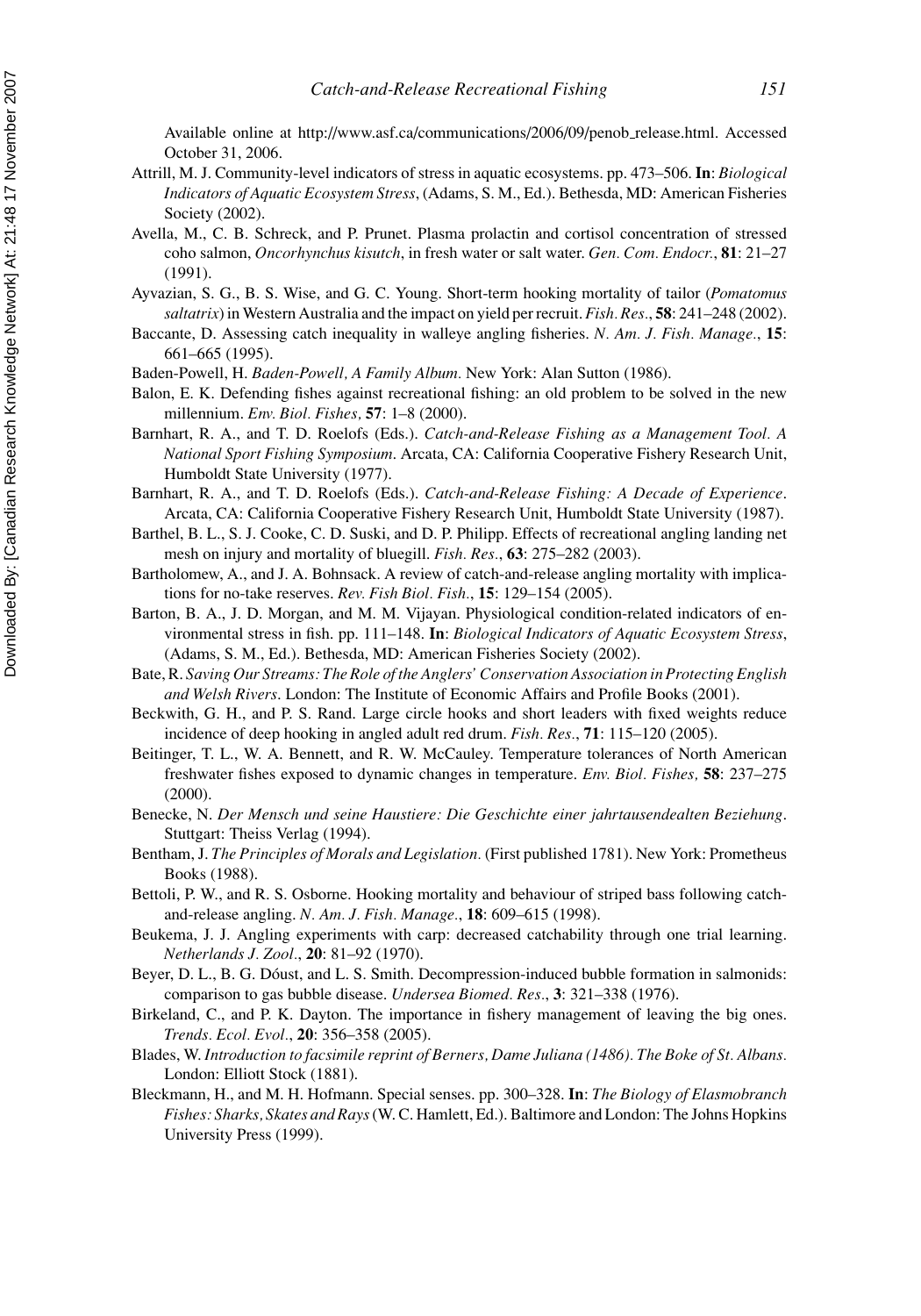- Booth, R. K., J. D. Kieffer, K. Davidson, A. T. Bielak, and B. L. Tufts. Effects of late-season catch and release angling on anaerobic metabolism, acid–base status, survival, and gamete viability in wild Atlantic salmon (*Salmo salar*). *Can. J. Fish. Aquat. Sci.*, **52**: 283–290 (1995).
- Borucinska, J., J. Martin, and G. Skomal. Peritonitis and pericarditis associated with gastric perforation by a retained fishing hook in a blue shark. *J. Aquat. Anim. Health,* **13**: 347–354 (2001).
- Borucinska, J., N. Kohler, L. Natanson, and G. Skomal. Pathology associated with retained fishing hooks in blue sharks, *Prionace glauca* (L.), with implications for their conservation. *J. Fish. Dis.*, **25**: 515–521 (2002).
- Broadhurst, M. K., C. A. Gray, D. D. Reid, M. E. L. Wooden, D. J. Young, J. A. Haddy, and C. Damiano. Mortality of key fish species released by recreational anglers in an Australian estuary. *J. Exp. Mar. Biol. Ecol.*, **321**: 171–179 (2005).
- Brobbel, M. A., M. P. Wilkie, K. Davidson, J. D. Kieffer, A. T. Bielak, and B. L. Tufts. Physiological effects of catch and release angling in Atlantic salmon (*Salmo salar*) at different stages of freshwater migration. *Can. J. Fish. Aquat. Sci.*, **53**: 2036–2043 (1996).
- Browning, M. *Haunted by Waters: Fly Fishing in North American Literature*. Athens, Ohio: Ohio University Press (1998).
- Bryan, H. Leisure value systems and recreation specialization: The case of trout fishermen. *J. Leisure Res.*, **9**: 174–187 (1977).
- Buchanan, T. Commitment and leisure behavior: A theoretical perspective. *Leisure Sci.*, **7**: 401–420 (1985).
- Bunt, C. M., S. J. Cooke, and D.P. Philipp. Mobility of riverine smallmouth bass related to tournament displacement and seasonal movements. *Am. Fish. Soc. Symp.*, **31**: 356–363 (2002).
- Burkett, D. P., P. C. Mankin, G. W. Lewis, W. F. Childers, and D. P. Philipp. Hook-and-line vulnerability and multiple recapture of largemouth bass under a minimum length-limit of 457 mm. *N. Am. J. Fish. Manage.*, **6**: 109–112 (1986).
- Burns, K. M., N. F. Parnell, and R. R. Wilson. Partitioning release mortality in the undersized red snapper bycatch: Comparison of depth vs. hooking effects. Mote Marine Laboratory Report, Sarasota, FL. MARFIN grant no. NA97FF0349 (2004).
- Byrne, J. Roman Catholics and Immigration in Nineteenth-Century America. (available online http://www.nhc.rtp.nc.us:8080/tserve/nineteen/nkeyinfo/nromcath.htm) (2006).
- Calvin, J. The pre-eminence of Man. pp. 21–23.**In**: *Animals and Christianity*, (Linzey, A., and Regan, T., Eds.). New York: The Crossroad Publishing Company (1990).
- Campbell, P. M., T. G. Pottinger, and J. P. Sumpter. Stress reduces the quality of gametes produced by rainbow trout. *Biol. Reprod.*, **47**: 1140–1150 (1992).
- Carbines, G. D. Large hooks reduce catch-and-release mortality of blue cod *Parapercis colias* in the Marlborough Sounds of New Zealand. *N. Am. J. Fish. Manage.*, **19**: 992–998 (1999).
- Carline, R. F., T. Beard, Jr., and B. A. Hollender. Response of wild brown trout to elimination of stocking and to no-harvest regulations. *N. Am. J. Fish. Manage.*, **11**: 253–266 (1991).

Carpenter, S. R., and C. Folke. Ecology for transformation. *Trends Ecol. Evol.*, **21**: 305–315 (2006). Carson, R. *Silent Spring*. London: Penguin Books (1962, 2000 reprint used).

- Casillas, E., S. E. Miller, L. S. Smith, and B. G. D'Aoust. Changes in hemostatic parameters in fish following rapid decompression. *Undersea Biom. Res.*, **2**: 267–276 (1975).
- Chandroo, K. P., S. Yue, and R. D. Moccia. An evaluation of current perspectives on consciousness and pain in fishes. *Fish Fish.*, **5**: 281–295 (2004).
- Chen, R. J., K. M. Hunt, and R. B. Ditton. Estimating the economic impacts of a trophy largemouth bass fishery: Issues and applications. *N. Am. J. Fish. Manage.*, **23**: 835–844 (2003).
- Chipman, B. D., and L. A. Helfrich. Recreational specialization and motivations of Virginia river anglers. *N. Am. J. Fish. Manage.*, **8**: 390–398 (1988).
- Clapp, D. F., and R. D. Clark. Hooking mortality of smallmouth bass caught on live minnows and artificial spinners. *N. Am. J. Fish. Manage.*, **9**: 81–85 (1989).
- Clark, Jr.,R. D. Potential effects of voluntary catch and release of fish on recreational fisheries. *N. Am. J. Fish. Manage.*, **3**: 306–314 (1983).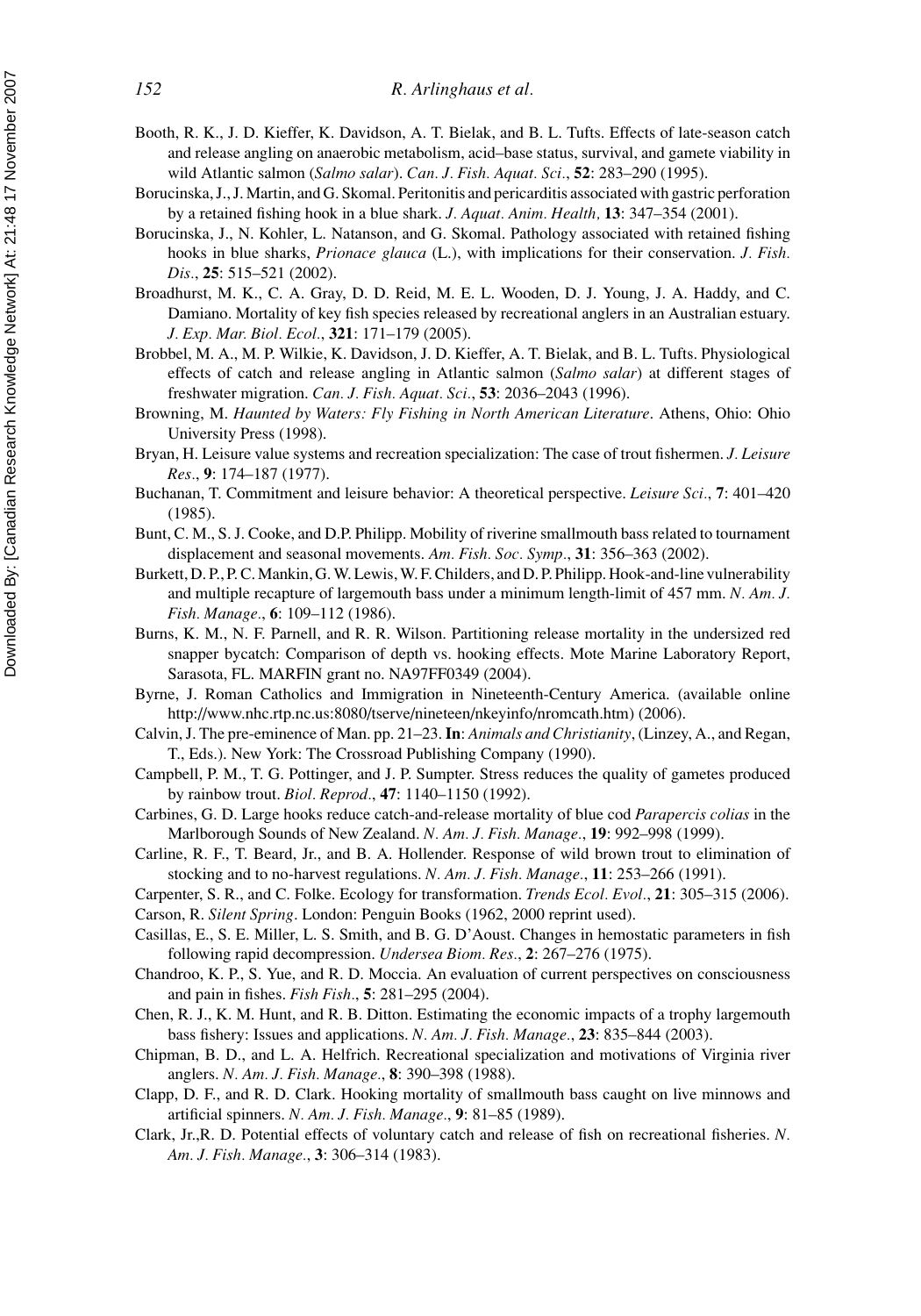- Coates, P. *Nature: Western Attitudes since Ancient Times*. Berkeley: University of California Press (1998).
- Coleman, F. C., W. F. Figueira, J. S. Ueland, and L. B. Crowder. The impact of United States recreational fisheries on marine fish populations. *Science,* **305**: 1958–1960 (2004).
- Collins, M. R., J. C. McGovern, G. R. Sedberry, H. S. Meister, and R. Pardieck. Swim bladder deflation in black sea bass and vermilion snapper: potential for increasing post-release survival. *N. Am. J. Fish. Manage.*, **19**: 828–832 (1999).
- Conover, D. O., and S. B. Munch. Sustaining fisheries yields over evolutionary time scales. *Science,* **297**: 94–96 (2002).
- Cooke, S. J. Physiological diversity of centrarchid fishes. Ph.D. thesis. University of Illinois (2002).
- Cooke, S. J., and I. G. Cowx. The role of recreational fisheries in global fish crises. *BioScience,* **54**: 857–859 (2004).
- Cooke, S. J., and I. G. Cowx. Contrasting recreational and commercial fishing: searching for common issues to promote unified conservation of fisheries resources and aquatic environments. *Biol. Cons.*, **128**: 93–108 (2006).
- Cooke, S. J., and W. J. Hogle. The effects of retention gear on the injury and short-term mortality of smallmouth bass. *N. Amer. J. Fish. Manage.*, **20**: 1033–1039 (2000).
- Cooke, S. J., and D. P. Philipp. Behavior and mortality of caught-and-released bonefish (*Albula* spp.) in Bahamian waters with implications for a sustainable recreational fishery. *Biol. Cons.*, **118**: 599–607 (2004).
- Cooke, S. J., and L. U. Sneddon. Animal welfare perspectives on catch-and-release recreational angling. *Appl. Anim. Beh. Sci.*, in press.
- Cooke, S. J., and C. D. Suski. Are circle hooks an effective tool for conserving marine and freshwater recreational catch-and-release fisheries? *Aquat. Cons.: Mar. Fresh. Ecosyst.*, **14**: 299–326 (2004).
- Cooke, S. J., and C. D. Suski. Do we need species-specific guidelines for catch-and-release recreational angling to conserve diverse fishery resources? *Biodivers. Cons.*, **14**: 1195–1209 (2005).
- Cooke, S. J., and G. R. Wilde. Discards in a recreational fisheries context. **In**: *Bycatch reduction in global fisheries*. (S. Kennelly, Ed.). Kluwer Academic Press. In press.
- Cooke, S. J., D. P. Philipp, J. F. Schreer, and R. S. McKinley. Locomotory impairment of nesting male largemouth bass following catch-and-release angling. *N. Amer. J. Fish. Manage.*, **20**: 968–977 (2000).
- Cooke, S. J., D. P. Philipp, K. M. Dunmall, and J. F. Schreer. The influence of terminal tackle on injury, handling time, and cardiac disturbance of rock bass. *N. Am. J. Fish. Manage.*, **21**: 333–342 (2001).
- Cooke, S. J., J. F. Schreer, K. M. Dunmall, and D. P. Philipp. Strategies for quantifying sublethal effects of marine catch-and-release angling: insights from novel freshwater applications. *Am. Fish. Soc. Symp.*, **30**: 121–134 (2002a).
- Cooke, S. J., J. F. Schreer, D. H. Wahl, and D. P. Philipp. Physiological impacts of catch-and-release angling practices on largemouth bass and smallmouth bass. *Am. Fish. Soc. Symp.*, **31**: 489–512 (2002b).
- Cooke, S. J., C. D. Suski, B. L. Barthel, K. G. Ostrand, B. L. Tufts, and D. P. Philipp. Injury and mortality induced by four hook types on bluegill and pumpkinseed. *N. Amer. J. Fish. Manage.*, **23**: 883–893 (2003a).
- Cooke, S. J., K. G. Ostrand, C. M. Bunt, J. F. Schreer, D. H. Wahl, and D. P. Philipp. Cardiovascular responses of largemouth bass to exhaustive exercise and brief air exposure over a range of water temperatures. *Trans. Amer. Fish. Soc.*, **132**: 1154–1165 (2003b).
- Cooke, S. J., C. M. Bunt, K. G. Ostrand, D. P. Philipp, and D. H. Wahl. Angling-induced cardiac disturbance of free-swimming largemouth bass (*Micropterus salmoides*) monitored with heart rate telemetry. *J. Appl. Ichthy.*, **20**: 28–36 (2004).
- Cooke, S. J., B. L. Barthel, C. D. Suski, M. J. Siepker, and D. P. Philipp. Influence of circle hook size on hooking efficiency, injury, and size selectivity of bluegill with comments on circle hook conservation benefits in recreational fisheries. *N. Am. J. Fish. Manage.*, **25**: 211–219 (2005).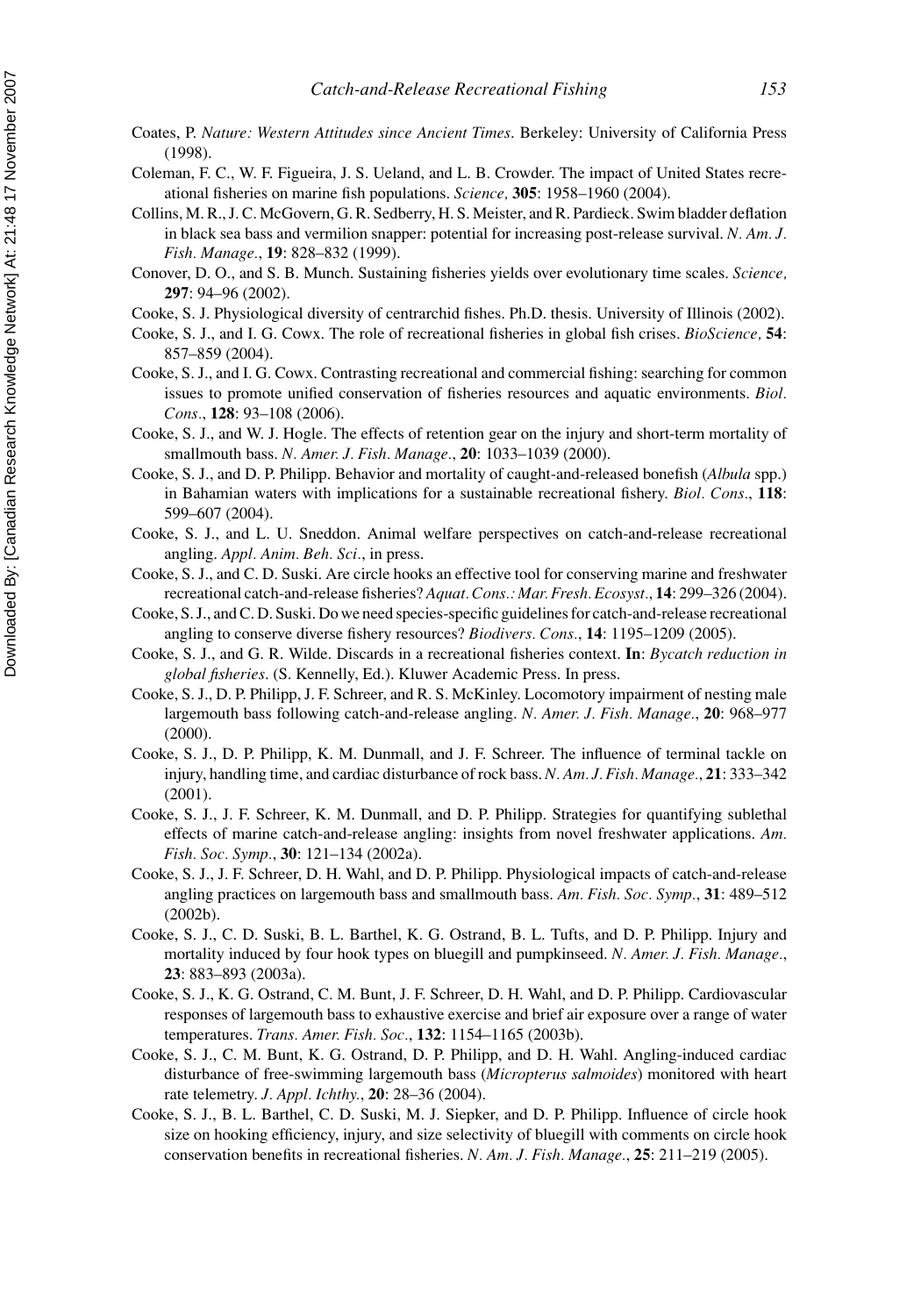- Cooke, S. J., A. D. Danylchuk, S. A. Danylchuk, C. D. Suski, T. L. Goldberg. Is catch-and-release recreational fishing compatible with no-take marine protected areas? *Ocean Coastal Manage.*, **49**: 342–354 (2006).
- Costello, M. Angler-based tagging programs: Ohio's perspective. *Fisheries,* **25**(4): 24–25 (2000).

- Davidson, K., J. Hayward, M. Hambrook, A. T. Bielak, J. Sheasgreen. The effects of late-season angling on gamete viability and early fry survival in Atlantic salmon. *Can. Tech. Rep. Fish. Aquat. Sci.*, **1982**: 1–12 (1994).
- Davy, Sir H. *Salmonia.* New York: Freshet Press Inc. (1828, reprint 1970).
- Dawkins, M. S. Evolution and animal welfare. *Quart. Rev. Biol.*, **73**: 1–21 (1998).
- Dawkins, M. S. A user's guide to animal welfare science. *Trends Ecol. Evol.*, **21**: 77–82 (2006).
- De Leeuw, A. D. Contemplating the interests of fish: The angler's challenge. *Environ. Ethics,* **18**: 373–390 (1996).
- Dedual, M. Observed mortality of rainbow trout caught by different angling techniques in Lake Taupo, New Zealand. *N. Amer. J. Fish. Manage.*, **16**: 357–363 (1996).
- Dempson, B., G. Furey, and M. Bloom. Effects of catch and release angling on Atlantic salmon, *Salmo salar* L., of the Conne River, Newfoundland. *Fish. Manage. Ecol.*, **9**: 139–147 (2002).
- Dennett, D. C. *Breaking the Spell: Religion as a natural Phenomenon.* New York: Viking Books (2006).
- Devall, B., and G. Sessions. *Deep Ecology*. Salt Lake City: Gibbs Smith, Publisher (1985).
- Dextrase, A. J., and H. E. Ball. Hooking mortality of lake trout angled through ice. *N. Am. J. Fish. Manage.*, **11**: 477–479 (1991).
- Diggles, B. K., and I. Ernst. Hooking mortality of two species of shallow water reef fish caught by recreational angling methods. *Mar. Freshw. Res.*, **48**: 479–483 (1997).
- Diodati, P. J., and R. A. Richards. Mortality of striped bass hooked and released in salt water. *Trans. Am. Fish. Soc.*, **125**: 300–307 (1996).
- Ditton, R. B. A human dimensions perspective on catch-and-release fishing. *Am. Fish. Soc. Symp.*, **30**: 19–28 (2002).
- Ditton, R. B., and A. J. Fedler. Importance of fish consumption to sport fishermen: A reply to Matlock et al. (1988), *Fisheries,* **14**(4): 4, 6 (1989).
- Ditton, R. B., and J. R. Stoll. Social and economic perspective on recreational billfish fisheries. *Mar. Freshw. Res.*, **54**: 545–554 (2003).
- Ditton, R. B., D. K. Loomis, and S. Choi. Recreation specialization: reconceptualization from a social world's perspective. *J. Leisure Res.*, **24**: 33–51 (1992).
- Dobson, G. P., and P. W. Hochachka. Role of glycolysis in adenylate depletion and repletion during work and recovery in teleost white muscle. *J. Exp. Biol.*, **129**: 125–140 (1987).
- Domeier, M., H. Dewar, and N. Nasby-Lucas. Mortality rate of striped marlin (*Tetrapterus audax*) caught with recreational tackle. *Mar. Freshw. Res.*, **54**: 435–445 (2003).
- Driver, B. L., and R. W. Cooksey. Preferred psychological outcomes of recreational fishing. pp. 27–40. **In**: *Catch-and-Release Fishing as a Management Tool: A National Sport Fishing Symposium*, (Barnhart, R. A., and Roelofs, T. D., Eds.). Bethesda, MD: American Fisheries Society, Southern Division (1977).
- DuBois, R. B., and R. R. Dubielzig. Effect of hook type on mortality, trauma, and capture efficiency of wild stream trout caught by angling with spinners. *N. Am. J. Fish. Manage.*, **24**: 609–616 (2004).
- DuBois, R. B., and K. E. Kuklinski. Effect of hook type on mortality, trauma, and capture efficiency of wild, stream-resident trout caught by active baitfishing. *N. Am. J. Fish. Manage.*, **24**: 617–623 (2004).
- DuBois, R. B., T. L. Margenau, R. S. Stewart, P. K. Cunningham, and R. W. Rasmussen. Hooking mortality of northern pike angled through ice. *N. Am. J. Fish. Manage.*, **14**: 769–775 (1994).
- Duncan, D. J. *Trout Grass* (video tape).Vashon, WA, Volcano Motion Pictures (2005).

Cramer, J. Life after release. *Mar. Fish. Rev.*, **66**: 27–30 (2004).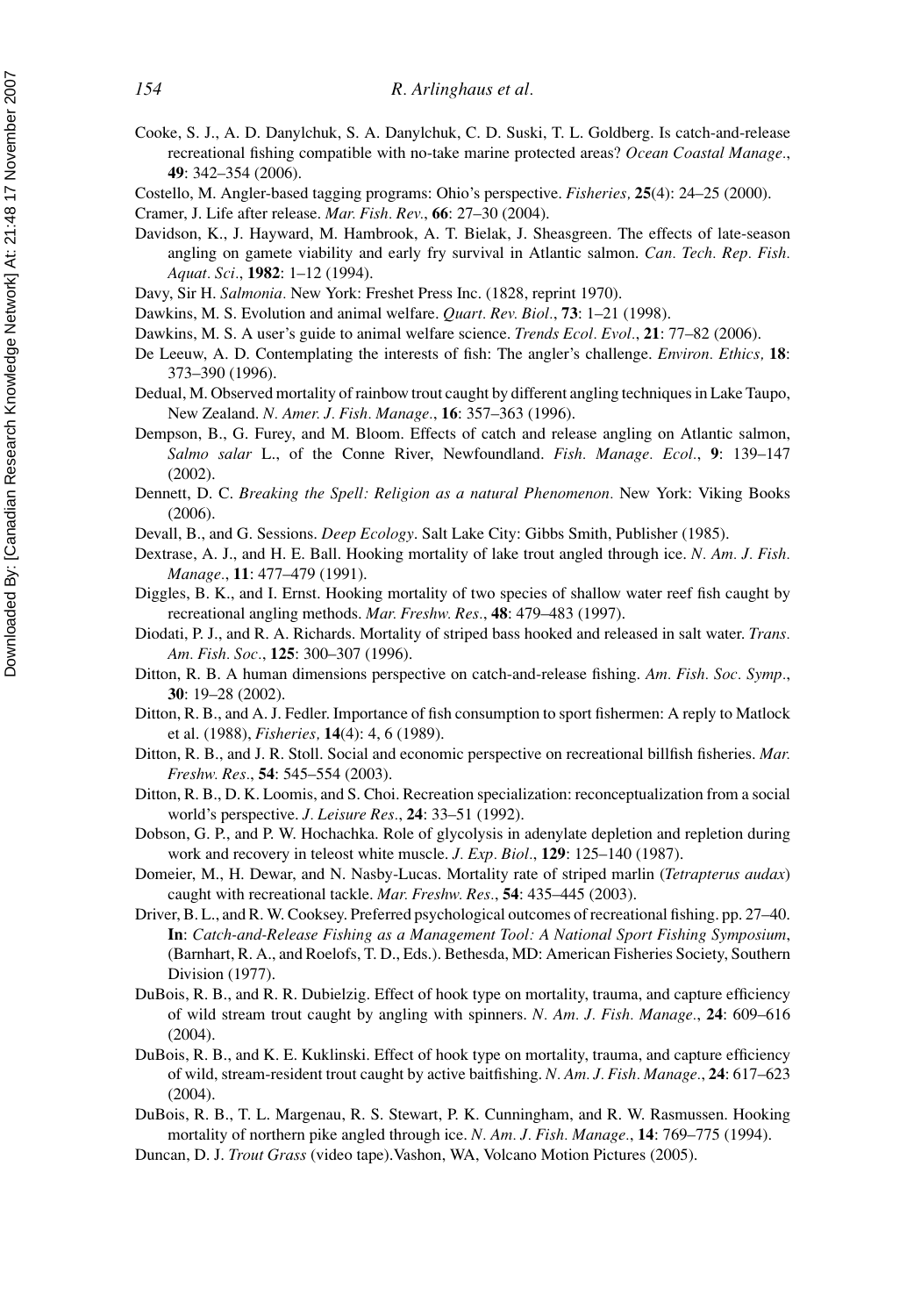- Dunmall, K. M., S .J. Cooke, J. F. Schreer, and R. S. McKinley. The effect of scented lures on hooking injury and mortality of smallmouth bass caught by novice and experienced anglers. *N. Amer. J. Fish. Manage.*, **21**: 242–248 (2001).
- Edwards, R. E. Survival and movement patterns of released tarpons, *Megalops atlanticus*. *Gulf Mex. Sci.*, **16**: 1–7 (1998).
- Estienne, C. *L'agriculture et Mansion Rustique (France).*English translation, Anon. (1600); *The Country Farm,* (1307); Italian (1616). (available at http://www.farreaches.org/compendium/farme/ images/farme6.jpg)
- Evans, J. C. *With Respect for Nature: Living as Part of the Natural World*. Albany: State University of New York Press (2005).
- Farrell, A. P. Cardiorespiratory performance in salmonids during exercise at high temperature: insights into cardiovascular design limitations in fishes. *Com. Biochem. Physiol. Part A,* **132**: 797–810 (2002).
- Favro, L. D., P. K. Kuo, and J. F. McDonald. Population-genetic study of the effects of selective fishing on the growth rate of trout. *J. Fish. Res. Bd. Can.*, **36**: 552–561 (1979).
- Fayram, A. H. A comparison of regulatory and voluntary release of muskellunge and walleyes in northern Wisconsin. *N. Am. J. Fish. Manage.*, **23**: 619–624 (2003).
- Feathers, M. G., and A. E. Knable. Effects of depressurization upon largemouth bass. *N. Am. J. Fish. Manage.*, **3**: 86–90 (1983).
- Fedler, A. J. To keep or release: Understanding differences in angler behaviour. *Am. Fish. Soc. Symp.*, **30**: 208–211 (2002).
- Fedler, A. J., and R. B. Ditton. A framework for understanding the consumptive orientation of recreational fishermen. *Environ. Manage.*, **10**: 221–227 (1986).
- Fedler, A. J., and R. B. Ditton. Understanding angler motivations in fisheries management. *Fisheries,* **19**(4): 6–13 (1994).
- Ferguson, R. A., and B. L. Tufts. Physiological effects of brief air exposure in exhaustively exercised rainbow trout (*Oncorhynchus mykiss*): Implications for "catch-and-release" fisheries. *Can. J. Fish. Aquat. Sci.*, **49**: 1157–1162 (1992).
- Fisher, M. R. Segmentation of the angler population by catch preference, participation, and experience: A management-oriented application of recreational specialization. *N. Am. J. Fish. Manage.*, **17**: 1–10 (1997).
- Foltz, R. C. *Worldviews, Religion and the Environment–A Global Anthology*.Belmont, CA: Wadsworth (2003).
- Francis, F. *A Book of Angling,* Camden, SC: John Culler& Sons (1995).
- Franklin, A. S. Neo-darwinian leisures, the body and nature: Hunting and angling in modernity. *Body & Society,* **7**: 57–76 (2001).
- Fry, F. E. J. Effects of environmental factors on the physiology of fish. pp. 1–98. **In**: *Fish Physiology*, *Vol. VI*, (Hoar, W. S., and D. J. Randall, Eds.). New York: Academic Press (1971).
- Furimsky, M., S. J. Cooke, C. D. Suski, X. Wang, and B.L. Tufts. Respiratory and circulatory effects of hypoxia in largemouth bass and smallmouth bass: An application to "live-release" angling tournaments. *Trans. Am. Fish. Soc.*, **132**: 1065–1075 (2003).
- Gallman, E. A., J. J. Isley, J. R. Tomasso, and T. I. J. Smith. Short-term physiological responses of wild and hatchery-produced red drum during angling. *N. Am. J. Fish. Manage.*, **19**: 833–836 (1999).
- Gamperl, A. K., M. M. Vijayan, and R. G. Boutilier. Epinephrine, norepinephrine, and cortisol concentrations in cannulated seawater-acclimated rainbow trout (*Oncorhynchus mykiss*) following black-box confinement and epinephrine injection. *J. Fish Biol.*, **45**: 313–324 (1994).
- Gerard, P. The impact of angling on the population dynamics of roach (*Rutilus rutilus*) in a former ship canal. **In**: *Recreational Fisheries: Social, Economic and Management Aspects* (Hickley, P., and H. Tompkins, Eds.). Oxford: Blackwell Science (1998).
- Getzler, J. *A History of Water Rights at Common Law.* Oxford: Oxford University Press (2004).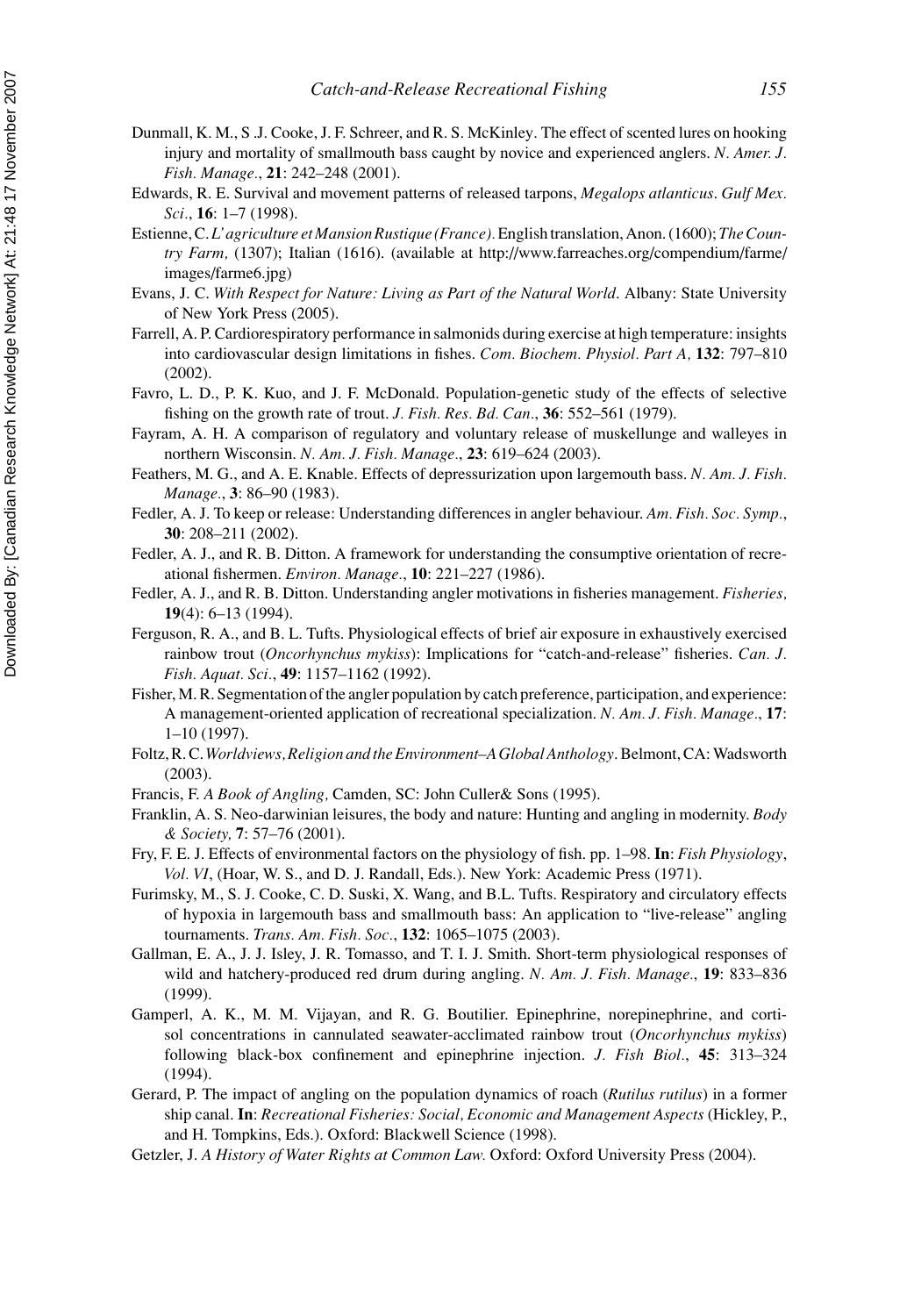- Gigliotti, L. M., and R. B. Payton. Values and behaviors of trout anglers, and their attitudes toward fishery management, relative to membership in fishing organizations: A Michigan case study. *N. Am. J. Fish. Manage.*, **13**: 492–501 (1993).
- Gilliland, E. R. Dispersal of black bass following tournament release in an Oklahoma reservoir. *Proceedings of the Annual Conference Southeastern Association of Fish and Wildlife Agencies,* **53**: 144–149 (1999).
- Gingrich, A. *The Fishing in Print.* New York: Winchester Press (1974).
- Gitschlag, G. R., and M. L. Renaud. Field experiments on survival rates of caged and released red snapper. *N. Am. J. Fish. Manage.*, **14**: 131–136 (1994).
- Gjernes, T., A. R. Kronlund, and T. J. Mulligan. Mortality of chinook and coho salmon in their first year of ocean life following catch and release by anglers. *N. Am. J. Fish. Manage.*, **13**: 524–539 (1993).
- Goeman, T. J. Walleye mortality during a live-release tournament on Mille Lacs, Minnesota. *N. Am. J. Fish. Manage.*, **11**: 57–61 (1991).
- Gonzalez, R. J., and D. G. McDonald. The relationship between oxygen consumption and ion loss in a freshwater fish. *J. Exp. Biol.*, **163**: 317–332 (1992).
- Graefe, A. R., and R. B. Ditton. Understanding catch-and-release behavior among billfish anglers. *Proceedings of the 49th Gulf and Caribbean Fisheries Institute,* 430–455 (1997).
- Grambsch, A. E., and W. L. Fisher. Catch-and-release statistics for U.S. bass and trout anglers. *Am. Fish. Soc. Symp.*, **12**: 390–396 (1991).
- Greswell, R. E., and W. J. Liss. Values associated with management of Yellowstone cutthroat trout in Yellowstone National Park. *Cons. Biol.*, **9**: 159–165 (1995).
- Grift, R. E., A. D. Rijnsdorp, S. Barot, M. Heino, and U. Dieckmann. Fisheries-induced trends in reaction norms for maturation in North Sea plaice. *Mar. Ecol. Prog. Ser.*, **257**: 247–257 (2003).
- Grover, A. M., M. S. Mohr, and M. L. Palmer-Zwahlen. Hook and release mortality of Chinook salmon from drift mooching with circle hooks: Management implications for California's ocean sport fishery. *Am. Fish. Soc. Symp.*, **30**: 39–56 (2002).
- Guha, R. *Environmentalism A Global History*. New York: Longman (2000).
- Gurshin, C. W. D., and S. T. Szedlmayer. Short-term survival and movements of Atlantic sharpnose sharks captured by hook-and-line in the north-east Gulf of Mexico. *J. Fish Biol.*, **65**: 973–986  $(2004)$ .
- Gustaveson, A. W., R. S. Wydoski, and G. A. Wedemeyer. Physiological response of largemouth bass to angling stress. *Trans. Am. Fish. Soc.*, **120**: 629–636 (1991).
- Haase, H. *Faszination Fisch: Geschichtliches zum Fisch und seinem Fang*. Neuenhagen: Findling Buch- und Zeitschriftenverlag (2000).
- Halford, F. M. *The Dry-Fly Man's Handbook.* New York: Derrydale Press (2000).
- Halprin, D. *On Nature*. San Francisco, CA: North Point Press (1987).
- Hampton, E. L., and R. T. Lackey. Analysis of angler preferences and fishery management objectives with implications for management. *Proceedings of the Annual Conference of the Southeast Association of Game and Fish Commissioners,* **29**: 310–316 (1975).
- Hardin, G. The tragedy of the commons. *Science,* **162**: 1243–1248 (1968).
- Hartley, R. A., and J. R. Moring. Observations of black bass (Centrarchidae) confined during angling tournaments: A cautionary note concerning dissolved oxygen. *Aquac. Fish. Res.*, **24**: 575–579 (1993).
- Håstein, T., A. D. Scarfe, and V. L. Lund. Science-based assessment of welfare: Aquatic animals. Rev. *Sci. Techn. Off. Int. Epiz.*, **24**: 529–547 (2005).
- Haugen, T. O., and L. A. Vøllestad. A century of life-history evolution in grayling. *Genetica,* **112/113**: 475–491 (2001).
- Hayes, M. C., L. F. Gates, and S. A. Hirsch. Multiple catches of smallmouth bass in a special regulation fishery. *N. Am. J. Fish. Manage.*, **17**: 182–187 (1997).
- Healey, T. P. Movement and survival of tournament-caught black bass at Shasta Lake. *California Fish and Game,* **76**: 36–42 (1990).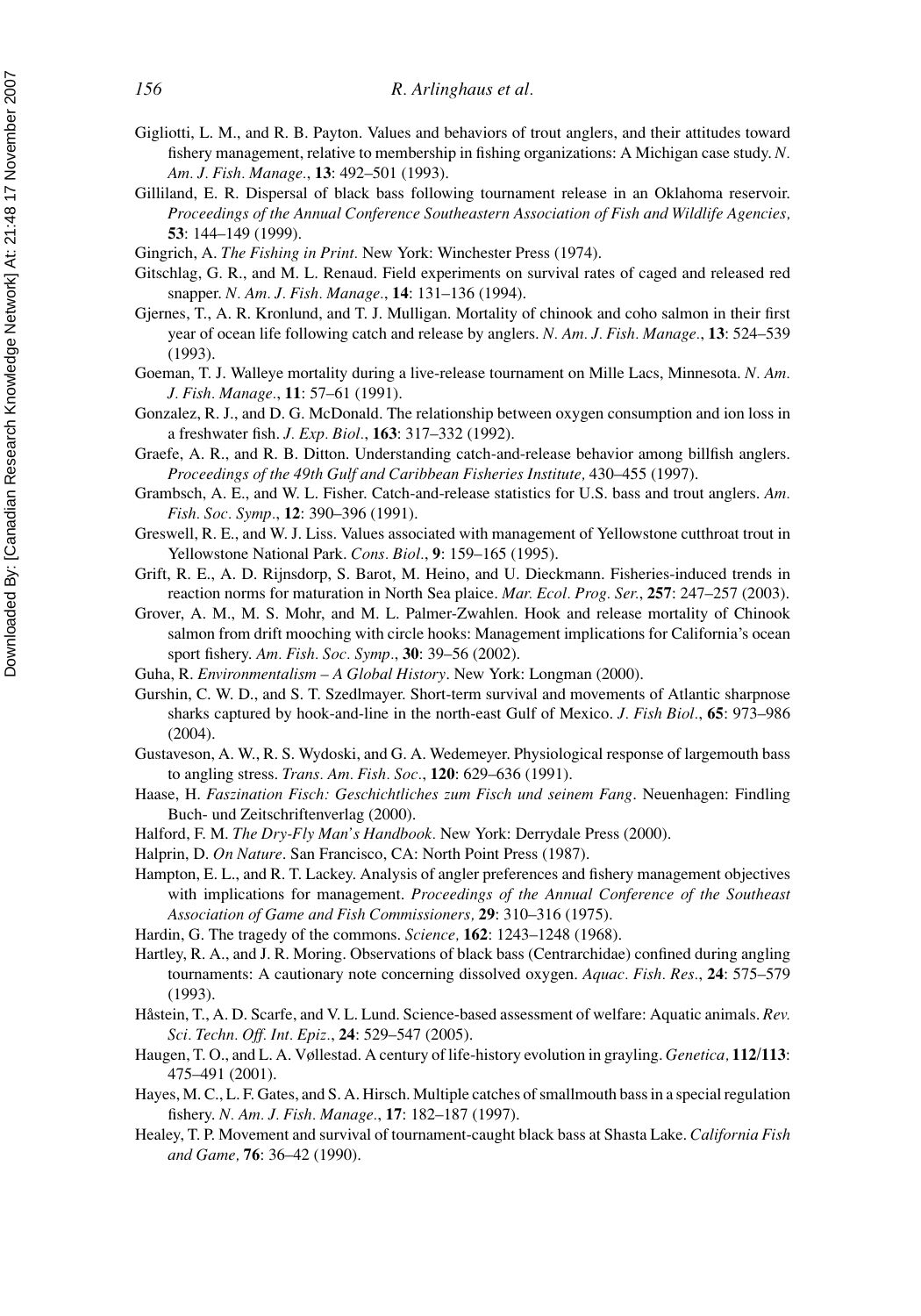- Heister, M. A. Ist Angeln Sport? Geschichtliche und systematische Betrachtung. Unpublished Magister Thesis. Münster: Westfälische-Wilhelms-Universität, Philosophische Fakultät (2005).
- Hendee, J. C. A multiple satisfaction approach to game management. *Wildl. Soc. Bull.*, **2**: 104–113 (1974).
- Hensel, D., and A. Vogel. *Das Angeljahr.* Leipzig: Verlag Edition (1978).
- Herd, A. *The Fly.* Ellesmere: Medlar Press (2003).
- Hickley, P. Comments concerning a code of conduct of good practice for recreational fishing. pp 299–304. **In**: *Recreational Fisheries: Social, Economic, and Management Aspects*, (Hickley, P., and H. Tompkins, Eds). Oxford, UK: Fishing News Books, Blackwell Science Ltd. (1998).
- Hochachka, P. W. Design of energy metabolism. pp. 325–351. **In**: *Environmental and Metabolic Animal Physiology*, (Prosser, C.L., Ed.). New York: John Wiley & Sons Inc. (1991).
- Hoffmann, R. C. Economic development and aquatic ecosystems in medieval Europe. *Am. Hist. Rev.*, **101**: 632–669 (1996).
- Hoffmann, R. C. Environmental change and the culture of common carp in medieval Europe. *Guelph Ichthy. Rev.*, **3**: 57–85 (1995).
- Hoffmann, R. C. *Fishers' Craft and Lettered Art*. Toronto: University of Toronto Press (1997).
- Holland, K. N., B. M. Wetherbee, J. D. Peterson, and C. G. Lowe. Movements and distribution of hammerhead shark pups on their natal grounds. *Copeia,* **1993**: 495–502 (1993).
- Holland, S. M., R. B. Ditton, and A. R. Graefe. An ecotourism perspective on billfish fisheries. *J. Sust. Tour.*, **6**: 97–115 (1998).
- Holmlund, C. M., and M. Hammer. Ecosystem services generated by fish populations. *Ecol. Econ.*, **29**: 253–268 (1999).
- Hooton, R. S. Catch and release as a management strategy for steelhead. pp. 143–156. **In**: *Catch-and-Release Fishing: A decade of experience. A National Sport Fishing Symposium*, (Barnhart, R., and T. Roelofs, Eds.). Arcata, CA: Humboldt State University (1987).
- Hunt, L., W. Haider, and K. Armstrong. Understanding the fish harvesting decisions by anglers. *Hum. Dimens. Wildl.*, **7**: 75–89 (2002).
- Huntingford, F. A., C. Adams, V. A. Braithwaite, S. Kadri, T. G. Pottinger, P. Sandøe, and J. F. Turnbull. Current issues in fish welfare. *J. Fish Biol.*, **68**: 332–372 (2006).
- Jenkins, T. M. Evaluating recent innovations in bait fishing tackle and technique for catch-and-release of rainbow trout. *N. Am. J. Fish. Manage.*, **23**: 1098–1107 (2003).
- Jennings, M. J., J. E. Claussen, and D. P. Philipp. Effect of population size structure on reproductive investment of male bluegill. *N. Am. J. Fish. Manage.*, **17**: 516–524 (1997).
- Jepsen, N., and K. Aarestrup. A comparison of the growth of radio-tagged and dye-marked pike. *J. Fish Biol.*, **55**: 880–883 (1999).
- Jepsen, N., S. Beck, C. Skov, and A. Koed. Behavior of pike (*Esox lucius* L.) >50 cm in a turbid reservoir and in a clearwater lake. *Ecol. Fresh. Fish,* **10**: 26–34. (2001).
- Jolley, J. W., and E. W. Irby. Survival of tagged and released Atlantic sailfish (*Istiophorus platypterus*: Istiophoridae) determined with acoustical telemetry. *Bull Mar. Sci.*, **29**: 155–169 (1979).
- Jones, R., and R.-L. Williams-Davidson. Applying Haide ethics in today's fishery. pp. 100–115. **In**: *Just Fish: Ethics and Canadian Marine Fisheries*, (Coward, H., R. Ommer, and T. Pitcher, Eds.). St. John's: Institute of Social and Economic Research, Memorial University of Newfoundland  $(2000)$
- Judd, R. W. *Common Lands, Common People.* Cambridge, MA: Harvard University Press (1997).
- Kaiser, M. J., and S. Jennings. Ecosystem effects of fishing. pp. 342–366. **In**: *Handbook of Fish Biology and Fisheries, Volume 2*, (Hart, P. J. B., and J. D. Reynolds, Eds.). Oxford: Blackwell Science (2002).
- Kelly, J. Leisure socialization: Replication and extension. *J. Leisure Res.*, **9**: 121–132 (1977).
- Keniry, M. J., W. A. Brofka, W. H. Horns, and J. E. Marsden. Effects of decompression and puncturing the gas bladder on survival of tagged yellow perch. *N. Am. J. Fish. Manage.*, **16**: 201–206 (1996).
- Kerkvliet, J., C. Nowell, and S. Lowe. The economic value of the Greater Yellowstone's blue-ribbon fishery. *N. Am. J. Fish. Manage.*, **22**: 418–422 (2002).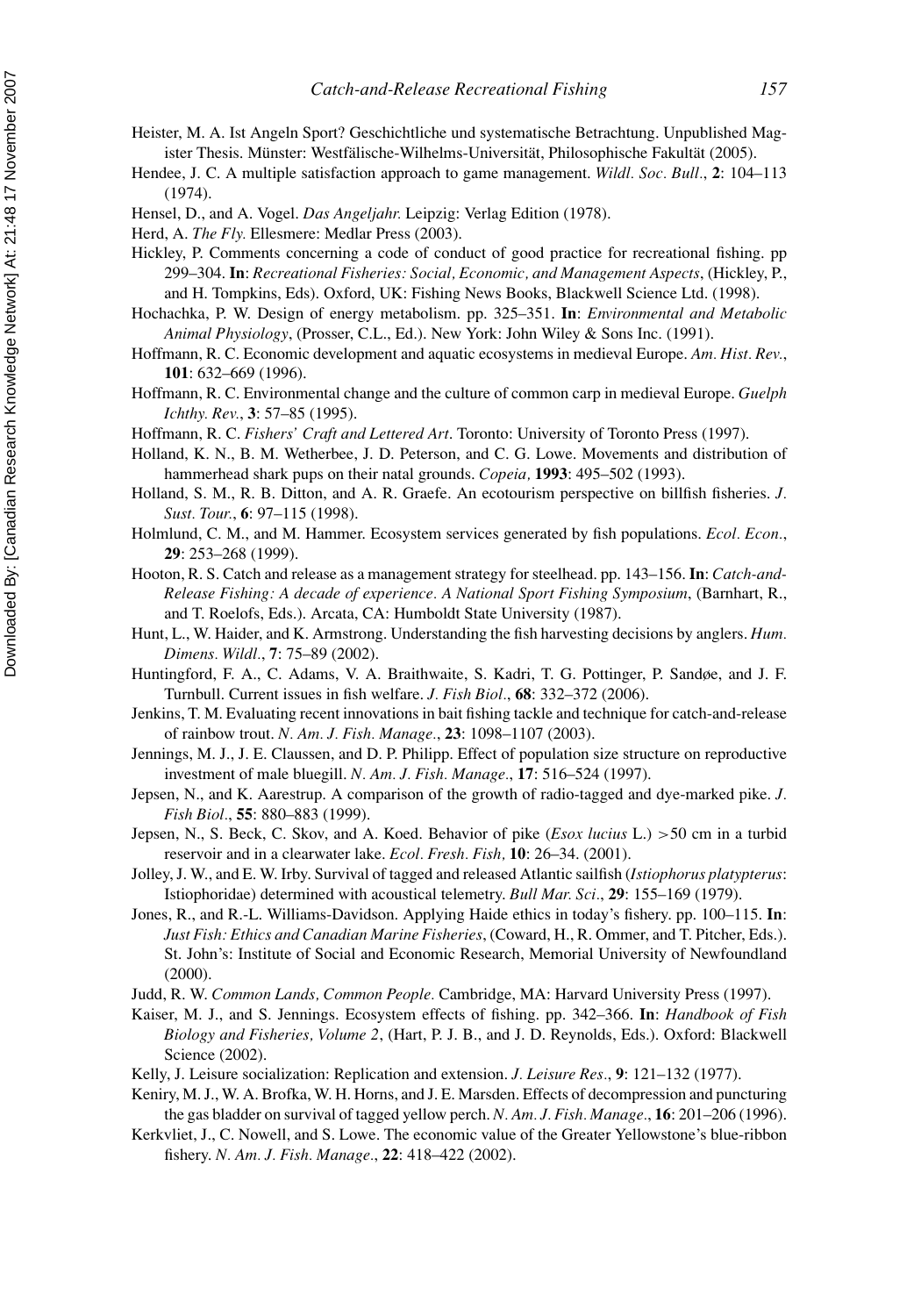- Kerr, S. J. A review of 'fizzing'—a technique for swim bladder deflation. Ontario Ministry of Natural Resources Report. Fisheries Section, Fish and Wildlife Branch. Peterborough, Ontario, Canada: Ministry of Natural Resources (2001).
- Kerr, S. J., and K. K. Kamke. Competitive fishing in freshwaters of North America: A survey of Canadian and U. S. jurisdictions. *Fisheries,* **28**(3): 26–31 (2003).
- Kieffer, J. D. Limits to exhaustive exercise in fish. *Comp. Biochem. Physiol., Part A,* **126**: 161–179 (2000).
- Kieffer, J. D., M. R. Kubacki, F. J. S. Phelan, D. P. Philipp, and B. L. Tufts. Effects of catch-and-release angling on nesting male smallmouth bass. *Trans. Am. Fish. Soc.*, **124**: 70–76 (1995).
- Kieffer, J. D., A. M. Rossiter, C. A. Kieffer, K. Davidson, and B. L. Tufts. Physiology and survival of Atlantic salmon following exhaustive exercise in hard and softer water: Implications for the catch-and-release sport fishery. *N. Am. J. Fish. Manage.*, **22**: 132–144 (2002).
- Killen, S. S., C. D. Suski, M. B. Morrissey, P. Dyment, M. Furimsky, and B. L. Tufts. Physiological responses of walleyes to live-release angling tournaments. *N. Am. J. Fish. Manage.*, **23**: 1237– 1245 (2003).
- Killen, S. S., C. D. Suski, S. J. Cooke, D. P. Philipp, and B. L. Tufts. Factors contributing to the physiological disturbance in walleyes during simulated live-release angling tournaments. *Trans. Am. Fish. Soc.*, **135**: 557–569 (2006).
- Körbs, W. Sport in der modernen Welt. pp. 13–36. In: Das große Buch vom Sport. Eine Darstellung *der Sportarten in Ubungsmethodik und Training, Technik und Taktik ¨* , (Daume, W., Ed., 5th Ed.). Freiburg: Herder (1964).
- Krüger, M. Einführung in die Geschichte der Leibeserziehung und des Sports. Teil I: Von den Anfängen *bis ins 18. Jahrhundert*. Schorndorf: Hofmann (2004).
- Kwak, T. J., and M. G. Henry. Largemouth bass mortality and related causal factors during live-release fishing tournaments on a large Minnesota lake. *N. Am. J. Fish. Manage.*, **15**: 621–630 (1995).
- Leahy, M. P. T. *Against Liberation–Putting Animals in Perspective*. London: Routledge (1994).
- Lee, D. P. Gas bladder deflation of depressurized largemouth bass. *N. Am. J. Fish. Manage.*, **12**: 662–664 (1992).
- Lehninger, A. L. *Principles of Biochemistry*. New York: Worth Publishers Inc. (1982).
- Lembo, G., I. A. Fleming, F. Økland, P. Carbonara, and M. T. Spedicato. Homing behaviour and site fidelity of *Epinephelus marginatus*(Lowe, 1834) around the island of Ustica: Preliminary results from a telemetry study. *Biol. Marina Mediterranea,* **6**: 90–99 (1999).
- Leopold, A. *A Sand County Almanac*. New York: Ballantine Books (1949, reprint 1970 used).
- Leopold, L. B. *Round River–From the Journals of Aldo Leopold*. Oxford: Oxford University Press (1993).
- Lewin, W.-C., R. Arlinghaus, and T. Mehner. Documented and potential biological impacts of recreational angling: Insights for conservation and management. *Rev. Fish. Sci.*, **14**: 305–367 (2006).
- Lewynsky, V. A., and T. C. Bjornn. Response of cutthroat and rainbow trout to experimental catch-andrelease fishing. pp. 13–32. **In**: *Catch-and-Release Fishing: A decade of experience. A National Sport Fishing Symposium*, (Barnhart, R., and T. Roelofs, Eds.). Arcata: CA: Humboldt State University (1987).
- Limerick, P. *The legacy of conquest*. New York: W. W. Norton & Co. (1988).
- Lindsay, R. B., R. K. Schroeder, K. R. Kenaston, R. N. Toman, and M. A. Buckman. Hooking mortality by anatomical location and its use in estimating mortality of spring Chinook salmon caught and released in a river sport fishery. *N. Am. J. Fish. Manage.*, **24**: 367–378 (2004).
- List, C. J. On angling as an act of cruelty. *Env. Ethics,* **19**: 333–334 (1997).
- Lockhart, B. *Rod my Comfort*. Ashburton: The Flyfisher's Classic Library (1949).
- Lowerre-Barbieri, S. K., F. E Vose, and J. A. Whittington. Catch-and-release fishing on a spawning aggregation of common snook: Does it affect reproductive output? *Trans. Am. Fish. Soc.*, **132**: 940–952 (2003).
- Lucakovic, R., and J. H. Uphoff. Hook location, fish size, and season as factors influencing catchand-release mortality of striped bass caught with bait in Chesapeake Bay. *Am. Fish. Soc. Sym.*, **30**: 97–100 (2002).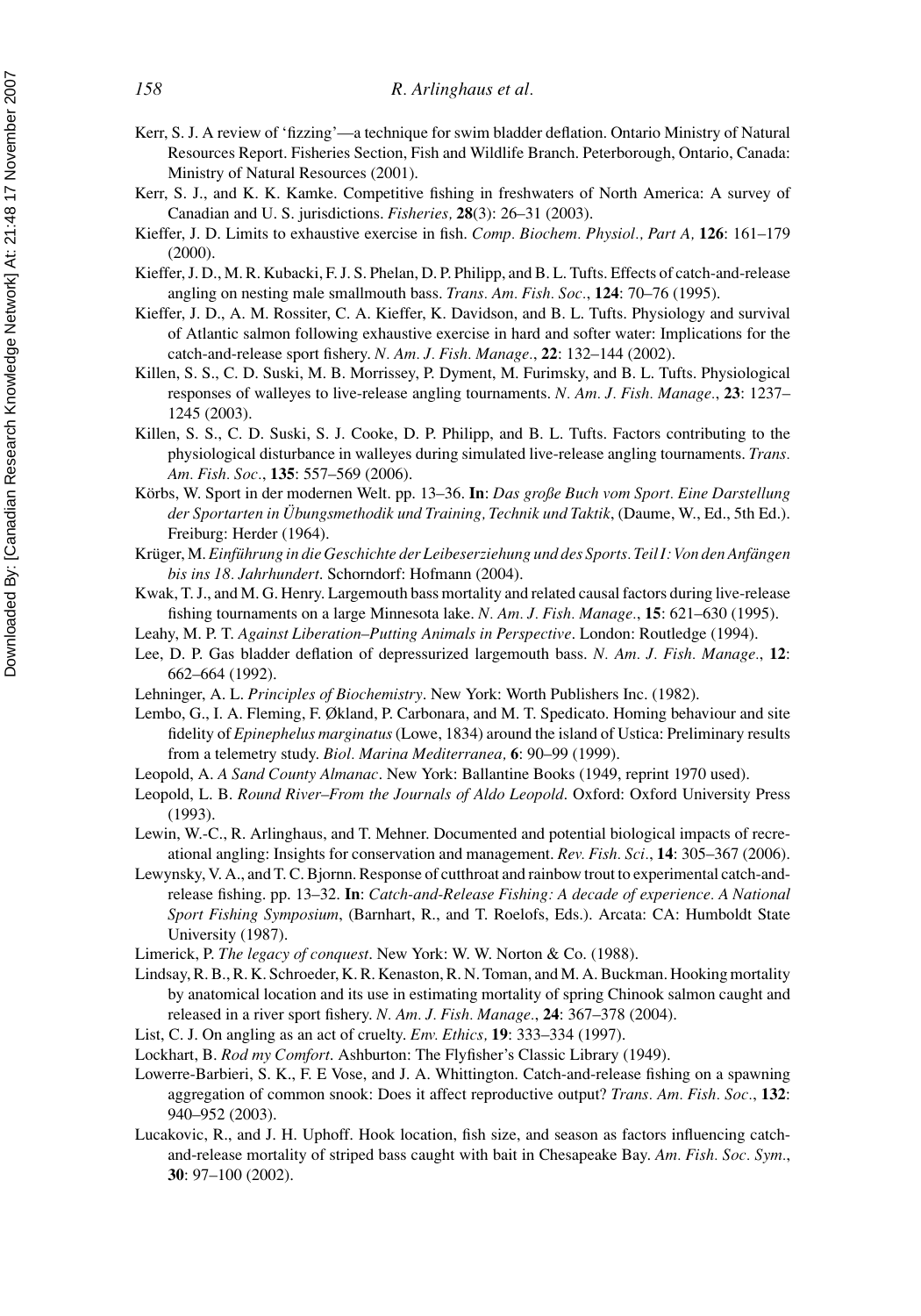Luce, A. A. *Fishing and Thinking*. Shrewsbury, UK: Swan Hill Press (1959).

- Lucy, J., and K. Davy. Benfits of angler-assisted tag and release programs. *Fisheries,* **25**(4): 18–23  $(2000)$ .
- Lucy, J. A., and A. L. Studholme (Eds.). *Catch and Release in Marine Recreational Fisheries.* American Fisheries Society Symposium 30. Bethesda, MD: American Fisheries Society (2002).
- Lund, T. A. *American Wildlife Law*, Berkeley, CA: University of California Press (1980).
- Lyman, J. Cultural values and change: catch and release in Alaska's sport fisheries. *Am. Fish. Soc. Symp.*, **30**: 29–36 (2002).
- Mäkinen, T. S., E. Niemelä, K. Moen, and R. Lindström. Behaviour of gill-net and rod-captured Atlantic salmon (*Salmo salar* L.) during upstream migration and following radio tagging. *Fish. Res.*, **45**: 117–127 (2000).
- Malchoff, M., and S. Heins. Short-term hooking mortality of weakfish caught on single-barb hooks. *N. Amer. J. Fish. Manage.*, **17**: 477–481 (1997).
- Margenau, T. L., and J. P. Petchenik. Social aspects of muskellunge management in Wisconsin. *N. Am. J. Fish. Manage.*, **24**: 82–94 (2004).
- Marmeli, M., and L. Bortolotti. Animal rights, animal minds, and human mindreading. *J. Med. Eth.*, **32**: 84–89 (2006).
- Marston, R. B. *Walton and the Earlier Fishing Writers*. London: Elliot Stock (1903).
- Martin, S. W., J. A. Long, and T. N. Pearsons. Comparison of survival, gonad development, and growth between rainbow trout with and without surgically implanted dummy radio transmitters. *N. Am. J. Fish. Manage.*, **15**: 494–498 (1995).
- Matlock, G. C., G. E. Saul, and C. E. Bryan. The importance of fish consumption to sport fishermen. *Fisheries,* **13**(1): 25–26 (1988).
- McCormick, S. D., J. M. Shrimpton, J. B. Carey, M. F. O'Dea, K. E. Sloan, S. Moriyama, and B. T. Björnsson. Repeated acute stress reduces growth rate of Atlantic salmon parr and alters plasma levels of growth hormone, insulin-like growth factor I and cortisol. *Aquaculture,* **168**: 221–235 (1998).
- McDonald, J. *The Origins of Angling*. New York, Lyons & Burford (1963).
- McKenzie, D. J., G. Serrini, G. Piraccini, P. Broni, and C. L. Bolis. Effects of diet on responses to exhaustive exercise in Nile tilapia (*Oreochromis nilotica*) acclimated to three different temperatures. *Comp. Biochem. Physiol. A.*, **114**: 43–50 (1996).
- McKenzie, W. D., D. Crews, K. D. Kallman, D. Policansky, and J. J. Sohn. Age, weight and the genetics of sexual maturation in the platyfish, *Xiphophorus maculatus*. *Copeia*, **1983**: 770–774 (1983).
- McKusick, J. C. *Green Writing–Romanticism and Ecology*. London: McMillan Press Ltd. (2000).
- McPfee, D. P., D. Leadbitter, and G. A. Skilleter. Swallowing the bait: Is recreational fishing in Australia ecologically sustainable? *Pac. Cons. Biol.*, **8**: 40–51 (2002).
- Meals, K. O., and L. E. Miranda. Size-related mortality of tournament-caught largemouth bass. *N. Am. J. Fish. Manage.*, **14**: 460–463 (1994).
- Meka, J. M. Evaluating the hooking injury and immediate physiological response of wild rainbow trout to capture by catch-and-release angling. Master's thesis, University of Alaska, Fairbanks (2003).
- Meka, J. M. The influence of hook type, angler experience, and fish size on injury rates and the duration of capture in an Alaskan catch-and-release rainbow trout fishery. *N. Am. J. Fish. Manage.*, **24**: 1299–1311 (2004).

Meka, J. M., and S. D. McCormick. Physiological response of wild rainbow trout to angling: impact of angling duration, fish size, body condition, and temperature. *Fish. Res.*, **72**: 311–322 (2005).

Merchant, C. *Reinventing Eden–The Fate of Nature in Western Culture*. New York: Routledge (2003). Merwin, J. (Ed.). *Well Cast Lines*. New York: Fireside (1995).

- Micheli, F., K. L. Cottingham, J. Bascompte, O. N. Bjørstad, G. L. Eckert, J. M. Fischer, T. H. Keitt, B. E. Kendall, J. L. Klug, and J. A. Rusak. The dual nature of community variability. *Oikos,* **85**: 161–169 (1999).
- Mill, J. S. *Utilitarianism*. Glascow: William Collins Sons & Co. Ltd. (1974).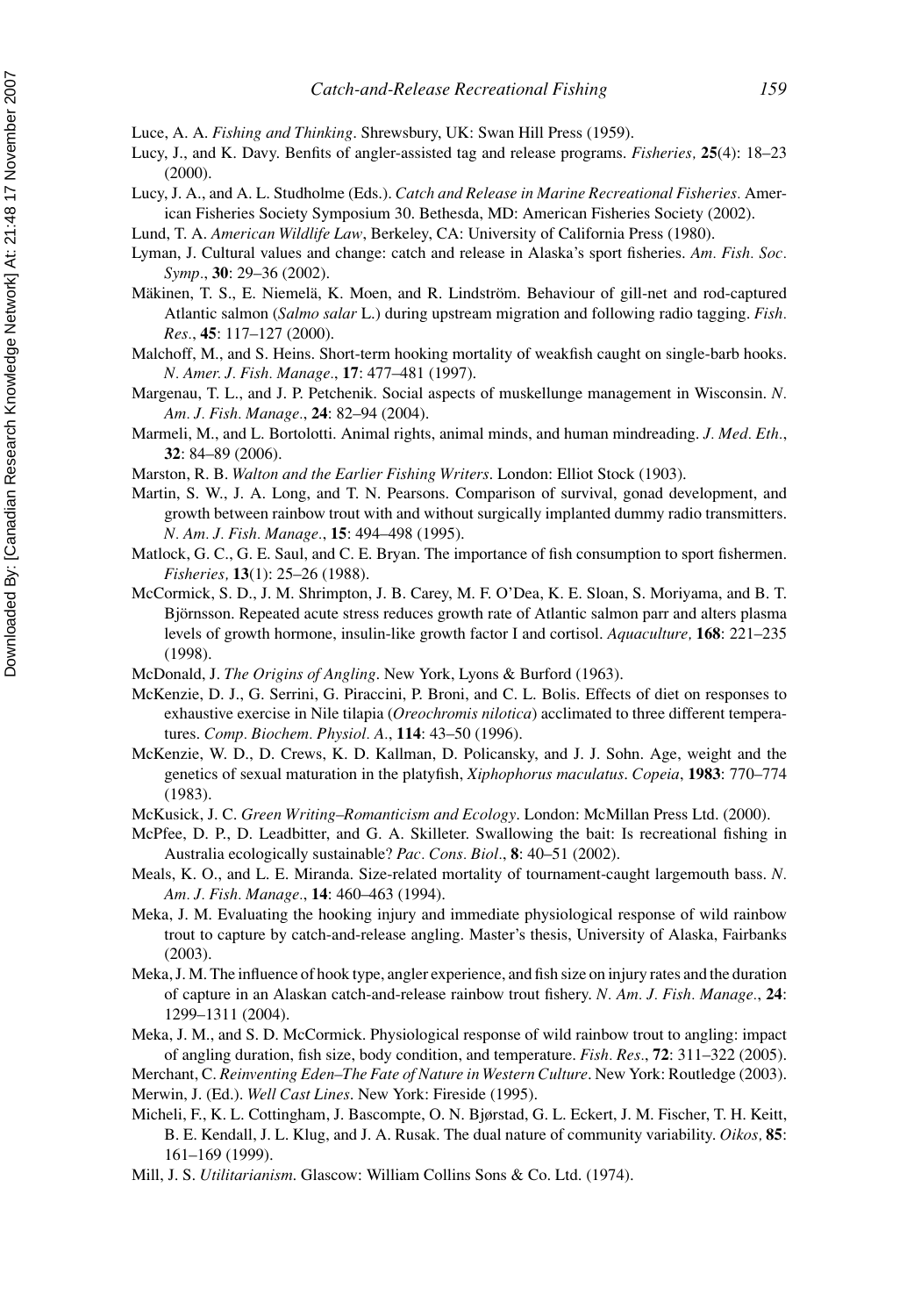- Millard, M. J., J. A. Welsh, J. W. Fletcher, J. Mohler, A. Kahnle, and K. Hattala. Mortality associated with catch and release of striped bass in the Hudson River. *Fish. Manage. Ecol.*, **10**: 295–300 (2003).
- Miller, C. *Gifford Pinchot and the making of Modern Environmentalism*. Washington, DC: Island Press (2001).
- Milligan, C. L. Metabolic recovery from exhaustive exercise in rainbow trout. *Com. Biochem. Phys.*, **113A**: 51–60 (1996).
- Milliken, H. Q., M. Farrington, H. A. Carr, and E. Lent. Survival of Atlantic cod (*Gadus morhua*) in the Northwest Atlantic longline fishery. *Mar. Techn. Soc. J.*, **33**: 19–24 (1999).
- Mish, F. (Editor-In-Chief). *Merriam-Webster's Collegiate Dictionary, 10th Edition.* Springfield, MA: Merriam-Webster, Inc. (1993).
- Morrissey, M. B., C. D. Suski, K. R. Esseltine, and B. L. Tufts. Incidence and physiological consequences of decompression in smallmouth bass (*Micropterus dolomieu*) after live-release angling tournaments. *Trans. Am. Fish. Soc.*, **134**: 1038–1047 (2005).
- Muoneke, M. I., and W. M. Childress. Hooking mortality: a review for recreational fisheries. *Rev. Fish. Sci.*, **2**: 123–156 (1994).
- Murray, W. H. H. *Adventures in the Wilderness*. Boston: Fields Osgood (1869).
- Næsje, T. F., C. J. Hay, S. Kapirika, O. T. Sandlund, and E. B. Thorstad. Some ecological and socioeconomic impacts of an angling competition in the Zambezi River, Namibia. Norwegian Institute for Nature Research, *NINA-NIKU Project Report,* **14**: 1–31 (2001).
- Naess, A. *Ecology, Community and Lifestyle*. Cambridge: Cambridge University Press (1989).
- Nash, R. F. *The Rights of Nature–A History of Environmental Ethics*. Madison: WI: The University of Wisconsin Press (1989).
- Nash, R. F. *Wilderness & The American Mind.* New Haven: Yale University Press (2001).
- NMFS (National Marine Fisheries Service). Marine Recreational Fisheries. Available online at http://www.st.nmfs.gov/st1/recreational/New2006.html. Accessed October 31, 2006.
- National Mullet Club (United Kingdom). The Value of Recreational Angling for Grey Mullet and the Case for Recreational-Only Status. The National Mullet Club of the United Kingdom (2006). Available online at www.thenationalmulletclub.org. Accessed October 31, 2006.
- Newman, D. L., and T. W. Storck. Angler catch, growth, and hooking mortality in small centrarchiddominated impoundments. *Am. Fish. Soc. Spec. Publ.*, **15**: 346–351 (1986).
- Norris, T. *The American Angler's Book.* Lyon, MS: Derrydale Press (1864).
- North, R. Factors affecting the performance of stillwater coarse fisheries in England and Wales. **In**: pp. 284–298. *Management and Ecology of Lake and Reservoir Fisheries*, (Cowx, I. G., Ed.). Oxford: Blackwell Science (2002).
- NRC (National Research Council). *Sustaining Marine Fisheries*. Washington, DC: National Academy Press (1999).
- NRC (National Research Council). *Atlantic Salmon in Maine*. Washington, DC: National Academies Press (2004).
- NRC (National Research Council). *Developing a Research and Restoration Plan for Arctic-Yukon-Kuskokwim (Western Alaska) Salmon.* Washington, DC: National Academies Press (2005).
- NRC (National Research Council). *Review of Recreational Fisheries Survey Methods*. Washington, DC: National Academies Press (2006).
- Oelschlaeger, M. *The Idea of Wilderness–From Prehistory to the Age of Ecology*. New Haven: Yale University Press (1991).
- Orciari, R. D., and G. H. Leonard. Catch-and-release management of a trout stream contaminated with PCBs. *N. Am. J. Fish. Manage.*, **10**: 315–329 (1990).
- Orians, G. H. Human behavioral ecology: 140 years without Darwin is too long. *Bulletin of the Ecological Society of America,* **79**: 15–28 (1998).
- Ostrand, K. G., S. J. Cooke, and D. H. Wahl. Effects of stress on largemouth bass reproduction. *N. Am. J. Fish. Manage.*, **24**: 1038–1045 (2004).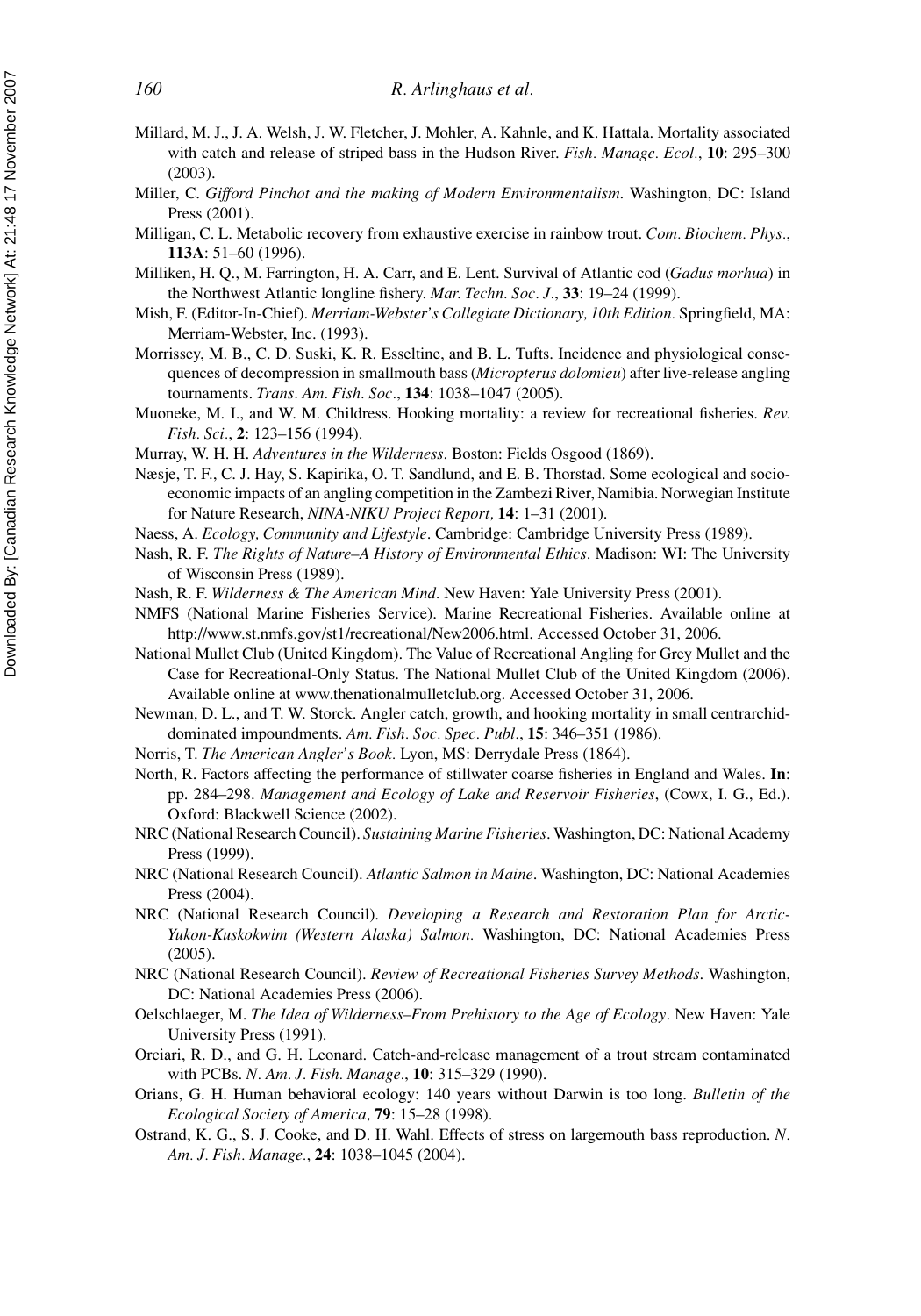- Pagnotta, A., and C. L. Milligan. The role of blood glucose in the restoration of muscle glycogen during recovery from exhaustive exercise in rainbow trout (*Oncorhynchus mykiss*) and winter flounder (*Pseudopleuronectes americanus*). *J. Exp. Biol.*, **161**: 489–508 (1991).
- Pankhurst, N. W., and M. Dedual. Effects of capture and recovery on plasma levels of cortisol, lactate and gonadal steroids in a natural population of rainbow trout. *J. Fish Biol.* **45**: 1013–1025 (1993).
- Pankhurst, N. W., and G. Van Der Kraak. Effects of stress on reproduction and growth of fish. pp. 73–93. **In**: *Fish Stress and Health in Aquaculture*, (Iwama, G. K., A. D. Pickering, J. P. Sumpter, and C. B. Schreck, Eds.). Cambridge, UK: Cambridge University Press (1997).
- Passmore, J. *Den Unrat beseitigen. Uberlegungen zur ¨ okologischen Mode ¨* . pp. 207–246. **In**: *Okologie ¨ und Ethik*, (Birnbacher, D., Ed.). Stuttgart: Reclam (2001).
- Pauley, G. B., and G. L. Thomas. Mortality of anadromous coastal cutthroat trout caught with artificial lures and natural bait. *N. Amer. J. Fish. Manage.*, **13**: 337–345 (1993).
- Pauly, D., V. Christensen, S. Guénette, T. J. Pitcher, U. Rashid Sumaila, C. J. Walters, R. Watson, and D. Zeller. Towards sustainability in world fisheries. *Nature*, **418**: 689–695 (2002).
- Payton, R. B., and L. M. Gigliotti. The utility of sociological research: a re-examination of the East Matagorda Bay experience. *Fisheries,* **14**(5): 7–8 (1989).
- Pelzman, R. J. Hooking mortality of juvenile largemouth bass, *Micropterus salmoides*. *California Fish and Game,* **64**: 185–188 (1978).
- Perry, W. B, W. A. Janowsky, and F. J. Margraf. A bioenergetics simulation of the potential effects of angler harvest on growth of largemouth bass in a catch-and-release fishery. *N. Am. J. Fish. Manage.*, **15**: 705–712 (1995).
- Persons, S. E., and S. A. Hirsch. Hooking mortality of lake trout angled through ice by jigging and set -lining. *N. Amer. J. Fish. Manage.*, **14**: 664–668 (1994).
- Pettit, S. W. Comparative reproductive success of caught-and-released and unplayed hatchery female steelhead trout (*Salmo gairdneri*) from the Clearwater River, Idaho. *Trans. Am. Fish. Soc.*, **106**: 431–435 (1977).
- Philipp, D. P., C. A. Toline, M. F. Kubacki, D. B. F. Philipp, and F. J. S. Phelan. The impact of catch-and-release angling on the reproductive success of smallmouth bass and largemouth bass. *N. Am. J. Fish. Manage.*, **17**: 557–567 (1997).
- Philp, R. B. A review of blood changes associated with compression-decompression: relationship to decompression sickness. *Undersea Biom. Res.*, **1**: 117–150 (1974).
- Pickering, A. D., and T. G. Pottinger. Biochemical effects of stress. pp. 349–379. **In**: *Biochemistry and Molecular Biology of Fishes, Volume 5: Environmental and Ecological Biochemistry*, (Hochachka, P. W., and T. P. Mommsen, Eds.). Amsterdam, Netherlands: Elsevier Science (1995).
- Pierce, R. B., C. M. Tomcko, and D. H. Schupp. Exploitation of northern pike in seven small northcentral Minnesota lakes. *N. Am. J. Fish. Manage.*, **15**: 601–609 (1995).
- Pine, W. E., K. H. Pollock, J. E. Hightower, T. J. Kwak, and J. A. Rice. A review of tagging methods for estimating fish population size and components of mortality. *Fisheries*, **28**(10): 10–23 (2003).
- Pitcher, T. J., and C. E. Hollingworth (Eds.). *Recreational Fisheries: Ecological, Economic and Social Evaluation.* Oxford: Blackwell Science (2002a).
- Pitcher, T. J., and C. E. Hollingworth. Fishing for fun: Where's the catch? pp. 1–16. **In**: *Recreational Fisheries: Ecological, Economic and Social Evaluation*, (Pitcher, T. J., and C. E. Hollingworth, Eds.). Oxford: Blackwell Science (2002b).
- Pollock, K. H., and W. E. Pine, III. The design and analysis of field studies to estimate catch-andrelease mortality. *Fish. Manage. Ecol.* **14**: 123–130 (2007).
- Policansky, D. Fishing as a cause of evolution in fishes. pp. 2–18. **In**: *The Exploitation of Evolving Resources: Lecture Notes in Mathematics 99*, (Stokes, T. K., J. M. McGlade, and R. Law, Eds.). Berlin: Springer-Verlag (1993a).
- Policansky, D. Evolution and management of exploited fish populations. pp. 651–664. **In**: *Management Strategies for Exploited Fish Populations*, (Kruse, G., D. M. Eggers, R. J. Marasco, C. Pautzke, and T. J. Quinn, Eds.). AK-SG-93-02. Fairbanks: Alaska Sea Grant College Program (1993b).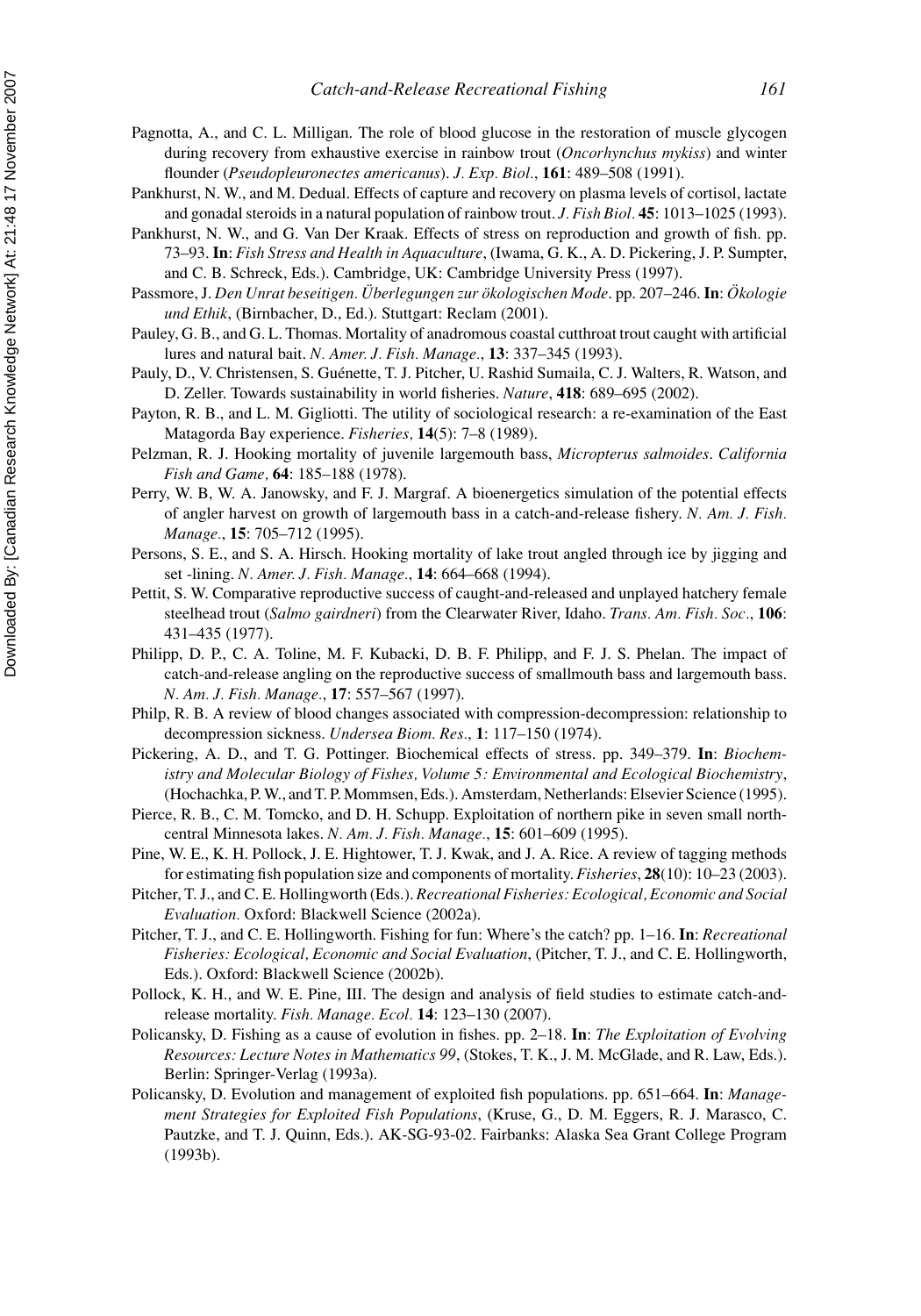- Policansky, D. Recreational and commercial fisheries. pp.161–173. **In**: *Protecting the Commons: A Framework for Resource Management in the Americas*, (Burger, J., E. Ostrom, R. B. Norgaard, D. Policansky, and B. Goldstein, Eds.). Washington, DC: Island Press (2001).
- Policansky, D. Catch-and-release recreational fishing: A historical perspective. pp. 74–93. **In**: *Recreational Fisheries: Ecological, Economic and Social Evaluation*, (Pitcher, T. J., and C. E. Hollingworth, Eds.). Oxford: Blackwell Science (2002).
- Pope, K. L., and G. R. Wilde. Effect of catch-and-release angling on growth of largemouth bass, *Mictropterus salmoides*. *Fish. Manage. Ecol.*, **11**: 39–44 (2004).
- Pörtner, H. O. Climate variations and the physiological basis of temperature dependent biogeography: Systemic to molecular hierarchy of thermal tolerance in animals. *Com. Biochem. Physiol. Part A,* **132**: 739–761 (2002).
- Post, J. R., M. Sullivan, S. Cox, N. Lester, C. J. Walters, E. A. Parkinson, A. J. Paul, L. Jackson, and B. J. Shuter. Canada's recreational fisheries: The invisible collapse? *Fisheries,* **27**(1): 6–17 (2002).
- Post, J. R., C. Mushens, A. Paul, and M. Sullivan. Assessment of alternative harvest regulations for sustaining recreational fisheries: model development and application to bull trout. *N. Am. J. Fish. Manage.*, **23**: 22–34 (2003).
- Pottinger, T. G. Changes in water quality within anglers' keepnets during the confinement of fish. *Fish. Manage. Ecol.*, **4**: 341–354 (1997).
- Pottinger, T. G. Changes in blood cortisol, glucose and lactate in carp retained in anglers' keepnets. *J. Fish. Biol.*, **53**: 728–742 (1998).

Precourt, D. R. The American fly fisher. *J. Am. Mus. Fly Fish.*, **25**: 14–21 (1999).

- Prince, E. D, M. Ortiz, and A. Venizelos. A comparison of circle hook and "J" hook performance in recreational catch-and-release fisheries for billfish. *Amer. Fish. Soc. Symp.*, **30**: 66–79 (2002).
- Procarione, L. S., and T. L. King. Upper and lower temperature tolerance limits for juvenile red drums from Texas and South Carolina. *J. Aquat. Anim. Health,* **5**: 208–212 (1993).
- Prosser, C. L. Temperature. pp. 109–165. **In**: *Environmental and Metabolic Animal Physiology*, (Prosser, C. L., Ed.). New York: Wiley-Liss, Inc. (1991).
- Quinn, S. P. Recapture rates of voluntarily released largemouth bass. *N. Am. J. Fish. Manage.*, **9**: 86–91 (1989).
- Quinn, S. P. Trends in regulatory and voluntary catch-and-release fishing. *Am. Fish. Soc. Symp.*, **16**: 152–162 (1996).
- Quinn, S. Catch-and-release fishing: A new challenge for managers. *Lakeline,* **3**: 29–32 (2001)
- Raat, A. J. P. Analysis of angling vulnerability of common carp, *Cyprinus carpio* L., in catch-andrelease angling in ponds. *Aquac. Fish. Manage.*, **16**: 171–187 (1985).
- Raat, A. J. P., J. G. P. Klein Breteler, and A. W. Jansen. Effects on growth and survival of retention of rod-caught cyprinids in large keepnets. *Fish. Manage. Ecol.*, **4**: 355–368 (1997).
- Radcliffe, W. *Fishing from the Earliest Times.* New York: E. P. Dutton and Co. (1926).
- Radomski, P. Initial attempts to actively manage recreational fishery harvest in Minnesota. *N. Am. J. Fish. Manage.*, **23**: 1329–1342 (2003).
- Radomski, P. J., G. C. Grant, P. C. Jacobson, and M. F. Cook. Visions for recreational fishing regulations. *Fisheries,* **26**(5): 7–18 (2001).
- Radonski, G. C. History and application of catch-and-release fishing: The *Good*, the *Bad*, and the *Ugly*. *Am. Fish. Soc. Symp.*, **30**: 3–10 (2002).
- Regan, T. *The Case for Animal Rights*. Berkeley: University of California Press (1983).
- Reiger, J. F. *American Sportsmen and the Origins of Conservation.* Corvallis: Oregon State University Press (2001).
- Reingold, M. Effects of displacing, hooking and releasing on migrating adult steelhead trout. *Trans. Am. Fish. Soc.*, **3**: 458–460 (1975).
- Reynolds, J. D., N. K. Dulvy, and C. M. Roberts. Exploitation and other threats to fish conservation. pp. 319–341. **In**: *Handbook of Fish Biology and Fisheries Volume 2*, (Hart, P. J. B., and J. D. Reynolds, Eds.). Oxford: Blackwell Science (2002).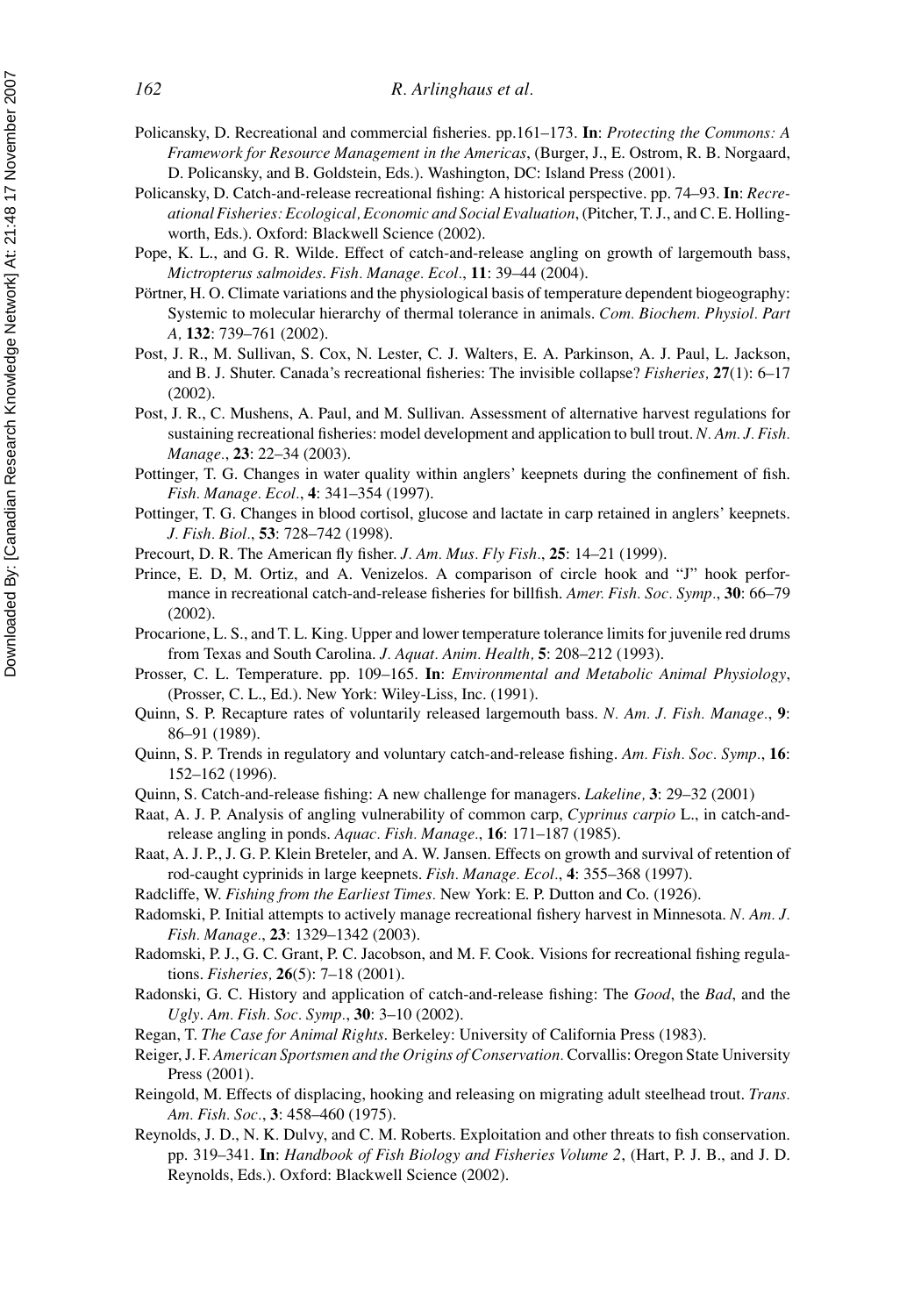- Rice, C. D., and M. R. Arkoosh. Immunological indicators of environmental stress and disease susceptibility in fishes. pp. 187–220. **In**: *Biological Indicators of Aquatic Ecosystem Stress,* (Adams, S. M., Ed.). Bethesda, MD: American Fisheries Society (2002).
- Richards, J. G., G. J. F. Heigenhauser, and C. M. Wood. Lipid oxidation fuels recovery from exhaustive exercise in white muscle of rainbow trout. *Am. J. Physiol.*, **282**: R89–R99 (2002).
- Richardson-Heft, C. A., A. A. Heft, L. Fewlass, and S. B. Brandt. Movement of largemouth bass in northern Chesapeake Bay: Relevance to sportfishing tournaments. *N. Am. J. Fish. Manage.*, **20**: 493–501 (2000).
- Robson, K. *The Essential G.E.M. Skues.* London: A&C Books Ltd. (1998).
- Rochet, M.-J., and V. Trenkel. Which community indicators can measure the impact of fishing? A review and proposals. *Can. J. Fish. Aquat. Sci.*, **60**: 86–99 (2003).
- Rogers, R. M. *Diffusion of Innovations*. New York: Free Press (1983).
- Rolston, H. III. Respect for Life: Counting what Singer Finds of no Account. **In**: *Singer and his Critics* (Jamieson, D., Ed.). Malden, MA: Blackwell (1999).
- Rose, J. D. The neurobehavioral nature of fishes and the question of awareness and pain. *Rev. Fish. Sci.*, **10**: 1–38 (2002).
- Roy Morgan Research. Released fish survival national survey report. Rockhampton, Australia: Infofish Services (2003).
- Roy Morgan Research. Released fish survival national follow up survey report. Rockhampton, Australia: Infofish Services (2004).
- Sahrange, D., and J. Lundbeck. *A History of Fishing*. Berlin: Springer (1992).
- Salt, H. S. *Animals' Rights–Considered in Relation to Social Progress* (first published 1892). Clark Summit Pennsylvania: Society for Animal Rights Inc. (1980).
- Salter, T. S. *The Angler's Guide, Abridged for Young Anglers.* London, UK: James Maynard (1841).
- Salz, R. J., and D. K. Loomis. Recreation specialization and anglers' attitudes towards restricted fishing areas. *Hum. Dim. Wildl.*, **10**: 187–199 (2005).
- Satchell, G. H. *Physiology and Form of Fish Circulation*. New York, Cambridge University Press (1991).
- Savitz, J., L. G. Bardygula-Nonn, A. Simpson, and G. Funk. Survival of smaller sport caught chinook, *Oncorhynchus tshawytsch*a (Walbaum), and coho, *Oncorhynchus kisutch* (Walbaum), salmon from Lake Michigan and its management implications. *Fish. Manage. Ecol.*, **2**: 11–16 (1995).
- Scarabello, M., C. M. Wood, and G. J. F. Hegenhauser. Glycogen depletion in juvenile rainbow trout as an experimental test of the oxygen debt hypothesis. *Can. J. Zool.*, **69**: 2562–2568 (1991).
- Schaeffer, J. S., and E. M. Hoffman. Performance of barbed and barbless hooks in a marine recreational fishery. *N. Am. J. Fish. Manage.*, **22**: 229–235 (2002).
- Schill, D. J. Hooking mortality of bait-caught rainbow trout in an Idaho trout stream and a hatchery: Implications for special-regulation management. *N. Am. J. Fish. Manage.*, **16**: 348–356 (1996).
- Schill, D. J., and R. L. Scarpella. Barbed hook restrictions in catch-and-release trout fisheries: A social issue. *N. Amer. J. Fish. Manage.*, **17**: 873–881 (1997).
- Schill, D. J., J. S. Griffith, and R. E. Gresswell. Hooking mortality of cutthroat trout in a catch-andrelease segment of the Yellowstone River, Yellowstone National Park. *N. Am. J. Fish. Manage.*, **6**: 226–232 (1986).
- Schisler, G. J., and E. P. Bergersen. Postrelease hooking mortality of rainbow trout caught on scented artificial baits. *N. Amer. J. Fish. Manage.*, **16**: 570–578 (1996).
- Schneider, J. C., and R. N. Lockwood. Use of walleye stocking, antimycin treatments, and catchand-release angling regulations to increase growth and length of stunted bluegill populations in Michigan lakes. *N. Am. J. Fish. Manage.*, **22**: 1041–1052 (2002).
- Schramm, H. L., M. L. Armstrong, N. A. Funicelli, D. M. Green, D. P. Lee, R. E. Manns, B. D. Taubert, and S. J. Waters. The status of competitive sport fishing in North America. *Fisheries,* **16**(3): 4–12 (1991).
- Schreck, C. B., B. L. Olla, and M. W. Davis. Behavioural responses to stress. pp. 145–170. **In**: *Fish Stress and Health in Aquaculture*, (Iwama, G. K., A. D. Pickering, J. P. Sumpter, and C. B. Schreck, Eds.). Cambridge: Cambridge University Press (1997).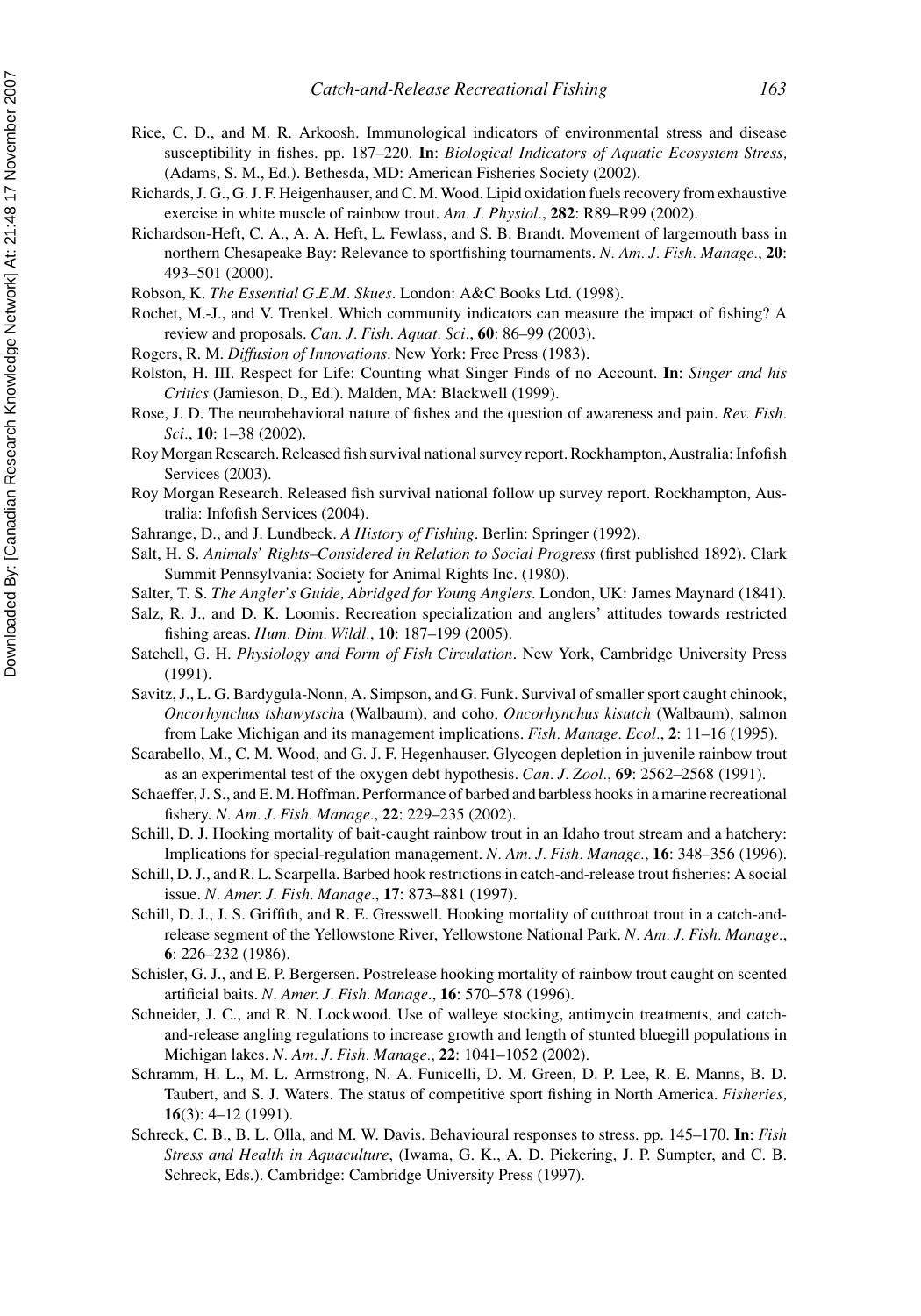- Schreer, J. F., S. J. Cooke, and R. S. McKinley. Cardiac response to variable forced exercise at different temperatures an angling simulation for smallmouth bass. *Trans. Am. Fish. Soc.*, **130**: 783–795 (2001).
- Schreer, J. F., D. Resch, M. Gately, and S. J. Cooke. Swimming performance of brook trout following simulated catch-and-release angling: looking for air exposure thresholds.*N. Am. J. Fish. Manage.*, **25**: 1513–1517 (2005).
- Schroeder, D. M., and M. S. Love. Recreational fishing and marine fish populations in Carlifornia. CalCOFI Report Vol. 43 (2002). (Available at http://www.lovelab.if.ucsb.edu/ schroeder love2002.pdf)
- Schullery, P. *American Fly Fishing: A History.* New York: Nick Lyons Books (1987).
- Schullery, P. Foreword. **In**: *Fishing Talk* (Pinchot, G., reprint of 1936). Harrisburg, PA: Stackpole Books (1993).
- Schullery, P. *Royal Coachman.* New York: Simon and Schuster (1999).
- Schwab, A. *Hook, Line and Thinker–Angling and Ethics*. Ludlow, UK: Merlin Unwin Books (2003).
- Schwab, A. *Dear Jim–Reflections on the Beauty of Angling*. Ludlow, UK: Merlin Unwin Books (2004).
- Scruton, R. *Animal Rights and Wrongs*. 3rd ed. London: Metro Books (2000).
- Seccombe, T. *A Discourse uttr'd in Part at Ammauskeeg–Falls, in the Fishing Season* (1739). (Available at www.Izaak.unh.edu/dlp/seccombe/pages/SEC001.htm)
- Shafer, E. L., R. Carline, R. W. Guldin, and H. K. Cordell. Economic amenity values of wildlife: Six case studies in Pennsylvania. *Env. Manage.*, **17**: 669–682 (1993).
- Shasteen, S. P. and R. J. Sheehan. Laboratory evaluation of artificial swim bladder deflation in largemouth bass: Potential benefits for catch-and-release fisheries. *N. Am. J. Fish. Manage.*, **17**: 32–37 (1997).
- Shuter, B. J. Population-level indictors of stress. *Am. Fish. Soc. Symp.*, **8**: 145–166 (1990).
- Shuter, B. J., and J. F. Koonce. A dynamic model of the western Lake Erie walleye (*Stizostedion vitreum vitreum*) population. *J. Fish. Res. Bd. Can.*, **34**: 1972–1982 (1977).
- Siepker, M. J. Consequences of angling during the reproductive period of largemouth bass and smallmouth bass. M.Sc. Thesis, University of Illinois at Urbana-Champaign (2004).
- Singer, P. *Animal Liberation*. (First published 1972). New York: Avon Books (1990).
- Smith, R. J .F. Alarm signals in fishes. *Rev. Fish Biol. Fish.*, **2**: 33–63 (1992).
- Sneddon, L. U., V. Braithwaite, and M. J. Gentle. Do fish have nociceptors? Evidence for the evolution of a vertebrate sensory system. *Proc. R. Soc. London B,* **270**: 1115–1121 (2003).
- Snyder, G. *A place in Space–Ethics, Aesthetics and Watersheds*. Washington, DC: Perseus (1995).
- Somero, G. N., and G. E. Hofmann. Temperature thresholds for protein adaptation: When does temperature change start to 'hurt'?. pp. 1–24. **In**: *Global Warming: Implications for Freshwater and Marine Fish*, (Wood, C. M., and D. G. McDonald, Eds.). Society for Experimental Biology Seminar, Series 16, Cambridge University Press (1997).
- Sørum, U., and B. Damsgård. Effects of anaesthetisation and vaccination on feed intake and growth in Atlantic salmon (*Salmo salar* L.). *Aquaculture,* **232**: 333–341 (2004).
- Spitler, R. J. The animal rights movement and fisheries: They're heeeeere! *Fisheries,* **23**(1): 21–22 (1998).
- St. John, J. Is your fish 'bent' and will it survive? *SPC Live Reef Fish Information Bulletin 11* (2003).
- St. John, J., and C. J. Syers. Mortality of the demersal West Australian dhufish*, Glaucosoma hebraicum* (Richardson, 1845) following catch-and-release: the influence of capture depth, venting and hook type. *Fish. Res.*, **76**: 106–116 (2005).
- Steinhart, G. B., E. A. Marschall, and R. A. Stein. Round goby predation on smallmouth bass offspring in nests during simulated catch-and-release angling. *Trans. Am. Fish. Soc.*, **133**: 121–131 (2004).
- Stockwell, J. D., P. J. Diodati, and M. P. Armstrong. A bioenergetic evaluation of the chronic-stress hypothesis: can catch-and-release fishing constrain striped bass growth? *Am. Fish. Soc. Symp.*, **30**: 144–147 (2002).
- Sullivan, M. G. Illegal angling harvest of walleyes protected by length limits in Alberta. *N. Am. J. Fish. Manage.*, **22**: 1053–1063 (2002).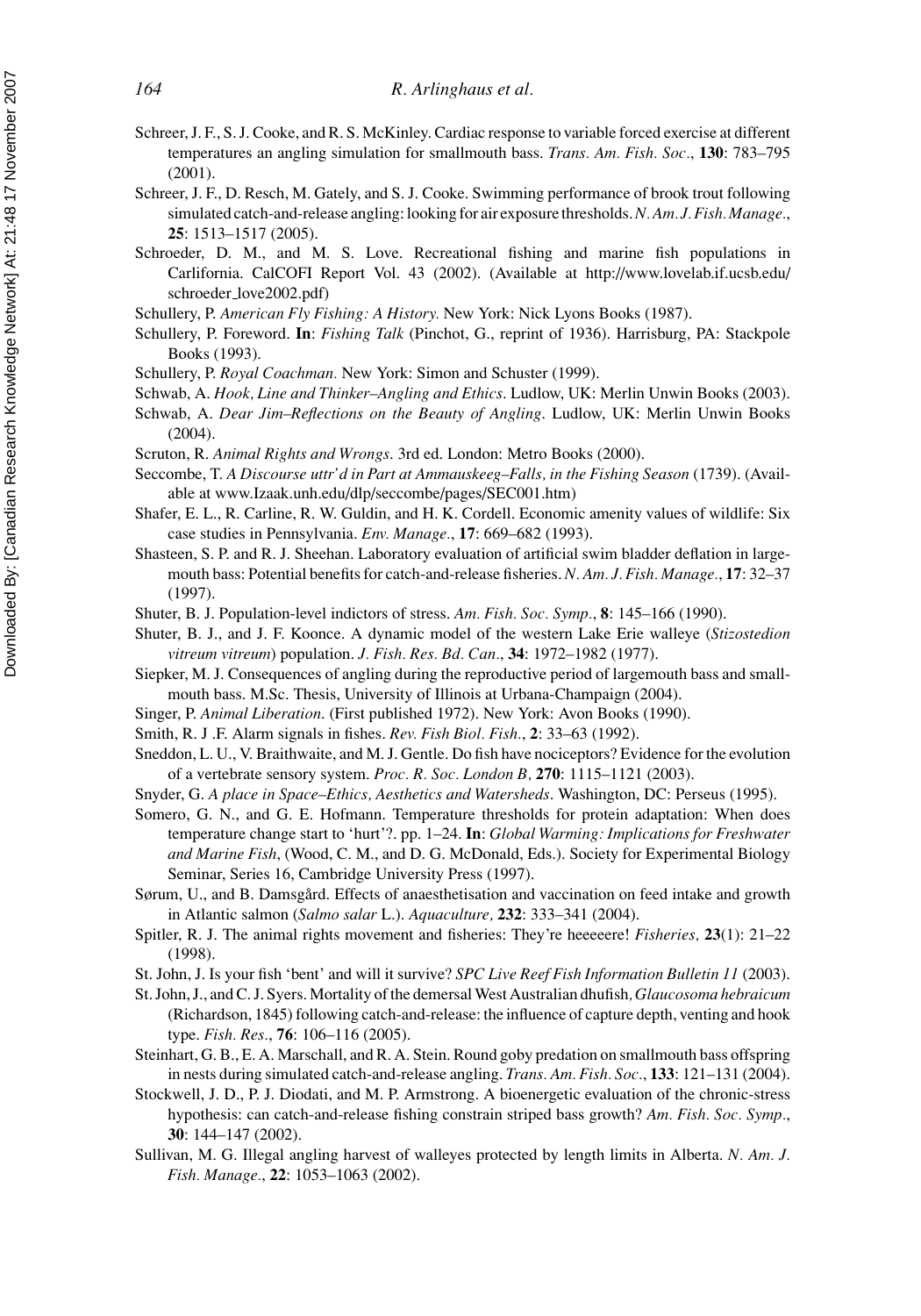- Sullivan, M. G. Active management of walleye fisheries in Alberta: Dilemmas of managing recovering fisheries. *N. Am. J. Fish. Manage.*, **23**: 1343–1358 (2003).
- Sundström, L. F., and S. H. Gruber. Effects of capture and transmitter attachments on the swimming speed of large juvenile lemon sharks in the wild. *J. Fish Biol.*, **61**: 834–838 (2002).
- Suski, C. D., S. S. Killen, M. Morrissey, S. G. Lund, and B.L. Tufts. Physiological changes in largemouth bass caused by live-release angling tournaments in southeastern Ontario. *N. Am. J. Fish. Manage.*, **23**: 760–769 (2003a).
- Suski, C. D., J. H. Svec, J. B. Ludden, F. J. S. Phelan, and D. P. Philipp. The effect of catch-and-release angling on the parental care behaviour of male smallmouth bass. *Trans. Am. Fish. Soc.*, **132**: 210–218 (2003b).
- Suski, C. D., S. S. Killen, S. J. Cooke, J. D. Kieffer, D. P. Philipp, and B. L. Tufts. Physiological significance of the weigh-in during live-release angling tournaments for largemouth bass. *Trans. Am. Fish. Soc.*, **133**: 1291–1303 (2004).
- Suski, C. D., S. J. Cooke, S. S. Killen, D. H. Wahl, D. P. Philipp, and B. L. Tufts. Behaviour of walleye (*Sander vitreus* L.) and largemouth bass (*Micropterus salmoides* L.) exposed to different wave intensities and boat operating conditions during livewell confinement. *Fish. Manage. Ecol.*, **12**: 19–26 (2005).
- Suski, C. D., S. S. Killen, J. D. Kieffer, and B. L. Tufts. The influence of environmental temperature and oxygen concentration on the recovery of largemouth bass from exercise: Implications for live-release angling tournaments. *J. Fish. Biol.*, **68**: 120–136 (2006).
- Sutton, S. G. *Understanding catch-and-release behavior of recreational anglers*. Ph.D. Diss., College Station, TX: Texas A&M University (2001).
- Sutton, S. G. Personal and situational determinants of catch–and–release choice of freshwater anglers. *Hum. Dimens. Wildl.*, **8**: 109–126 (2003).
- Sutton, S. G., and R. B. Ditton. Understanding catch-and-release behavior among U.S. Atlantic bluefin tuna anglers. *Hum. Dimens. Wildl.*, **6**: 49–66 (2001).
- Swannell, J. (Ed.). *The Oxford Modern English Dictionary*. Oxford: Clarendon Press (1992).
- Taylor, P. W. *Respect for Nature–A Theory of Environmental Ethics*, pp. 139-140. Princeton: Princeton University Press (1989).
- Taylor, M. J., and K. R. White. A meta-analysis of hooking mortality of nonanadromous trout. *N. Amer. J. Fish. Manage.*, **12**: 769–767 (1992).
- Taylor, R. G., J. A. Whittington, and D. E. Haymans. Catch-and-release mortality rates of common snook in Florida. *N. Am. J. Fish. Manage.*, **21**: 70–75 (2001).
- Teich, M., R. Porter, and B. Gustafsson (Eds.). *Nature and Society in Historical Context*. Cambridge: Cambridge University Press (1997).
- Thompson, J. A., S. G. Hughes, E. B. May, and R. M. Harrell. Effects of catch-and-release on physiological responses and acute mortality of striped bass. *Am. Fish. Soc. Symp.*, **30**: 139–143 (2002).
- Thorstad, E. B., C. J. Hay, T. F. Næsje, and F. Økland. Movements and habitat utilization of three cichlid species in the Zambezi River, Namibia. *Ecol. Freshw. Fish,* **10**: 238–246 (2001).
- Thorstad, E. B., T. F. Næsje, F. Fiske, and B. Finstad. Effects of hook and release on Atlantic salmon in the River Alta, northern Norway. *Fish. Res.*, **60**: 293–307 (2003).
- Thorstad, E. B., C. J. Hay, T. F. Næsje, B. Chanda, and F. Økland. Effects of catch-and-release angling on large cichlids in the subtropical Zambezi River. *Fish. Res.*, **69**: 141–144 (2004).
- Thorstad, E. B., T. F. Næsje, and I. Leinan. Long-term effects of catch-and-release angling on Atlantic salmon during different stages of spawning migration. *Fish. Res.*, in press.
- Tomasso, A. O., J. J. Isely, and J. R. Tomasso, Jr. Physiological responses and mortality of striped bass angled in freshwater. *Trans. Am. Fish. Soc.*, **125**: 321–325 (1996).
- Tsuboi, J., and K. Morita. Selectivity effects on wild white-spotted charr (*Salvelinus leucomaenis*) during a catch-and-release fishery. *Fish. Res.*, **69**: 229–238 (2004).
- Tsuboi, J., K. Morita, and T. Matsuishi. Effects of catch-and-release angling on growth, survival and catchability of white-spotted charr *Salvelinus leucomaenis* in wild streams. *Nippon Suisan Gakkaishi,* **68**: 180–185 (2002).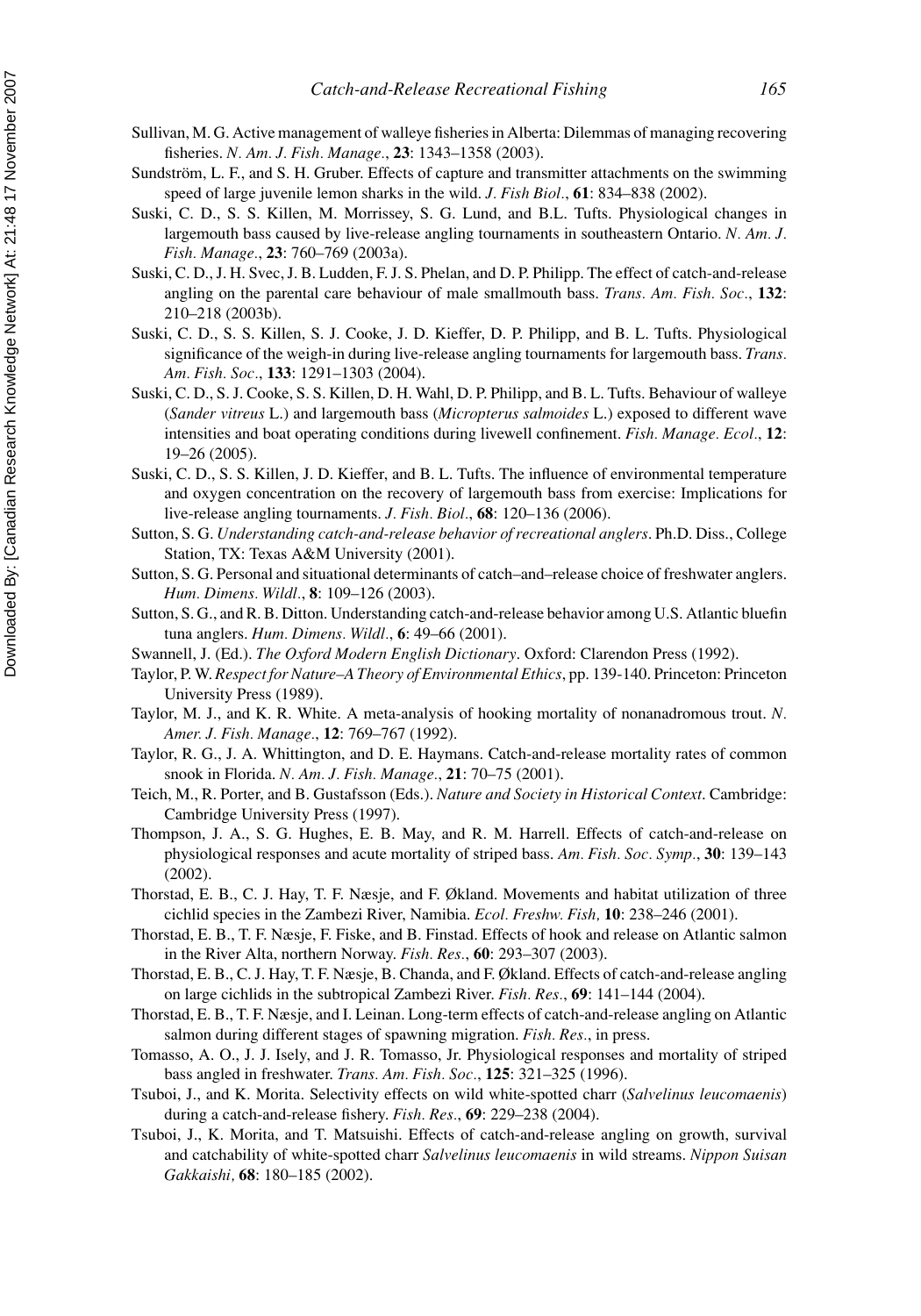- Tsuboi, J., K. Morita, and H. Ikeda. Fate of deep-hooked white-spotted charr after cutting the line in a catch-and-release fishery. *Fish. Res.*, **79**: 226–230 (2006).
- Tufts, B. L., K. Davidson, and A. T. Bielak. Biological implications of "catch-and-release" angling of Atlantic salmon. pp. 195–225. **In**: *Managing Wild Atlantic Salmon*, (Whoriskey, F. G., and K. E. Whelan, Eds.). St. Andrews, New Brunswick: Atlantic Salmon Federation (2000).
- Turek, S. M., and M. T. Brett., Comment: Trout mortality from baited barbed and barbless hooks (and reply). *N. Am. J. Fish. Manage.*, **17**: 807 (1997).
- Van Poorten, B. T., and J. R. Post. Seasonal fishery dynamics of a previously unexploited rainbow trout population with contrasts to established fisheries. *N. Am. J. Fish. Manage.*, **25**: 329–345 (2005).
- van Wensveen, L. Christian Ecological Virtue Ethics: Transforming a Tradition. pp. 159. **In**: *Christianity and Ecology*, (Hessel, D. T., and Ruether, R. R., Eds.). Cambridge: Harvard University Press (2000).
- Vaske, J. J., M. P. Donnelly, T. A. Heberlein, and B. Shelby. Differences in reported satisfaction ratings by consumptive and nonconsumptive recreationists. *J. Leisure Res.*, **14**: 195–206 (1982).
- Wall, W. (Ed.). *Green History: A reader in environmental literature, philosophy and politics*. New York: Routledge (1994).
- Walters, C. J., and S. J. D. Martell. *Fisheries Ecology and Management*. Princeton: Princeton University Press (2004).
- Walton, I. C. *Cotton, Ephemera, The Compleat Angler*. London: Ingram, Cooke and Co. (1853).
- Wang, Y., G. J. F. Heigenhauser, and C. M. Wood. Integrated responses to exhaustive exercise and recovery in rainbow trout white muscle: Acid-base, phospogen, carbohydrate, lipid, ammonia, fluid volume and electrolyte metabolism. *J. Exp. Biol.*, **195**: 227–258 (1994).
- Warner, K. Hooking mortality of landlocked Atlantic salmon, *Salmo salar*, in a hatchery environment. *Trans. Am. Fish. Soc.*, **3**: 365–369 (1976).
- Warner, K. Mortality of landlocked Atlantic salmon hooked on four types of fishing gear at the hatchery. *Prog. Fish-Cult.*, **41**: 99–102 (1979).
- Warner, K., and P. R. Johnson. Mortality of landlocked Atlantic salmon (*Salmo salar*) hooked on flies and worms in a river nursery area. *Trans. Am. Fish. Soc.*, **107**: 772–775 (1978).
- Waters, J. R., and G. R. Huntsman. Incorporating mortality from catch and release into yield-perrecruit analyses of minimum-size limits. *N. Am. J. Fish. Manage.*, **6**: 463–471 (1986).
- Webb, J. H. Catch-and-release: the survival and behaviour of Atlantic salmon angled and returned to the Aberdeenshire Dee, in spring and early summer. *Scottish Fisheries Research Report,* **62**: 1–15 (1998).
- Wendelaar Bonga, S. E. The stress response in fish. *Physiological Reviews,* **77**: 591–625 (1997).
- Westerman, F. A. Experiments show insignificant loss of hooked immature trout when they are returned to the water. *Mich. Depart. Cons., Monthly Bull.*, **2**: 1–6 (1932).
- White, L. The historical roots of our ecological crisis. pp. 19–31. **In**: *Earth Ethics*, (Sterba, J. P., Ed.). New Jersey: Prentice-Hall Inc. (1995).
- Whoriskey, F. G., S. Prusov, and S. Crabbe. Evaluation of the effects of catch-and-release angling on the Atlantic salmon (*Salmo salar*) of the Ponoi River, Kola Peninsula, Russian Federation. *Ecol. Fresh. Fish,* **9**: 118–125 (2000).
- Wilde, G. R. Largemouth bass fishery responses to length limits. *Fisheries,* **22**(6): 14–23 (1997).
- Wilde, G. R. Tournament-associated mortality in black bass. *Fisheries,* **23**(10): 12–22 (1998).
- Wilde, G. R. Dispersal of tournament-caught black bass. *Fisheries,* **28**(7): 10–17 (2003).
- Wilde, G. R., and L. J. Paulson. Movement and dispersal of tournament-caught largemouth bass in Lake Mead, Arizona-Nevada. *J. Freshw. Ecol.*, **18**: 339–342 (2003).
- Wilde, G. R., and W. Sawynok. Effect of hook removal on recapture rates in 27 species of angler-caught fishes in Australia. *Trans. Am. Fish. Soc.*, (in press).
- Wilde, G. R., M. I. Muoneke, P. W. Bettoli, K. L. Nelson, and B. T. Hysmith. Striped bass hooking mortality in freshwater. *N. Am. J. Fish. Manage.*, **20**: 809–814 (2000).
- Wilde, G. R., K. L. Pope, and R. E. Strauss. Estimation of fishing tournament mortality and its sampling variance. *N. Am. J. Fish. Manage.*, **23**: 779–786 (2003a).